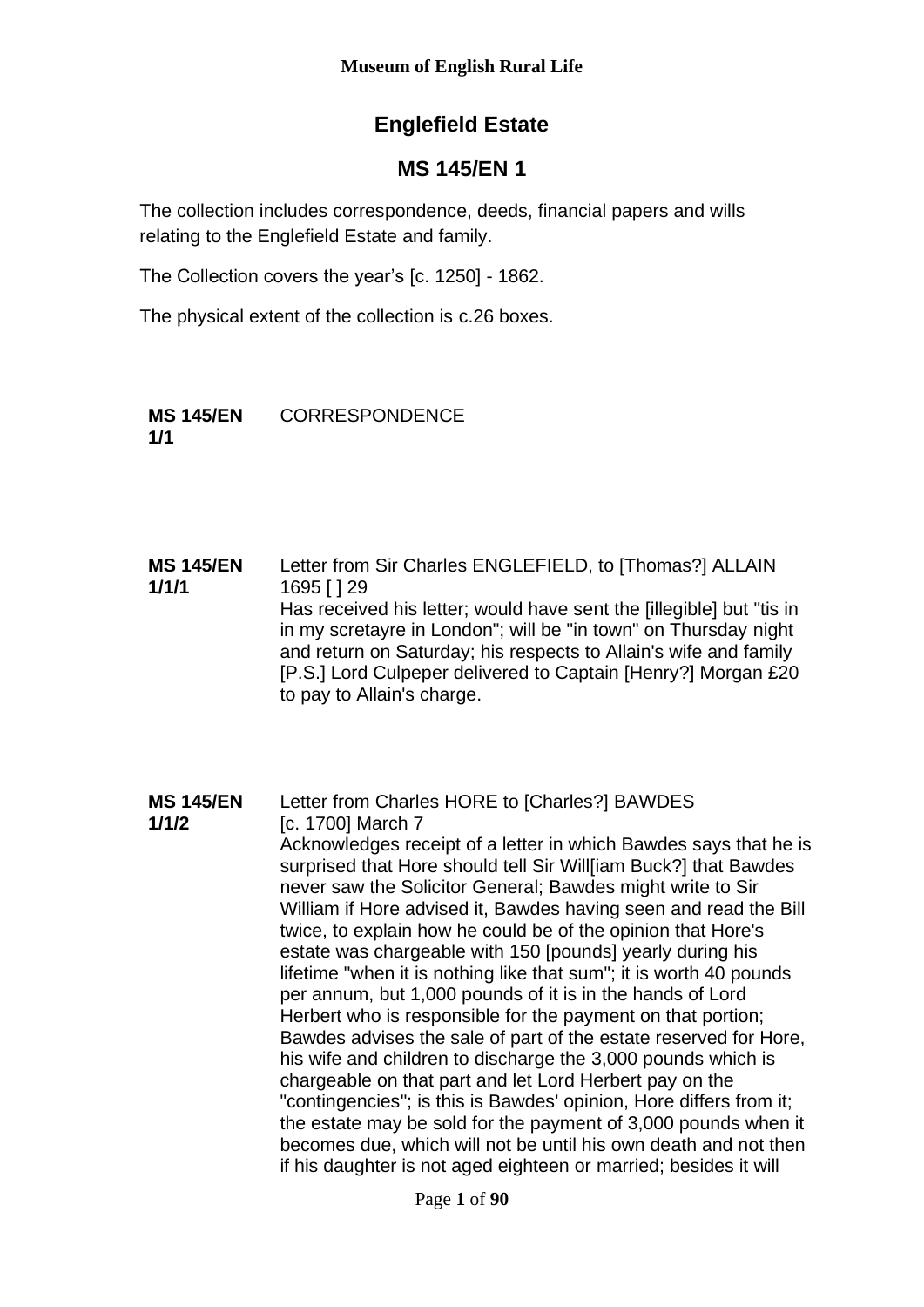### **Museum of English Rural Life**

mean selling an estate and lending money to Lord Herbert, under the proviso that in case his daughter should die before him or before she has reached the age of eighteen or has married, Lord Herbert is to repay him the money; it would be safer to pay the money when payable than lodge so much money in any lord's hands in the kingdom, for it may be more difficult to get the money with the interest from him than it may be to raise the money if it should ever [illegible]; besides there is only forty pounds to be paid to his daughter during his life; how must the [illegible] of 3,000 pounds be applied?; if to Hore's use, how should Bawdes advise him to recover it?; on the whole that method is of no advantage; Hore hopes that when Bawdes seriously considers it without partiality, he and "all other people else" who have seen the Bill must confess that it is the only thing [which] can be of any advantage to his wife

[P.S.] Sir William need not question Mr. Marshall while the Bill is [illegible] or bother him on any account, his attendance being required in Parliament; "so I can go about my concerns without any danger"

Note. The letter is addressed "To Councellour Bawdes att Summerby near Grantham Lincolnshire"

#### **MS 145/EN 1/1/3**

Letter from [Robert HARPER] to Sir Henry ENGLEFIELD 1744 July 12

Incomplete; has received his letter; has not heard from [Richard] Simeon; the difficulty created by Sir Henry's "taking up money" on Englefield Estate is what generally occurs; it makes no difference if he has taken the estate by descent or purchase; "as a Roman Catholick to be sure you are not capable of either"; by a statute of 3 GEORGE I" a Sale or Mortgage from a Papist being reputed Owner or Owners and in Rect of the Rents and profitts of Lands &c. will certainly be good"; in Fairbairn versus Newland (1742 Easter Term) the judges held that a papist" could not take by any means by purchase"; but in Wildegoss versus Moore and others (1744 March 1) the Lord Chancellor was of a different opinion and declared "... that the Statute did not only extend meerly to Impower papists being reputed Owners &c. by Discent but also by Devise or Purchase to Sell their Lands"; the writer took these words down as they were spoken; they should be a sufficient answer to any objection; has promised to visit his father in co. Warwick. see also EN 1/2/42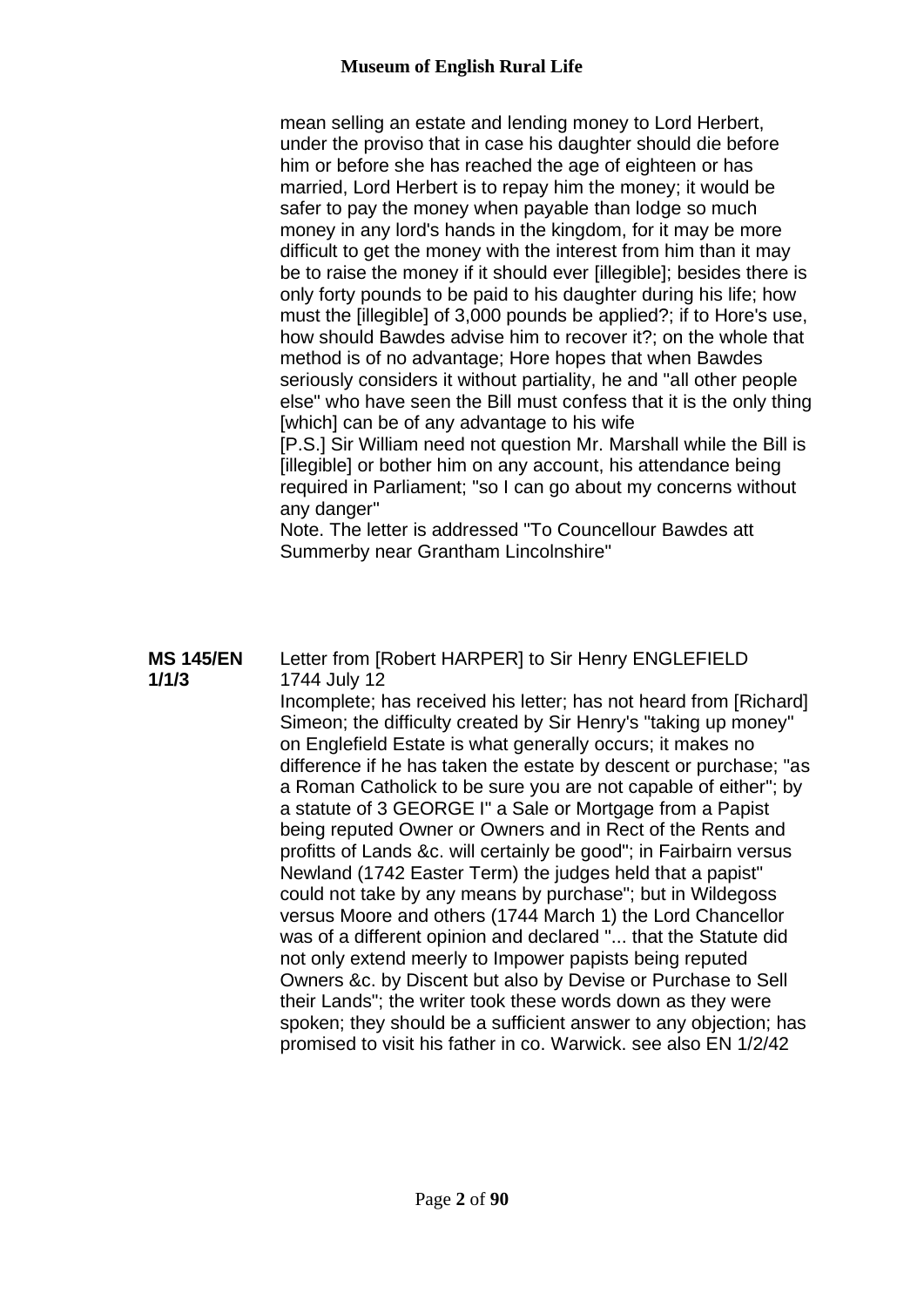**MS 145/EN 1/1/4** Letter from Sir Charles BUCK to [ ] FORSTER 1766 June 15, Beechwood Presents his compliments; hopes to see him soon in co. Lincoln, as he proposes to visit Hanby [Grange] on Saturday next June 21; has the deed mentioned in Forster's last letter and will bring it with him

**MS 145/EN 1/1/5** Letter from Robert Murray KEITH to [Sir Harry ENGLEFIELD] 1777 February 28, Vienna Has deferred answering his letter until he could give an honest opinion of [Francis Englefield's] conduct "both as an Officer and a Gentleman"; Marshal Lacy has a good opinion of Francis; assures Sir Harry that "during the four Months of your Sons Stay at Vienna he has lived in good Company & gained the general Esteem by the modesty and propriety of his behaviour"

#### **MS 145/EN 1/1/6** Letter from [ ] GOTTLICHER, "First Lieutenant and Auditor", to [ ] ENGLEFIELD

1791 March 23, Vienna Copy; translated from the German by John Mitchell, notary public, No.16, Sweetings Alley, Royal Exchange; the death of his brother Francis Englefield, "Major in the Regiment of Foot commanded by Field-Marshall Lacy"; it is the official duty of the Court of the Regiment to report the death, which took place on 1791 March 20 after a painful illness; encloses copies of Wills A and B [not present]; the first was made at Raab in Hungary on 1789 June 10, the second on 1791 March 13; the interest on £2,000 Bank Stock is to be sent to Vienna every year for the education of his child, Francisca Seraphira Rosina and "for the use of his most Intimate Friend" Mrs. Rosina von Stockel of Gerburg, born von Bolra; asks that £70 payable on 1791 March 25 to meet various expenses be now paid to the banker Count Fries who should also pay the annual interest on the £2,000 in two instalments to "the Regiment of Lacy"; expenses during Francis Englefield's last illness were very heavy; only 57 Florins Vienna Currency were found in ready cash; it was necessary to withdraw 1,500 Florins from the bank; Francis' child will be deprived of this sum if it is not replaced; in case a letter from von Klob, Counsellor of the Court and Executor of the Will, should miscarry, the Court adds that a joint Guardian is required for the "universal heiress", to declare himself heir on behalf of the child; Jacob Ortovitz, clerk to the War Accountant's Office, and the executor's brother-in-law, is appointed joint Guardian; asks what other arrangements should be made for the child's education;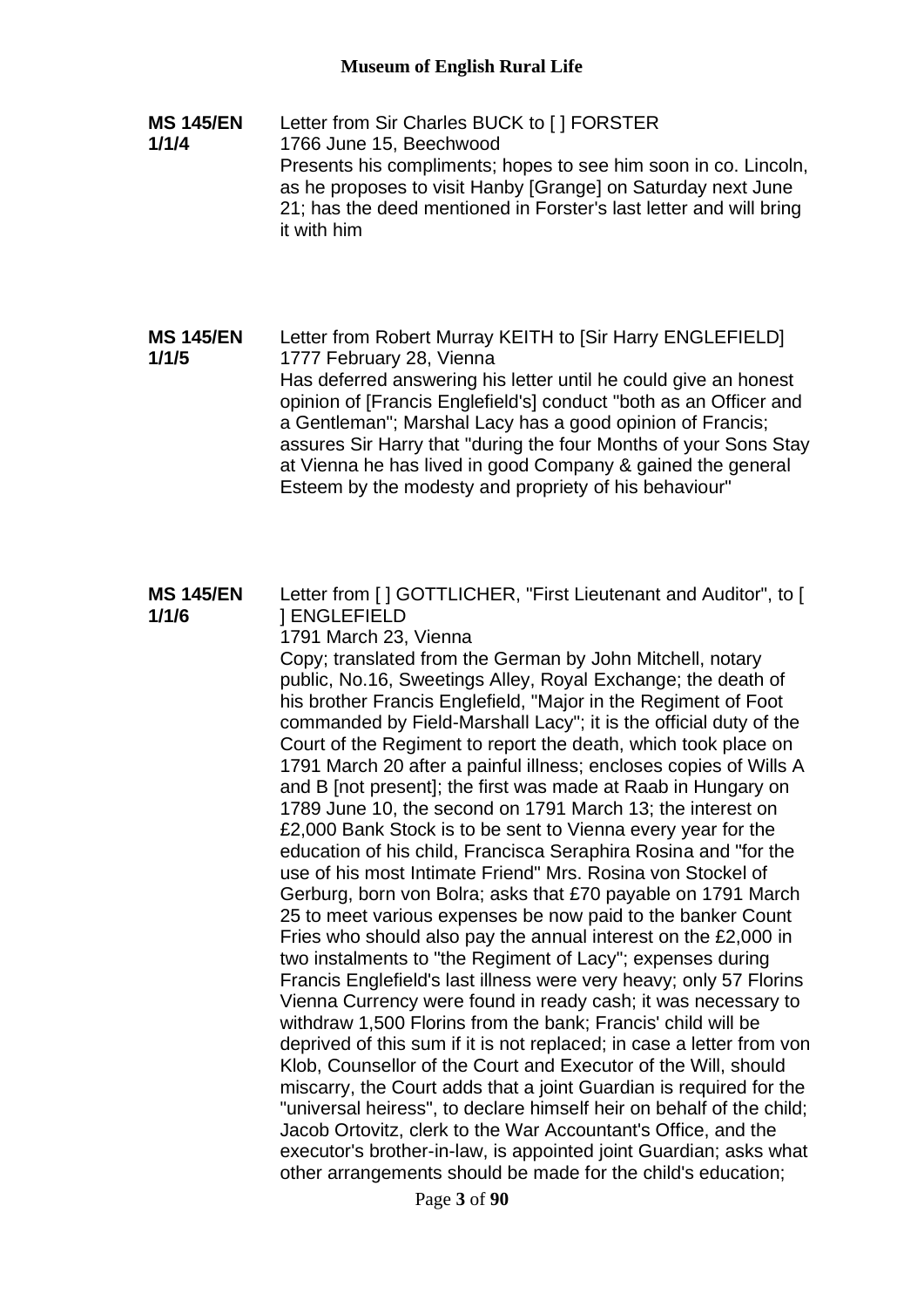### **Museum of English Rural Life**

these should be sent to "His Imperial and Royal Majesty's Government of the Regiment of Lacy, at Znaym in Moravia by way of Ostend and Vienna"

#### **MS 145/EN 1/2** TITLE DEEDS AND RELATED PAPERS

**MS 145/EN 1/2/1** Articles of agreement [1596] December 11 Thomas HARRIES, Serjeant at Law, and John MATHEW. Land in Tingrith, Milton Bryan and Evershall, co. Bedford Signed: Thomas Harries

Seal: missing

**MS 145/EN 1/2/2** Exemplification of recovery [1607] July 1 John EADE to William ASHTON and Margaret (his wife). Land in Milton Bryan No signature

Sealed

**MS 145/EN 1/2/3** Counterpart lease for 31 years [1624] October 22 William ASHTON of Tingrith to Nicholas JOHNSON, yeoman, of Milton Bryan. Land in Milton Bryan. Rent £68 per annum Signed: Nicholas Johnson

Seal: missing

**MS 145/EN 1/2/4** Counterpart lease for 21 years [1626] October 25 William ASHTON of Tingrith to Richard SPIRER, yeoman, of Tingrith. Land in Tingrith and Westoning. Rent £22 per annum Signed: Richard Spirer

Seal: missing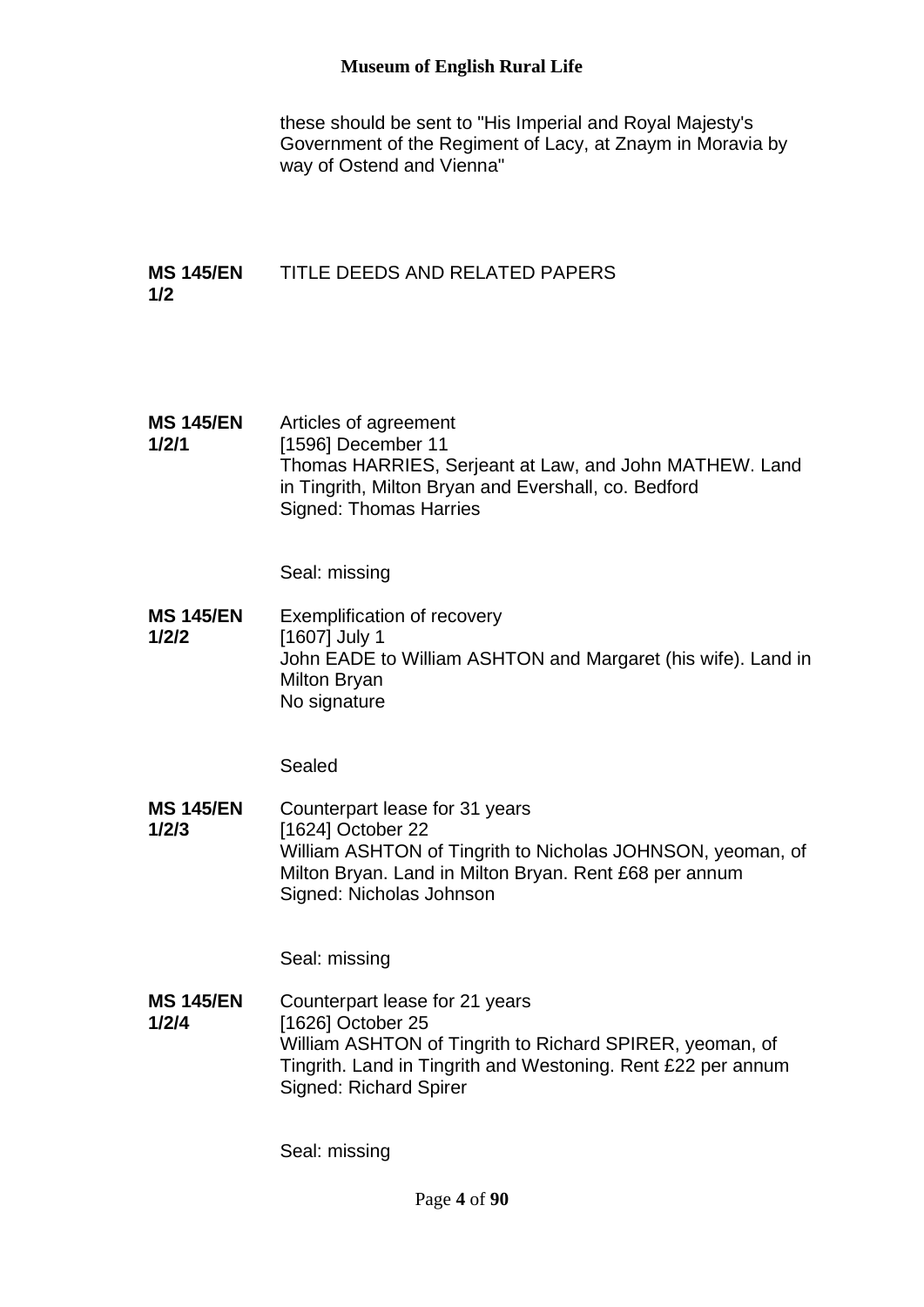**MS 145/EN 1/2/5** Mortgage for 1,500 years 1701 February 14 Richard WALPOOLE of Louth, co. Lincoln, Ursula CLIFFORD of Long Luffenham, co. Rutland, Dorothy DIGBY of the parish of St. Giles in the Fields, co. Middlesex and John WALPOOLE of [Grays?] Inn, co. Middlesex to Sir William BUCK of Hanby Grange, co. Lincoln. Lands in Tingrith Tudington, Harlington, Westoning, Evershall and Flitwick, co. Bedford and Chipping Barnet, co. Hertford. Consideration £1,200 Signed: Richard Walpoole; John Walpoole

Seals: missing?

- **MS 145/EN 1/2/6 Inquisition** [1596] September 1 Made before Sir Christopher LYTCOT, Ralph MARTIN, and Edward MARTIN upon "two Ancient Town Mills situate within the Scite of the late Dissolved Monastery of Reading" Witnesses: Edward NICHOLSOME, Henry SCOTT, Thomas KENTON and others Copy
- **MS 145/EN 1/2/7** Bargain and sale [1640] March 3 Richard WATTS of Purley to Richard POTTINGER the elder of Burghfield. Land in Englefield. Consideration £200 Signed: Richard Watts

Sealed

**MS 145/EN 1/2/8** Fine [1641] May 10 Between Richard POTINGER, plaintiff and Richard WATTES, deforceant. Land in Englefield

**MS 145/EN 1/2/9** Bargain and sale 1655 March 10 Richard WATTS, clerk, of Purley, James WATTS, goldsmith, of Newbury (his son), William TUBBE, linen draper, of Newbury and Nathaniel COLLINS, dyer, of Newbury to Richard POTENGER of Englefield. Land in Englefield. Consideration £100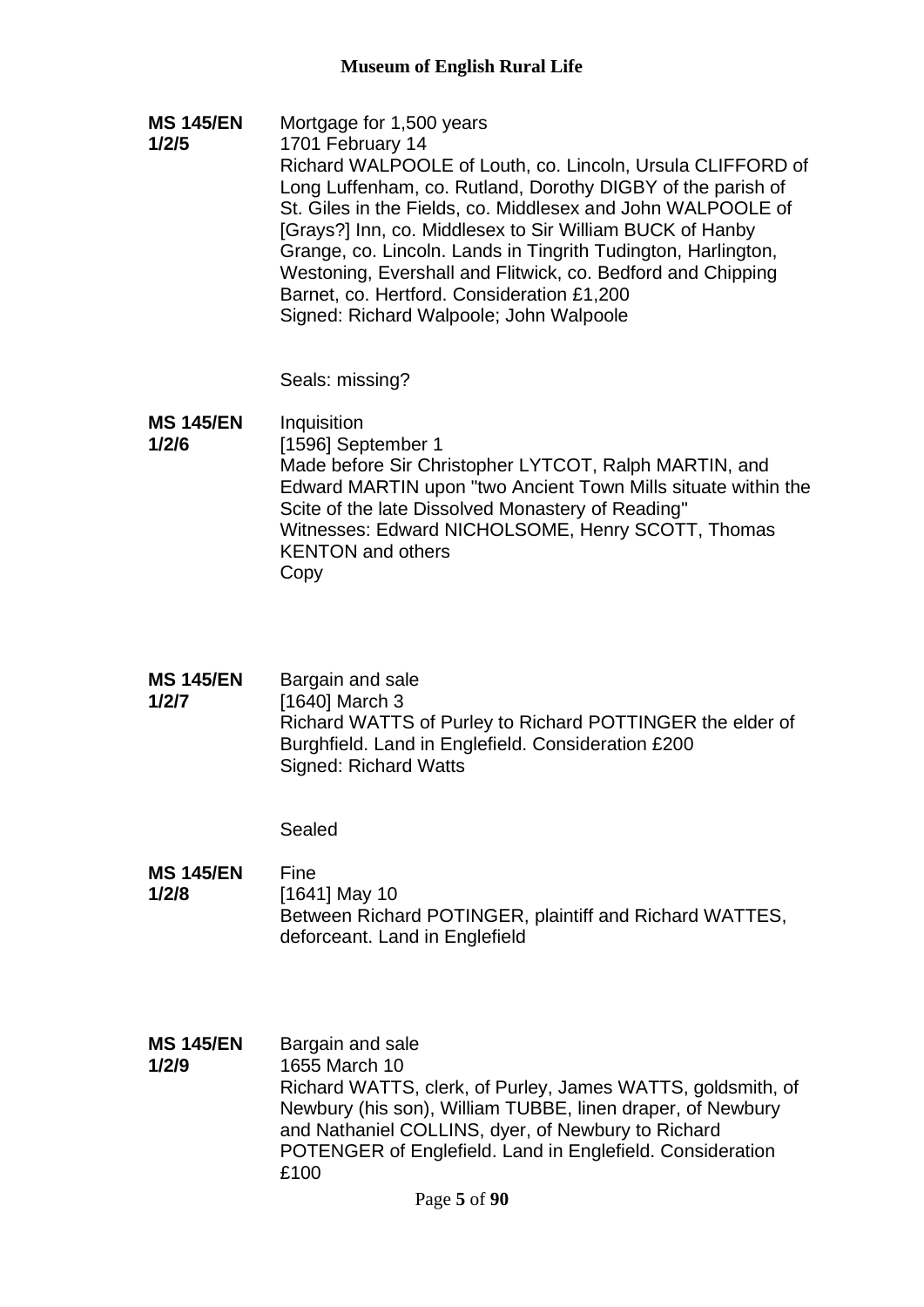Signed: Richard Watts; James Watts, William Tubb; Nathaniel **Collins** 

Sealed

**MS 145/EN 1/2/10** Receipt 1655 March 20 £100 from Nicholas POTENGER of Reading, acknowledged by James WATTS, goldsmith, of Newbury. Payment for land in **Englefield** No signature

Seal: missing

#### **MS 145/EN**  Fine

- **1/2/11** 1656 [April 21] Between Richard POTENGER, Thomas PARLER (otherwise LITTLEFIELDS), Symon HANKINS, William WESTON and Christopher WESTON, plaintiffs, Richard WATTS, Margaret (his wife), James WATTS, Mary (his wife), William TUBB and Nathaniel COLLINS, deforceants. Land in Englefield
- **MS 145/EN 1/2/12** Role of recusants 1658 [June 14 - July 8] Lands of Anthony ENGLEFIELD of Early, sequestrated for "popish recusancy" on 1644 August 26. Fines to be paid on two thirds of the manor Whiteknights. Specified parts of the property, occupied by Isabell SMITH, are excluded from the fine Signed: H.E. Crooke "Clerke of the Pipe"

#### **MS 145/EN 1/2/13** Writ [1660] July 6

Samuel BEDFORD, Receiver General, to make no further levy for recusancy upon the manor of Whiteknights and other lands in Early, the estate of Anthony ENGLEFIELD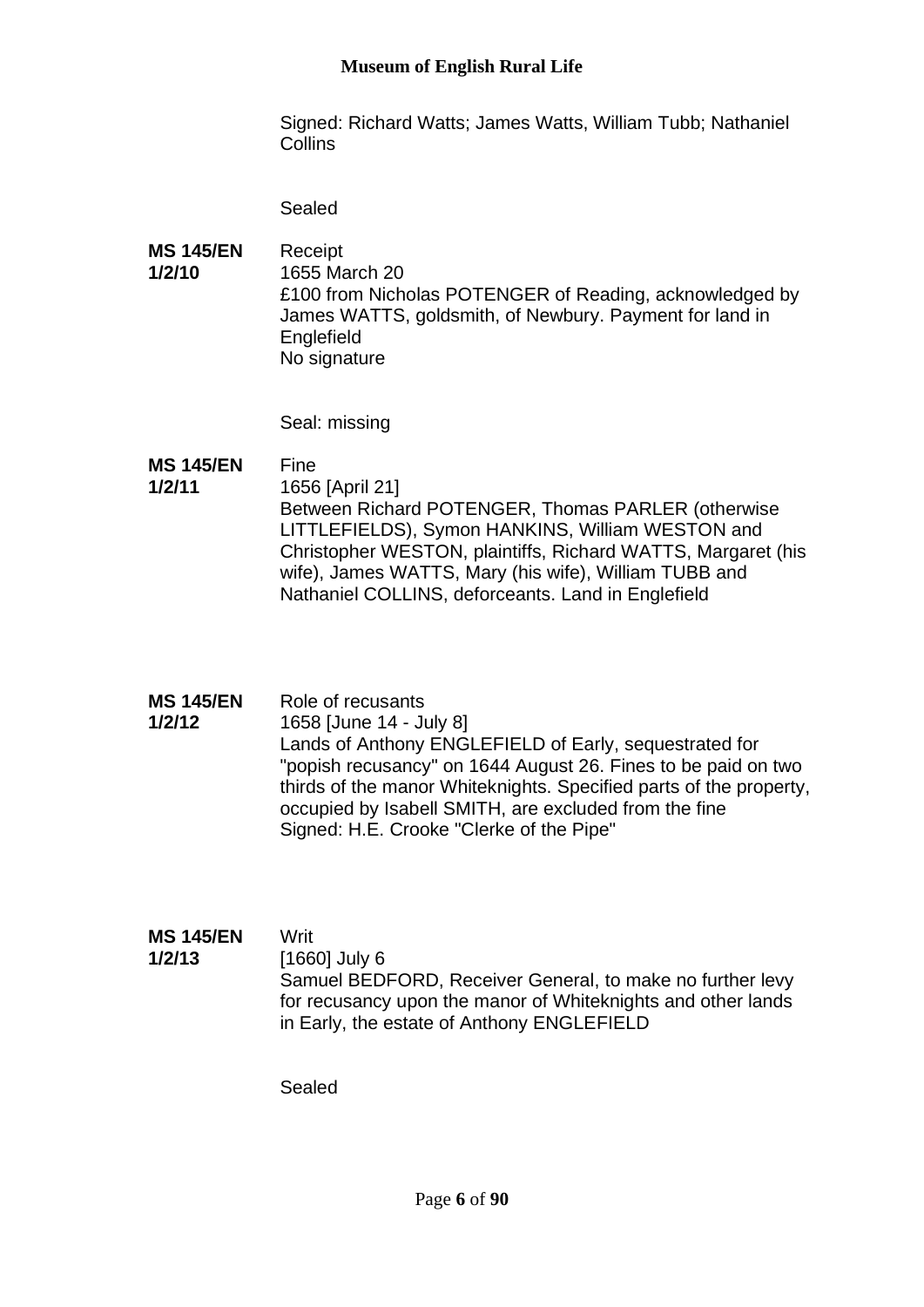**MS 145/EN 1/2/14** Bargain and sale 1664 September 5 William PITCHER, husbandman, of Englefield to William WESTON, tailor, of Englefield. Land in Englefield Consideration £11 Signed: the mark of William Pitcher [absent]

No seal

**MS 145/EN 1/2/15** Bargain and sale 1678 April 20 John HAYNES the elder, blacksmith, of Englefield, Martha (his wife) and John HAYNES the younger to Richard HIGDON of Englefield. Land in Englefield. Land in Englefield. Consideration £46 Signed: John Haines [the elder]; "the mark of Martha Haynes"; John Haines [the younger]

Sealed

**MS 145/EN 1/2/16** Mortgage for 500 years 1682 June 15 Richard HIGDON of Englefield to Edward ALLAIN, tanner, of Blewbury. Land in Englefield. Consideration £30 Signed: Richard Higdon

Sealed

**MS 145/EN 1/2/17** Lease for one year 1684 March 18 William BODINGTON, salter, of the parish of St. Margaret Moses, London, to Thomas BODINGTON, stationer, of London. Land in Cold Brayfield. Consideration five shillings Signed: William Bodington

Sealed

**MS 145/EN 1/2/18** Mortgage for 500 years 1684 November 28 Edward ALLAIN, tanner, of Blewbury to Robert HORNE, yeoman, of Tilehurst. Land in Englefield. Consideration £30 Signed: the mark of Edward Allain

Seal: missing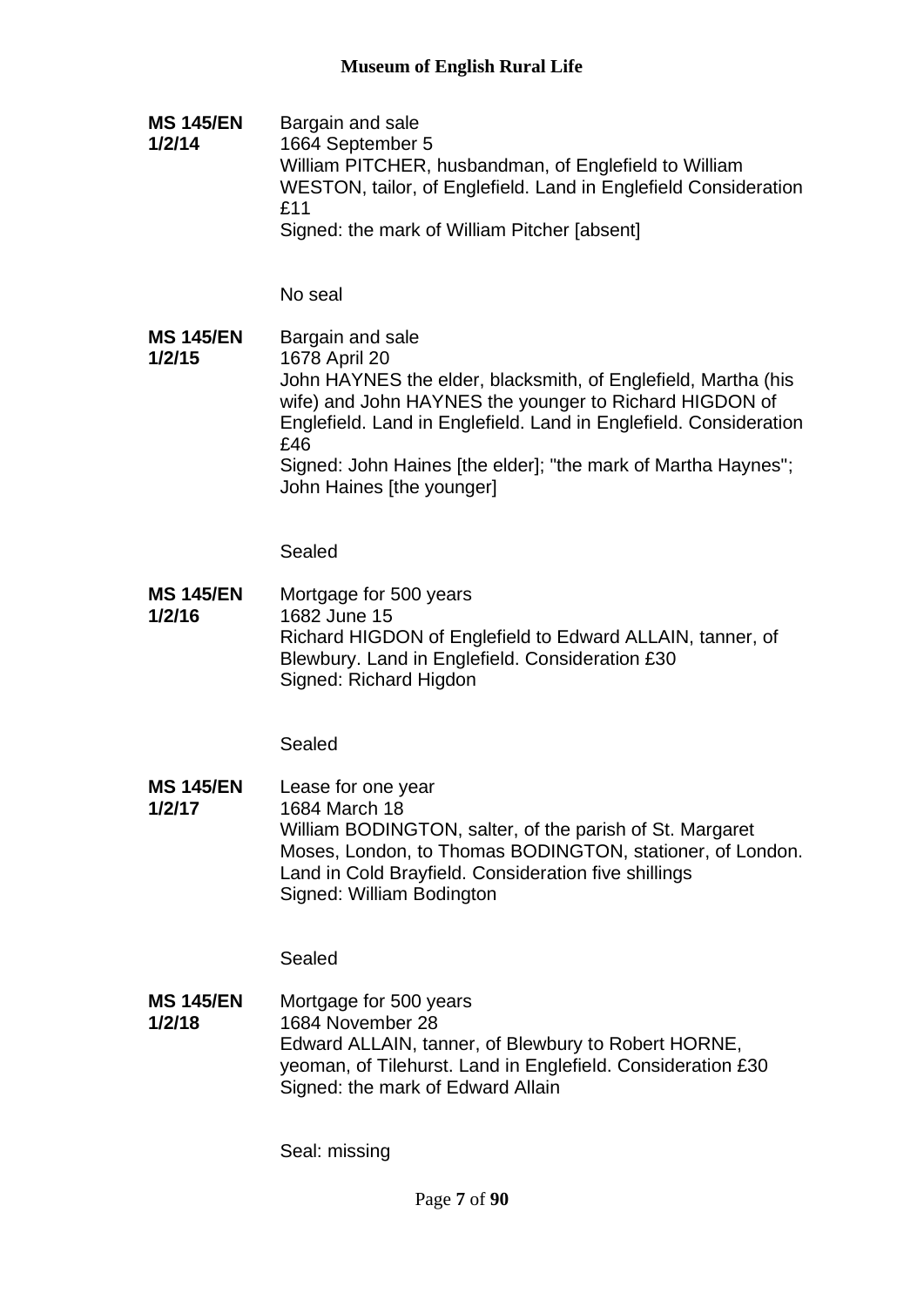**MS 145/EN 1/2/19** Mortgage for 500 years 1688 January 24 Robert HORNE, yeoman, of Tilehurst and Henry HIGDON of Englefield to Richard POTENGER of Compton. Land in Englefield. Consideration to Robert Horne £30 from Richard

Potenger and Henry Higdon; five shillings from Richard **Potenger** 

Signed: Robert Horne; Henry Higdon

Sealed

**MS 145/EN 1/2/20** Lease for one year 1688 August 10 Henry HIGDON of Englefield to Nicholas POTENGER of the Inner Temple, co. Middlesex. Land in Englefield. Consideration five shillings Signed: Henry Higdon

Sealed

**MS 145/EN 1/2/21** Release 1688 August 11 Henry HIGDON of Englefield to Nicholas POTENGER of the Inner Temple. Land in Englefield. Consideration £45 Signed: Henry Higdon

- **MS 145/EN 1/2/22 Inquisition** [1692] February 25 Made before John ARCHER at Reading upon the estate of Sir Charles ENGLEFIELD Attached: court judgement of [1693] January 23 relating to the claim of Elizabeth CLAY for settlement of a debt of £600 owed to her by Sir Charles Englefield
- **MS 145/EN 1/2/23** Mortgage for 500 years 1695 June 25 Martha POTTINGER (widow of Richard Pottinger), of West Compton and Nicholas POTTINGER of Reading, to John WILDER of Sulham. Land in Englefield. Consideration to Martha Pottinger from Nicholas Pottinger £35; from John Wilder one shilling Signed: the mark of Martha Potenger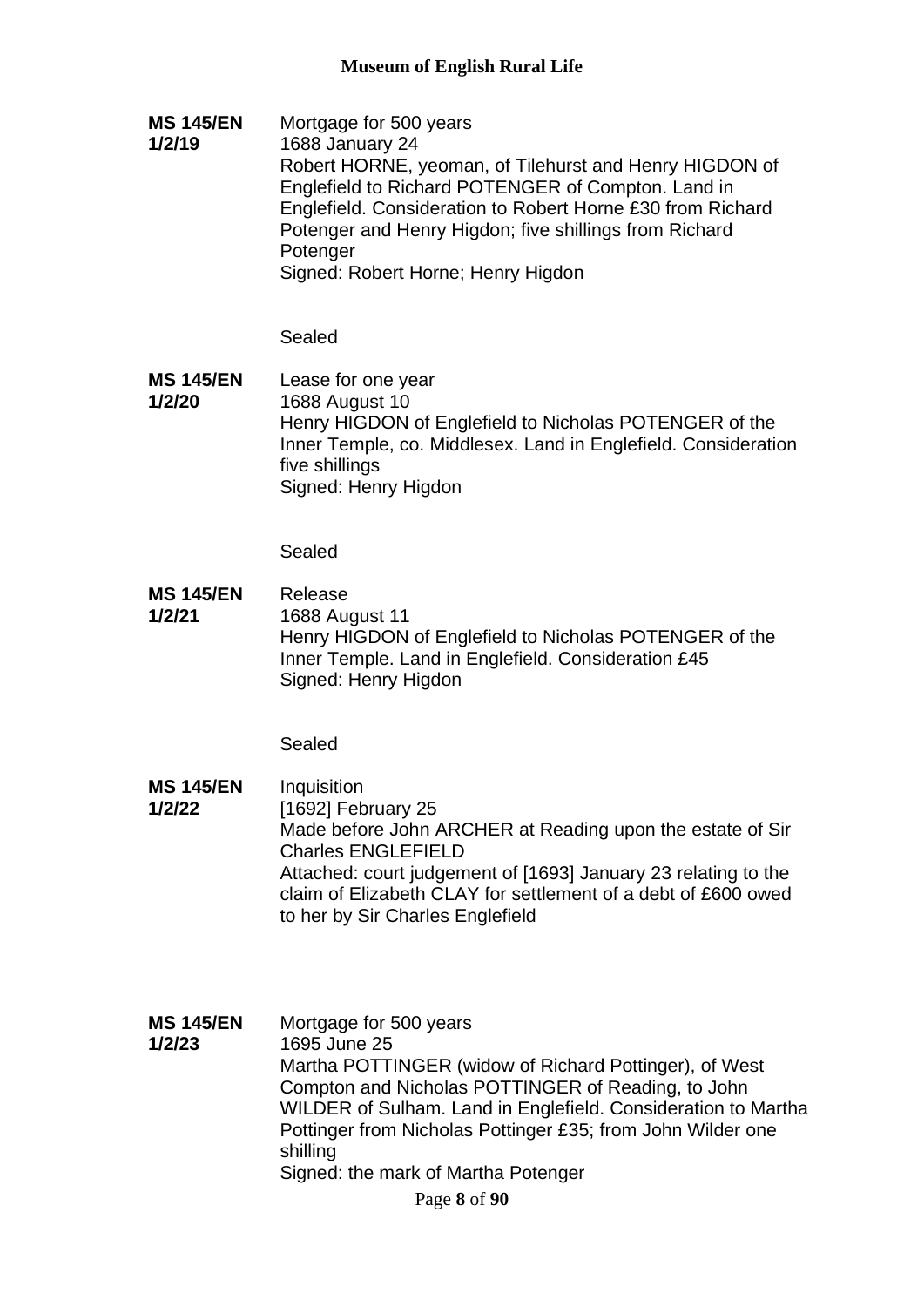### Sealed

**MS 145/EN 1/2/24 Declaration** 1702 March 30 Thomas POWELL, yeoman, of Englefield, declares that in an indenture of 1702 March 7 by which Dorothy POTTENGER, widow, of Reading, conveyed to him land in Englefield and elsewhere in co. Berks, his name was used in trust for Sir Charles ENGLEFIELD and Thomas ALLAIN Signed: Thomas Powell

No seal

**MS 145/EN 1/2/25** Lease for one year 1702 May 1 Dorothy POTENGER (widow of Nicholas Potenger) of Reading, to Thomas POWELL, yeoman, of Englefield. Land in Englefield. Consideration five shillings Signed: Dorothy Potenger

Seal: missing

- **MS 145/EN**  Release
- **1/2/26** 1702 May 2

Dorothy POTENGER (widow of Nicholas Potenger) of Reading to Thomas POWELL, yeoman, of Englefield. Land in Englefield. Consideration £100 Signed: Dorothy Potenger

Seal: missing

**MS 145/EN 1/2/27** Mortgage for 500 years 1702 May 2 John WILDER of Sulham, Thomas POWELL, yeoman, of Englefield and Dorothy POTENGER (widow of Nicholas Potenger) of Englefield to Thomas HAYNES of Bradfield. Land in Englefield. Consideration five shillings Signed: John Wilder; Thomas Powell; Dorothy Potenger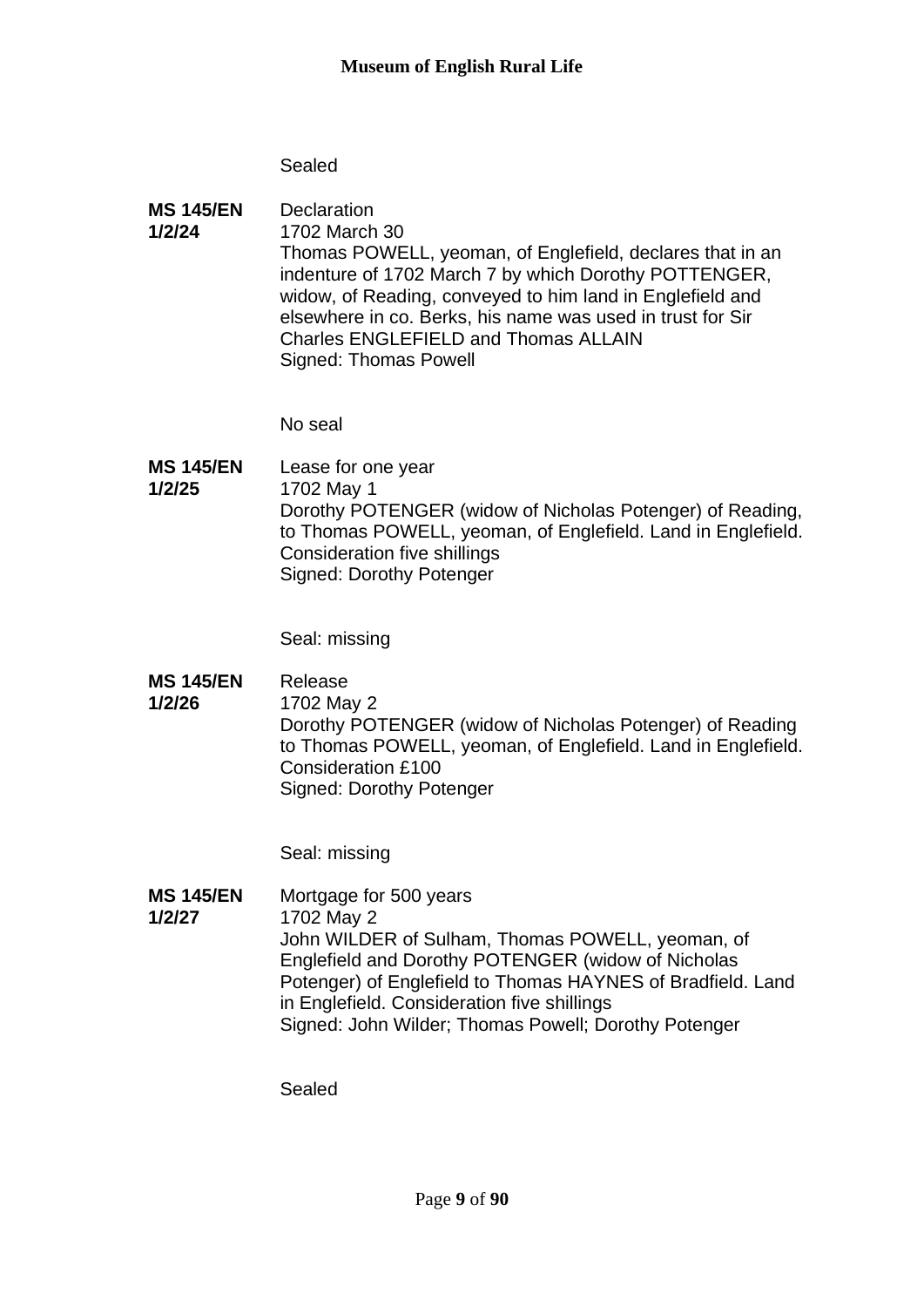**MS 145/EN 1/2/28** Lease for one year 1703 August 5 Thomas POWELL, yeoman, of Englefield to Sir Charles ENGLEFIELD of Englefield. Land in Englefield. Consideration five shillings Signed: Thomas Powell

Sealed

**MS 145/EN 1/2/29** Release 1703 August 6 Thomas POWELL, yeoman, of Englefield to Sir Charles ENGLEFIELD of Englefield. Land in Englefield. Consideration ten shillings Signed: Thomas Powell

Sealed

- **MS 145/EN 1/2/30** Abstract 1704 May 16 [William] FFOORD'S title to lands in Kingstone Winslow, Wincliff, Ashbury and Idstone The deeds abstracted are dated between 1570 November 23 and 1694 May 16
- **MS 145/EN 1/2/31** Indenture for administration in bankruptcy 1706 November 26 Osborn FFISH, William MOWBRAY and Thomas MACKWORTH, commissioners in bankruptcy, to Anthony ENGLEFIELD of Whiteknights. The effects of Thomas CHILDREY, bankrupt, of Streatley, to the use of his creditors. Consideration five shillings Signed: Anthony Englefield Attached: schedule of Thomas Childrey's effects

Seal: missing; Damaged

**MS 145/EN 1/2/32** Counterpart lease for 21 years 1710 August 1 William FFOORD of Broadwell, co. Monmouth to Robert WILLSON, yeoman, of Ashbury. A house in Kingstone Winslow and land in the same place owned by Anthony Englefield. Rent £71 per annum Signed: the mark of Robert Willson

Page **10** of **90**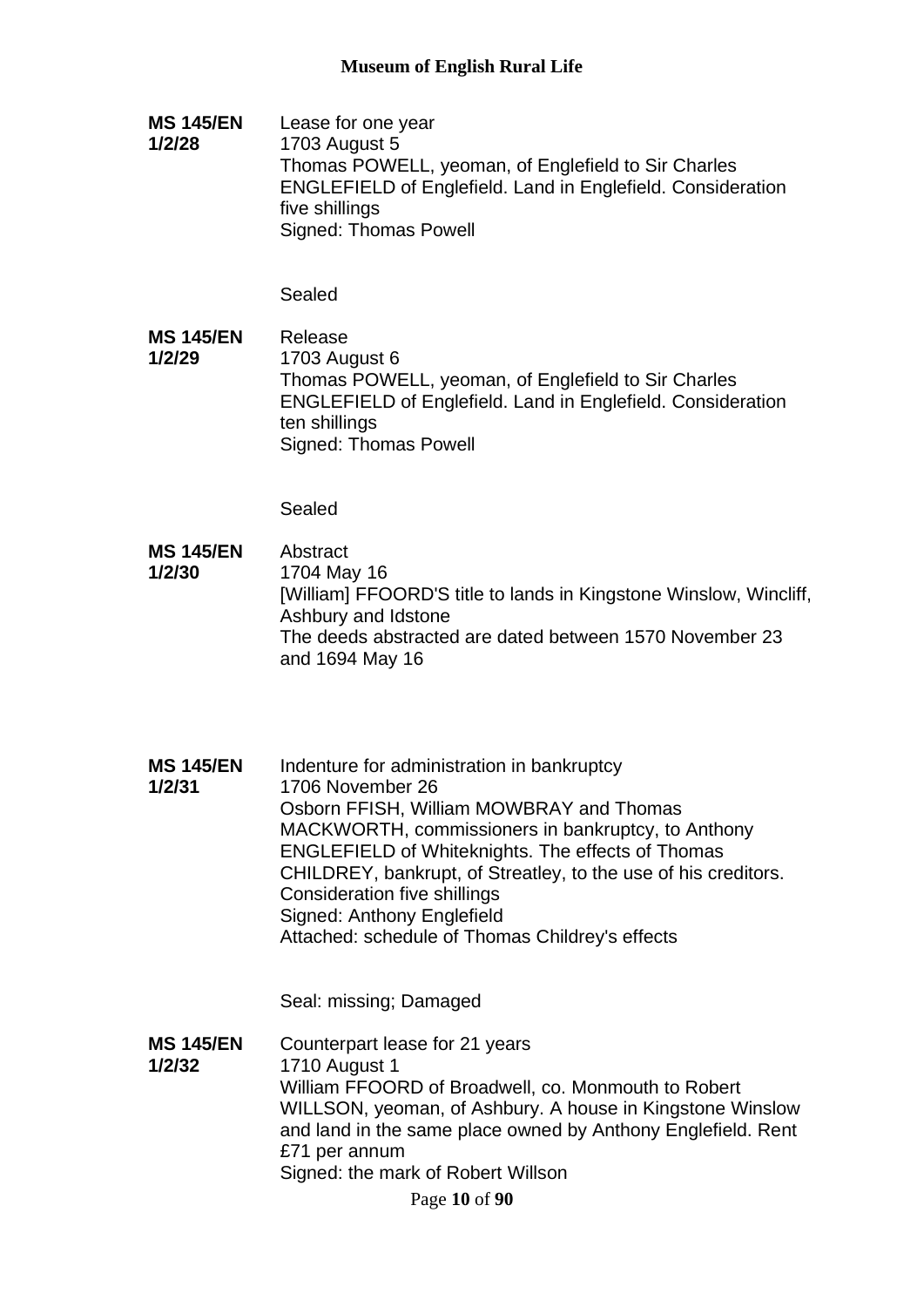Seal: missing

**MS 145/EN 1/2/33** Agreement 1720 August 12 Benjamin COLLYER the younger of London and Sir Charles ENGLEFIELD of Englefield. Benjamin Collyer agrees to produce before any court the deeds relating to lands in Englefield, Bucklebury, Beenham, Tilehurst, Padworth and Upton, conveyed to him by Sir Charles Englefield Signed: Benjamin Collyer

- **MS 145/EN 1/2/34** Rent roll 1725 [c.February 23] Showing names of occupiers and quit rent or fee farm rent payable on lands in Englefield and Theale for 1725
- **MS 145/EN 1/2/35** Abstract: title deeds of the fee farm rents of Englefield and **Theale** 1725 February 24 The deeds abstracted are dated between 1671 December 22 and 1725 February 24
- **MS 145/EN 1/2/36** Rent roll [c.1725 February 24] Showing quit rents receivable by [John?] HILLESDEN [HILLERSDON, of Midgham?] on lands in Englefield and elsewhere in co. Berks Note on reverse: "A particular of ye Quit rents to be purchased by Sr C. Englefield"
- **MS 145/EN 1/2/37** Lease for one year 1725 February 23 John HILLERSDON of Midgham to James STRODE of Bradfield. Fee farm rents of £17 : 0 : 2½ on properties in Englefield and Theale. Consideration five shillings Signed: John Hillersdon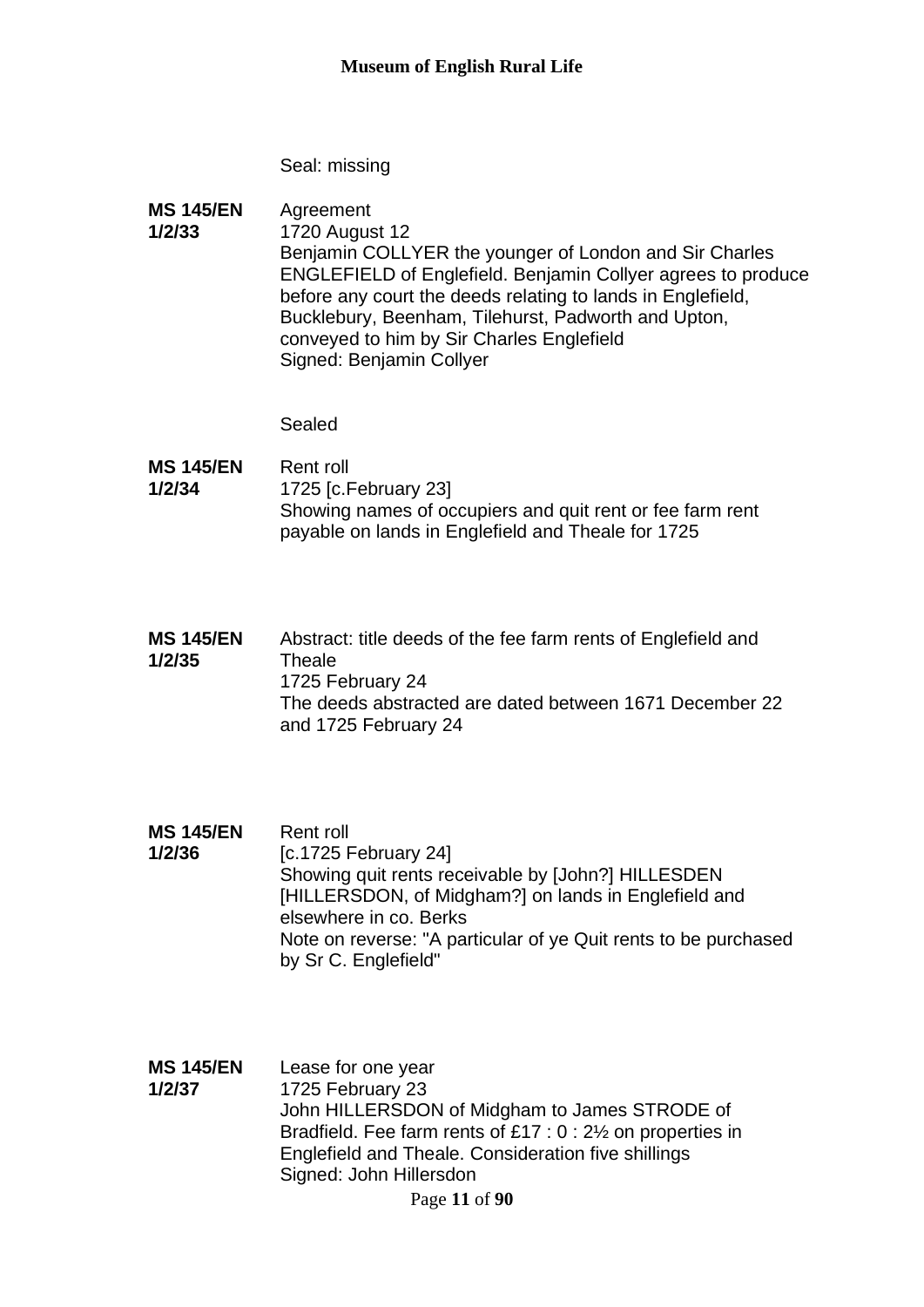### Sealed

**MS 145/EN 1/2/38** Release 1725 February 24 John HILLERSDON of Midgham to James STRODE of Bradfield. Fee farm rents of £17 : 0 : 2½ on properties in Englefield and Theale. Consideration £510 : 6 : 3 Signed: John Hillersdon

Two copies

Sealed

**MS 145/EN 1/2/39** Assignment of release 1725 February 24 James STRODE of Bradfield to Sir Charles ENGLEFIELD of Englefield. Fee farm rents of £17 : 0 : 2½ on properties in Englefield and Theale for which £510 : 6 : 3 was paid by James Strode on behalf of Sir Charles Englefield Signed: James Strode

Sealed

**MS 145/EN 1/2/40** Rent roll 1738 [September 29] Showing names of occupiers and fee farm rent payable on lands in Englefield and Theale from 1726 Lady Day to 1738 **Michaelmas** 

| <b>MS 145/EN</b> | Account book                                           |
|------------------|--------------------------------------------------------|
| 1/2/41           | 1740 - 1743                                            |
|                  | For the estates in Whiteknights, Kingstone Winslow and |
|                  | Englefield of Sir Henry ENGLEFIELD of Whiteknights     |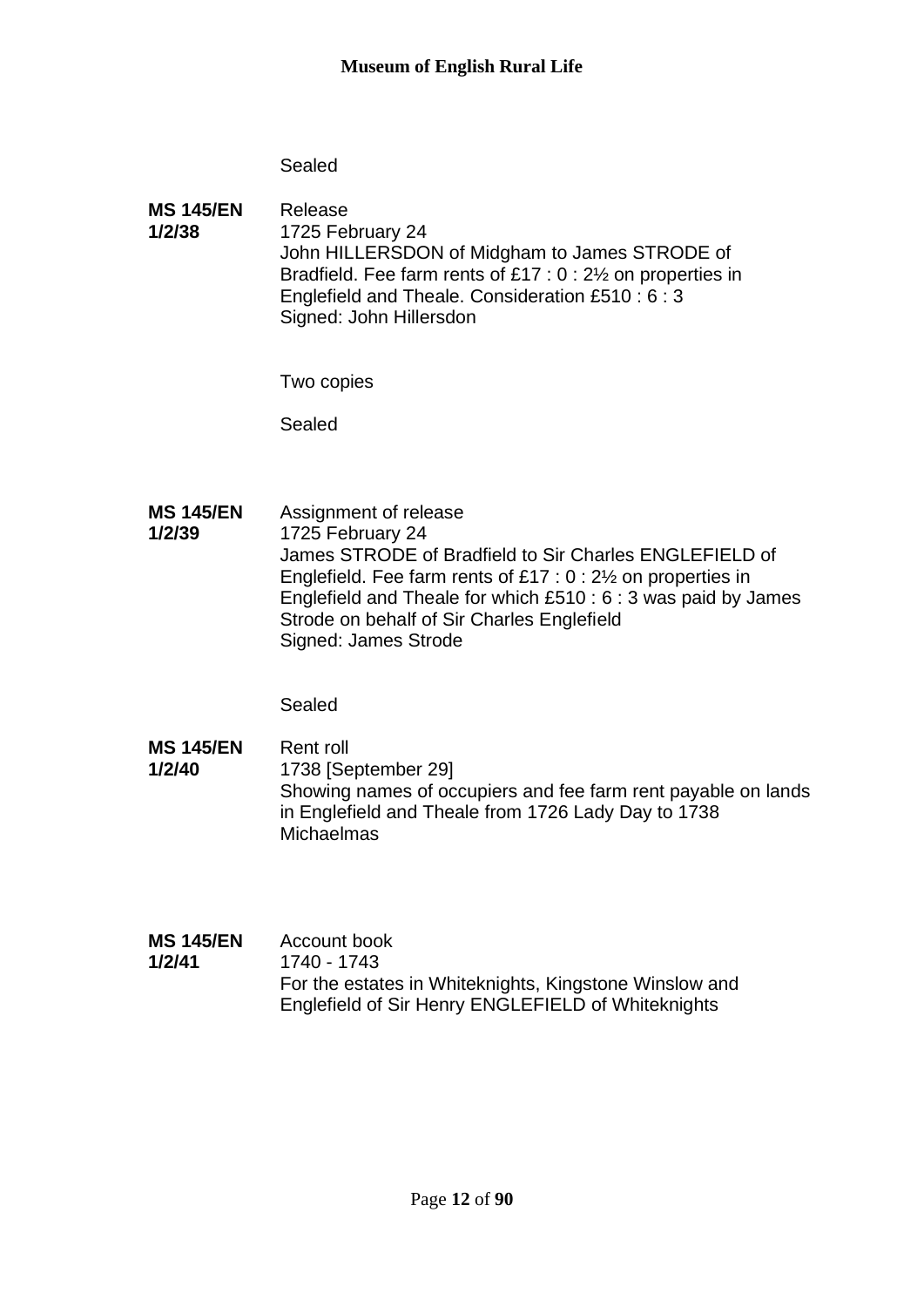**MS 145/EN 1/2/42** Abstract: Sir Henry ENGLEFIELD'S title to land and fee farm rents in Englefield and Theale 1744 July 25 The deeds abstracted are dated between 1703 August 5 and 1729 October 6 - November 25 Drawn up for the information of Robert HARPER of Lincoln's Inn, who is asked to state whether the properties could serve as security to a mortgage. The lawyer's opinion, given in his own hand at the end of the abstract, is dated 1744 July 25. After the opinion appears a covering letter Rich[ard] SIMEON to Henry [sic] HARPER: 1744 July 23, Reading: refers to the abstract and asks for an answer to the query at the end of it; about 1736 June, Harper acted as counsel for Mrs. Mary POWICK of Islington, who purchased two houses from Sir Henry Englefield; a recollection of this may save Harper some trouble; George PETRE of Carey Street who was counsel for Sir Henry, can deal with any difficulty; the abstract should be returned by Tuesday [July 24]; if Harper should not recall his name, he is the person who called on him about the Act of Parliament for enclosing Earley fields, Sonning, during the session before last.

| <b>MS 145/EN</b> | Lease for one year                                       |
|------------------|----------------------------------------------------------|
| 1/2/43           | 1754 July 3                                              |
|                  | Elisha BISCOE of the Inner Temple, London, to Charles LE |
|                  | GAY of the Inner Temple. Two water mills in Reading.     |
|                  | Consideration five shillings                             |
|                  | Signed: Elisha Biscoe                                    |

Sealed

**MS 145/EN**  Release

#### **1/2/44** 1754 July 4

Elisha BISCOE of the Inner Temple, Jane THOMPSON and Frances THOMPSON of Coley, Philip JENNINGS of Place Warren, co. Salop and Anne (his wife) to Charles LE GAY of the Inner Temple. Two water mills in Reading. Consideration £2,133 paid to Elisha Biscoe by Jane Thompson and Frances Thompson and five shillings paid to Elisha Biscoe, Jane Thompson, Frances Thompson, Philip Jennings and Anne (his wife) by Charles Le Gay Signed: Elisha Biscoe; Jane Thompson; Frances Thompson; Phillip Jennings; Anne Jennings; Charles Le Gay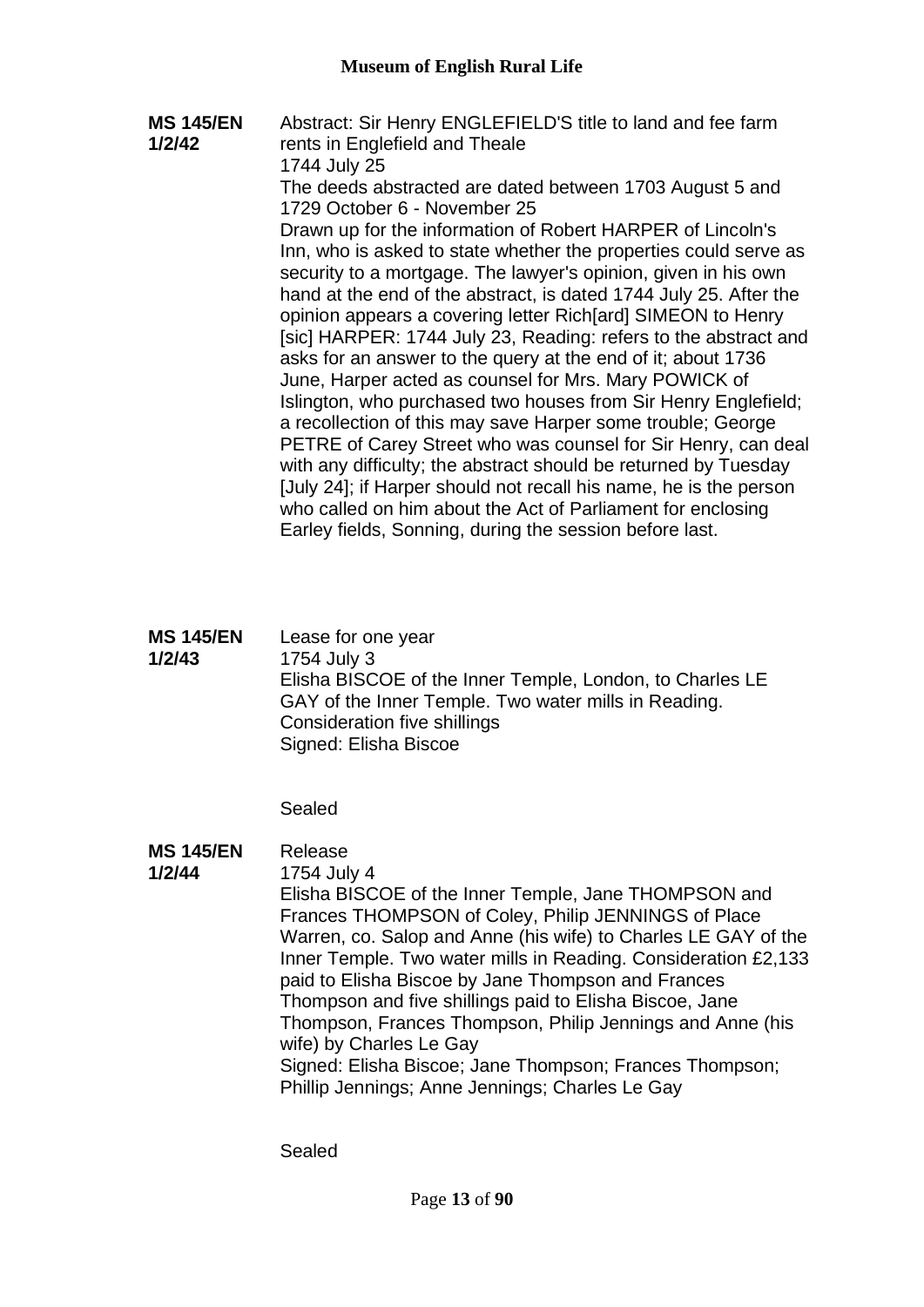**MS 145/EN 1/2/45** Lease for one year 1765 June 16 Henry OLIVE of New Windsor to George CATUTT, cornchandler, of New Windsor. Land in Sunninghill. Consideration five shillings Signed: Henry Olive

## Sealed

**MS 145/EN 1/2/46** Release 1765 June 17 Henry OLIVE of New Windsor to George CATUTT, cornchandler, of New Windsor. Land in Sunninghill. Consideration £360 Signed: Henry Olive

Sealed

**MS 145/EN 1/2/47** Lease for 50 years 1770 March 20 Henry CRIDLAND of Sunninghill and Mary (his wife) to John CHARLWOOD, butcher, of Sunninghill. Healthy Hall, Cheapside, Sunninghill. Rent £15 per annum Signed: Henry Cridland; Mary Cridland

Sealed

**MS 145/EN 1/2/48** Lease for one year 1771 July 19 John ALDRIDGE, tanner, of Sunninghill to John CHARLWOOD, butcher, of Sunninghill. Healthy Hall, Cheapside, Sunninghill. Consideration five shillings Signed: John Aldridge

Sealed

**MS 145/EN 1/2/49** Release 1771 July 20 John ALDRIDGE, tanner, of Sunninghill and Elizabeth (his wife) to John CHARLWOOD, butcher, of Sunninghill. Healthy Hall, Sunninghill. Consideration £190 Signed: John Aldridge; Elizabeth Aldridge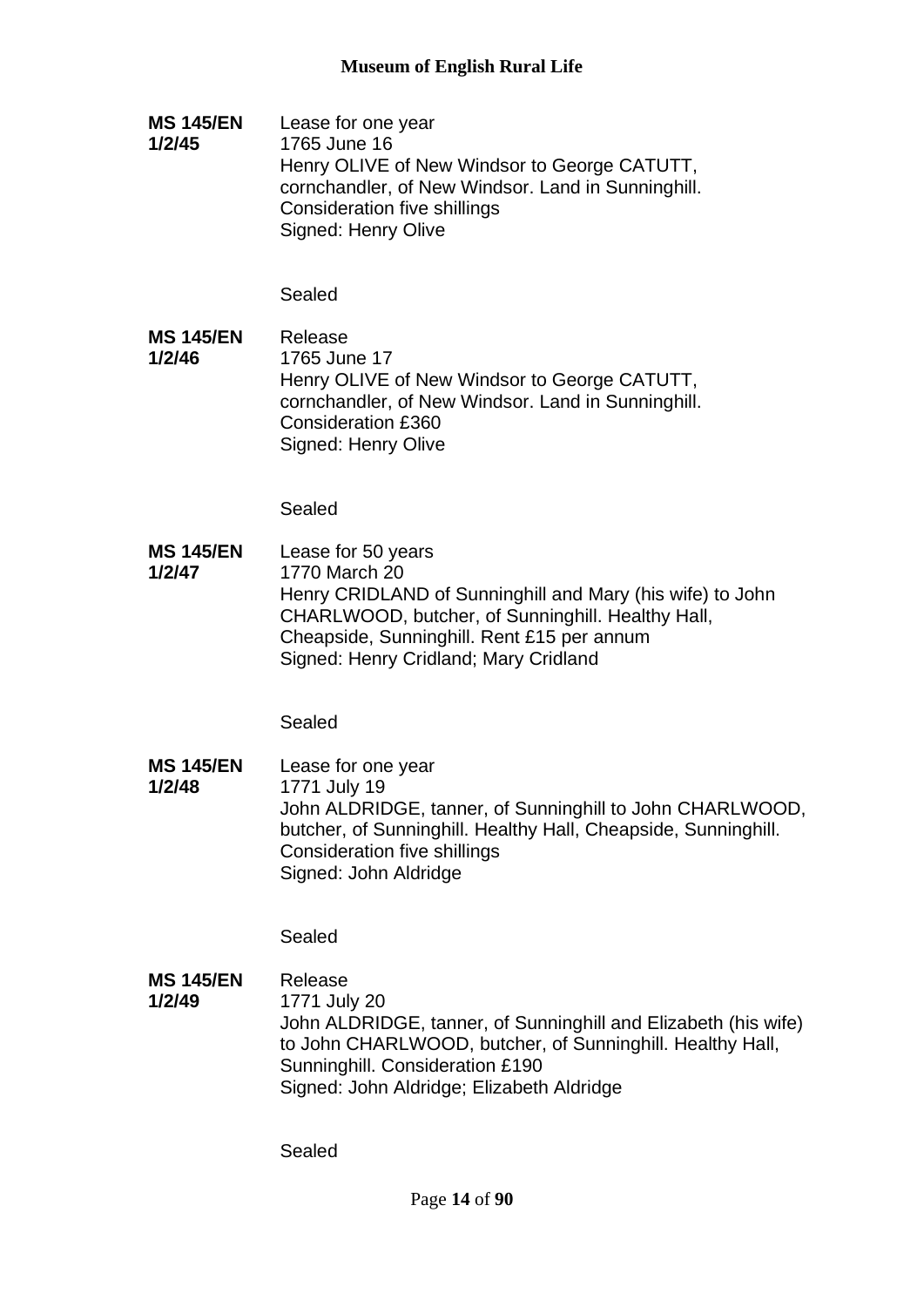**MS 145/EN 1/2/50** Mortgage for 500 years 1773 July 1 John ALDRIDGE, tanner, of Sunninghill to John CLODE of Binfield. Land in Sunninghill. Consideration £400 with interest owed by John Aldridge to John Clode Signed: John Aldridge

Sealed

**MS 145/EN 1/2/51** Lease for 99 years 1776 April 1 Henry CRIDLAND of Fulham, co. Middlesex and Mary (his wife) to John CHARLWOOD, butcher, of Sunninghill. Healthy Hall, Sunninghill. Consideration £140 Signed: Henry Cridland; Mary Cridland

Sealed

**MS 145/EN 1/2/52** Lease for 99 years 1776 November 1 James SMITH, millwright, of Reading to Jacob BROWN, coachmaker, of Reading. Property in Castle Street, Reading. Consideration £75 and a bond for £30 Signed: James Smith

Sealed

**MS 145/EN 1/2/53** Lease for one year 1782 June 14 John ALDRIDGE, tanner, of Sunninghill to John YORKE of Berkeley Square, co. Middlesex. Land in Sunninghill. Consideration five shillings Signed: John Aldridge

Sealed

**MS 145/EN 1/2/54** Release 1782 June 15 John ALDRIDGE, tanner, of Sunninghill and Elizabeth (his wife) to John YORKE of Berkeley Square, co. Middlesex. Land in Sunninghill. Consideration £625 Signed: John Aldridge; Elizabeth Aldridge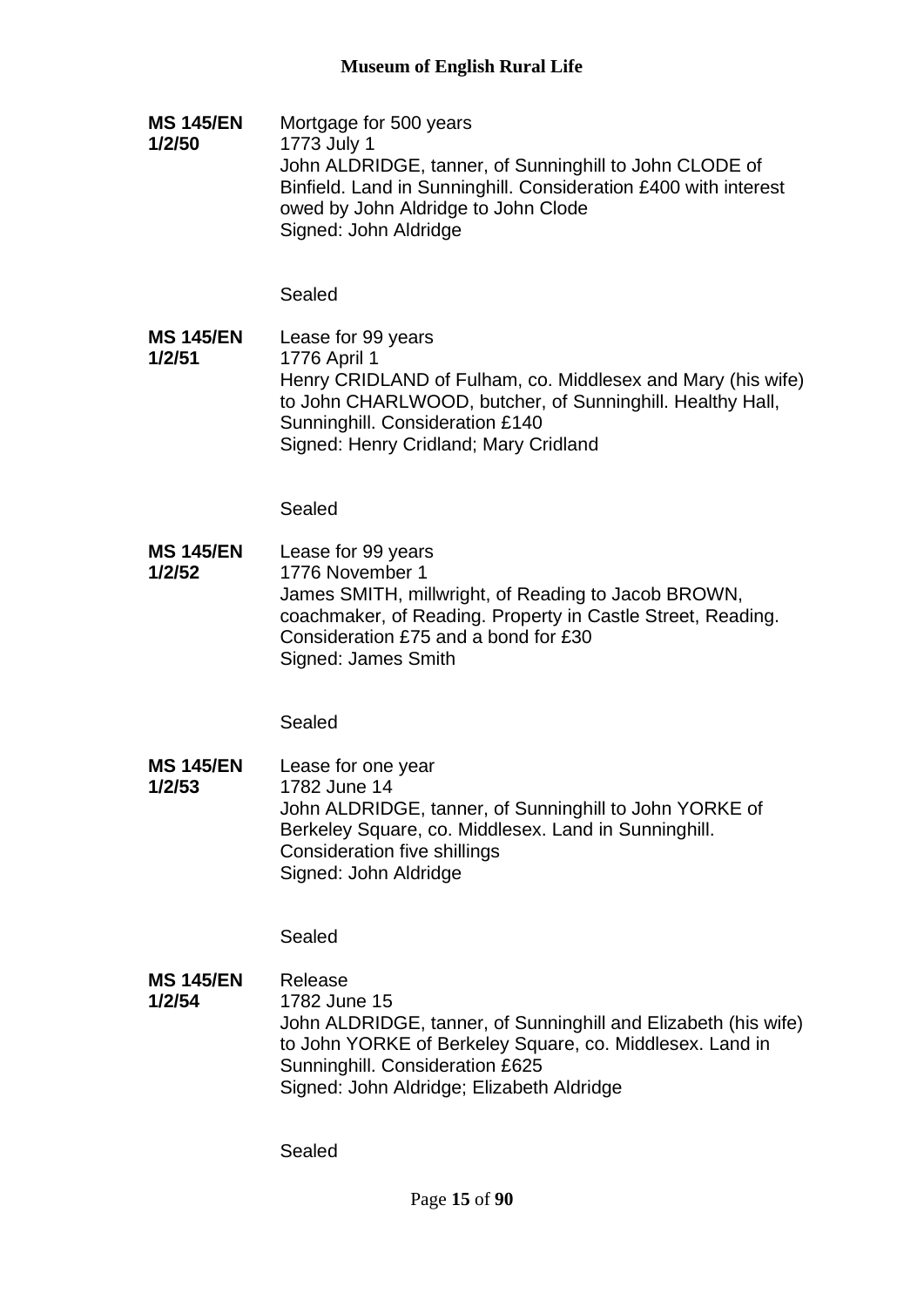**MS 145/EN 1/2/55** Mortgage for 500 years 1782 June 15 John ALDRIDGE[, tanner, of Sunninghill], John CLODE [of Binfield] and John YORKE of Berkeley Square, co. Middlesex to James [YORKE], Lord Bishop of Ely. Land in Sunninghill, conveyed by John Clode to the Lord Bishop of Ely at the request of John Aldridge and at the appointment of John Yorke. Consideration ten shillings Signed: John Aldridge; John Clode

Sealed

**MS 145/EN 1/2/56** Fine [1782 June 17 - November 23] Between John YORKE, plaintiff and John ALDRIDGE and Elizabeth (his wife), deforceants. Land in Sunninghill

Two copies

**MS 145/EN 1/2/57** Lease for seven years 1783 January 23 Jacob BROWN, coachmaker, of Reading to James SUDBURY, whitester (sic) of Reading. Property in Castle Street, Reading. Rent £10 per annum Signed: Jacob Brown; James Sudbury

Sealed

**MS 145/EN 1/2/58** Lease for 99 years 1783 April 1 Jacob BROWN, coachmaker, of Reading to John WHITE and Edward Skeate WHITE, mercers and carpenters, of Reading. Property in Castle Street, Reading. Consideration the discounting of bills by John White and Edward Skeate White for Jacob Brown

Signatures cut out; Sealed

**MS 145/EN 1/2/59** Counterpart bargain and sale [1783] May 12 Sir Henry Charles ENGLEFIELD of the parish of St. George, Hanover Square, co. Middlesex; Katherine ENGLEFIELD (widow of Sir Henry Englefield) of Whiteknights; Charles Sloane CADOGAN, Lord Cadogan, of Oakley, co. Buckingham to William Byam MARTIN of St. Marylebone, co. Middlesex and Martin YORKE of Bishops Down, co. Kent. The manor of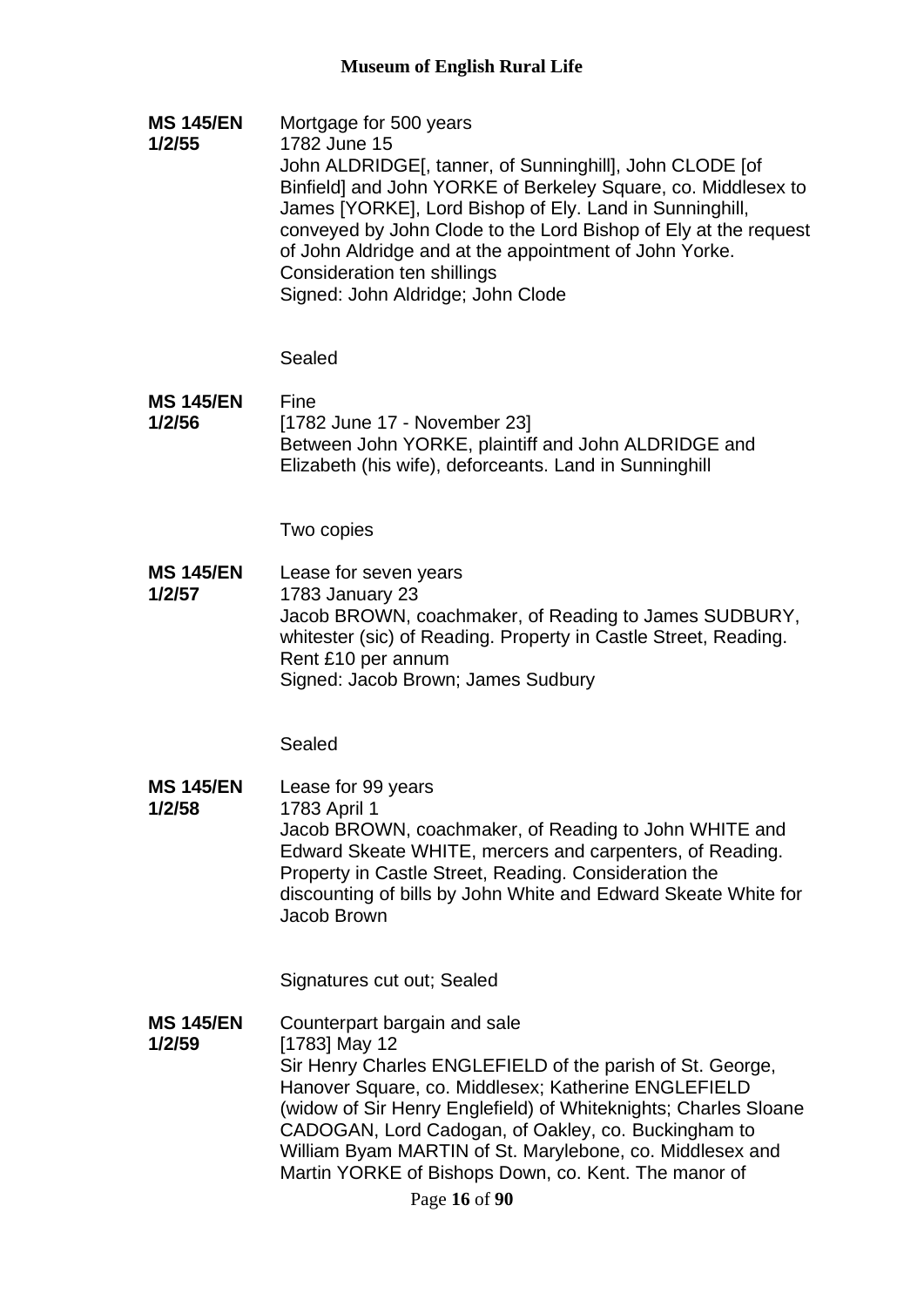### **Museum of English Rural Life**

Whiteknights, sold by Lord Cadogan in accordance with the will of Sir Henry Englefield. Consideration £13,400 paid to Lord Cadogan for the manor and £2,448 paid to Sir Charles Henry Englefield for the timber

Copy on paper

**MS 145/EN 1/2/60** Lease for one year 1786 March 28 Samuel DALTON of Winkfield, to John YORKE of Berkeley Square, co. Middlesex. Land in Sunninghill. Consideration five shillings Signed: Samuel Dalton

Sealed

**MS 145/EN 1/2/61** Release 1786 March 29 Samuel DALTON of Winkfield to John YORKE of Berkeley Square, co. Middlesex. Land in Sunninghill. Consideration £250 Signed: Samuel Dalton

Sealed

**MS 145/EN 1/2/62** Bargain and sale 1786 March 29 Samuel DALTON of Winkfield to John YORKE of Berkeley Square, co. Middlesex. Land in Sunninghill. Consideration £250 Signed: Samuel Dalton

Sealed

**MS 145/EN 1/2/63** Lease for 99 years 1786 May 29 Jacob BROWN, coachmaker, of Reading to John STEPHENS, brewer, of Reading. Property in Castle Street, Reading. Consideration £160 Signed: Jacob Brown

| <b>MS 145/EN</b> | Lease for one year |
|------------------|--------------------|
| 1/2/64           | 1786 August 31     |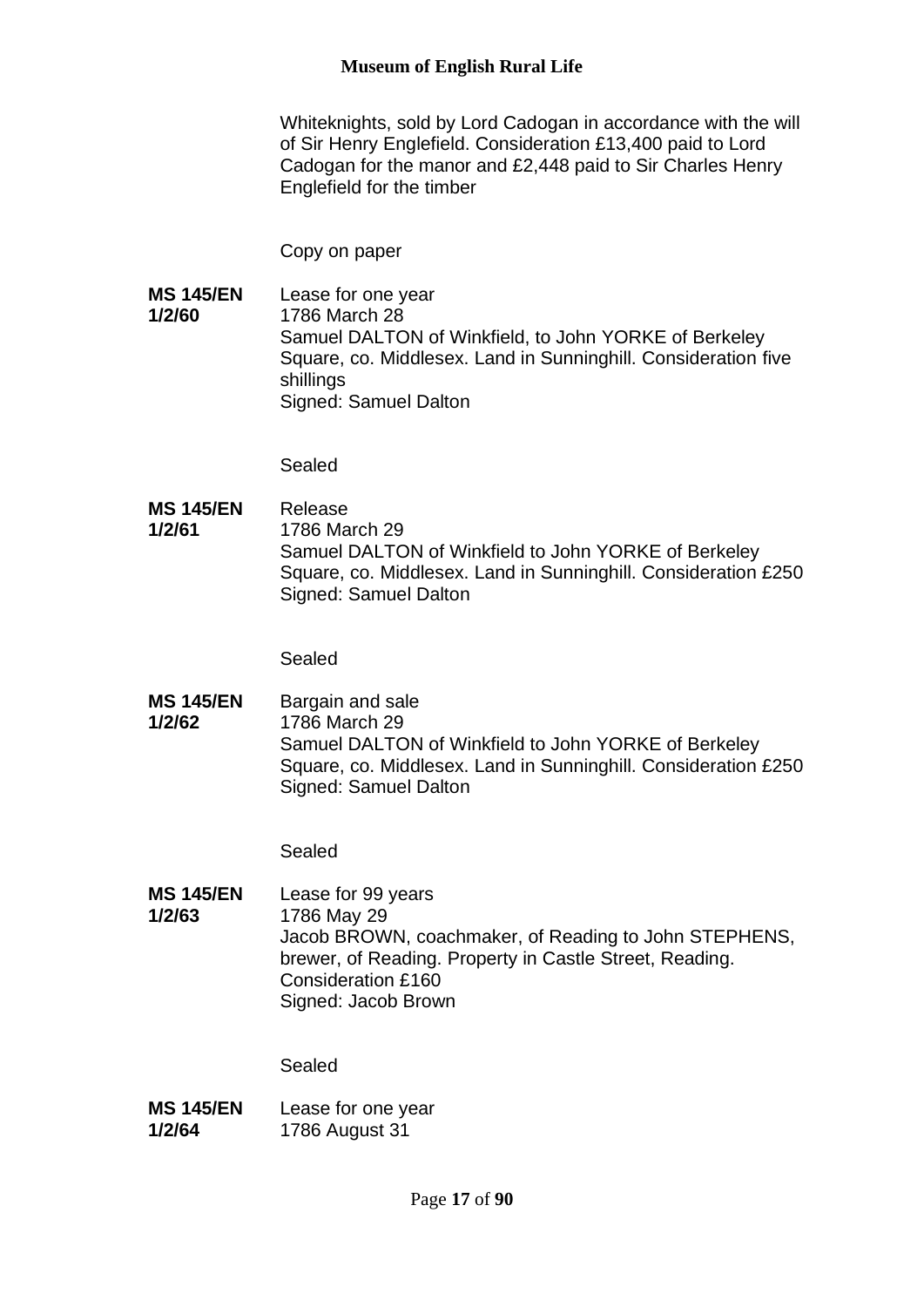### **Museum of English Rural Life**

John YEATES, dyer, of Bristol, co. Gloucester to William PIERSE of New Windsor. Land in Sunninghill. Consideration five shillings Signed: John Yeates

Sealed

**MS 145/EN 1/2/65** Release 1786 September 1 John YEATES, dyer, of Bristol, co. Gloucester and Martha (his wife) to William PIERSE of New Windsor. Land in Sunninghill. Consideration £520 Signed: John Yeates; Martha Yeates

Sealed

**MS 145/EN 1/2/66** Fine [1786 November 3] Between William PIERSE, plaintiff, and John YEATES and Martha (his wife), deforceants. Land in Sunninghill.

Two copies

**MS 145/EN 1/2/67** Lease for 99 years 1788 April 7 Jacob BROWNE, coachmaker, of Reading to David VINES, shopkeeper, of Reading. Property in Castle Street, Reading. Consideration £120 for unexpired term Signed: Jacob Browne; David Vines

Sealed

**MS 145/EN 1/2/68** Lease for 99 years 1791 July 21 John STEPHENS, brewer, of Reading; David VINES, cheesefactor, of Reading to Edward VINES, of Reading. Property in Castle Street, Reading. Consideration £160 for unexpired term paid by Edward Vines to John Stephens at the request of David Vines Signed: David Vines; John Stephens; Edward Vines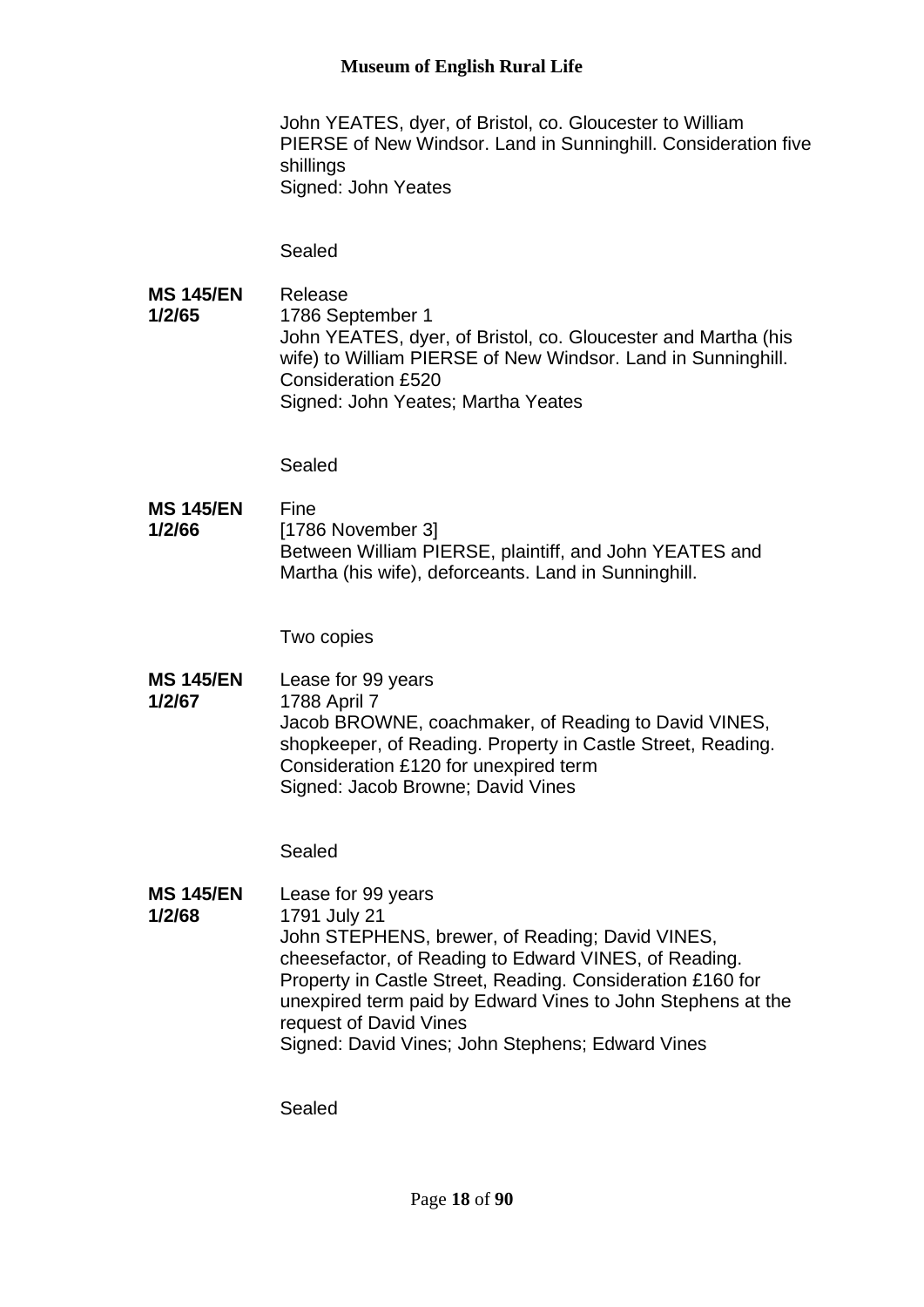**MS 145/EN 1/2/69** Agreement of sale 1792 March 14 William PIERSE of Windsor to Richard CARTER of Woolley Green. Land in Sunninghill. Consideration £900 Signed: William Pierse; Richard Carter

Seal: missing

**MS 145/EN 1/2/70** Lease for one year 1792 March 23 John CHARLWOOD, butcher, of Sunninghill to Richard CARTER of White Waltham. Healthy Hall, Cheapside, Sunninghill. Consideration five shillings Signed: John Charlwood

Sealed

**MS 145/EN 1/2/71** Release 1792 March 24 John CHARLWOOD, butcher, of Sunninghill to Richard CARTER of White Waltham. Healthy Hall, Cheapside, Sunninghill. Consideration £1,365 Signed: John Charlwood

Sealed

**MS 145/EN 1/2/72** Lease for 99 years 1792 March 24 John CHARLWOOD, butcher, of Sunninghill and Richard CARTER of White Waltham to George CRAWFORD of Kings Langley, do. Hertford. Land in Sunninghill. Consideration five shillings Signed: John Charlwood

Sealed

**MS 145/EN 1/2/73** Lease for one year 1792 May 4 William PIERSE of New Windsor to Richard CARTER of Woolley Green, White Waltham. Land in Sunninghill. Consideration five shillings Signed: William Pierse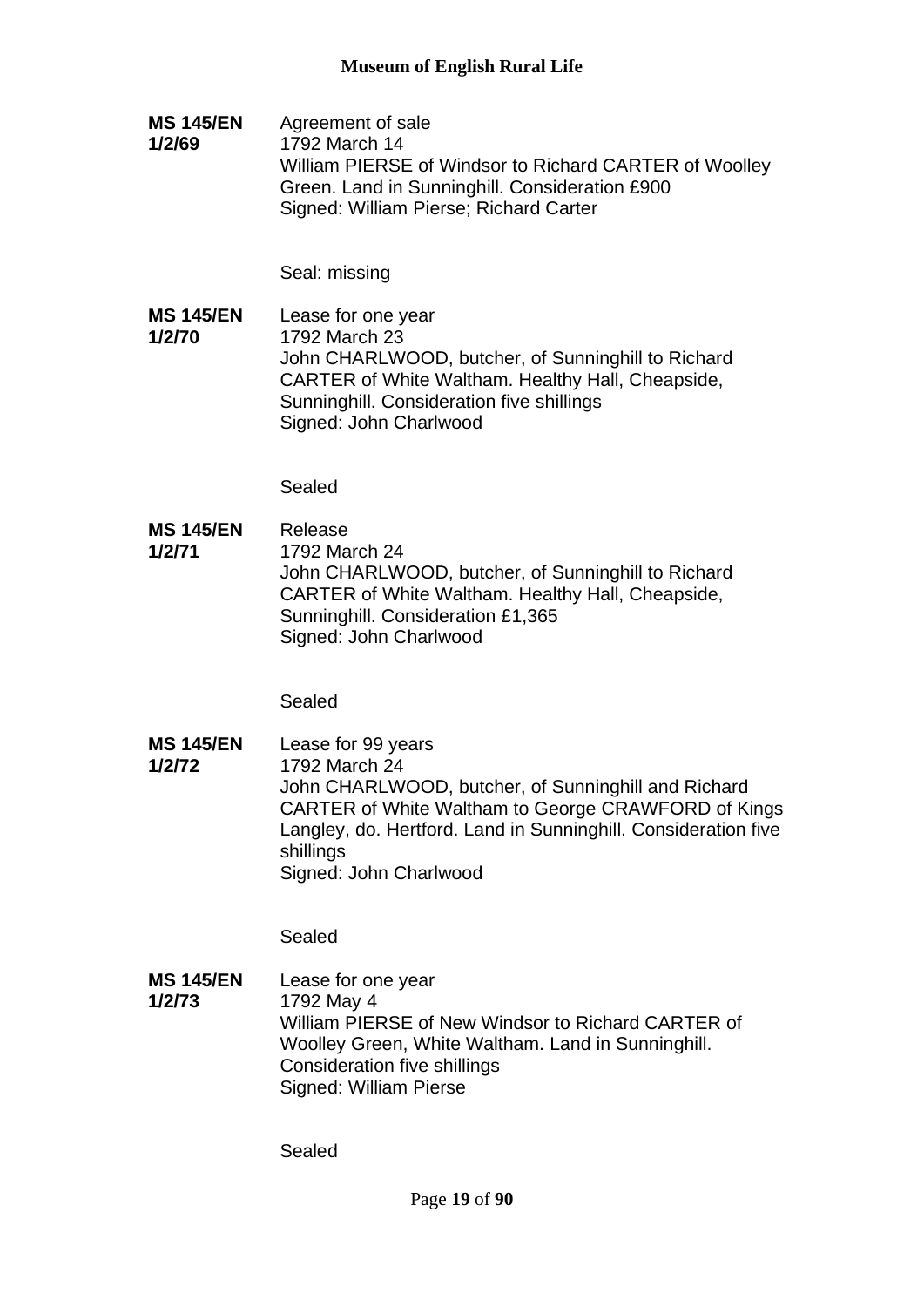**MS 145/EN 1/2/74** Release 1792 May 5 William PIERSE of New Windsor and Hannah (his wife) to Richard CARTER of Woolley Green, White Waltham. Land in Sunninghill. Consideration £900 Signed: William Pierse; Hannah Pierse

Sealed

**MS 145/EN 1/2/75** Fine [1792 June 4] Between Richard CARTER, plaintiff, and William PIERSE and Hannah (his wife), deforceants. Land in Sunninghill

Two copies

**MS 145/EN 1/2/76** Lease for one year 1795 January 6 Richard CARTER of Sunninghill to John YORKE of Berkeley Square, co. Middlesex. Land in Sunninghill. Consideration five shillings Signed: Richard Carter

Sealed

**MS 145/EN 1/2/77** Release 1795 January 7 Richard CARTER of Sunninghill to John YORKE of Berkeley Square, co. Middlesex. Land in Sunninghill. Consideration £73 :  $10:0$ Signed: Richard Carter

Sealed

**MS 145/EN 1/2/78** Lease for one year 1796 August 5 Richard CARTER of Boxley near Maidstone, co. Kent to Edward Russell HOWE of Gower Street, Parish of St. Giles in the Fields, co. Middlesex. Land in Sunninghill. Consideration five shillings Signed: Richard Carter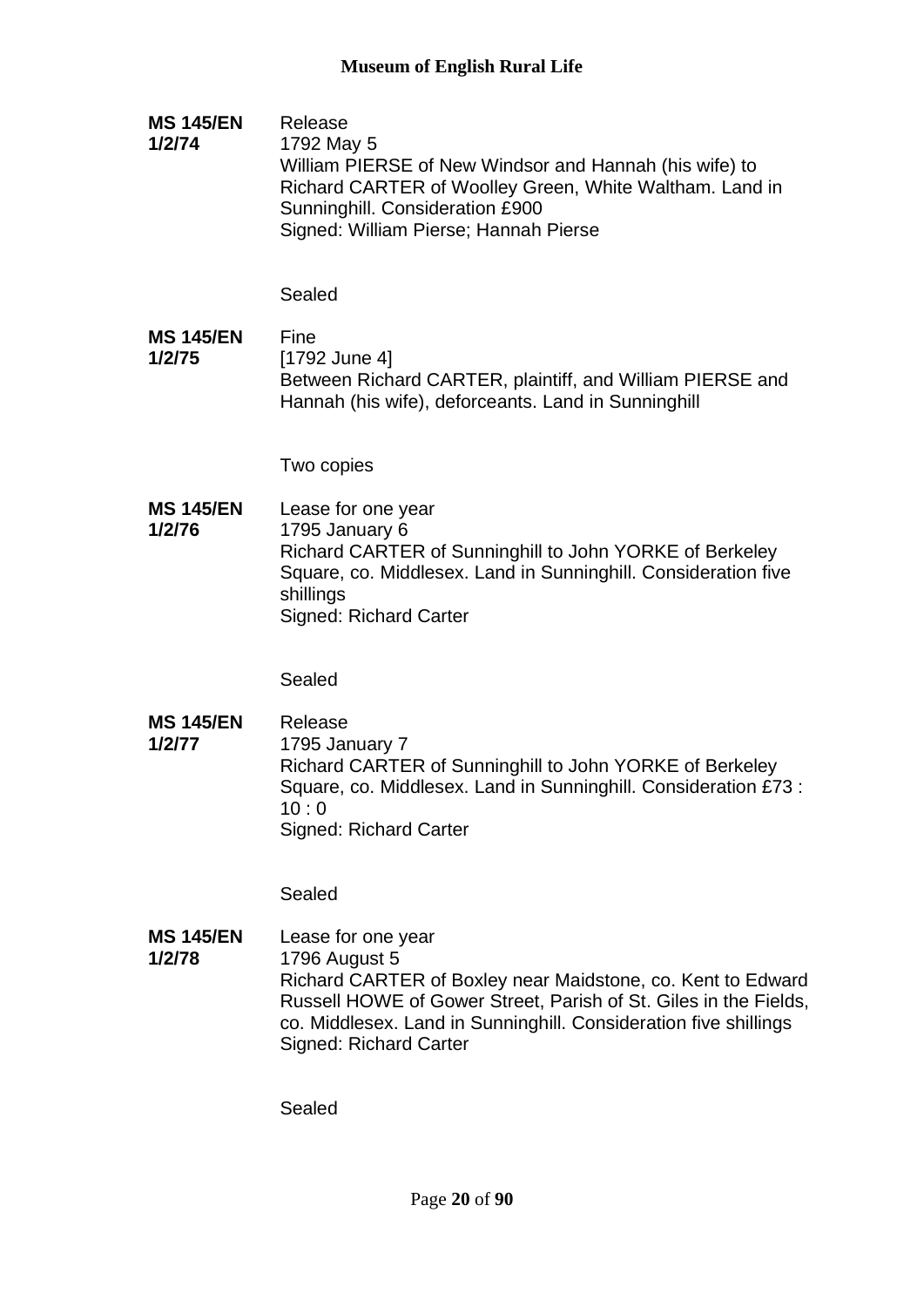**MS 145/EN 1/2/79** Lease for one year 1796 August 5 Elisha BISCOE of Shiplake Court, co. Oxford and Richard CARTER of Boxley [near Maidstone, co. Kent], to Edward Russell HOWE of Gower Street, Parish of St. Giles in the Fields, co. Middlesex. Land in Sunninghill. Consideration five shillings Signed: Richard Carter

## Sealed

**MS 145/EN 1/2/80** Release 1796 August 6 Elisha BISCOE of Shiplake Court, co. Oxford and Richard CARTER of Boxley, co. Kent to Edward Russell HOWE of Gower Street, Parish of St. Giles in the Fields, co. Middlesex. Land in Sunninghill, conveyed by Elisha Biscoe to Edward Russell Howe by direction of Richard Carter, Consideration £2,500 paid by Edward Russell Howe to Richard Carter Signed: Elisha Biscoe; Richard Carter; Edward Russell Howe

Sealed

**MS 145/EN 1/2/81** Bargain and sale 1796 August 6 Elisha BISCOE of Shiplake Court, co. Oxford and Richard CARTER of Boxley, co. Kent and Sarah (his wife) to Edward Russell HOWE of Gower Street, parish of St. Giles in the Fields, co. Middlesex. Healthy Hall, Sunninghill, conveyed by Elisha Biscoe to Edward Russell Howe at the request of Richard Carter. Consideration £2,535 paid by Edward Russell Howe to Richard Carter Signed: Elisha Biscoe; Richard Carter; Sarah Carter; Edward Russell Howe

Sealed

**MS 145/EN 1/2/82** Lease for 99 years 1796 August 6 George CRAWFORD [of Kings Langley, co. Hertford]; Richard CARTER [of White Waltham] and Edward Russell HOWE of Gower Street, St. Giles in the Fields, co. Middlesex to John EDISON of Cooper's Hall, London. Land in Sunninghill, assigned to John Edison in trust for Richard Carter. Consideration ten shillings Signed: George Crawford; Richard Carter; Edward Russell Howe; John Edison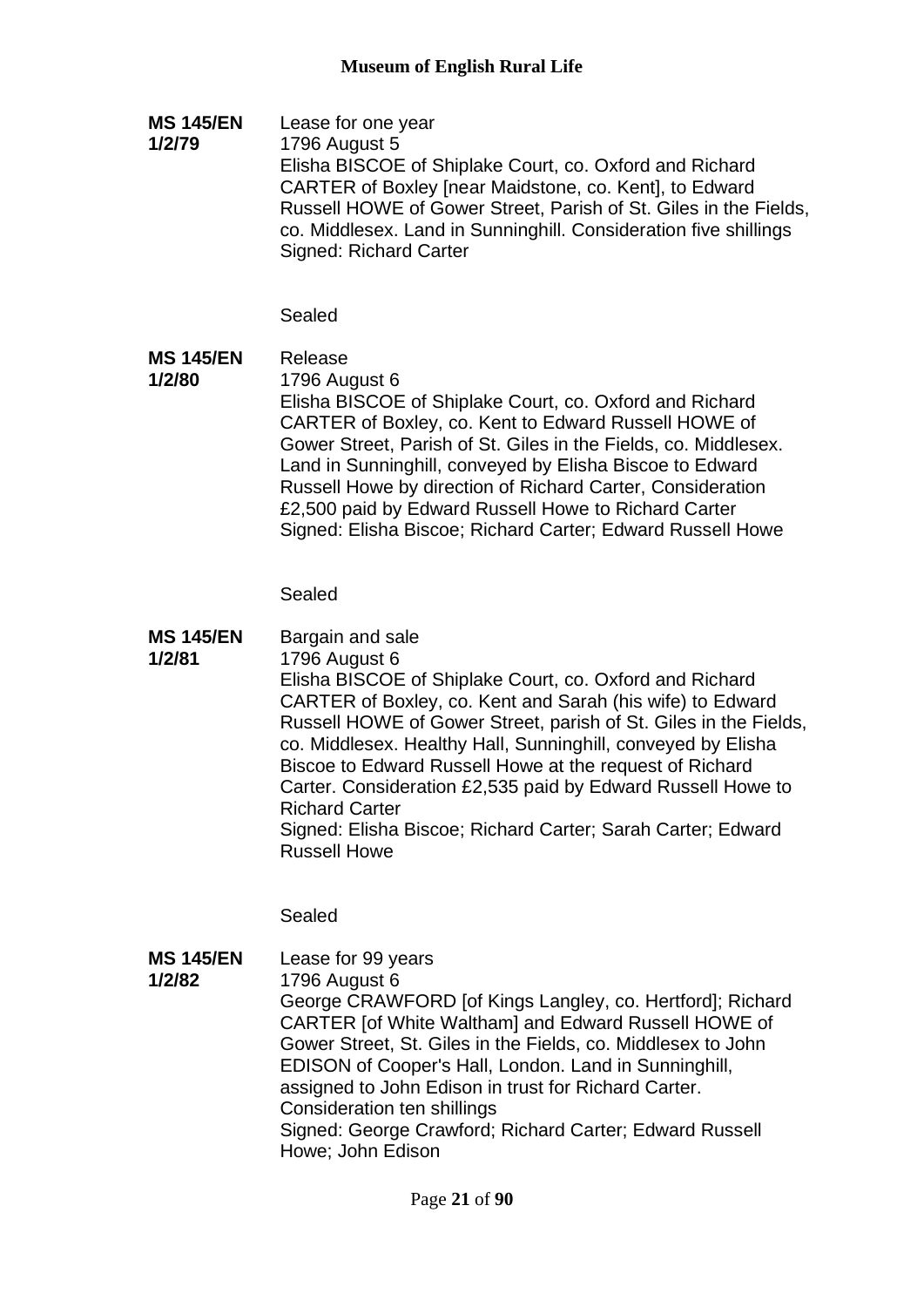## Sealed

**MS 145/EN 1/2/83** Fine [1797 January 20] Between Edward Russell HOWE, plaintiff, and Richard Carter and Sarah (his wife), deforceants. Land in Sunninghill

Two copies

**MS 145/EN 1/2/84** Lease for 99 years 1799 June 24 Edward VINES of Reading and the Mayor, Aldermen and Burgesses of Reading to John HOLMES, cordwainer, of St. Mary's Butts, Reading. Property in Castle Street, Reading. Consideration £315 paid by John Holmes to Edward Vines Signed: Edward Vines; Charles Poulton, Mayor

Sealed

**MS 145/EN 1/2/85** Lease for 99 years 1810 August 27 The Mayor, Aldermen and Burgesses of Reading to John HOLMES, cordwainer, of Reading. Property in Castle Street, Reading. Consideration rent of £5 per annum and quitrent of one shilling and sixpence per annum Signed: Charles Poulton, Mayor

Sealed

**MS 145/EN 1/2/86** Receipt 1842 October 10 One penny from W M FOWLER acknowledged by Rev. Nathaniel POYNTZ. One year's rent on lands at Sunninghill

**MS 145/EN 1/2/87** Abstract: title deeds of Telworth Hall, Sunninghill, the property of Lucy Anne HARE 1862 February 8 The deeds abstracted are dated between 1802 December 6 and 1862 February 8

Damaged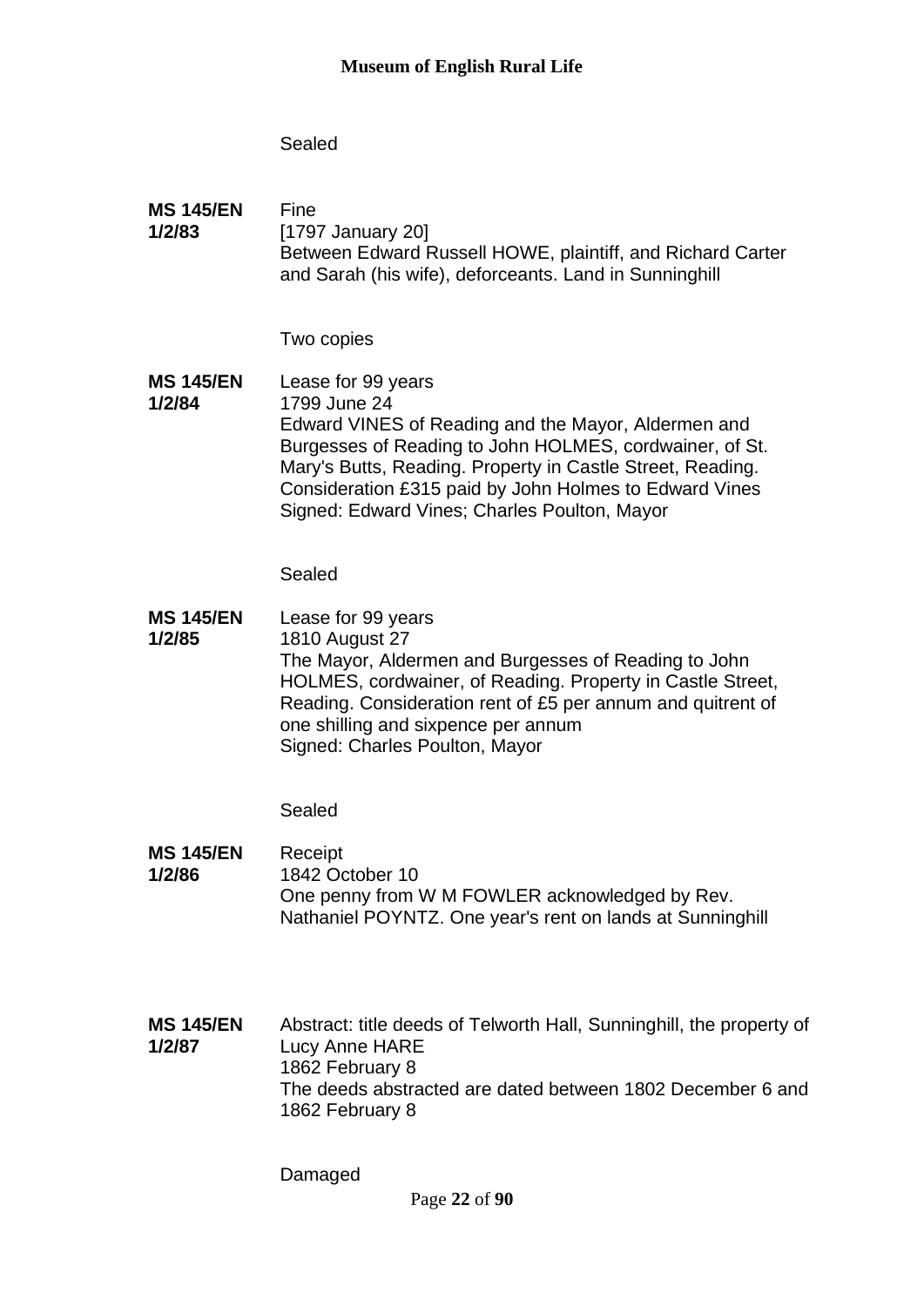#### **MS 145/EN 1/2/88** Agreement 1684 March 9 Thomas STOKES of London to Richard ALLIBON of Grays Inn, co. Middlesex. Thomas Stokes agrees not to dispose of land in Salden, until a loan of £800 made by Richard Allibon to James DODDINGTON (husband of one of the granddaughters of Thomas Stokes) has been repaid Signed: Thomas Stokes

Seal: missing

**MS 145/EN 1/2/89 Declaration** 1685 March 4 Thomas STOKES of London to Anthony ENGLEFIELD of Whiteknights, co. Berks. Thomas Stokes testifies that he has paid all the personal estate due to Alice ENGLEFIELD under the will of Edward WEEKES, with the exception of £500 which Thomas Stokes used as part consideration for a lease of lands in Salden Signed: Thomas Stokes

Seal: missing

**MS 145/EN 1/2/90** Bargain and sale with feoffment [1600] April 3 William GILBERT of Locko, and Thomas GILBERT of Sileby, co. Leicester (his son) to Francis BEAMOUNT of Barrow upon Trent. Property in Barrow upon Trent. Consideration £70 No signature

Seal: missing

**MS 145/EN 1/2/91** Lease for one year 1697 August 24 Charles HORE of Chagford to Rowland WHIDDON of Chagford and Daniel CUDMORE of Loosebeare. The manor of North Tawton. Consideration five shillings Signed: Charles Hore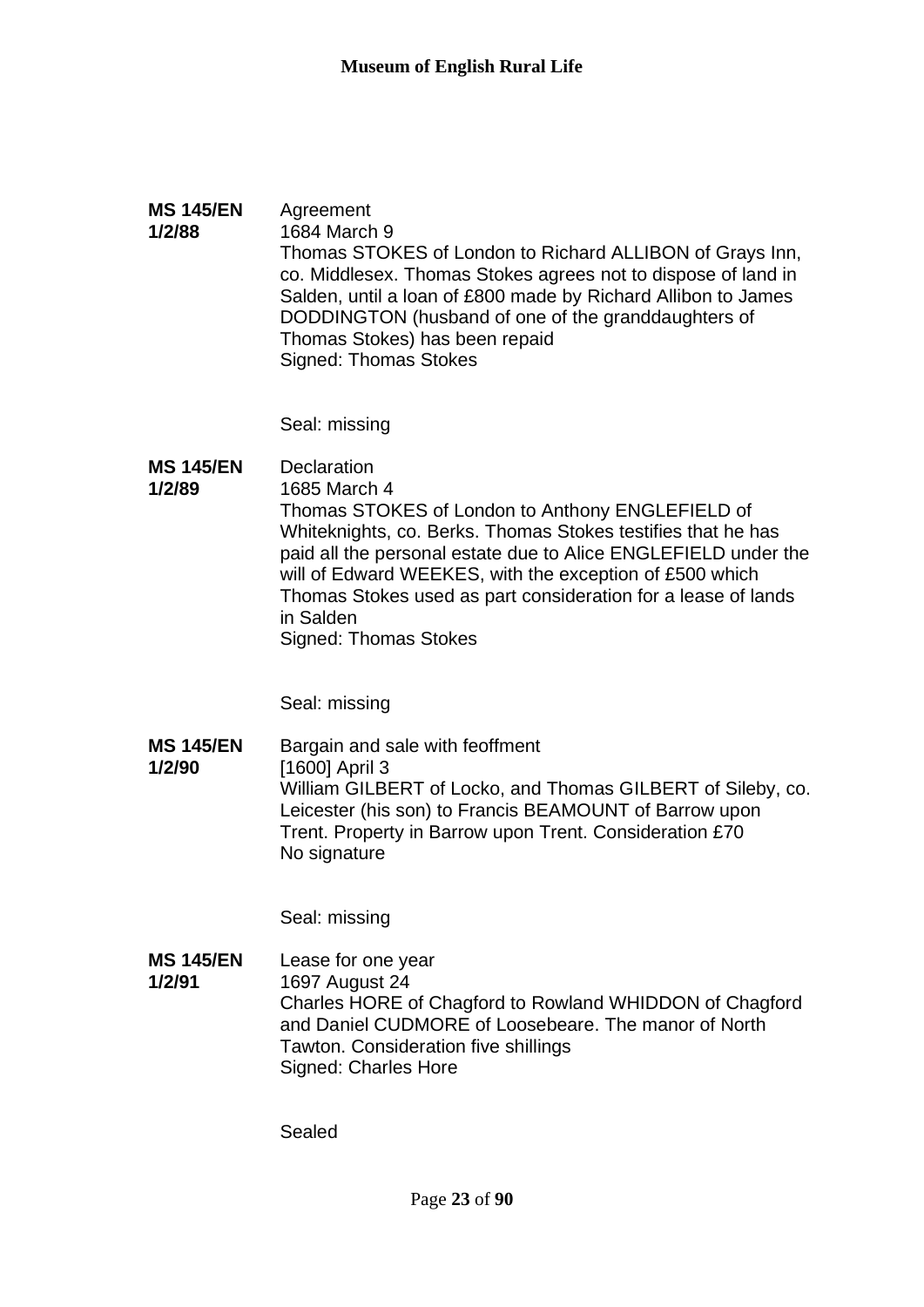- **MS 145/EN**  Marriage settlement
- **1/2/92** 1697 August 25 Charles HORE of Chagford and Mary (his wife, daughter of Sir William BUCK of Hanby Grange, co. Lincoln); Sir William BUCK of Hanby Grange, co. Lincoln and John BASIRE of London; John BUCK of Flotmanby, co. York and Henry BUCK, linen draper, of London; and Rowland WHIDDON of Chagford and Daniel CUDMORE of Loosbeare. Lands in North Tawton, Morton, Hampstead, Widdecombe, North Bovey and Exeter, conveyed after the marriage of Charles Hore and Mary Buck. Signed: Charles Hore; William Bucke; E. (sic) Basire; Henry **Buck**

Sealed

**MS 145/EN 1/2/93** Power of attorney 1698 September 12 Charles HORE of Chagford to Sir William BUCK of Hanby Grange, co. Lincoln. For the sale of properties in Exeter Signed: Charles Hore

Sealed

- **MS 145/EN Bond**
- **1/2/94**
- 1698 October 6

Charles HORE of Chagford to Sir William BUCK of Hanby Grange, co. Lincoln. For payment of £10,000. The manors of Morton, Throwley, South Tawton, Fursham, and Shapeley were conveyed to Sir William Buck by Charles Hore upon his marriage to Mary (eldest daughter of Sir William Buck) in consideration of £3,000. The bond is to be void if Charles Hore conveys to Sir William Buck the manors of North Tawton and Rushford in lieu of the above manors Signed: Charles Hore

Sealed

**MS 145/EN 1/2/95** Fine [1769 January 20] Between James LOOSEMORE, plaintiff, and John BULLEY and Jane (his wife) and Thomas HOWARD and Ann (his wife), deforceants. Land in Abbotskerswell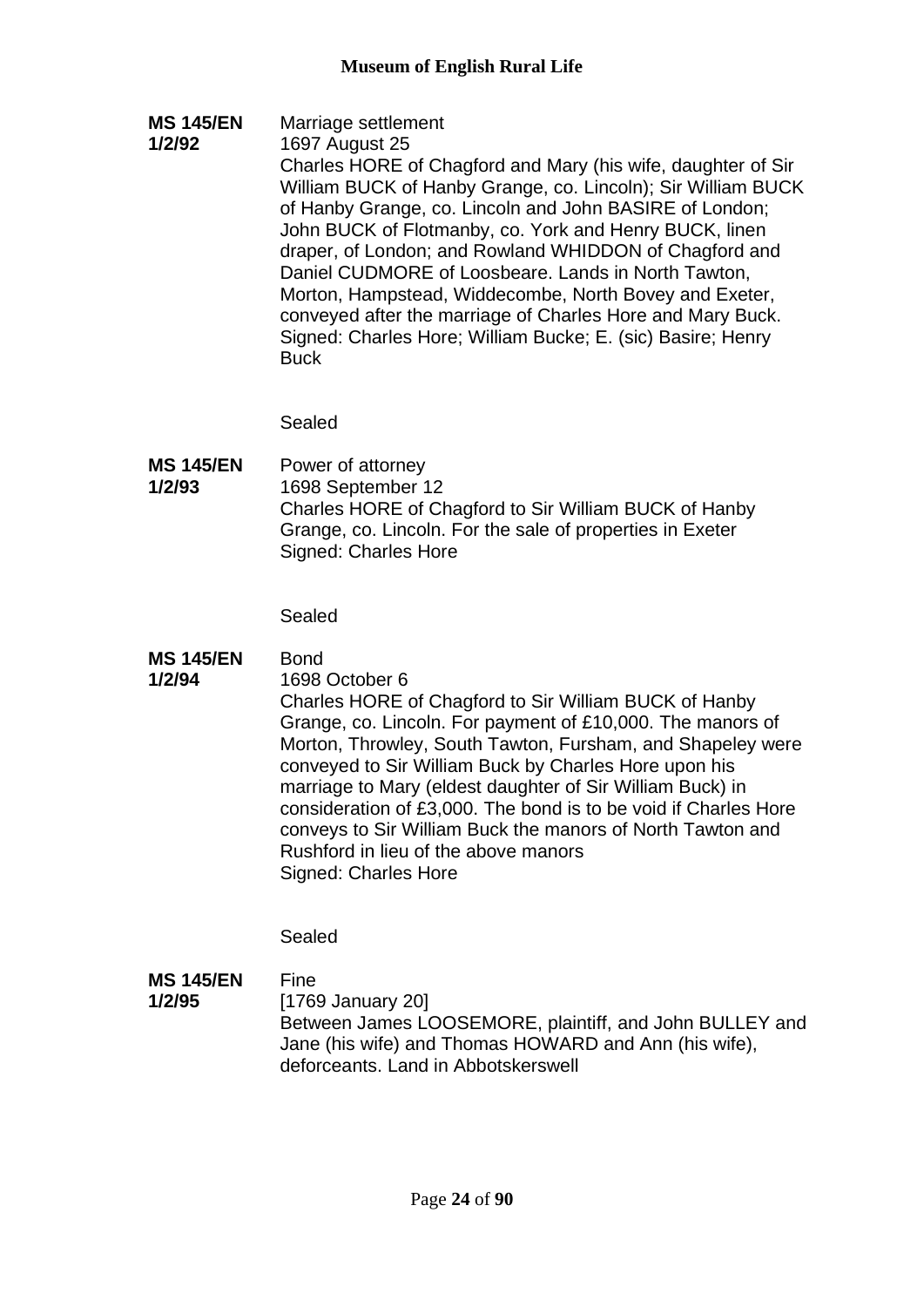**MS 145/EN 1/2/96** Lease for two months [1636] November 20 Mathew HUTTON of Marske, co. York to Richard ROBINSON of Flotmanby, co. York. Lands in Streatlam, Stainton and Bronnylaw. Consideration five shillings Signed: Mathew Hutton

Seal: missing

**MS 145/EN 1/2/97** Counterpart deed of grant 1650 April 1 John BUCK of Hanby Grange, co. Lincoln to John HUTTON of Marske, co. York. Lands in Stainton, Consideration a new agreement conveying the manor of Wharram Percy, co. York from John Hutton to John Buck Signed: John Hutton

Seal: missing

**MS 145/EN 1/2/98** Alienation with feoffment [1636] November 21 Mathew HUTTON of Marskw, co. York to sir William SHEFFIELD of York, Sir Richard DARLEY of Buttercrambe, co. York and John ELLERTON of Wharram, co. York. Land in Streatlam, Stainton and Bronnylaw, as collateral security to Sir John BUCK of Filey, co. York, for the manor of Wharram Percy and other lands in co. York Signed: Mathew Hutton

Seal: missing

**MS 145/EN 1/2/99** Deed of gift [c.1250] Alexi DE LANGET to Symon DE LA DENE. Land in Watford. Consideration one `rosa' [a base coin?] and other land in Langet [Langley?] No signature

Seal: missing

**MS 145/EN 1/2/100** Deed of gift [c.1250] Symon DE LA DENE to Alexi DE LANGET. Land in Langet [Langley?]. Consideration one `rosa' and other land in Watford No signature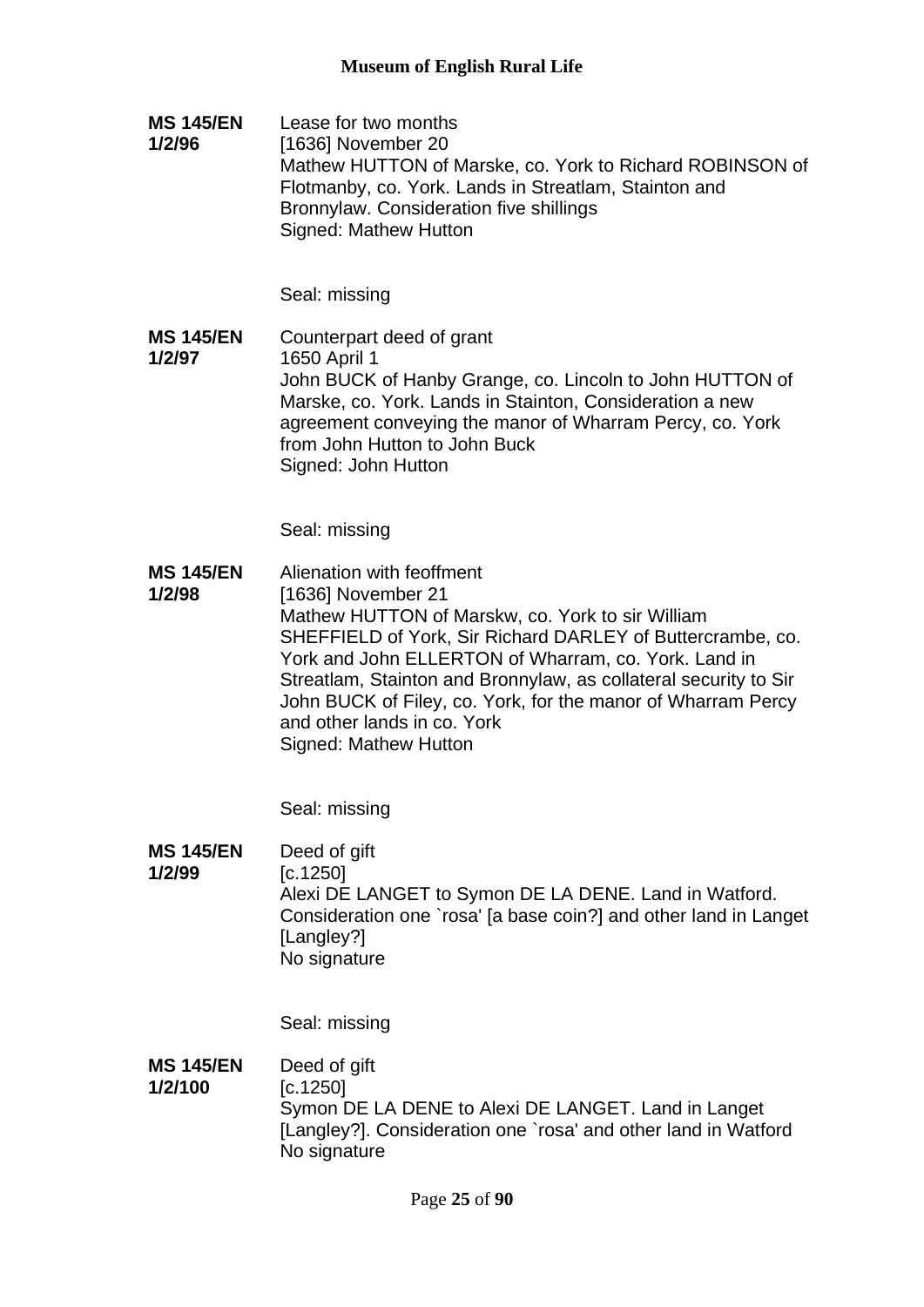Seal: missing

**MS 145/EN 1/2/101** Deed of gift [c.1250] William FITZROBERT to Simon DE LA DENE. Land in Watford. Rent 21 pence per annum No signature

Seal: missing

**MS 145/EN 1/2/102** Deed of gift

[1467] May 27 William ADAM, fuller, of Watford and Richard NEWMAN, glover, of Watford to R[aymond?] VERNAY, mercer, of London, Thomas LACY and Nicholas HAYES, mercer, of London. The manor of the Grove, Watford. The donors acquired the property on behalf of the donees from John REYNER the younger of Watford. The deed records delivery of possession of the fee No signature

Sealed

**MS 145/EN 1/2/103** Bargain and sale [1504] June 15 John MELSAM of Watford and Elizabeth (his wife) to Regnold PEGGE. The manor of the Grove and other lands in Watford. Consideration 120 marks Signed: Lewes Bury; John Melsam

Sealed

**MS 145/EN 1/2/104** Deed of gift [1506] July 1 William WARNER to John KYNGESMYTH. The manor of the Grove, Watford Signed: William Warner; John Warner

Seal: missing

**MS 145/EN 1/2/105** Lease for 28 years [1506] July 4 John KYNGESMYTH, Batholomew GEOFREY, William LITTON, Richard KEIGHTLEY, William PAVOR and Reynold PEGGE to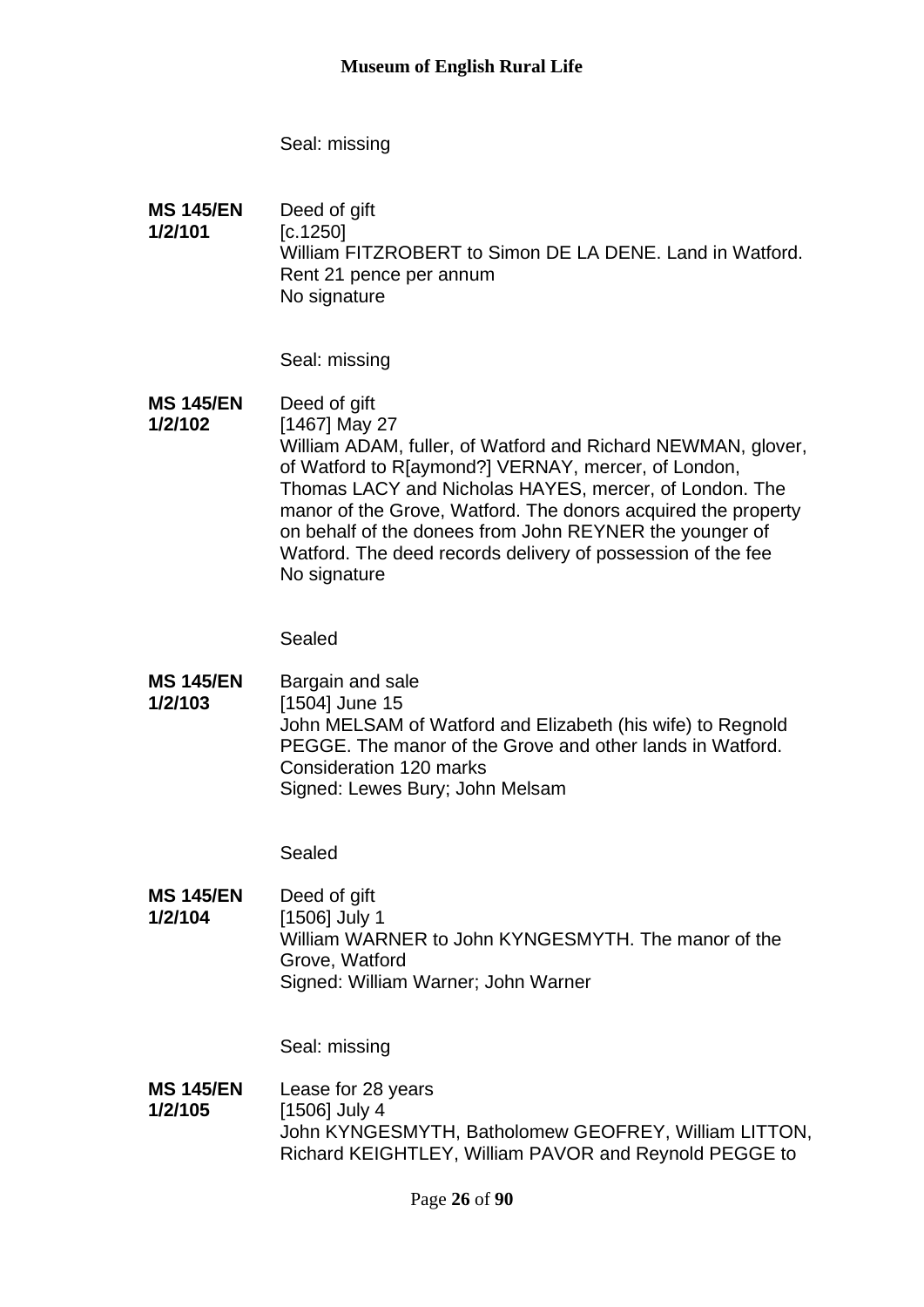John WARNER, yeoman. The manor of the Grove, Watford. Rent ten shillings per annum No signature

Seal: missing

**MS 145/EN 1/2/106** Deed of gift [1518] January 18 William PEGGE (son of Regnold Pegge) to William HEYDON. The manor of the Grove, Watford Signed: William Pegge

Sealed

**MS 145/EN 1/2/107** Bargain and sale [1518] January 18 William HEYDON to William PEGGE. The manor of the Grove and other lands in Watford. Consideration £80 Signed: William Pegge

Seal: missing

**MS 145/EN 1/2/108** Agreement [1518] March 7 William HEYDON, William PEGGE and John MELSAM the younger. John Melsam the younger agrees to make no further claim to the Grove and other lands in Watford, conveyed to William Heydon by William Pegge Signed: William Pegge; John Melsam

Seal: missing

**MS 145/EN 1/2/109** Exemplification of a fine [1518 November 3] Between William HEYDON and John HEYDON, clerk, plaintiffs and William PEGGE (son of Reynold Pegge) and Margaret (his wife) and Galfer OXLEY and Anna (his wife), deforceants. The manor of the Grove and other lands in Watford, Levesdon and Langley Abbots.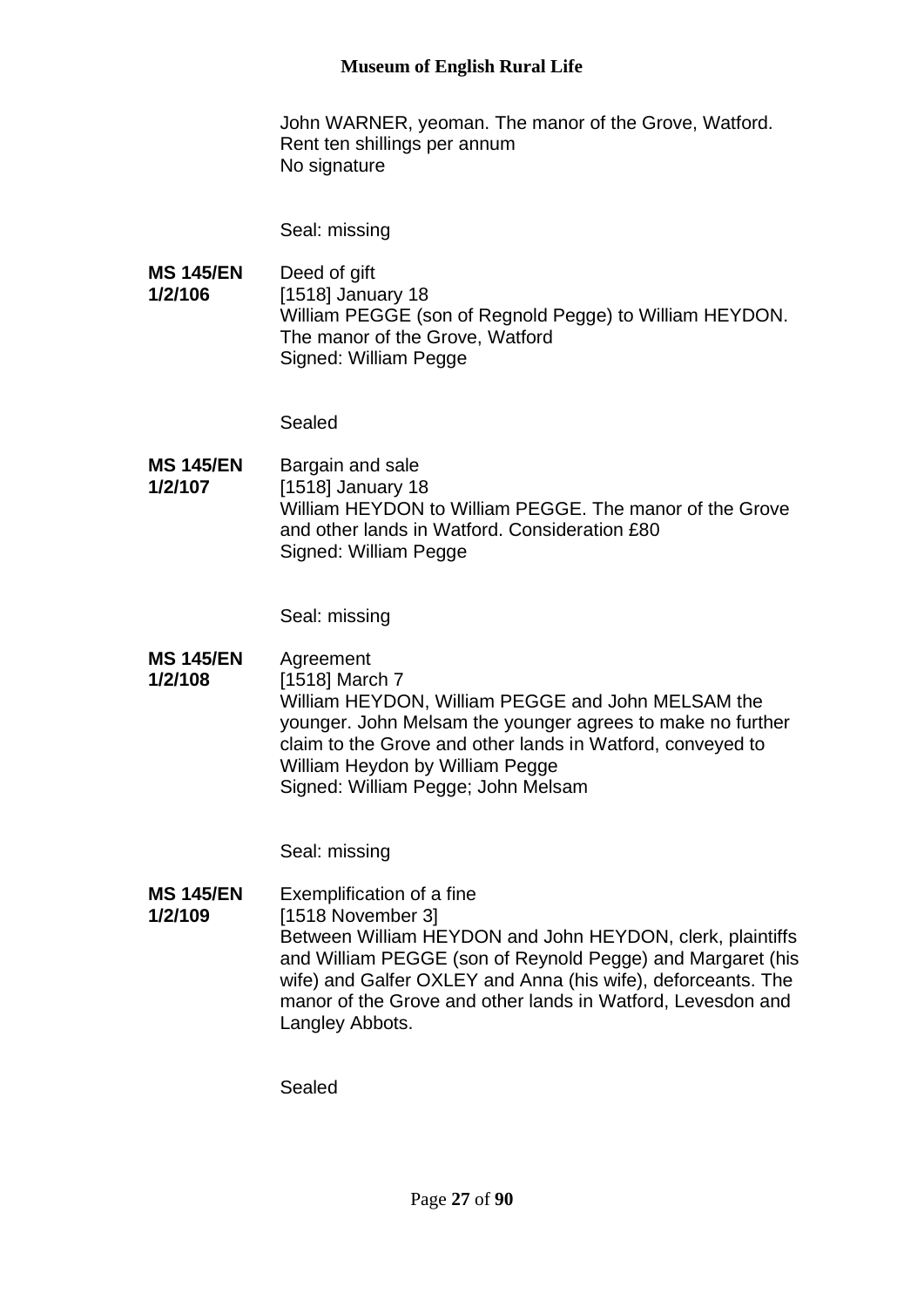**MS 145/EN 1/2/110** Lease for five years [1520] June 8 William HEYDON and John HEYDON, clerk, of Watford to William COKKE and Richard BARLAND, millers. The Grove mill and other lands at Watford. Rent £5 per annum No signature

Seal: missing

**MS 145/EN 1/2/111** Receipt [1520?] November 1 £20 from William PEGGE acknowledged by William HEYDON. Payment for land in Watford No signature

Sealed

**MS 145/EN 1/2/112** Bargain and sale [1550] May 28 Humfrey CONYNGESBY of Hampton, co. Hereford to William BASSE, yeoman, of Ridge. Land in Aldenham and Shenley. Consideration £100 Signed: Humfrey Conyngesby

Seal: missing

**MS 145/EN 1/2/113** Deed of gift [1550] June 10 Humfrey CONYNGESBY of Hampton, co. Hereford to William BASSE, yeoman, of Ridge. Land in Aldenham and Shenley Signed: Humfrey Conyngesby

Sealed

**MS 145/EN 1/2/114** Bargain and sale [1550] September 20 William BASSE, yeoman, of Ridge to Thomas SPURLING, yeoman, of Edgware, co. Middlesex. Land in Aldenham. Consideration £82 : 10 : 0 No signatures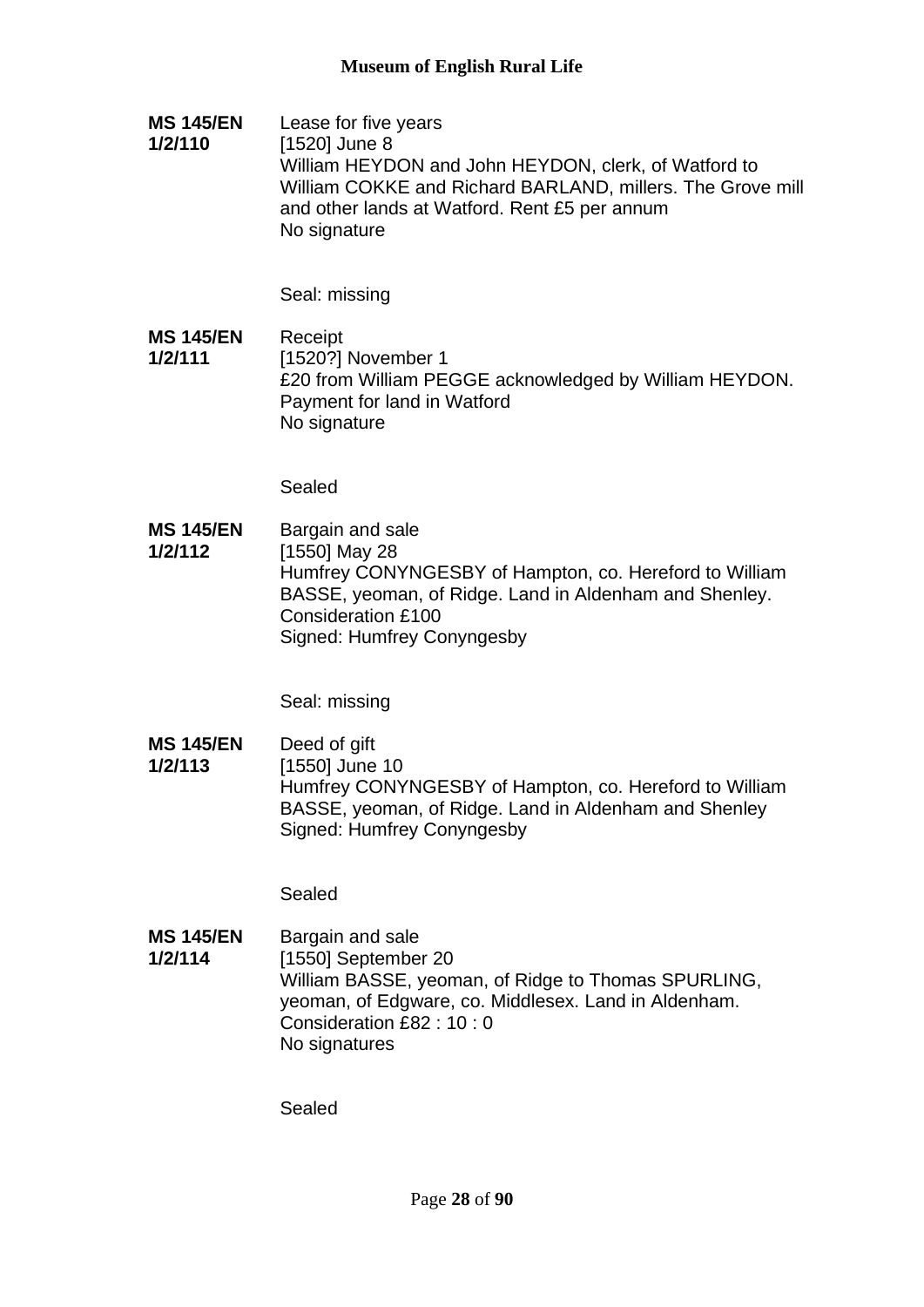**MS 145/EN 1/2/115** Deed of gift [1550] October 28 William BASSE, yeoman, of Ridge to Thomas SPURLING, yeoman, of Edgware, co. Middlesex. Land in Aldenham No signature

Sealed

**MS 145/EN 1/2/116** Deed of gift [1551] November 5 William BASSE, yeoman, of Ridge to Thomas SPURLING, yeoman, of Edgware, co. Middlesex. Land in Aldenham No signature

Sealed

**MS 145/EN 1/2/117** Bargain and sale [1560] October 26 William SLYPEWYTHE of St. Albans to John HARVEY of Shenley. Land in Shenley, Ridge and Aldenham. Consideration £250 Signed: William Slypewythe

Seal: missing

**MS 145/EN 1/2/118** Lease for 21 years [1568] March 10 John ALLKEY of Streatley, co. Bedford and Mary (his wife) to John HARVEY of Shenley, John BEAUMONT, husbandman, of Ridge and Robert BASSE, husbandman, of Shenley. Land in Shenley. Rent £10 per annum Signed: John Allkey; (?) the mark of Mary his wife

Sealed

**MS 145/EN 1/2/119** Lease for 21 years [1582] April 18 John HARVEY of Shenley to John Warner, yeoman, of Aldenham. Land in Shenley. Rent £10 per annum Signed: (?) the mark of John Harvey

Seal: missing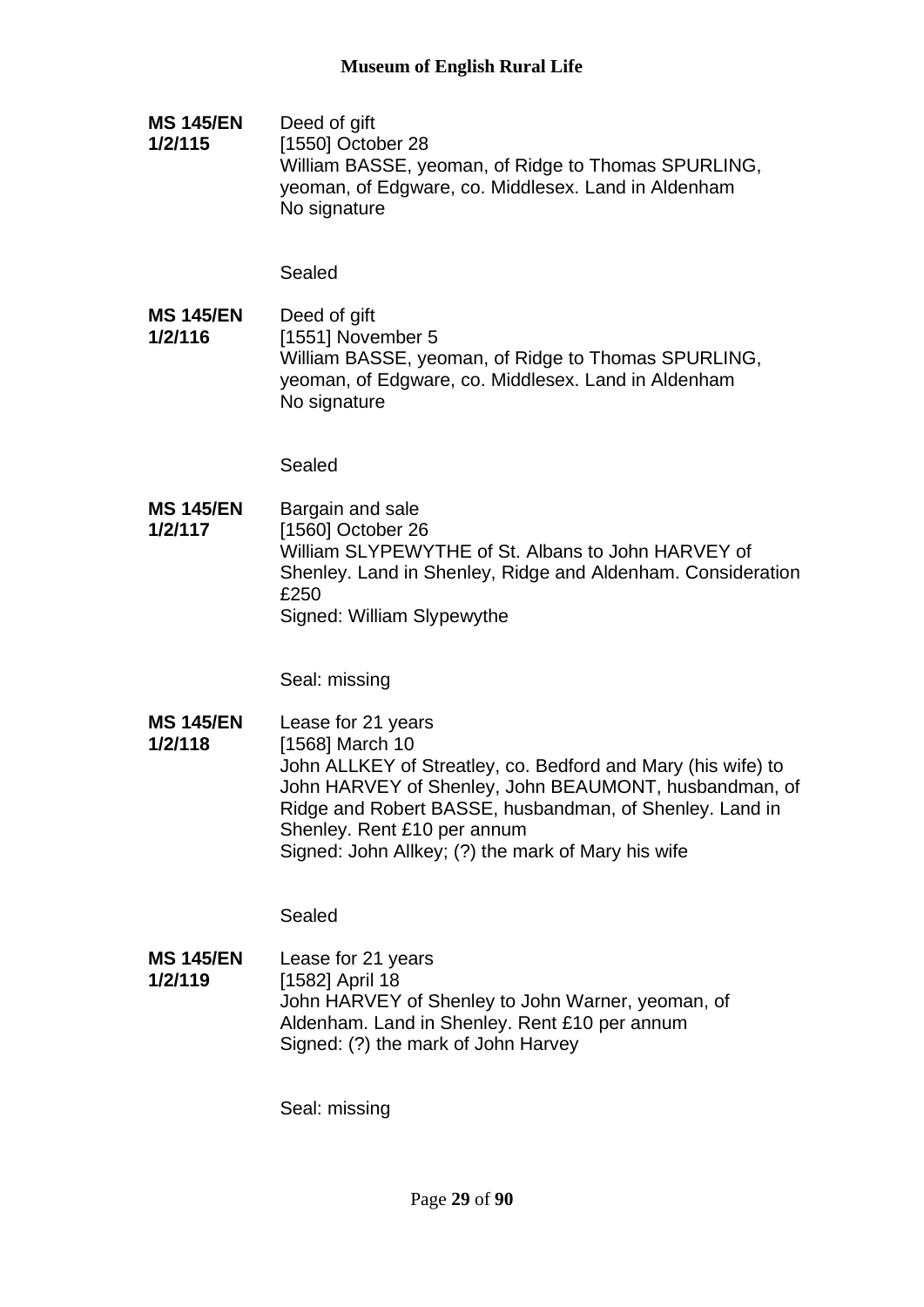**MS 145/EN 1/2/120** Lease for 21 years 1589 January 16 John HARVEY of Shenley to George BROOKOLE, clerk, of Shenley. Land in Shenley. Rent £1 per annum Signed: the mark of John Harvey

Seal: missing

**MS 145/EN 1/2/121** Bargain and sale with feoffment [1591] November 24 Robert NEWDYRKE of Easthamstead, co. Berks to Francis BIRCHMORE, yeoman, of Shenley and Katheryn (his wife). Land at Shenley. Consideration not stated Signed: Robert Newdyrke

Seal: missing

- **MS 145/EN 1/2/122** Fine [1593 June 18] Between Lodovic JAMES and Anne (his wife), plaintiffs, and Francis HEYDON and Francisca (his wife), deforceants. Land in Watford
- **MS 145/EN 1/2/123** Bargain and sale [1593] January 6 John HARVEY of London and Henry HARVEY (his son), to Richard COXE of London. Land in Shenley, Ridge and Aldenham. Consideration £1,200 Signed: the mark of John Harvey; Henry Harvey

Seal: missing

**MS 145/EN 1/2/124** Bargain and sale [1598] January 10 Anthony BACON of Gorhambury to Richard COXE of London. Land in Shenley. Consideration certain sums of money paid by Richard Coxe to Anthony Bacon and to John HARVEY Signed: Anthony Bacon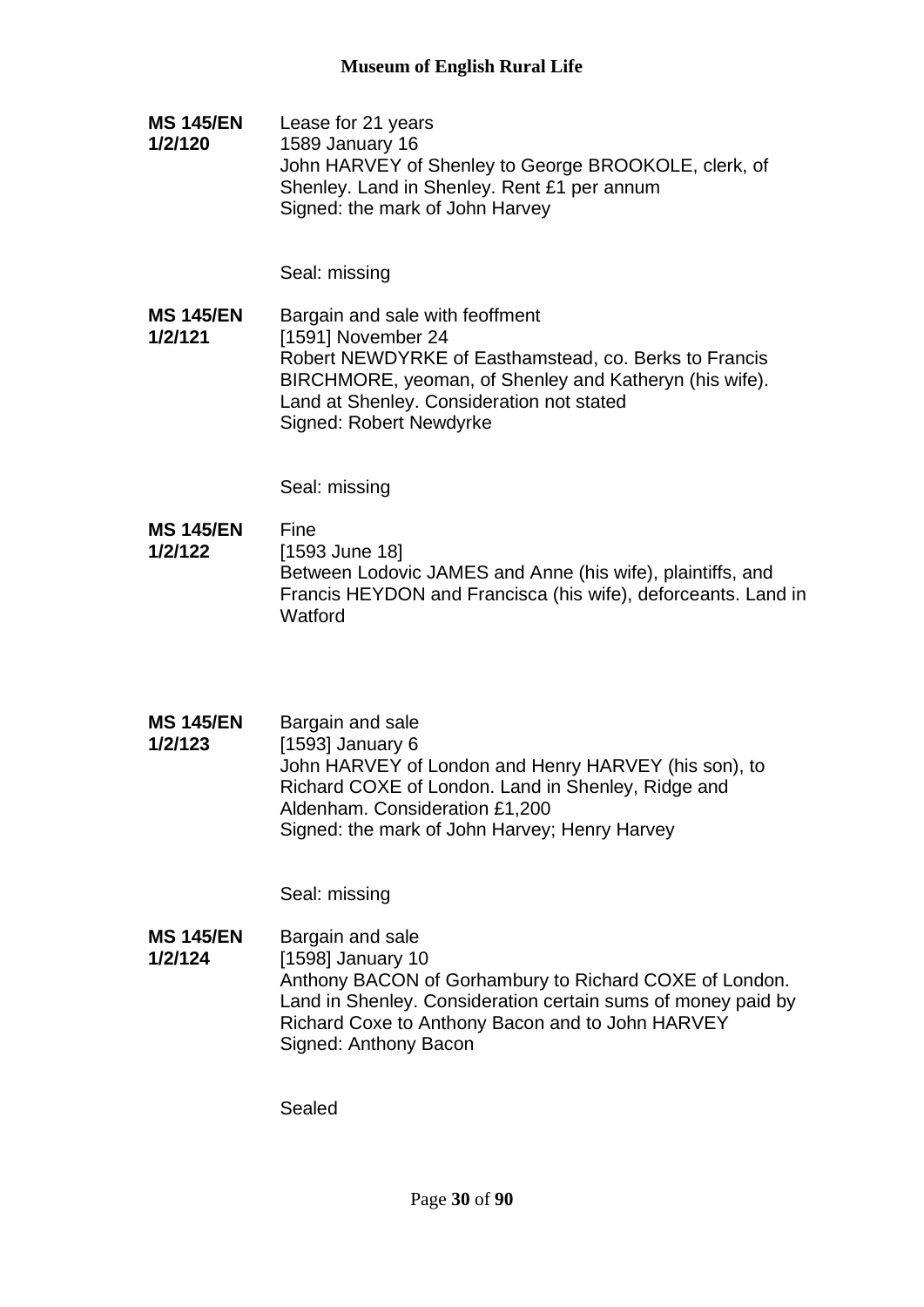- **MS 145/EN 1/2/125** Fine [1598] January 20 Between Thomas COXE and Alban COXE, plaintiffs, and John HARVEY, Margaret (his wife) and Henry HARVEY, deforceants. Land in Shenley, Ridge and Aldenham
- **MS 145/EN 1/2/126** Quitclaim 1598 July 24 Anthony BACON of Gorhambury to Richard COXE of London. Land in Shenley Signed: (?) Anthony Bacon

Seal: missing

**MS 145/EN 1/2/127** Counterpart grant [1599] August 20 Roger STOWGHTON, yeoman, of Wendy, co. Cambridge to Francis BABBE of St. Albans. Land in Shenley, Ridge and Aldenham. Consideration £52 to be paid by Roger Stowghton to Francis Babbe. In default of payment, Francis Babbe to receive rents from these properties Signed: Francis Babb

Seal: missing

**MS 145/EN 1/2/128** Counterpart lease for 21 years 1607 December 30 Roger GLOVER, pewterer, of London to Richard HUNT, collier, of Shenley. Land in Wellend, Shenley. Rent £3 : 6 : 8 per annum Signed: the mark of Richard Hunt

Sealed

**MS 145/EN 1/2/129** Bargain and sale with feoffment [1621] August 8 Roger GLOVER of Hackney, co. Middlesex to Abel EWER, yeoman, of the Parish of St. Peter's, Henry EWER of Staple Inn, London and Jonathan EWER, yeoman, of Shenley. Land in Shenley. Consideration £2,200

Certified copy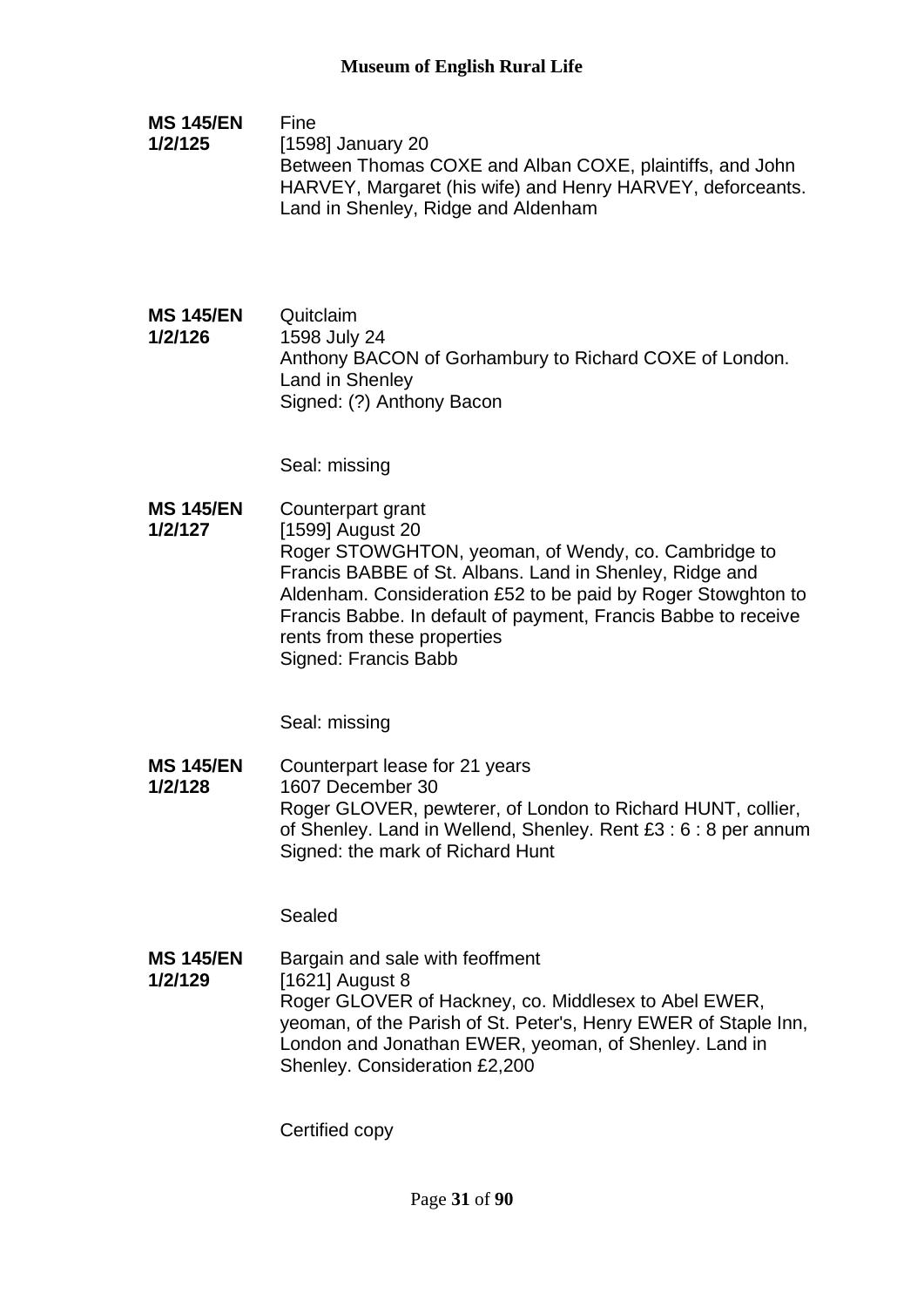**MS 145/EN 1/2/130** Presentation to a living 1622 July 4 George [MONTAIGNE or MOUNTAIN], Bishop of London to William PICKERING. The living of Bushey Signed: George London

Sealed

**MS 145/EN 1/2/131** Lease for 21 years 1656 July 15 Robert ASHTON of Lincoln's Inn, co. Middlesex to Samuel TURNER, miller, of Hemel Hemstead. The Grove mills and other lands in Watford. Rent £30 per annum Signed: Robert Ashton

Seal: missing

**MS 145/EN 1/2/132** Counterpart lease for 12 years 1660 March 13 Margaret COX and Mary COX of Shenley to George SIBLEY, yeoman, of Shenley. Land in Shenley, Ridge and Aldenham. Rent £37 for the first year, £111 for the last year and £74 for each of the intervening years Signed: George Sibley

Seal: missing

**MS 145/EN 1/2/133** Lease for 19 years [1661?] Sir John FRANKLYN of Willesden, co. Middlesex to Timothy GOULD, yeoman, of Watford. Lands in Watford. Rent £65 per annum Not executed

Deed damaged

**MS 145/EN 1/2/134** Lease for 12 years 1662 October 31 Edmond ANDERSON of Shenley and Margaret (his wife) and Mary COX of Shenley to Richard WARREN, husbandman, of Shenley. Land in Shenley and Aldenham. Rent £60 per annum. Signed: Edmond Anderson; Margaret Anderson; Mary Cox

Seals: missing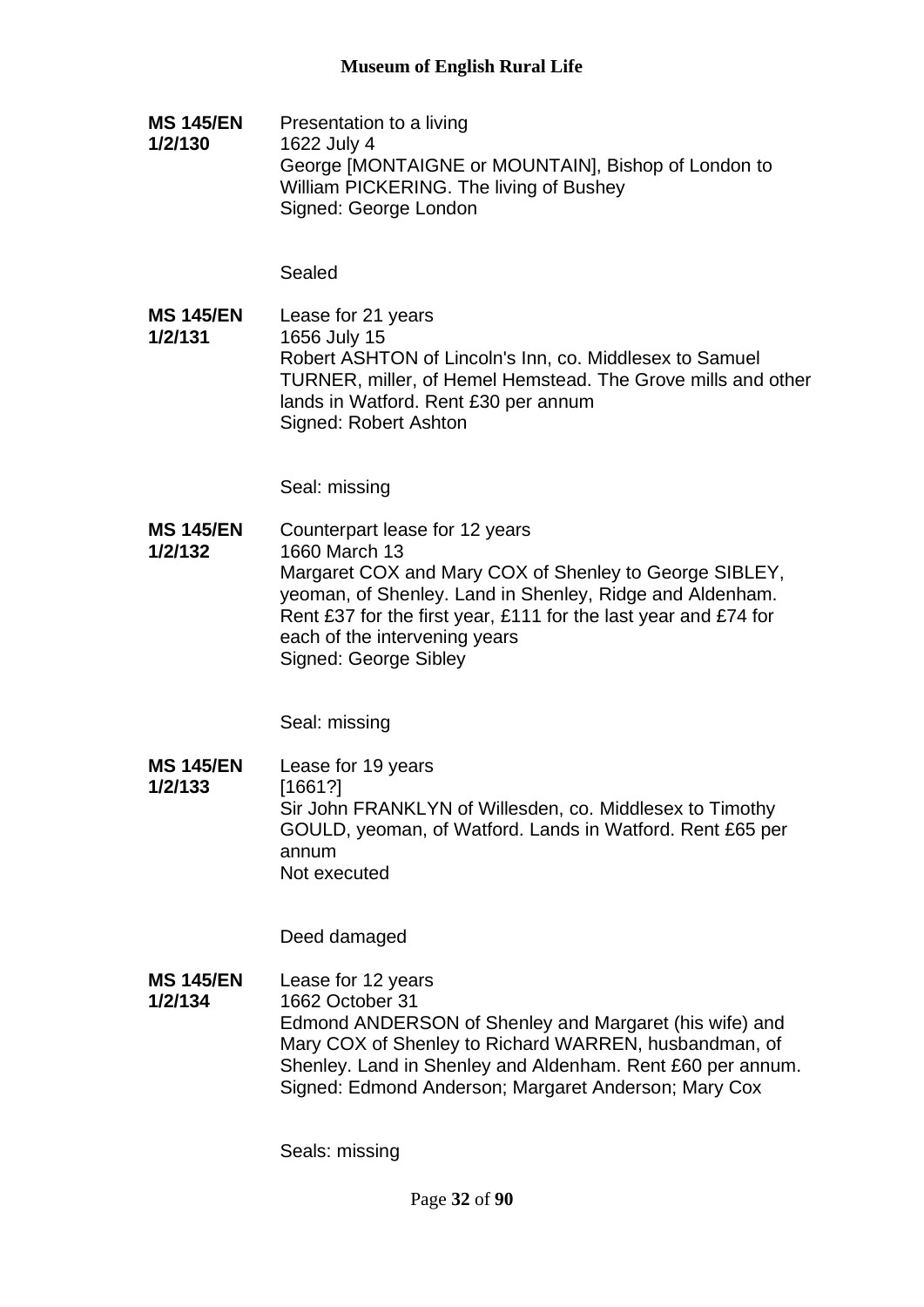**MS 145/EN 1/2/135** Lease for one year 1680 March 1 Sir William BUCK of Hanby Grange, co. Lincoln to Sir Francis BUTHER of Hatfield and Daniel SKYNNER, merchant, of London. Lands in Chipping Barnet, co. Hertford; Tingrith, Flitwick, Cuddington, Harlington, Westoning, Evershall, co. Bedford; and Faversham, Preston and Davington, co. Kent. Consideration five shillings Signed: William Buck

Sealed

#### **MS 145/EN**  Release

**1/2/136**

1680 March 2 Sir William BUCK of Hanby Grange, co. Lincoln to Sir Francis BUTTER of Hatfield and Daniel Skynner, merchant, of London. Lands in Chipping Barnet, co. Hertford; Tingrith, Flitwick, Cuddington, Harlington, Westoning, Evershall, co. Bedford; and Faversham, Preston and Davington, co. Kent. Consideration a marriage already solemnised between Sir William Buck and Frances, daughter of Daniel Skynner Signed: William Buck

Sealed

- **MS 145/EN**  Deed of trust
- **1/2/137** 1705 August 3

Sir William BUCK of the Grove, Watford; James VERNON of Westminster, co. Middlesex; Mary HORE (wife of Charles Hore), Elizabeth BUCK, Frances BUCK, Alice BUCK (daughters of Sir William Buck) and Frances BUCK (wife of Sir William Buck). The manor of the Grove and other land in Watford, Ridge, Shenley, Chipping Barnet and Aldenham, conveyed by Sir William Buck to James Vernon in trust for his wife and daughters. Consideration five shillings Signed: William Buck

Sealed

**MS 145/EN 1/2/138** Counterpart bargain and sale with feoffment [1619] June 1 William ASHTON of Tingrith, co. Bedford to John KYTTLE, yeoman, of Crayford. Land in Crayford, Consideration £220 Signed: the mark of John Kyttle

Seal: missing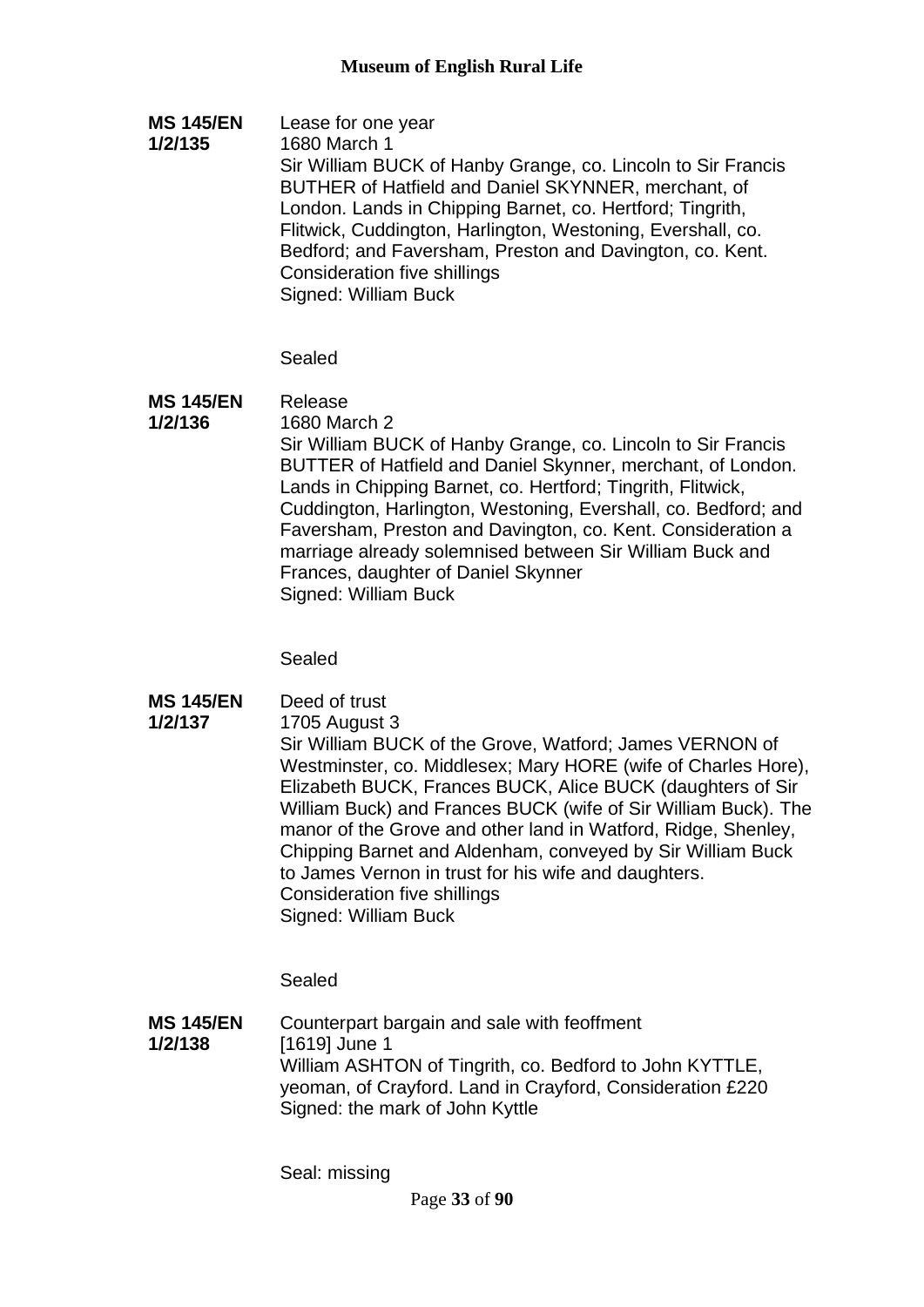| <b>MS 145/EN</b><br>1/2/139 | <b>Terrier</b><br>$[1499 - 1500]$<br>The lands of John PHILLIP in Lavington [Lenton]                                                                                                                                                                                                                                                                                                                                                                                                                                                        |
|-----------------------------|---------------------------------------------------------------------------------------------------------------------------------------------------------------------------------------------------------------------------------------------------------------------------------------------------------------------------------------------------------------------------------------------------------------------------------------------------------------------------------------------------------------------------------------------|
| <b>MS 145/EN</b><br>1/2/140 | Lease for 30 years<br>1572 June 10<br>Richard HANSON, mercer, of Oxford to Christopher WREY, one<br>of the Queen's justices, and William FITZWILLIAMS of Lincoln.<br>The rectory and parsonage of Colby, formerly leased to Richard<br>Hanson by the Provost and Scholars of Oriel College, Oxford.<br>Rent £10 : 6 : 8 per annum<br>Signed: the mark of Richard Hanson<br>Sealed                                                                                                                                                           |
| <b>MS 145/EN</b><br>1/2/141 | Agreement<br>[1572] November 20<br>Christopher HARRIS, yeoman, of Cupbit to William ROBINSON,<br>butcher, of Norton Folgate, co. Middlesex and Henry<br>VOWSDEN, butcher, of [], co. Middlesex. Land in Spalding<br>which Christopher Harris intends to convey to Thomas<br>YARWELL for £10. The parties agree that William Robinson and<br>Henry Vowsden shall obtain a writ of disseisin against<br>Christopher Harris on Thomas Yarwell's behalf<br>Signed: Christopher Harris<br>Attached: bond of Christopher Harris to Thomas Yarwell |
|                             | Sealed                                                                                                                                                                                                                                                                                                                                                                                                                                                                                                                                      |

**MS 145/EN 1/2/142** Bargain and sale with feoffment [1582] July 4 Edmund DOWNINGE and Peter ASHTON to Edmund FROST and John WALKER. The rectory and church and other lands in Osbournby. Consideration a certain sum of money and an annual payment of £6 : 13 : 4 in perpetuity Signed: Edmund Downinge; Peter Asheton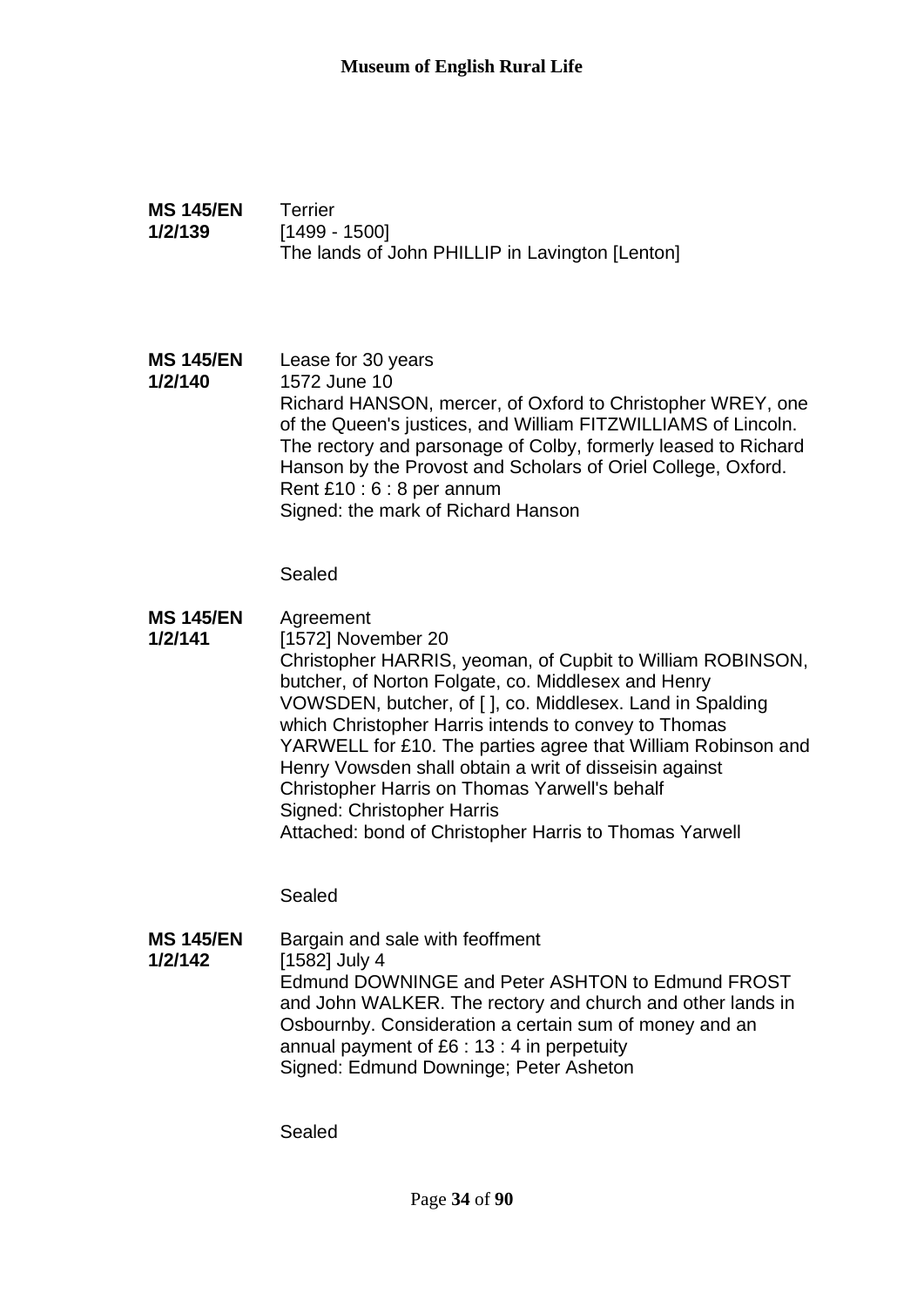**MS 145/EN 1/2/143** Lease for 21 years [1584] July 18 Queen ELIZABETH to Thomas ANSTEN. Land in Osbournby. Rent £36 per annum Signed: [illegible] Bears certificate of the Auditor for co. Lincoln

Sealed

**MS 145/EN 1/2/144** Exemplification of recovery [1587] November 28 George WYATT and Robert FULLER versus Richard BAXTER. Land in Osbournby and Newton No signature

No seal

**MS 145/EN 1/2/145** Exemplification of recovery [1591] February 12 Henry HALL and John WYMARK versus John BUCK. The manor Hanby Grange and lands in Lenton No signature

Sealed

**MS 145/EN 1/2/146** Bargain and sale with feoffment [1594] April 22 Edmond FROST of London to John BUCK of Hanby Grange. The rectory and church and other land in Osbournby. Consideration £370 and rent of £6 : 13 : 4 to be paid to the **Queen** Signed: Edmond Frost

Sealed

#### **MS 145/EN**  Bond

**1/2/147** [1594] April 22 Edmund FROST of London to John BUCK of Hanby Grange.

For payment of £50; the bond to be void if the vicarage and church and other land in Osbournby, sold by Edmund Frost to John Buck on 1594 April 22, has no other claim upon it except the lease granted by the Queen to Edward STOKES, which Edmund Frost has assigned to Richard and Henry ALLEN Signed: Edmund Frost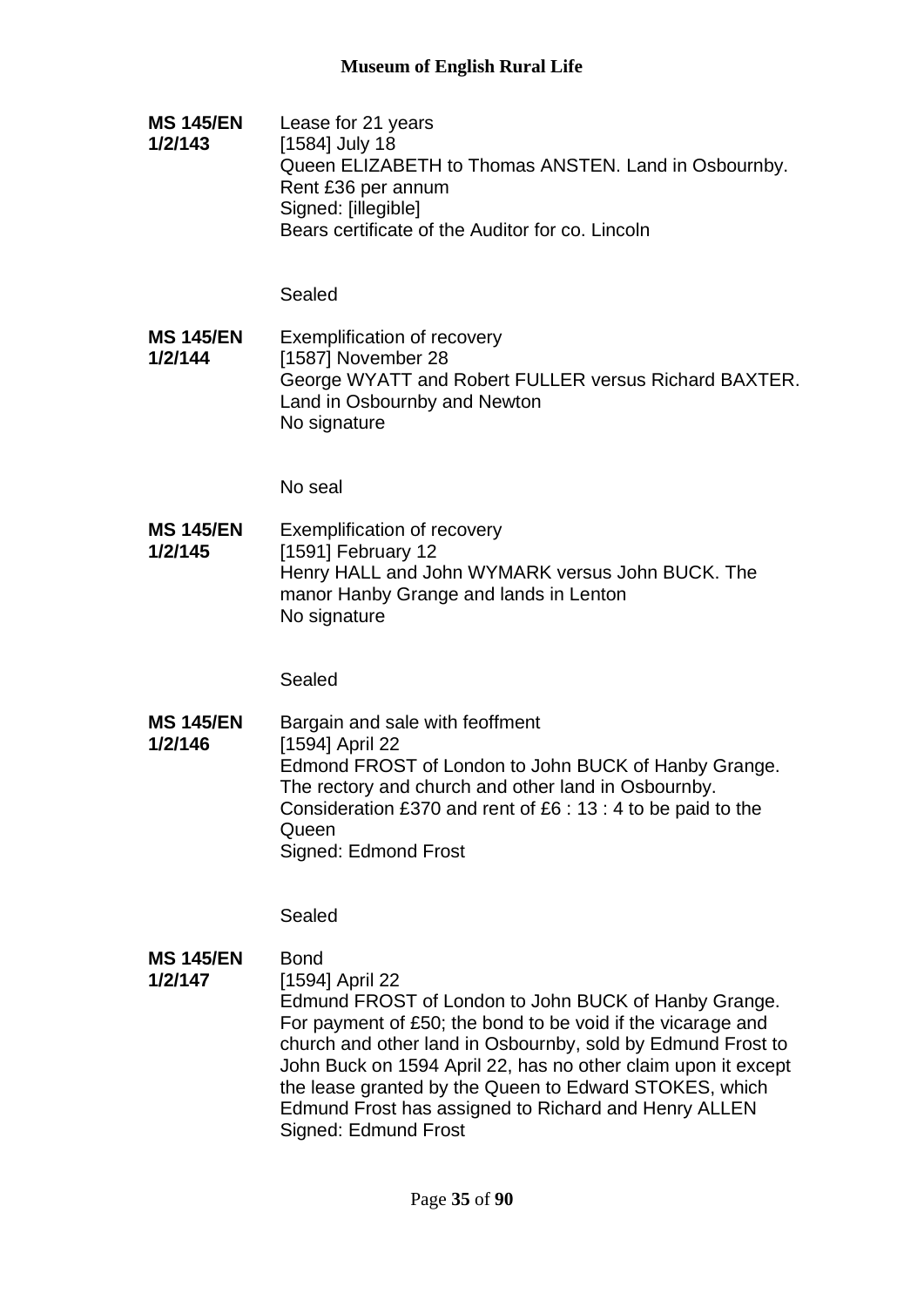Sealed

**MS 145/EN 1/2/148** Bargain and sale [1595] September 20 John PHILLIPP, yeoman, of Lenton to John BUCK of Hanby Grange. Land in Lenton. Consideration £1,701 Signed: John Phillipp

Sealed

**MS 145/EN 1/2/149** Lease for life [1610] January 11 Anthony BLINCO, Provost, and the Scholars of Oriel College, Oxford to John DACKOMBE of the Middle Temple, London. The rectory and parsonage of Colby. Rent £6 : 17 : 10 and three quarters of good wheat and ten quarters of good malt per annum No signature

No seal

**MS 145/EN 1/2/150** Letters of attorney [1610] November 28 John DACKOMBE of the Savoy, co. Middlesex to William GEDNEY of Amaston. To receive from Richard KYPAS, attorney for the Provost and Scholars of Oriel College, Oxford, the rectory and parsonage of Colby Signed: John Dackombe

Seal missing

**MS 145/EN 1/2/151** Bargain and sale with feoffment 1611 December 25 Thomas WILLIAMSON alias FOWLER, yeoman, of Winthorpe to William PALMER of Winthorpe. Land in Winthorpe. Consideration £49 Signed: Thomas Williamson

Seal: missing

Page **36** of **90 MS 145/EN 1/2/152** Bond [1614] June 4 Thomas HARRINGTON of Boothby Pagnell to John DACKOMBE of the Savoy in the Strand, co. Middlesex. For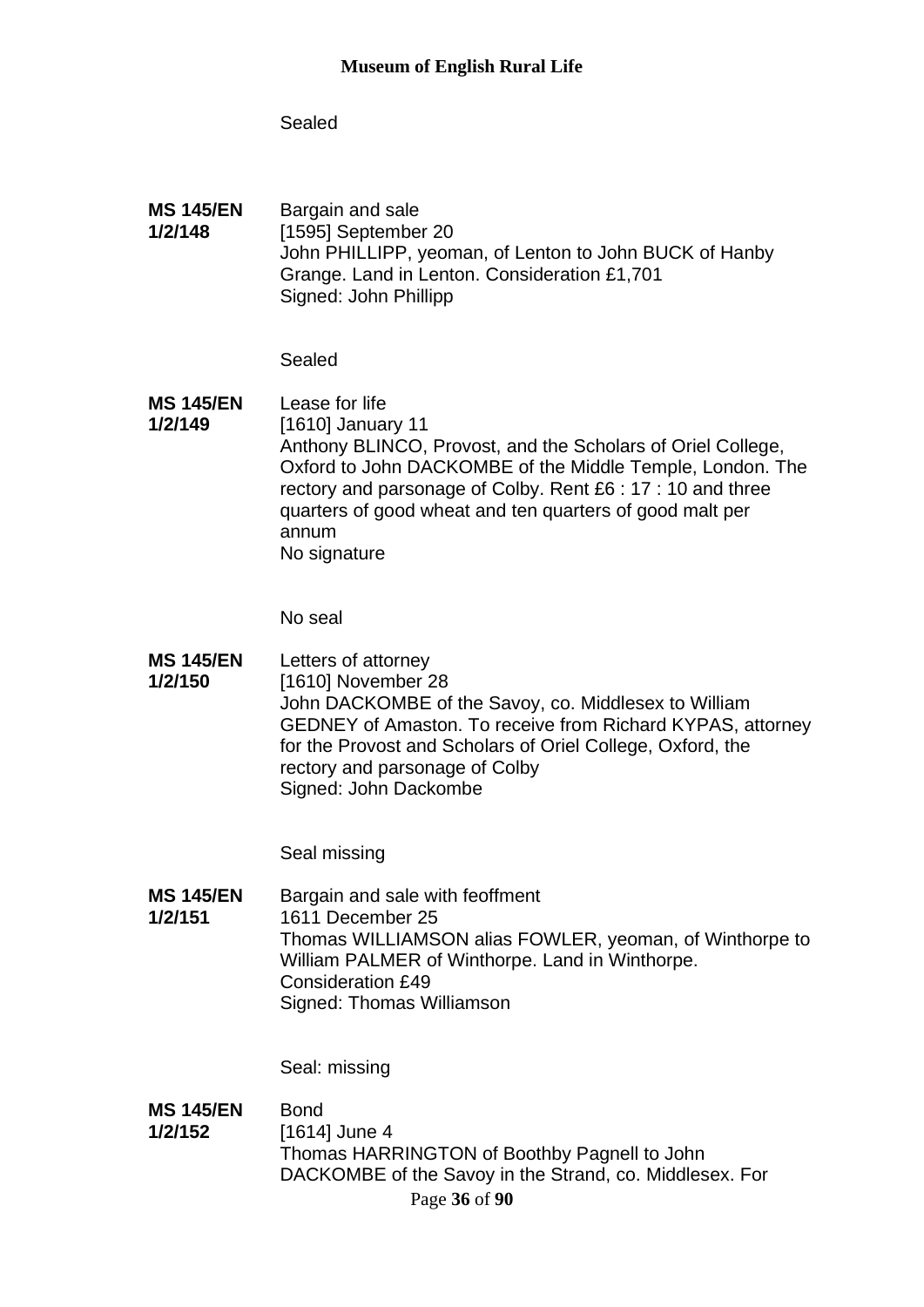payment of £100; Thomas Harrington at reasonable request during the next five years to meet the cost of any actions in chancery relating to the rectory and parsonage of Colby Signed: Thomas Harrington

Seal: missing

**MS 145/EN 1/2/153** Counterpart deed to lead uses of a fine [1618] October 1 Edmond BUCK of Grays Inn, co. Middlesex and Henry BURTON of London to William ELLIS and Stephen SKYNNER of London. The rectory and other lands in Osbournby, which Edmond Buck agrees to convey to William Ellis and Stephen Skynner by a fine or other means to the use of Henry Burton Signed: William Ellis; Stephen Skynner

Sealed

**MS 145/EN 1/2/154** Bargain and sale with feoffment [1619] September 14 Edmond BUCK of Aslackby to Sir John BUCK of Hanby Grange. The rectory and other land in Osbournby. Consideration £550 Signed: Edmond Buck

Sealed

**MS 145/EN 1/2/155** Counterpart bargain and sale with feoffment [1619] September 14 Edmund BUCK of Aslackby to Sir John BUCK of Hanby Grange. The rectory and other land in Osbournby. Consideration £550 Signed: John Buck

Sealed

| <b>MS 145/EN</b> | Fine                                                  |
|------------------|-------------------------------------------------------|
| 1/2/156          | [1619 November 3]                                     |
|                  | Between Sir John BUCK, plaintiff, to Edmond BUCK and  |
|                  | Elizabeth (his wife), deforceants. Land in Osbournby. |
|                  | Consideration £640                                    |

Two copies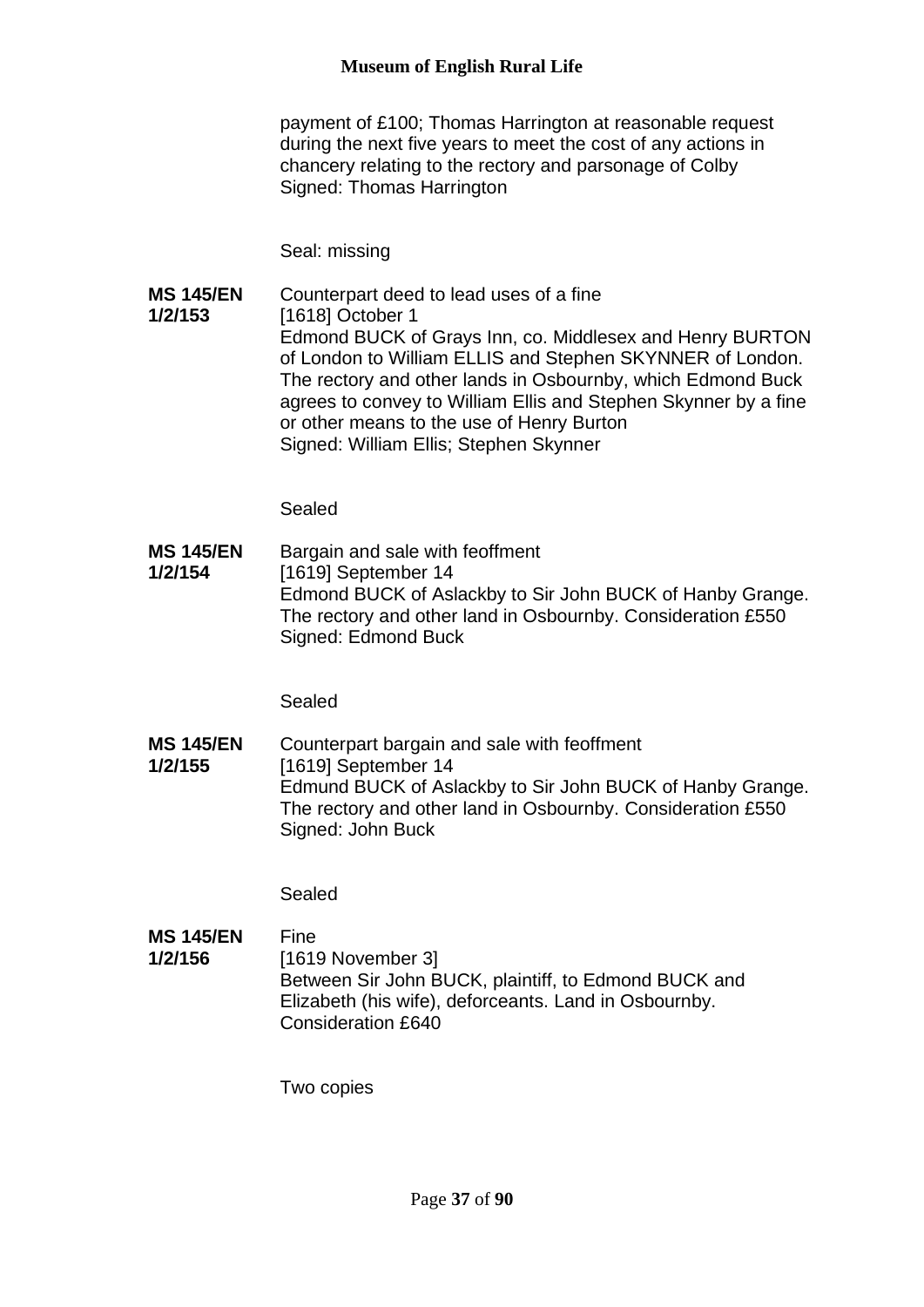**MS 145/EN 1/2/157** Bargain and sale with feoffment [1622] October 20 Richard HICKSON of Ropsley to George BAXTER, yeoman, of Osbournby. Land in Osbournby, Newton and Water Willoughby. Consideration £170 Signed: Richard Hickson Attached: schedule of properties

Seal: missing

**MS 145/EN 1/2/158** Agreement [1632] February 4 Agnes GUSTARD (widow of Christopher Gustard of Threckingham), Nicolas CLUNY, yeoman, of Weston, Thomas CONY of Boston, Samuel DICKINSON, yeoman, of Threckingham, John DOWNES of the Inner Temple, co. Middlesex, and Michael MICHELL of the parish of St. Dunstan's in the West, co. Middlesex. Land in Spalding Signed: Agnes Gustard; Nicolas Cluny

Sealed

**MS 145/EN 1/2/159** Bargain and sale 1632 November 17 Anthony EAST, yeoman, of Osbournby to George BAXTER, yeoman, of Osbournby. Land in Osbournby. Consideration not stated Signed: the mark of Anthony East Attached: schedule of properties

Seal: missing

#### **MS 145/EN**  Fine

**1/2/160**

[1633 May 8] Between George BAXTER, plaintiff and Anthony EAST and Jane (his wife), deforceants. Land in Osbournby

Two copies

**MS 145/EN 1/2/161** Deed of revocation [1637] October 2 Nicholas YARWELL of Knoston, co. Leicester to Peregrine BUCK of Syston. Land in Spalding, Weston and Cowbitt. Nicholas YARWELL revokes any limitation on the conveyance of these lands to Peregrine Buck under articles of agreement dated [1637] September 17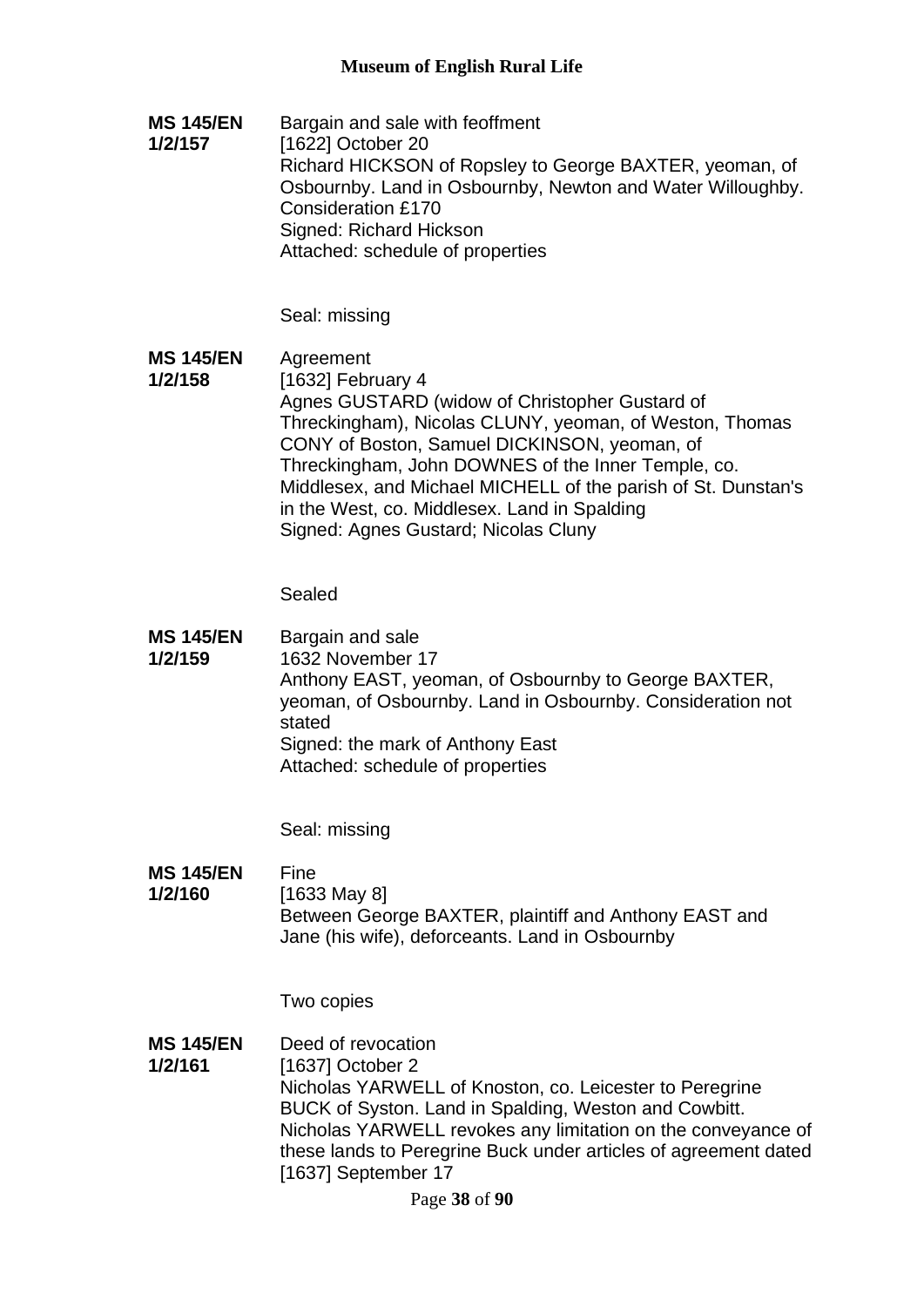Signed: Nicholas Yarwell

Sealed

**MS 145/EN 1/2/162** Bargain and sale with feoffment [1637] October 3 Nicholas YARWELL of Knoston, co. Leicester and Batilena (his wife) to Peregrine BUCK of Syston. Land in Cowhill and Spalding. Consideration not stated Signed: Nicholas Yarwell

Sealed

**MS 145/EN 1/2/163** Bargain and sale with feoffment [1637] October 3 Nicholas YARWELL of Knoston, co. Leicester and Batilena (his wife) to Peregrine BUCK of Syston. Land in Spalding. Consideration £1,200 Signed: Nicholas Yarwell Attached: Bond of Nicholas Yarwell to Peregrine Buck for £50

Sealed

**MS 145/EN 1/2/164** Counterpart agreement [1639] April 20 Sir John BUCK of Filey, co. York to Seth WOOD, clerk, vicar of the church of Lenton. Sir John Buck agrees to pay Seth Wood twenty shillings per annum as a rate-tithe and an annuity of £12 during his incumbency Signed: Seth Wood

Seal: missing

#### **MS 145/EN** Fine

**1/2/165**

[1647 November 19] Between Sir Edward MONRO, Sir Thomas STYLE, Sir William STRICKLAND and Peregrine BUCK, plaintiffs, and Sir John BUCK and John BUCK, deforceants. Hanby Grange, and other land in Lenton, Osbournby and Inglesby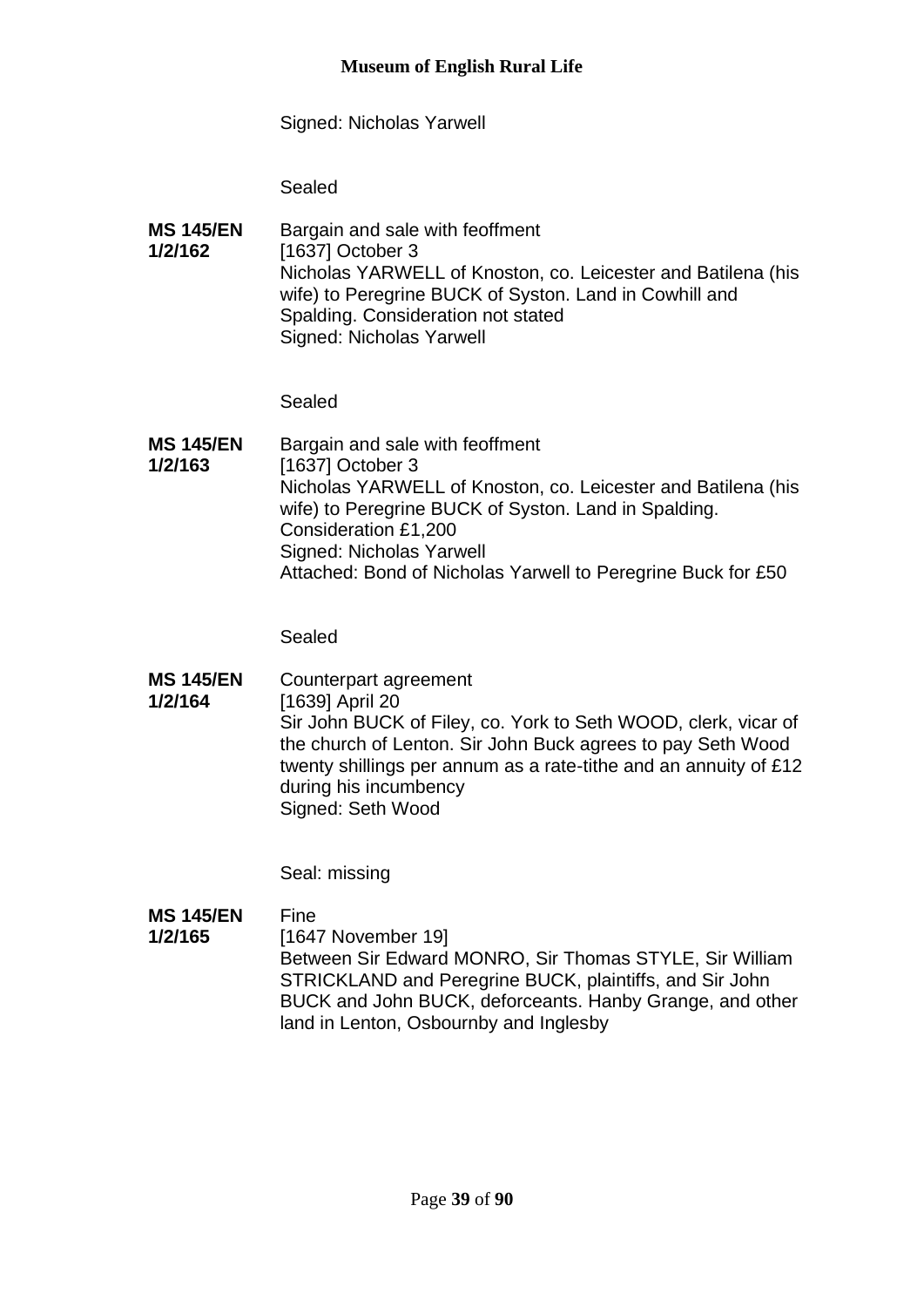**MS 145/EN 1/2/166** Letters of attorney 1650 October 5 John BUCK of Hanby Grange to Peregrine BUCK. To take possession of land in Osbournby, Newton and Water Willoughby Signed: John Buck

Seal: missing

**MS 145/EN 1/2/167** Bargain and sale 1650 October 31 Richard COLE, husbandman, of Billingborough, Thomas BOOTH, yeoman, of Poynton and Richard QUINCEY, yeoman, of Osbournby to John BUCK of Hanby Grange and Henry PLUMMER, labourer, of Osbournby. Land in Osbournby, Newton and Water Willoughby. Consideration £150 paid by John Buck to Richard Cole and £160 paid by John Buck to Thomas Booth and Richard Quincey Signed: Richard Cole; the mark of Thomas Booth; Richard **Quincey** 

Sealed

**MS 145/EN 1/2/168** Fine [1650 November 12] Between John BUCK, plaintiff and Richard COLE, Thomas BOOTH and Alice (his wife) and Richard QUINCEY and Elizabeth (his wife), deforceants. Land in Osbournby, Newton and Water Willoughby

Two copies

**MS 145/EN 1/2/169** Lease for one year 1652 October 6 Theophilus ARCHER of Charterhouse, co. Middlesex to William HOPWOOD, yeoman, of Osbournby. A cottage and land in Osbournby. Rent five shillings Signed: Theophilus Archer

Sealed

**MS 145/EN 1/2/170** Release 1652 October 7 Theophilus ARCHER of Charterhouse, co. Middlesex to William HOPWOOD, yeoman, of Osbournby. A cottage and land in Osbournby. Consideration not stated Signed: Theophilus Archer

Page **40** of **90**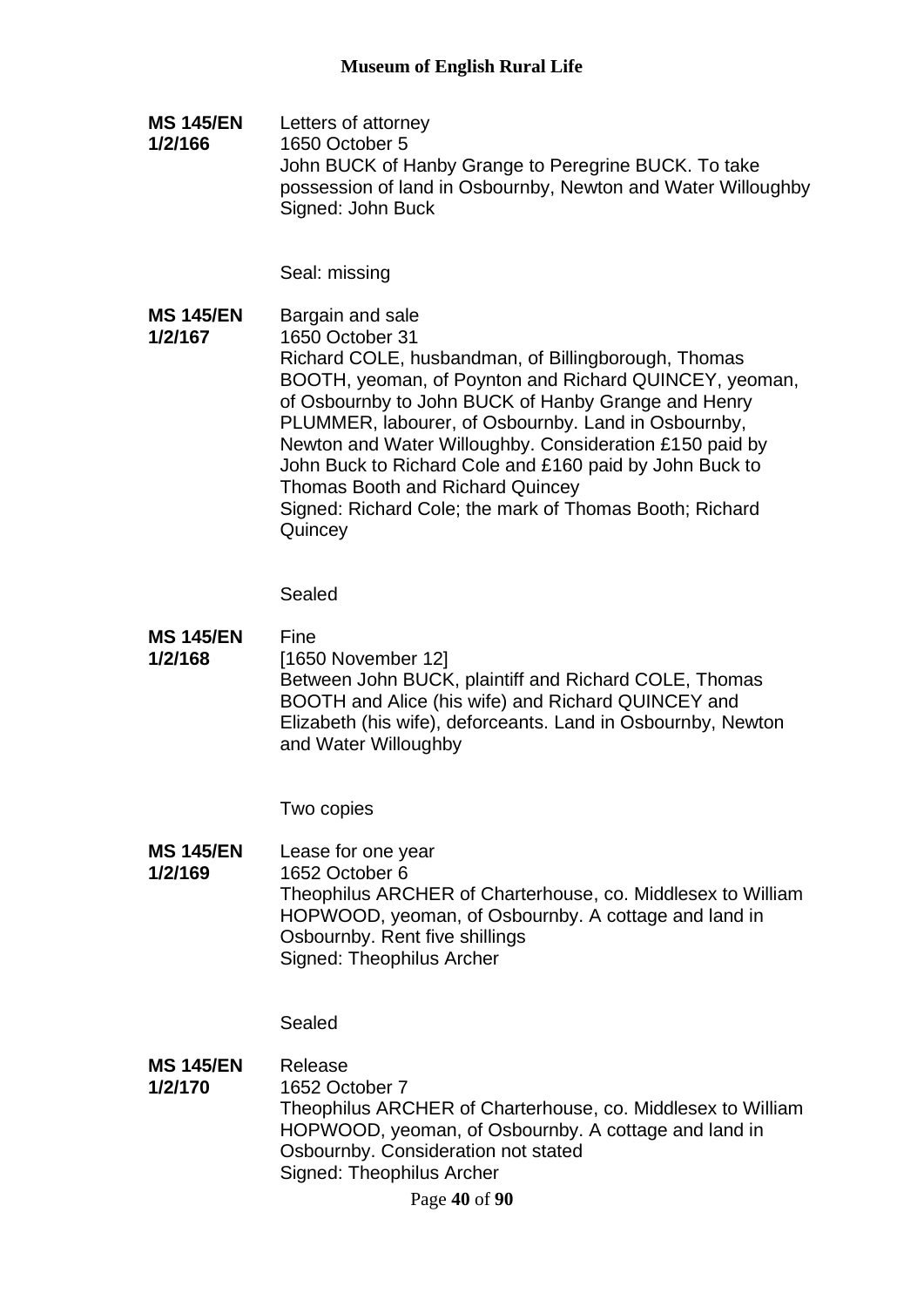- **MS 145/EN 1/2/171** Bargain and sale 1655 March 10 George OXINDEN and John BUCK of Hanby Grange to Elizabeth DALYSON, widow, of Halling, co. Kent and Thomas BRETTON, merchant, of London. Land in Lenton. Consideration not stated Signed: George Oxinden
- **MS 145/EN 1/2/172** Mortgage for 99 years 1655 August 14 John BUCK of Hanby to Sir Thomas HOWITT of Pishiobury, co. Hertford. Hanby Grange and other lands in Lenton. Consideration £2,500 Signed: John Buck

Seal: missing

**MS 145/EN 1/2/173** Counterpart lease for 99 years 1655 August 15 Sir Thomas HOWITT of Pishiobury, co. Hertford to John BUCK of Hanby. The manor of Hanby Grange and other land in Lenton Signed: John Buck

Seal: missing

- **MS 145/EN**  Lease for one year
- **1/2/174** 1657 November 2 Thomas HOPWOOD, yeoman, of Osbournby and John HOPWOOD, yeoman, of Osbournby to John BUCK of Hanby Grange. A cottage and land in Osbournby. Rent ten shillings Signed: the mark of Thomas Hopwood; John Hopwood

Sealed

**MS 145/EN 1/2/175** Mortgage for 500 years [1663] March 25 John ASCOUGH, yeoman, of Aswarby, to Jane PHIPER and Ann PHIPER, spinsters, of Grantham. Land in Osbournby and Newton. Consideration £100 Signed: John Ayscough

Page **41** of **90**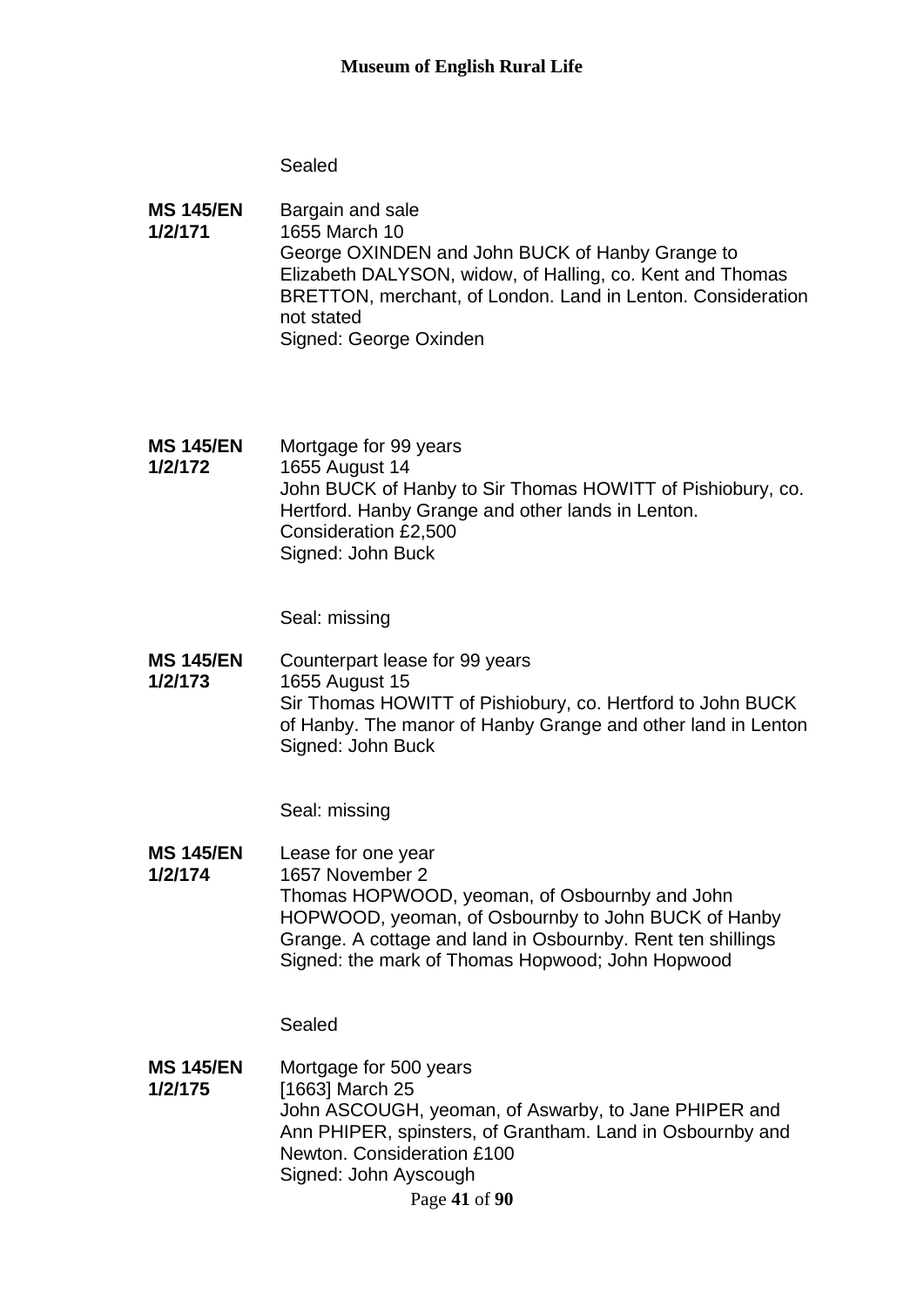**MS 145/EN 1/2/176** Counterpart mortgage for 500 years [1663] March 25 John ASCOUGH, yeoman, of Aswarby to Jane PHIPER and Ann PHIPER, spinsters, of Grantham. Land in Osbournby and Newton. Consideration £100 Signed: Jane Phiper; Ann Phiper

Sealed

**MS 145/EN 1/2/177** Mortgage for 1,000 years 1664 April 4 John AYSCOUGH, yeoman, of Aswarby to Jeremiah PLATT, yeoman, of Folkingham. Land in Osbournby. Consideration £200 Signed: John Ayscough

Sealed

**MS 145/EN 1/2/178** Counterpart mortgage for 1,000 years 1664 April 4 John AYSCOUGH, yeoman, of Aswarby to Jeremiah PLATT, yeoman, of Folkingham. Land in Osbournby. Consideration £200 Signed: Jeremiah Platt

Sealed

**MS 145/EN 1/2/179** Mortgage for 1,000 years 1665 June 26 Sir John BUCK of Hanby Grange to Elizabeth DALYSON, widow, of London. Land in Lenton. Consideration £1,000 Signed: John Buck

Seal: missing

**MS 145/EN 1/2/180** Mortgage for 500 years 1667 September 29 Jane PHIPER, spinster, of Grantham to Richard BUCK of Flotmanby, co. York and Peregrine BUCK of Barkston. Land in Osbournby. Consideration £100 Signed: Jane Phiper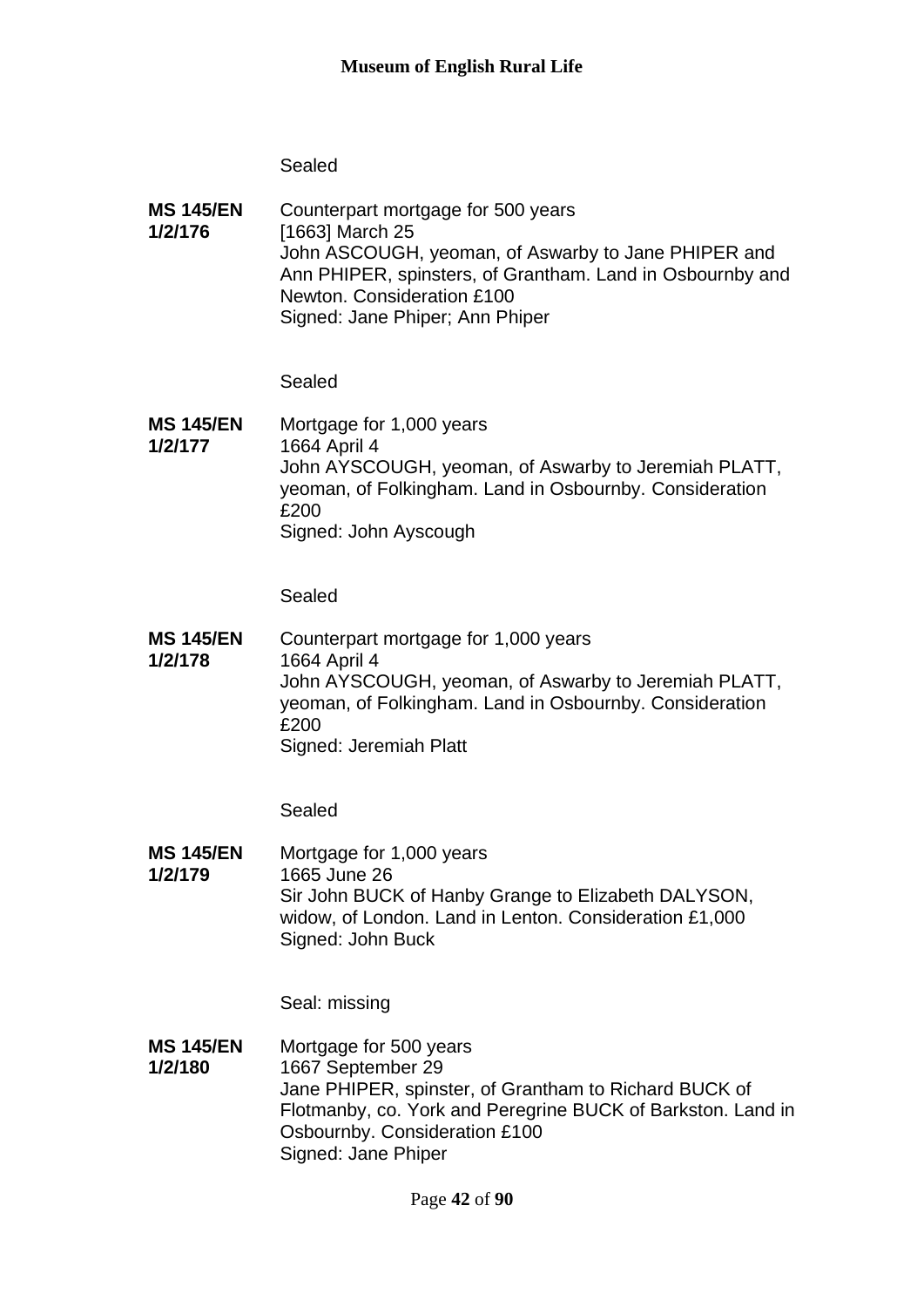**MS 145/EN 1/2/181** Fine [1667 October 28] Sir John BUCK, plaintiff, and John AYSCOUGH and Dinah (his wife), deforceants. Land in Osbournby and Newton

Two copies

**MS 145/EN 1/2/182** Mortgage for 1,000 years 1667 November 1 Jeremiah PLATT, yeoman, of Folkingham to Robert BUCK of Flotmanby, co. York. Land in Osbournby, Consideration £242 Signed: Jeremiah Platt

Seal: missing

**MS 145/EN 1/2/183** Bargain and sale with feoffment 1667 November 5 John AYSCOUGH alias ASKEN, yeoman, of Osbournby and Dinah (his wife) to Sir John BUCK of Hanby Grange. Land in Osbournby, Scott Willoughby and Newton. Consideration £400 Signed: John Ayscough Attached: schedule of properties; receipt for £60 signed John Ayscough and dated 1668 March 25

Seal: missing

**MS 145/EN 1/2/184 Declaration** 1667 December 23 John AYSCOUGH, yeoman, of Osbournby and Dinah (his wife) to Sir John BUCK of Hanby Grange. Land in Osbournby and Newton, the subject of a fine acknowledged by John and Dinah Ayscough in Michaelmas Term 1667 to Sir John Buck, is to the use of Sir John Buck and his heirs only Signed: John Ayscough; Dinah Ayscough

Seals: missing

**MS 145/EN 1/2/185** Bargain and sale with feoffment 1669 May 7 Hugh BENNER of Peakirck, co. Northampton to Peregrine BUCK of Barkston. Thornham Grange, Spalding. Consideration £480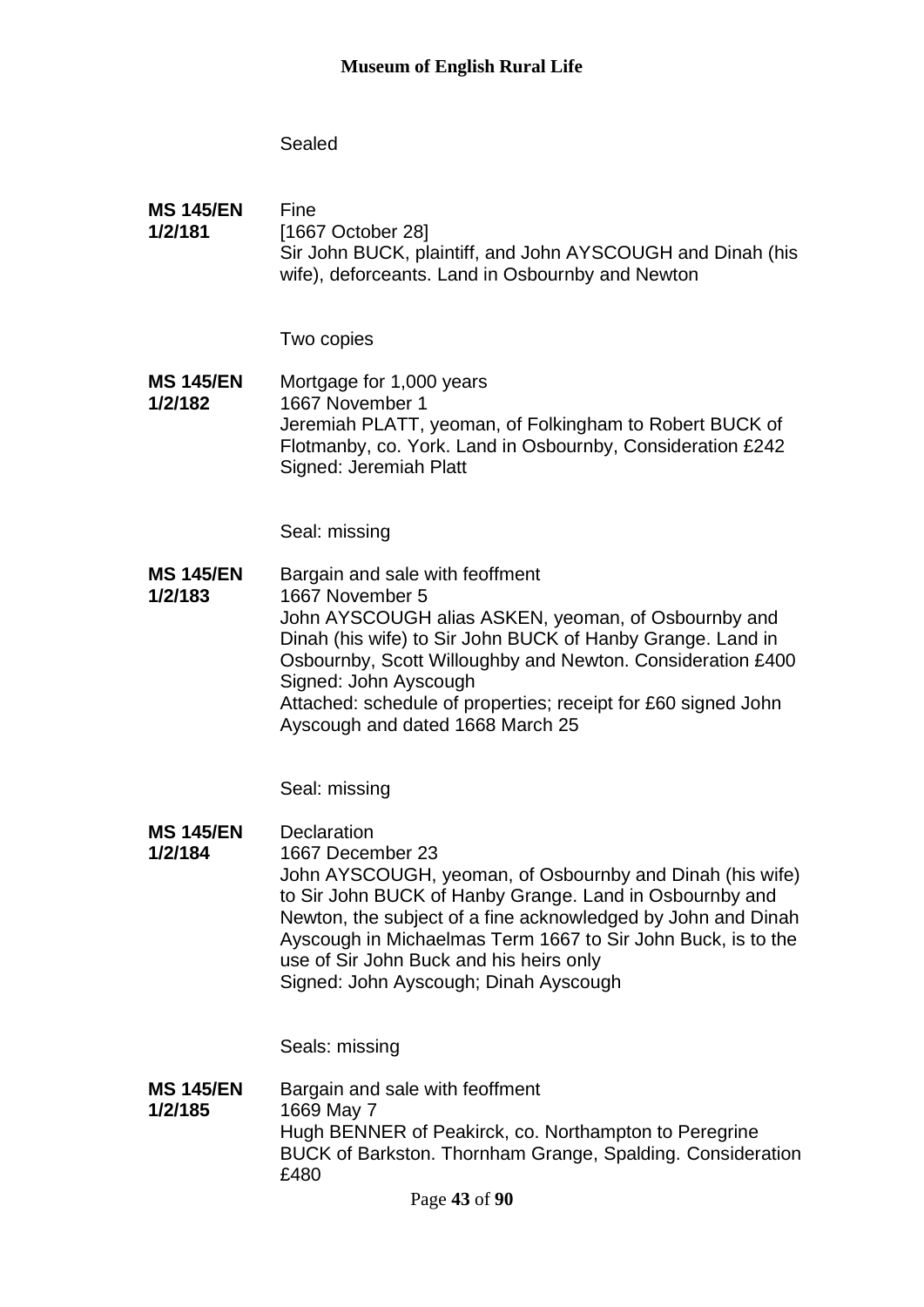Signed: Hugh Benner Attached: Bond of Hugh Benner to Peregrine Buck for £1,000; abstract of deeds relating to land in Weston and Spalding

Sealed

**MS 145/EN 1/2/186** Lease for one year 1682 January 15 Robert BUCK of Flotmanby, co. York to Sir William BUCK of Hanby Grange. Land in Hanby Grange, Lenton and Osbournby, co. Lincoln and Wharram, co. York. Consideration five shillings Signed: Robert Buck

Sealed

**MS 145/EN 1/2/187** Mortgage for 500 years 1683 October 22 Sir William BUCK of Hanby Grange to John FARNHAM, yeoman, of Boothby and Alse FARNHAM, widow, of Boothby. Land in Hanby Grange. Consideration £500 Unfinished draft not executed

Damaged

**MS 145/EN 1/2/188** Mortgage for 500 years 1683 October 23 Sir William BUCK of Hanby Grange to John FARNHAM, yeoman, of Boothby and Alse FARNHAM, widow, of Boothby. Land in Hanby Grange. Consideration £500 Signed: William Buck

Seal: missing

**MS 145/EN 1/2/189** Counterpart mortgage for 500 years 1683 October 23 Sir William BUCK of Hanby Grange to John FARNHAM, yeoman, of Boothby and Alse FARNHAM, widow, of Boothby. Land in Hanby Grange. Consideration £500 Signed: John Farnham; the mark of Alice Farnham

Sealed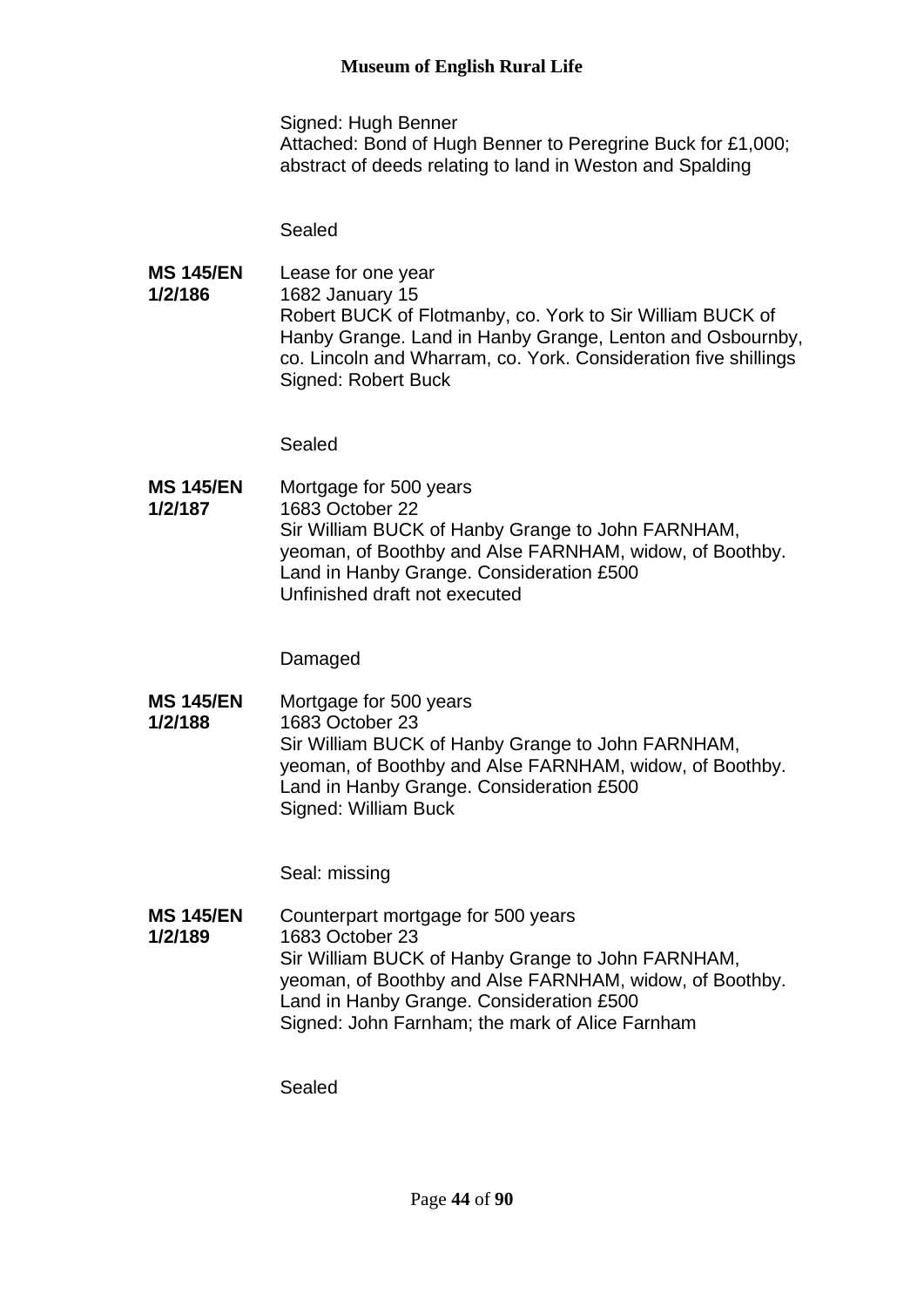**MS 145/EN 1/2/190** Mortgage for 1,000 years 1686 May 26 Sir William BUCK of Hanby Grange and Francis STRINGER of Sutton, co. Nottingham to Sir John SHERRARD of Lopthorpe. Land in Osbournby. Consideration £1,000 Signed: William Buck; Francis Stringer

**Sealed** 

**MS 145/EN 1/2/191** Mortgage for 1,000 years 1691 May 6 Sir William BUCK of Hanby Grange and Sir John SHERRARD of Lopthorpe to Sir Walter PLUMMER of Witcham, co. Surrey. Land in Osbournby. Consideration £1,000 Signed: William Buck; John Sherrard

Sealed

**MS 145/EN 1/2/192** Mortgage for 1,000 years 1697 February 17 Sir William BUCK of Hanby Grange and John PLUMER of Blakesware, co. Hertford to Richard WALPOOLE of Louth. Land in Osbournby. Consideration £1,064 Signed: William Buck; John Plumer

Sealed

**MS 145/EN 1/2/193** Counterpart mortgage for 200 years 1697 June 2 Sir William BUCK of Hanby Grange to Charles HORE of Chagford, co. Devon. The manor of Hanby Grange and other land in Lenton as security for the payment of £2,000 to Charles HORE on his marriage to Mary Buck, eldest daughter of Sir William Buck Signed: Charles Hore

Seal: missing

**MS 145/EN 1/2/194** Lease for one year 1698 [ ] Sir William BUCK of Hanby Grange to John HOOKE of St. Clements Danes, co. Middlesex and John HUGHES of the Inner Temple, London. Hanby Grange and other land in Lenton. Consideration five shillings Signed: William Buck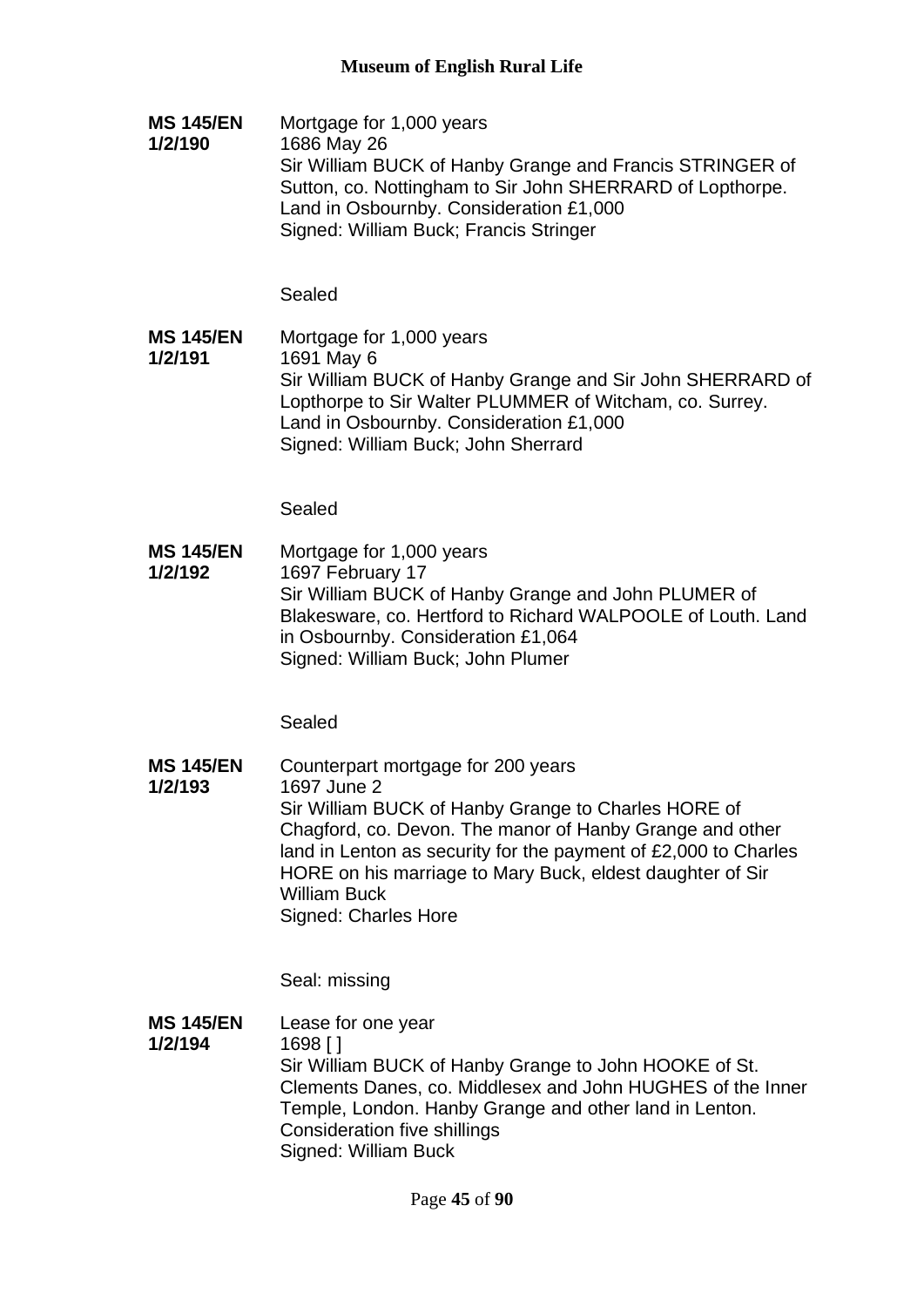**MS 145/EN 1/2/195** Abstract: title deeds of "the Lincolnshire Estate [Hanby Grange?] after it came into the Buck family" [1717] November 28 The deeds abstracted are dated from 1596-1597 to 1717 November 28

### **MS 145/EN 1/2/196** Lease for 99 years 1750 January 17 Dame Ann BUCK of Caversham, co. Berks to Sir Charles BUCK of Westminster, co. Middlesex (her son). Landsin Osbournby, Spalding, and Weston. Consideration ten shillings and any claim upon income received by Ann Buck from lands in co. York during the minority of Sir Charles Buck Signed: Charles Buck

Sealed

**MS 145/EN 1/2/197** Counterpart mortgage for 99 years 1653 March 11 Robert ASHTON of Lincoln's Inn, co. Middlesex to Robert WILSON of Merton, co. Surrey and Joseph ASH of London. Property in Swann Alley, near Coleman Street and one half of the manor of Keythorpe and lands in co. Leicester. Consideration £1041 : 13 : 4 Signed: Robert Wilson; Joseph Ash

Seal: missing; Damaged

**MS 145/EN 1/2/198** Lease for 31 years [1537] July 20 Robert COMPSON, bitmaker, of St. Martin's in the Fields to Walter PHILIP, brewer, of St. John Street, [parish of ]. Property called the Cock, Turnmill Street, Clerkenwell. Rent thirteen shillings and fourpence per annum Signed: unidentified mark

Sealed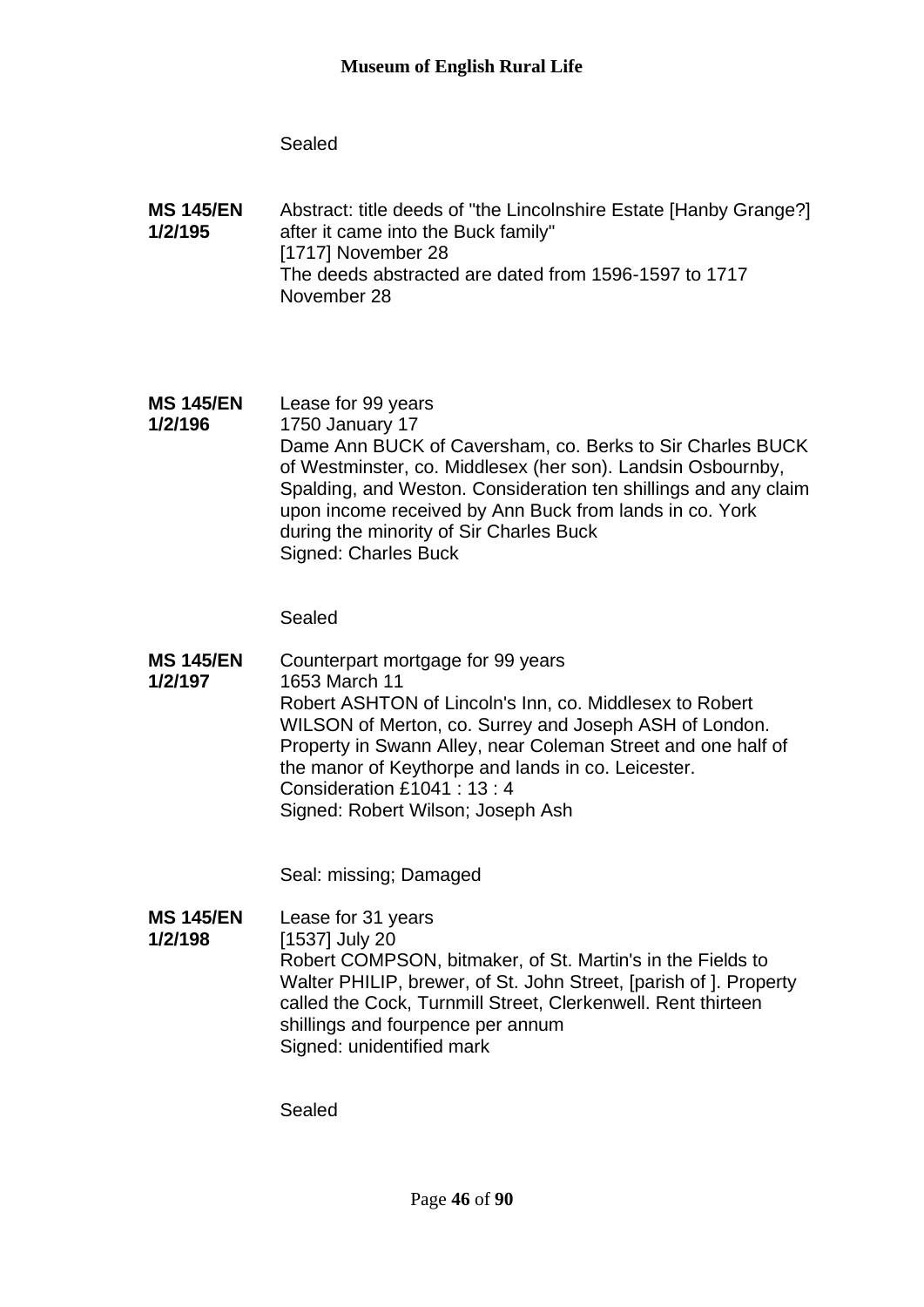**MS 145/EN 1/2/199** Deed of gift [1544] June 23 Robert HAWKES of Iver, co. Buckingham to Thomas ARTHER of London. Property called the Cock in Turnmill Street, **Clerkenwell** Signed: Robert Hawkes

**Sealed** 

**MS 145/EN 1/2/200** Deed of partition [1545] July 20 William WALSHE, gardener, of St. George, Southwark, co. Essex and Johan (his wife) to William BROWNE, gardener, of Clerkenwell and Maryan (his wife). Property in St. Sepulchre. William Walshe and William Browne originally bought the property jointly from Sir Thomas Pope of Bermondsey, co. **Surrey** Signed: the marks of William Walshe and William Browne?

Sealed

**MS 145/EN 1/2/201** Lease for 10 years 1560 September 22 Henry BOURNE, clothworker, of London to William SILBY, ironmonger, of London. Property called the Cock, Turnmill Street, Clerkenwell. Rent forty six shillings and eightpence per annum Signed: William Sylby

Seal: missing

**MS 145/EN 1/2/202** Deed of partition [1613] January 8 John STOKES of Chesterfield, co. Essex to Thomas STOKES of Grays Inn. Property known as Browne's End, St. James, Clerkenwell and Flappes End, parish of St. Sepulchres. Signed: John Stokes

Seal: missing

**MS 145/EN 1/2/203** Counterpart deed of partition [1613] January 8 John STOKES of Chesterfield, co. Essex to Thomas STOKES of Grays Inn. Property called Browne's End and Flappes End Signed: Thomas [Stokes?]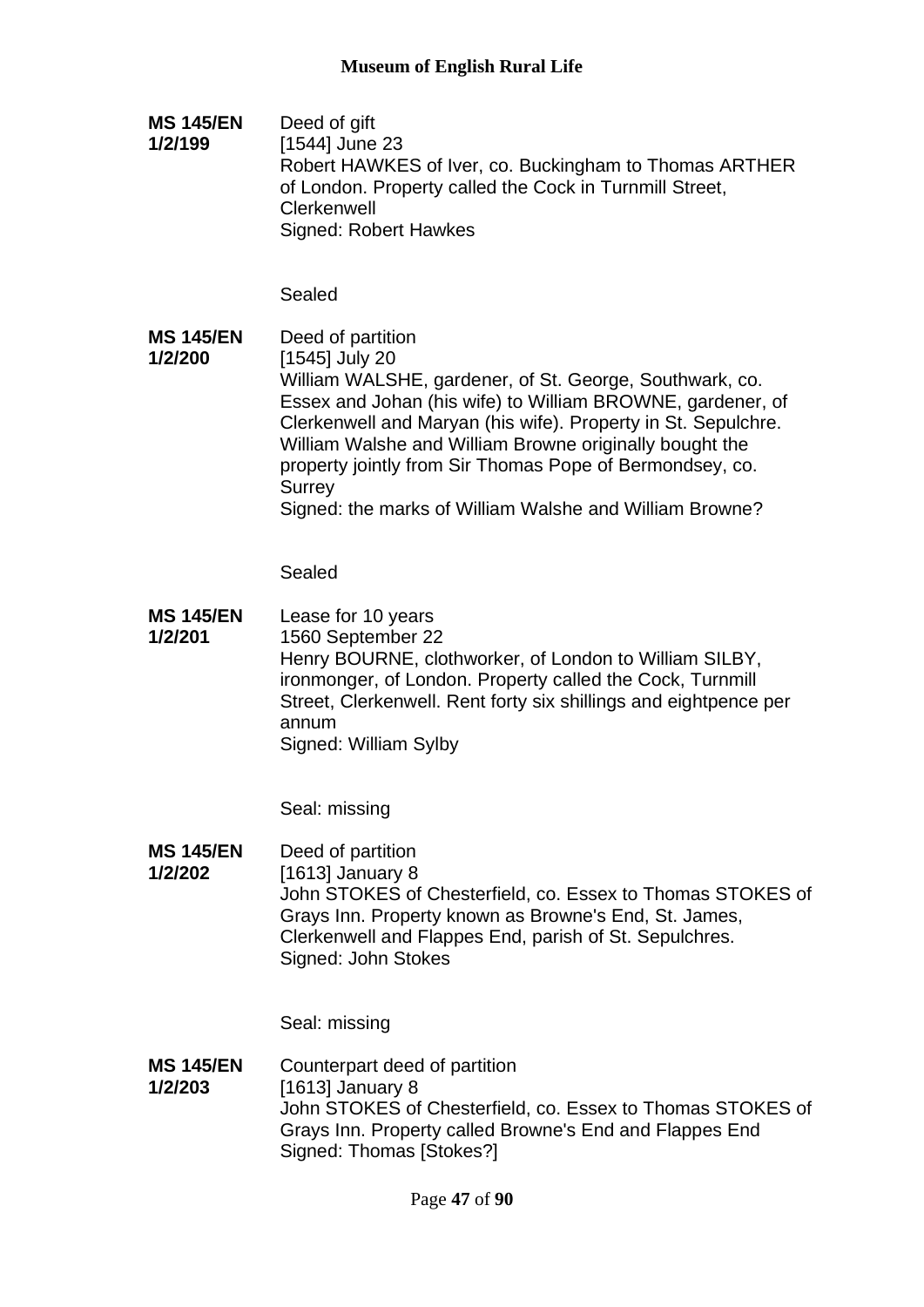Seal: missing

**MS 145/EN 1/2/204** Counterpart lease for 20 years 1617 April 2 Thomas BOORNE [barber-surgeon?] of London to Edward WISE [water-bearer?] of Shoe Lane, St. Brides, London. Property in Turnmill Street, Clerkenwell. Consideration £11 : 10 and rent of £5 per annum Signed: the mark of Edward Wise

Sealed

**MS 145/EN 1/2/205** Counterpart lease for 31 years [1622] October 15 William ASHTON of St. Martin's in the Fields to Thomas ROOPE, a pensioner, of St. Martin's in the Fields. Stables in St. Martin's in the Fields. Rent £1 per annum Signed: Thomas Roope

Seal: missing

**MS 145/EN 1/2/206** Deed of partition [-1623] January 18 John STOKES of Little Abington, co. Cambridge to Thomas STOKES of Grays Inn. Property in Clerkenwell and St. Sepulchres without Newgate, London Signed: John Stokes

Seal: missing

**MS 145/EN 1/2/207** Lease for 8 years [1624] May 15 William BRAMSTONE of Halstead, co. Essex to John STOKES of Abington, co. Cambridge. Property in Sharp's Alley or Short Alley, St. Sepulchres. Rent £18 per annum Signed: William Bramstone

Seal: missing

**MS 145/EN 1/2/208** Mortgage for 99 years 1637 January 10 Thomas STOKES of St. Giles in the Fields, to Francis WALSTED of the Middle Temple. Property in the parish of St. James, Clerkenwell. Consideration £400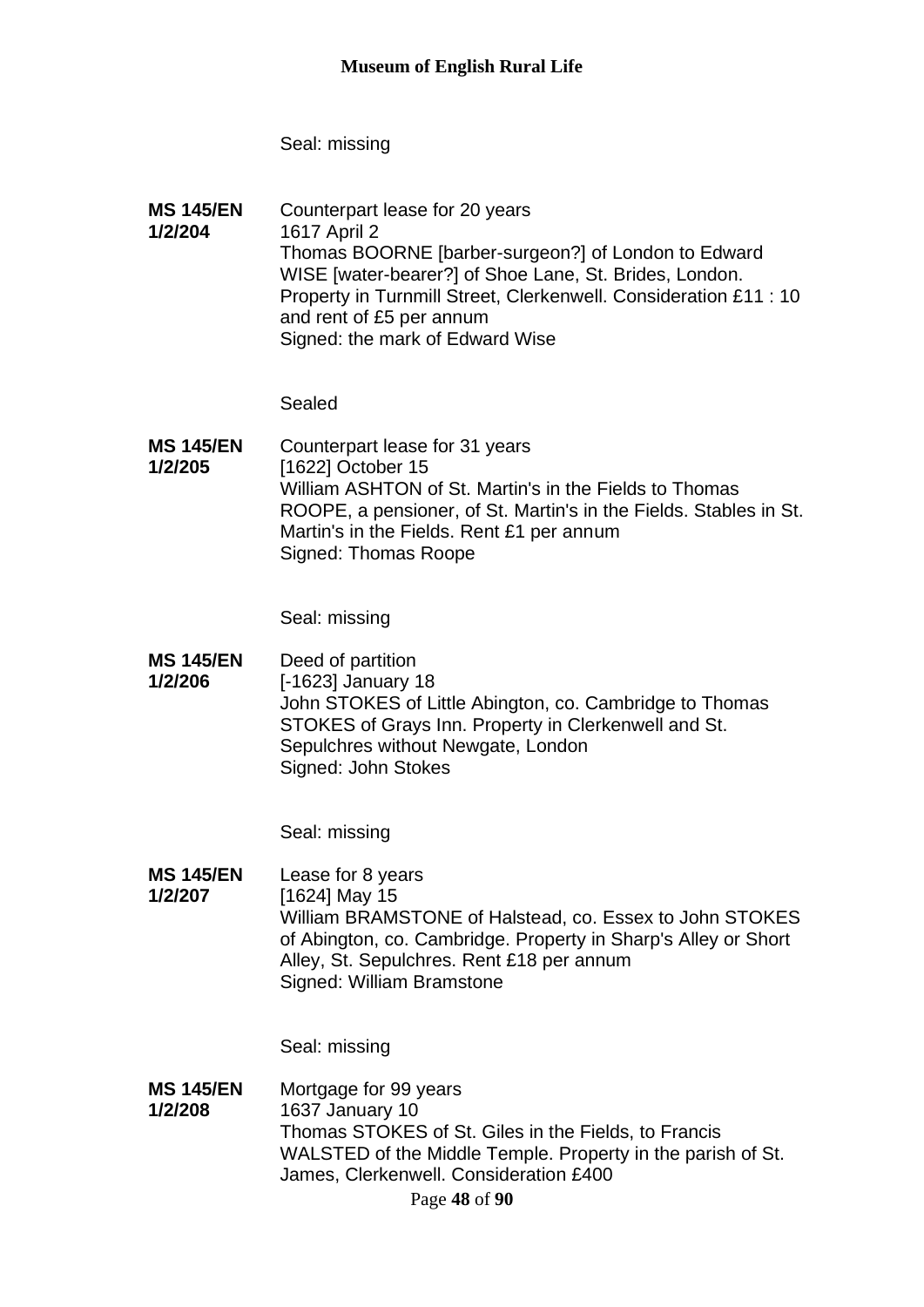Signed: Thomas Stokes

Seal: missing

**MS 145/EN 1/2/209** Counterpart lease for 51 years 1639 October 8 Thomas STOKES the younger of St. Giles in the Fields to Edward WOODWARD, victualler and clothworker, of St. James, Clerkenwell. Consideration £3 and rent of £12 per annum Signed: the marks of William Jones and Femina Jones Note on counterpane: "this counterpaine at the ensealinge there was a mistake, for William Jones & his wife sealed Edward Woodward's counterpain and Edward Woodward sealed William Jones and his wife's, being contrary. All being sealed in one day"

Seal: missing

**MS 145/EN 1/2/210** Counterpart lease for 21 years [1640] July 10 Thomas BALDWIN of St. James in the parish of St. Martin's in the Fields and Christopher SHUGBORROWE to Suzan EEDES, widow, of Chelsea. A property called the Sign of the Talbott in Chelsea. Rent £16 per annum Signed: the mark of Suzan Eedes

Sealed

**MS 145/EN 1/2/211** Lease for 51 years 1642 May 4 Thomas STOKES the younger of London to Richard BRISTOE, cordwainer, of London. Property in Turnmill Street, Clerkenwell. Consideration £18 and rent of £3 per annum Signed: Thomas Stokes

Sealed

**MS 145/EN 1/2/212** Counterpart lease for 21 years 1651 February 2 Thomas STOKES of Grays Inn to John ATKINSON, cordwainer, of Turnmill Street, St. James, Clerkenwell. Property in Turnmill Street, St. James, Clerkenwell.. Rent £4 : 6 : 0 per annum Signed: John Atkinson

Seal: missing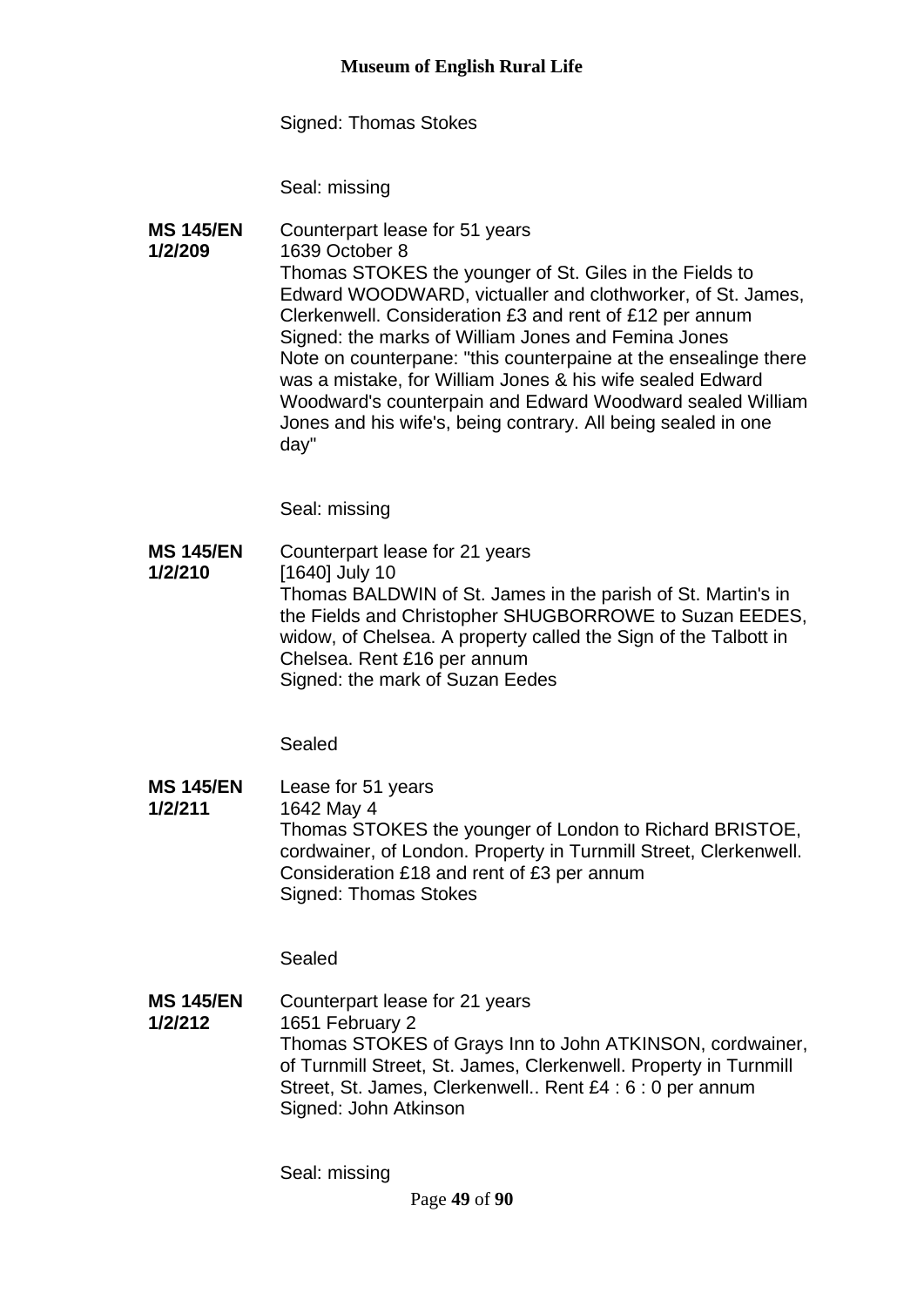### **MS 145/EN 1/2/213** Counterpart mortgage for 16 years 1656 November 29 Robert ASHTON of Lincoln's Inn to John SMYTH of Grays Inn. A house in St. Martin's Lane, St. Martin's in the Fields for 16 years and an adjoining property for 13 years. Consideration £155 and a further £200 on 1657 May 20 Signed: John Smythe

Sealed

**MS 145/EN 1/2/214** Counterpart bargain and sale 1657 May 30 Thomas STOKES the younger of London to Edward WEEKES of Kingstone Winslow, co. Berks, Thomas WEEKES of Whatcombe, co. Berks and Alice STOKES. Houses in Jacobs Court, and Turnmill Street, St. James, Clerkenwell. Consideration a payment of £10 per annum Signed: the mark of Edward Weekes; Alicea Stokes

Sealed

**MS 145/EN 1/2/215** Counterpart lease for 41 years 1657 June 24 Edward WEEKES of Kingstone Winslow, co. Berks and Thomas STOKES the younger of London to Isaac CORNER, bricklayer, of St. James, Clerkenwell. Property in Turnmill Street and the Bowling Alley, St. James, Clerkenwell. Consideration £33 and a rent of £24 per annum Signed: Isaac Corner

Seal: missing

**MS 145/EN 1/2/216** Fine 1657 November 18 Between Edward WEEKES, plaintiff and John BRETTON and Paul GRIFFITH, clerk, and Ursula (his wife), deforceants. Land in St. James, Clerkenwell

Two copies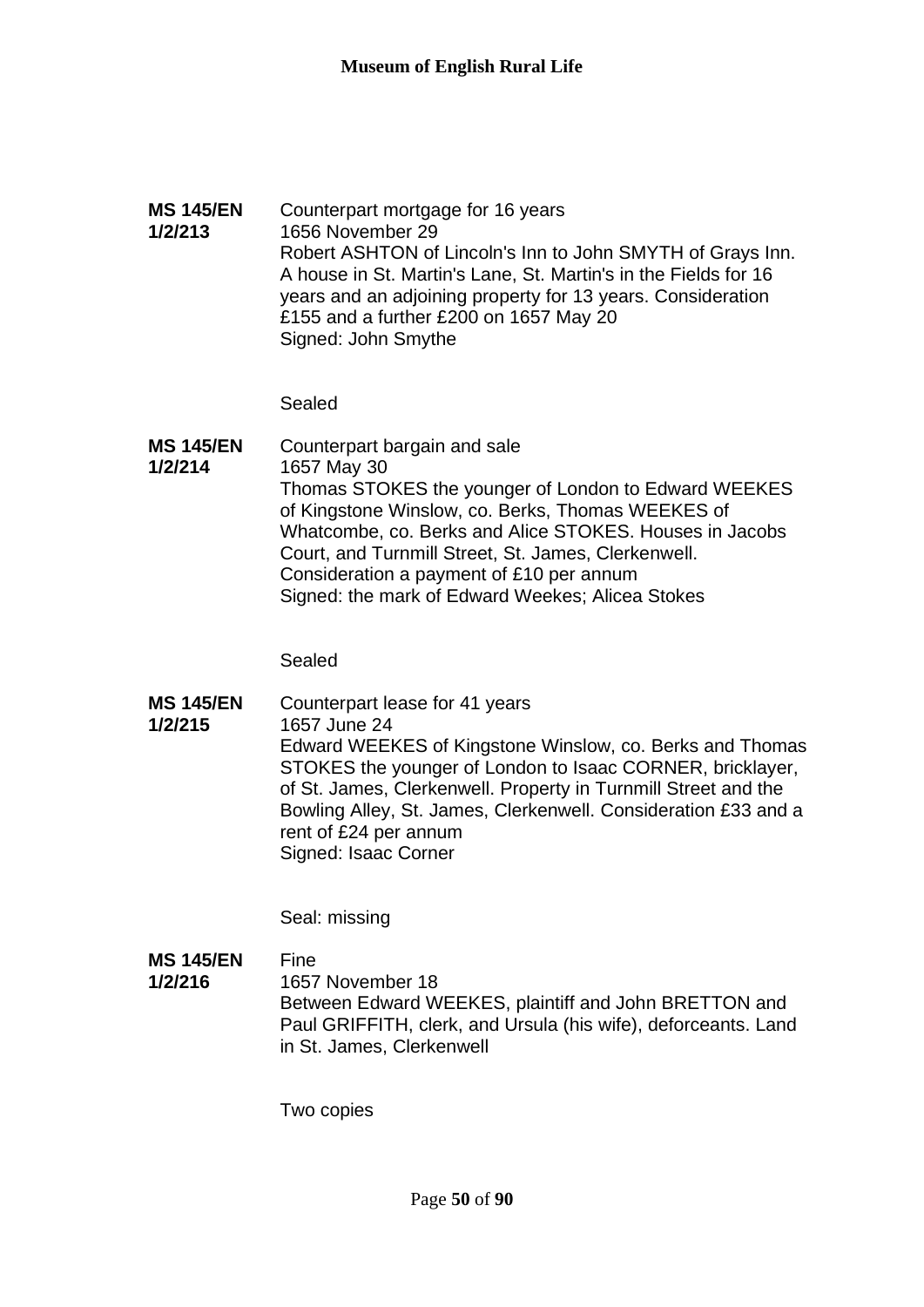**MS 145/EN 1/2/217** Lease for 41 years [1660] June 5 Edward WEEKES of Kingstone Winslow, co. Berks and Thomas STOKES the younger of London to William MAYHEW, victualler, of St. James, Clerkenwell. Property called the Sign of the Black Lion in Turnmill Street, Clerkenwell. Consideration £6 and rent of £8 per annum Signed: Edward Weekes

Seal: missing

**MS 145/EN 1/2/218** Counterpart lease for 31 years 1661 November 25 Edward WEEKES of Kingstone Winslow, co. Berks and Thomas STOKES of London to Henry JENNINGS, chapman, of St. James, Clerkenwell. Property in Dagger Alley, St. James, Clerkenwell. Consideration £10 and rent of £4 per annum Signed: the mark of Henry Jennings

Seal: missing

**MS 145/EN 1/2/219** Counterpart lease for 31 years 1661 November 25 Edward WEEKES of Kingstone Winslow, co. Berks and Thomas WEEKES of London to Hester BOSWELL, widow, of St. James, Clerkenwell. Property in Barber's Alley, St. James, Clerkenwell. Consideration £7 and rent of £6 per annum Signed: the mark of Hester Boswell [obliterated] Attached: Bond of Hester Boswell and Baradine BAPTIST to Edward and Thomas Weekes for £60

Seal: missing; Deed damaged

**MS 145/EN 1/2/220** Counterpart lease for 41 years 1664 December 20 Edward WEEKES of Whiteknights, co. Berks and Thomas STOKES of London to Isaac CORNER, bowyer, of St. James, Clerkenwell. Property in Turnmill Street, St. James, Clerkenwell. Rent of £24 per annum Signed: Isaac Corner

Seal: missing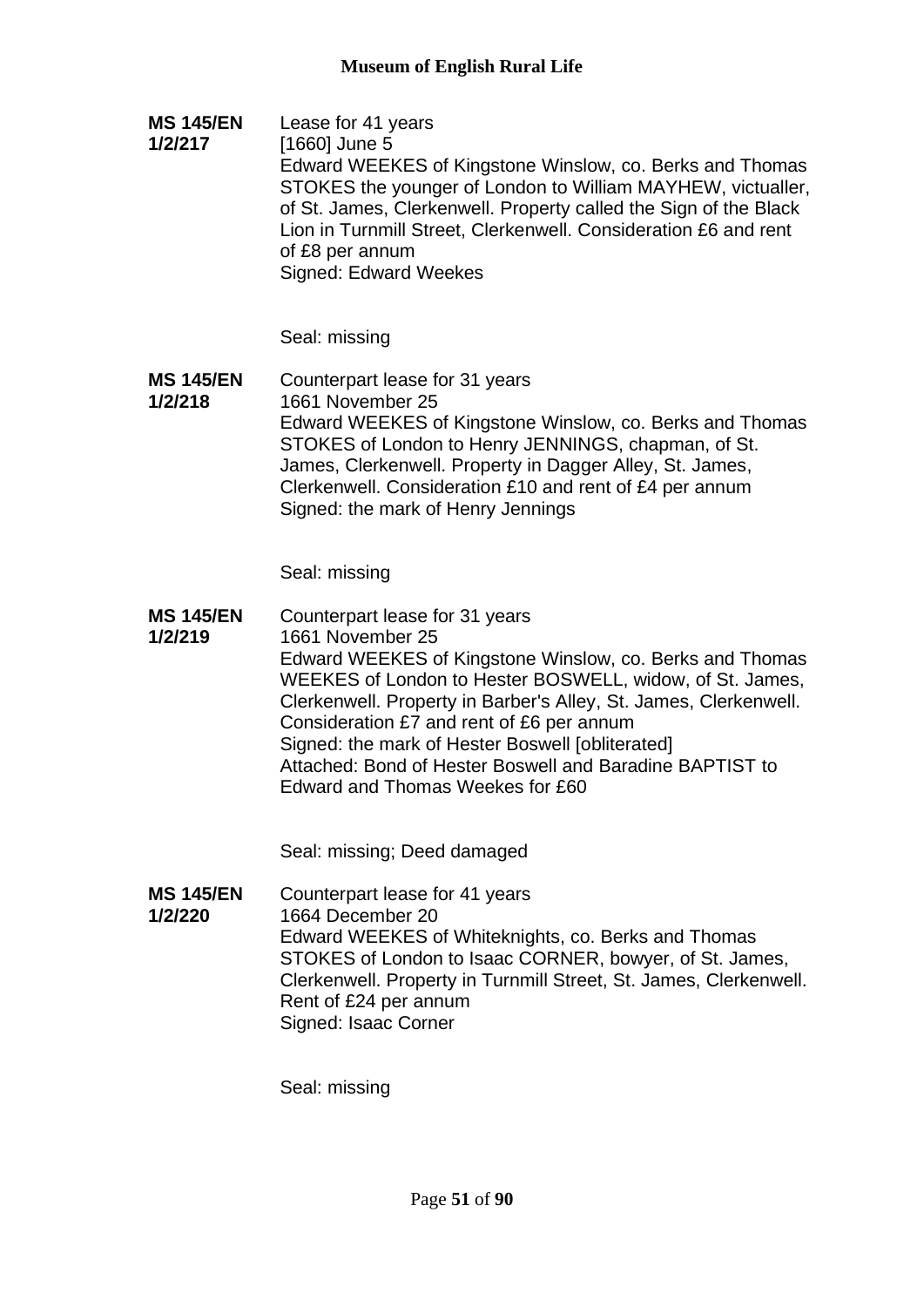**MS 145/EN 1/2/221** Counterpart lease for 99 years 1664 December 20 Thomas STOKES of London and Edward WEEKES of Wolston, co. Berks to Isaac CORNER, bowyer, of London. Property in Turnmill Street, Clerkenwell. Consideration £65 and rent of £30 per annum Signed: Isaac Corner

Seal: missing

**MS 145/EN 1/2/222** Agreement 1664 December 20 Isaac CORNER of London to Thomas STOKES of London. Property in Turnmill Street, Clerkenwell. Isaac Corner, in consideration of a 99 year lease of property in Turnmill Street and one or more leases made to him during the next three years by Thomas Stokes, will pay £150 to Thomas Stokes Signed: Isaac Corner

Seal: missing

**MS 145/EN 1/2/223** Lease for 61 years 1669 February 26 Thomas STOKES of London to Thomas SPRATLIN, victualler, of St. James, Clerkenwell and Dorothy (his wife). Property in the Old Bowling Alley, Turnmill Street, St. James, Clerkenwell. Rent £4 : 10 : 0 Counterpane cut; signature missing

Seal: missing

- **MS 145/EN**  Lease for 62 years
- **1/2/224** 1671 July 9 Thomas STOKES of Kytes (?), co. Berks to James FRIEND, clothworker, of London. Property in Old Bowling Alley, Turnmill Street, St. James, Clerkenwell. Consideration £19 paid by Thomas SPRATLIN to Thomas Stokes and rent of £4 : 10 : 0 per annum Signed: Thomas Stokes

Sealed

**MS 145/EN 1/2/225** Counterpart lease for 62 years 1671 July 9 Thomas STOKES of Kytes (?), co. Berks to James FRIEND, clothworker, of London. Property in Old Bowling Alley, Turnmill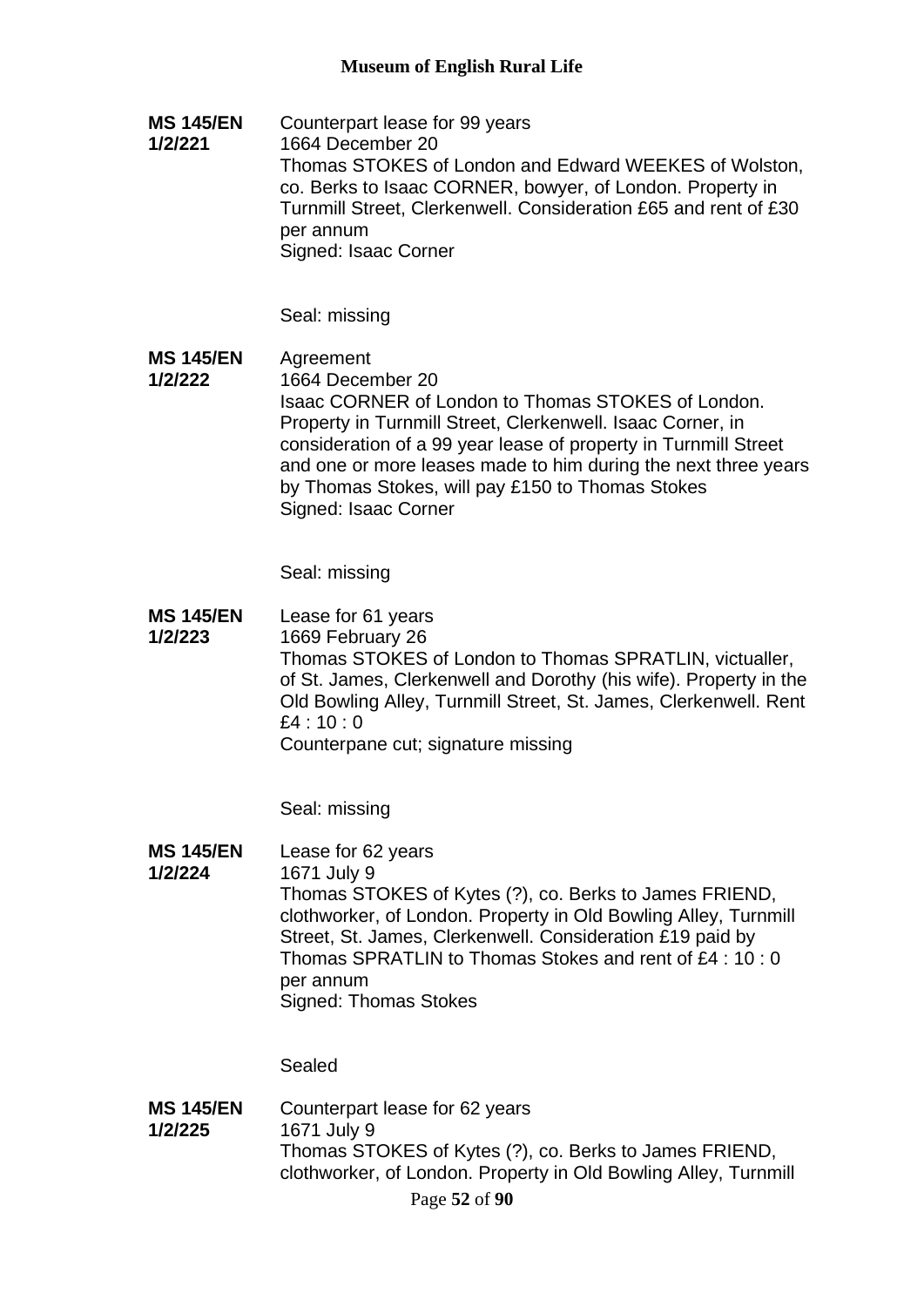Street, St. James, Clerkenwell. Consideration £19 paid by Thomas SPRATLIN to Thomas Stokes and rent of £4 : 10 : 0 per annum Signed: James Friend

Seal: missing

**MS 145/EN 1/2/226** Lease for 51 years 1675 January 1 James ALLAM of London and Mary BARRETT, widow, to John BIRCH, merchant tailor, of London. Property in St. James, Clerkenwell. Consideration £40 paid by John Birch to James Allam and Mary Barrett and £42 : 8 : 0 paid by James Allam and Mary Barrett to John Birch by 1677 January 1 Signed: Jeames Allsom; the mark of Mary Barrett

Sealed

**MS 145/EN 1/2/227** Counterpart lease for 99 years 1676 October 30 Thomas STOKES of London to Henry GIBBS, merchant, of St. James, Clerkenwell. Property in Barber's Alley Turnmill Street, St. James, Clerkenwell. Consideration £7 and rent of £18 : 10 : 0 per annum Signed: Henry Gibbs

Sealed

**MS 145/EN 1/2/228** Counterpart lease for 99 years 1678 March 25 Thomas STOKES of Barkham, co. Berks to John STANDEN, farrier, of the parish of St. George, Southwark, co. Surrey. Property in Turnmill Street, St. James, Clerkenwell. Consideration £20 and rent of £16 : 10 : 0 per annum Signed: the mark of John Standen

Seal: missing

**MS 145/EN 1/2/229** Lease for 21 years 1678 April 5 Thomas STOKES of Barkham, co. Berks, to Joane LITCHFIELD, widow, of St. James, Clerkenwell and Philip LITCHFIELD. Property in St. James, Clerkenwell. Rent £24 per annum Signed: Thomas Stokes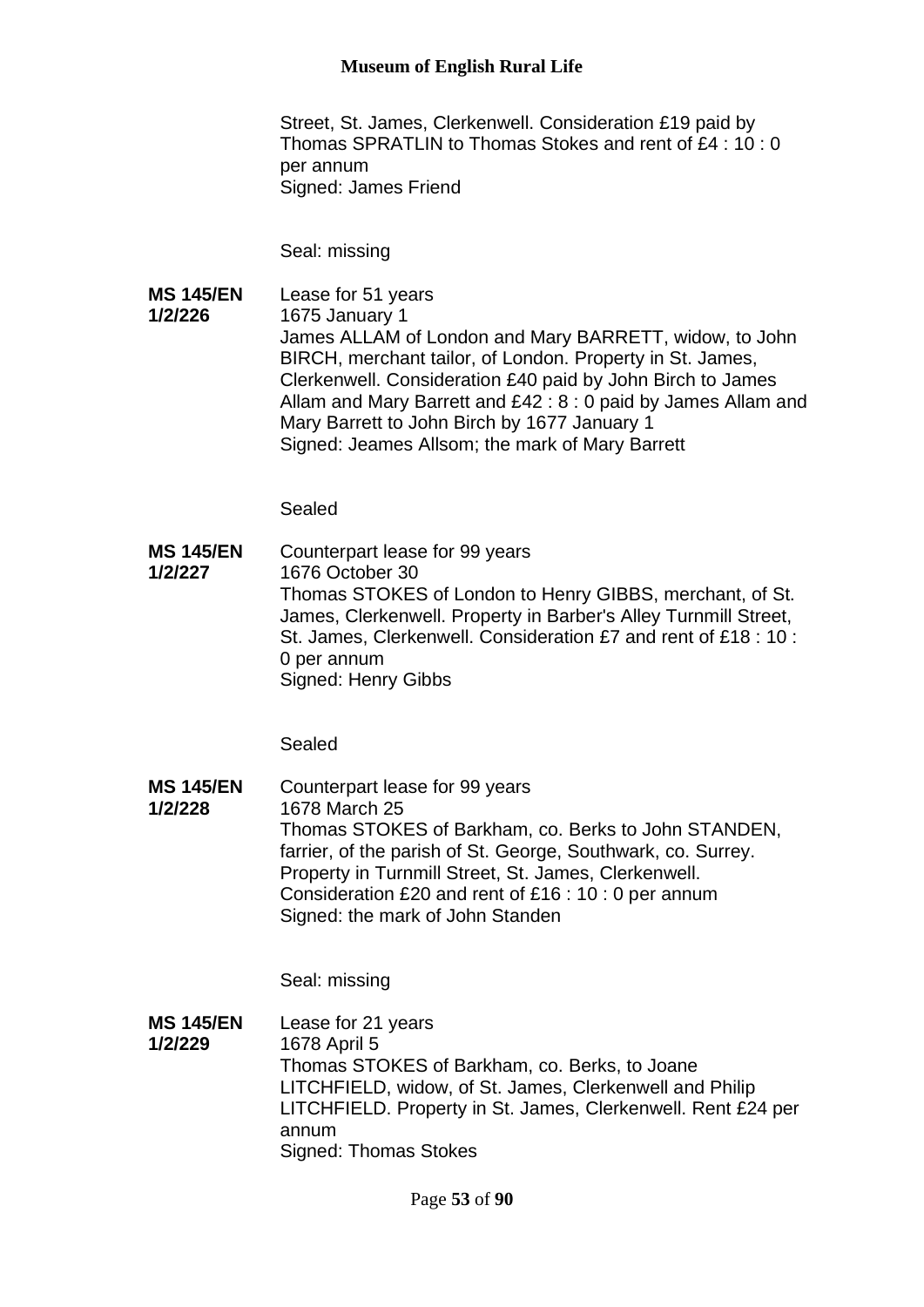Seal: missing

**MS 145/EN 1/2/230** Counterpart lease for 61 years 1679 July 22 Thomas STOKES of Woolstone, co. Berks to Edward DALLOW of Whitechapel. Property called the Sign of the Dagger and other property in Dagger Alley and Barber's Alley; the Sign of the Ballad Singer, the Sign of the Frying Pan and other property in Frying Pan Alley, St. James Clerkenwell. Rent £40 per annum Signed: Edward Dallow

Sealed

**MS 145/EN 1/2/231** Lease for 61 years 1679 July 22 Thomas STOKES of Woolstone, co. Berks to Edward Dallow of Whitechapel. Property called the Sign of the Dagger and other property in Dagger Alley and Barbers's Alley; the Sign of the Frying Pan and other property in Frying Pan Alley, St. James, Clerkenwell. Rent £40 per annum No signature

Seal: missing

**MS 145/EN**  Mortgage for 99 years

**1/2/232** 1694 June 11 Anthony ENGLEFYLD of Whiteknights, co. Berks and Henry ENGLEFYLD (his son) to Dame Mary ENGLEFYLD. Property in Jacobs Court and St. James, Clerkenwell and Turnmill Street and land in Kingstone Winslow, co. Berks. Consideration £1,000

Sealed

**MS 145/EN 1/2/233** Quitclaim 1698 December 22 Mary CORNER of St. Martin's in the Fields. Property in Turnmill Street, St. James, Clerkenwell. Mary Corner relinquishes all claim to this property, leased by Thomas Stokes and Edward Weekes to her father-in-law Signed: Mary Corner

Signed: Anthony Englefyld; Henry Englefyld

Sealed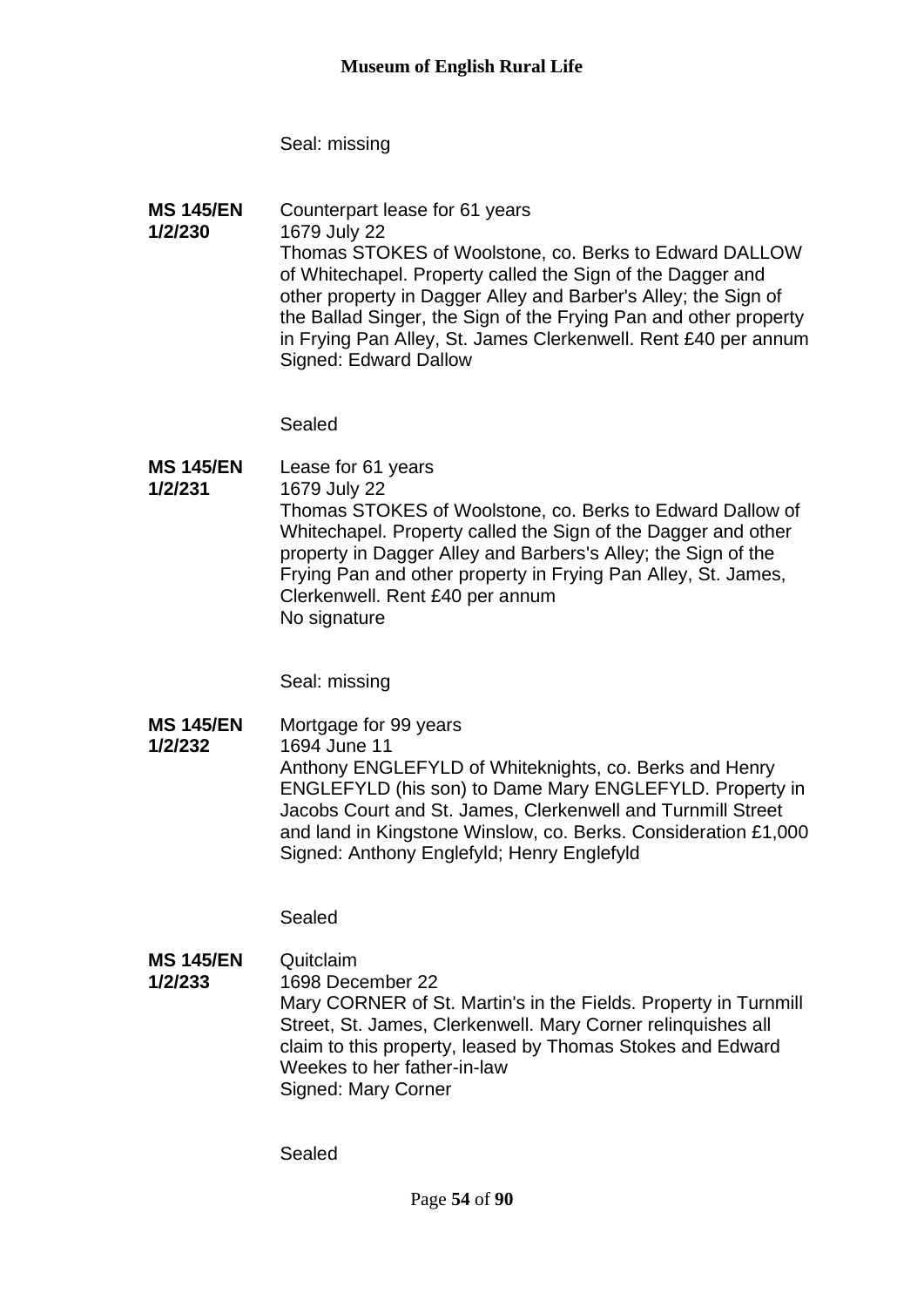**MS 145/EN 1/2/234** Counterpart lease for 99 years 1698 December 23 Elizabeth ARMSTRONG, widow, of Hurst, co. Berks to Henry HARRIS, carpenter, of London. Property in Turnmill Street, St. James, Clerkenwell. Rent one shilling for the first year and £3 per annum thereafter Signed: Henry Harris

Seal: missing

**MS 145/EN 1/2/235** Lease for 41 years 1704 February 10 Anthony ENGLEFYLD of Whiteknights, co. Berks and Henry ENGLEFYLD (his son) of Whiteknights, co. Berks to Samuel SLAUGHTER, carpenter, of St. Giles, Cripplegate. Property in Turnmill Street, St. James, Clerkenwell. Rent £20 per annum Signed: Anthony Englefyld; Henry Englefyld

Sealed

**MS 145/EN 1/2/236** Counterpart lease for 41 years 1704 February 10 Anthony ENGLEFYLD of Whiteknights, co. Berks and Henry ENGLEFYLD (his son) of Whiteknights, co. Berks to Samuel SLAUGHTER, carpenter, of St. Giles, Cripplegate. Property in Turnmill Street, St. James, Clerkenwell. Rent £20 per annum Signed: Samuel Slater

Sealed

**MS 145/EN 1/2/237** Quitclaim 1704 February 11 Samuel SLAUGHTER, carpenter, of St. Giles, Cripplegate to Thomas GURNETT, joiner, of St. James, Clerkenwell. Property in Turnmill Street, St. James, Clerkenwell. Samuel Slaughter relinquishes any claim on the property in consideration of £40 paid by Thomas Gurnett Signed: Samuel Slater

Sealed

**MS 145/EN 1/2/238 Quitclaim** 1710 May 9 Thomas GURNETT, joiner, of St. James, Clerkenwell to Anthony ENGLEFEILD, Henry ENGELFEILD (his son), Charles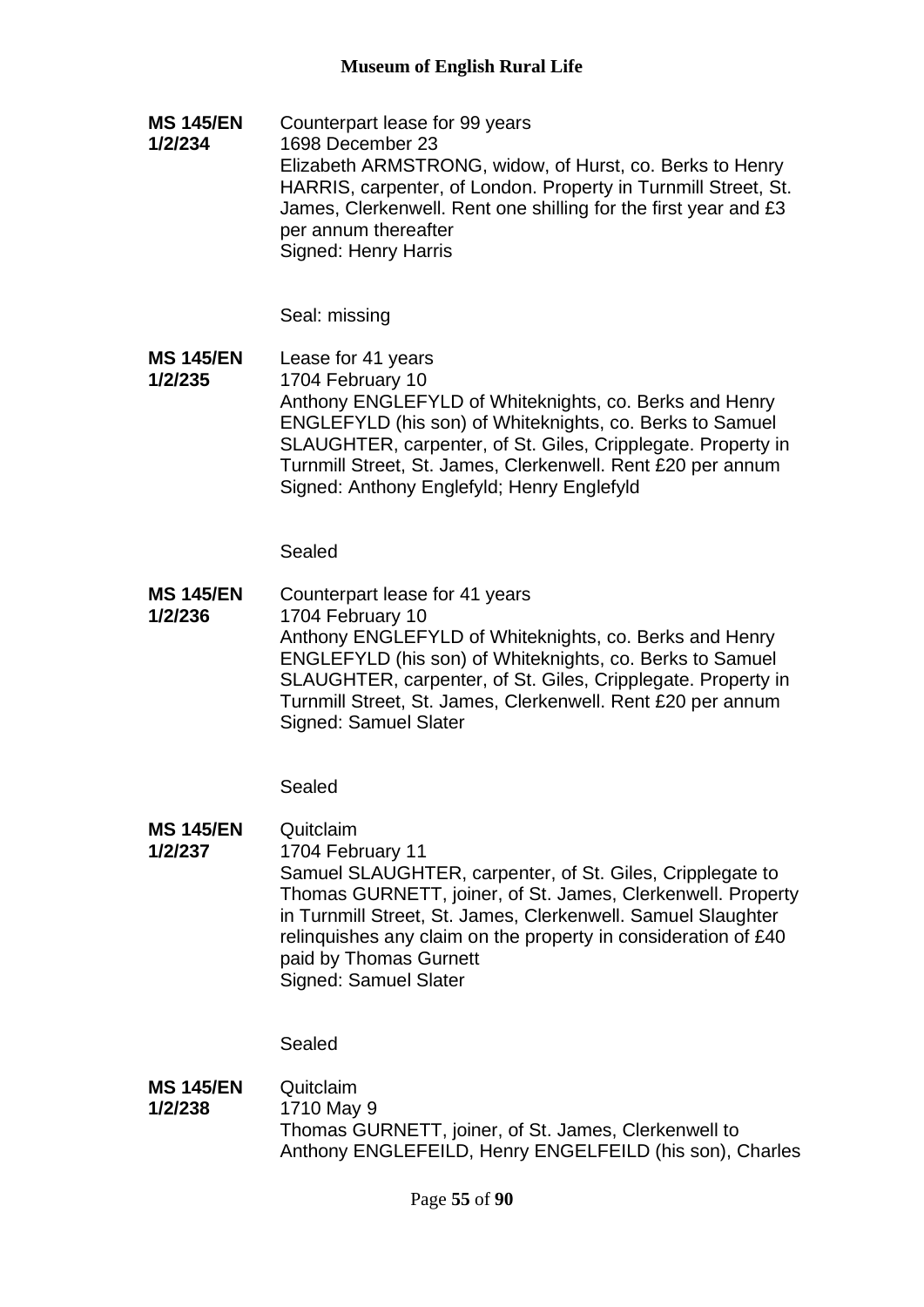YOUNG and Elizabeth ARMSTRONG. Property in Jacobs Court, Turnmill Street, St. James, Clerkenwell Signed: Thomas Gurnett

Sealed

**MS 145/EN 1/2/239** Lease for 59 years 1717 September 26 Jonathan TURF, tripeman, of St. James, Clerkenwell to Edward BROWNE, butcher, of St. James, Clerkenwell. Property in Turnmill Street, St. James, Clerkenwell. Rent £2 per annum Signed: Jonathan Turf

Sealed

**MS 145/EN 1/2/240** Mortgage for 99 years 1720 January 12 John CHAMPION, vintner, of London to Phillip ROBINSON, goldsmith, of London. Property in St. James, Clerkenwell. Consideration £300 Signed: John Champion

Sealed

**MS 145/EN 1/2/241** Assignment of lease 1722 March 20 Mary BROWNE, of St. James, Clerkenwell to John BEAZLEY, distiller, of Cleare Market, St. Clements Danes. Property in Turnmill Street, St. James, Clerkenwell. Consideration £105 for two leases granted to Mary Browne by Elizabeth ARMSTRONG (for 99 years) and Jonathan TURF (for 59 years) Signed: the mark of Mary Browne

Sealed

**MS 145/EN 1/2/242** Lease for 20 years 1726 October 20 John BEAZLEY, distiller, of St. Clements Danes to John TOZER, distiller, of St. James, Clerkenwell. A shop in Turnmill Street, St. James, Clerkenwell. Rent £16 per annum Signed: John Beazley

Sealed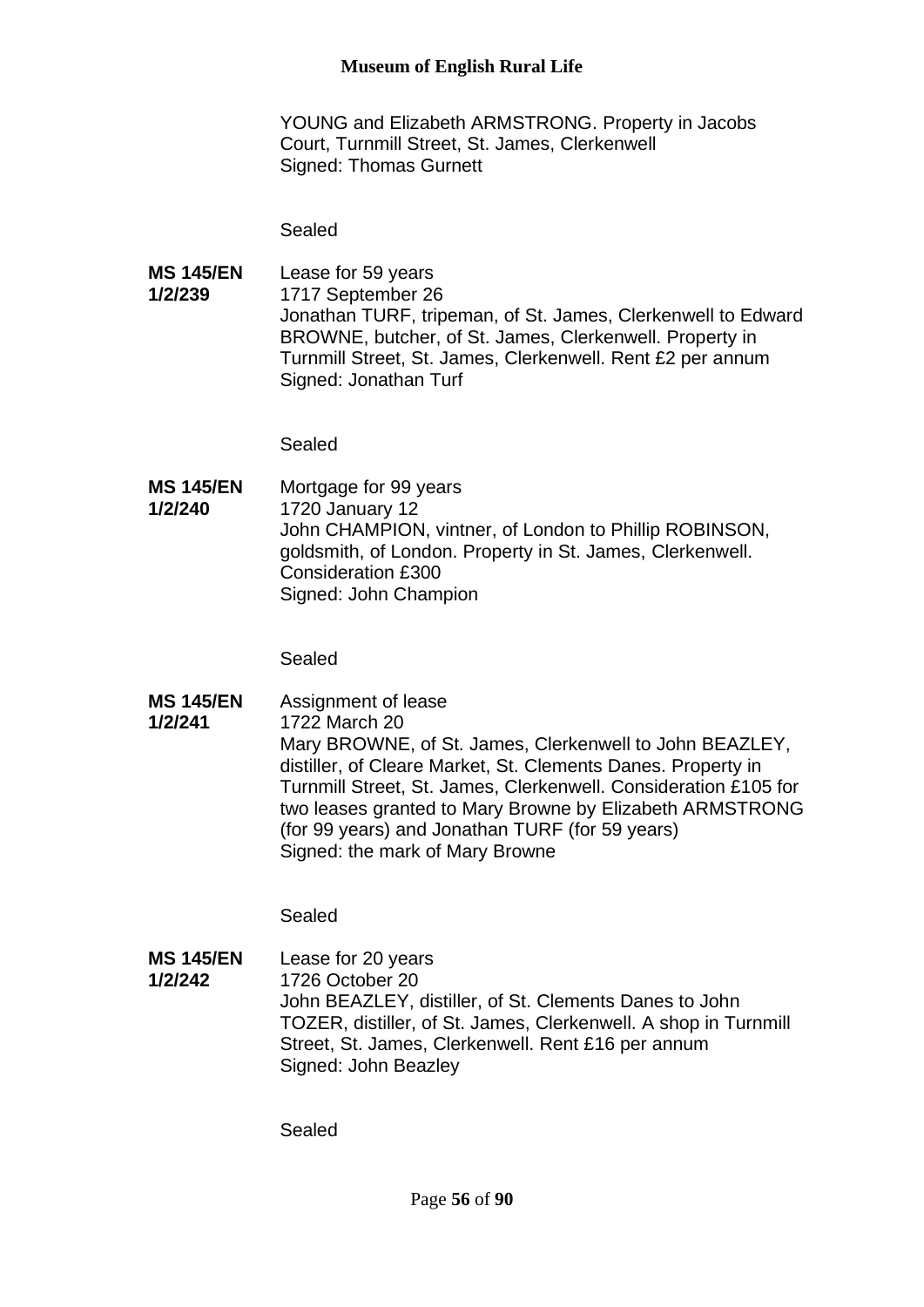**MS 145/EN 1/2/243** Counterpart lease for 20 years 1726 October 20 John BEAZLEY, distiller, of St. Clements Danes, co. Middlesex to John TOZER, distiller, of St. James, Clerkenwell. A shop in Turnmill Street, St. James, Clerkenwell. Rent £16 per annum Signed: John Tozer

Sealed

**MS 145/EN 1/2/244** Surrender of lease 1728 December 28 John TOZER, distiller, of St. James, Clerkenwell to John BEAZELY, distiller, of St. Clements Danes. A shop in Turnmill Street, St. James, Clerkenwell Signed: John Tozer

Sealed

**MS 145/EN 1/2/245** Lease for 61 years 1729 July 10 Elizabeth ARMSTRONG, widow, of Bracknell, co. Berks, to Edward KIRKMAN, butcher, of London. Property in the Bowling Alley, Turnmill Street, St. James, Clerkenwell. Consideration five shillings and rent of £4 : 10 : 0 per annum Signed: Elizabeth Armstrong

Sealed

- **MS 145/EN 1/2/246** Fine [1734 May 1] Between Thomas KINASTON and Edward KINASTON, plaintiffs, and Mary Ann PLOWDEN and Sir Henry ENGLEFIELD, deforceants. Property in St. James, Clerkenwell. Consideration £2,800
- **MS 145/EN 1/2/247** Exemplification of a recovery [1734] May 22 Thomas OSBORNE and Samuel MABBATT versus Thomas KINASTON and Edward KINASTON. Property in St. James, **Clerkenwell** Signed: [?] Cooke

Seal: missing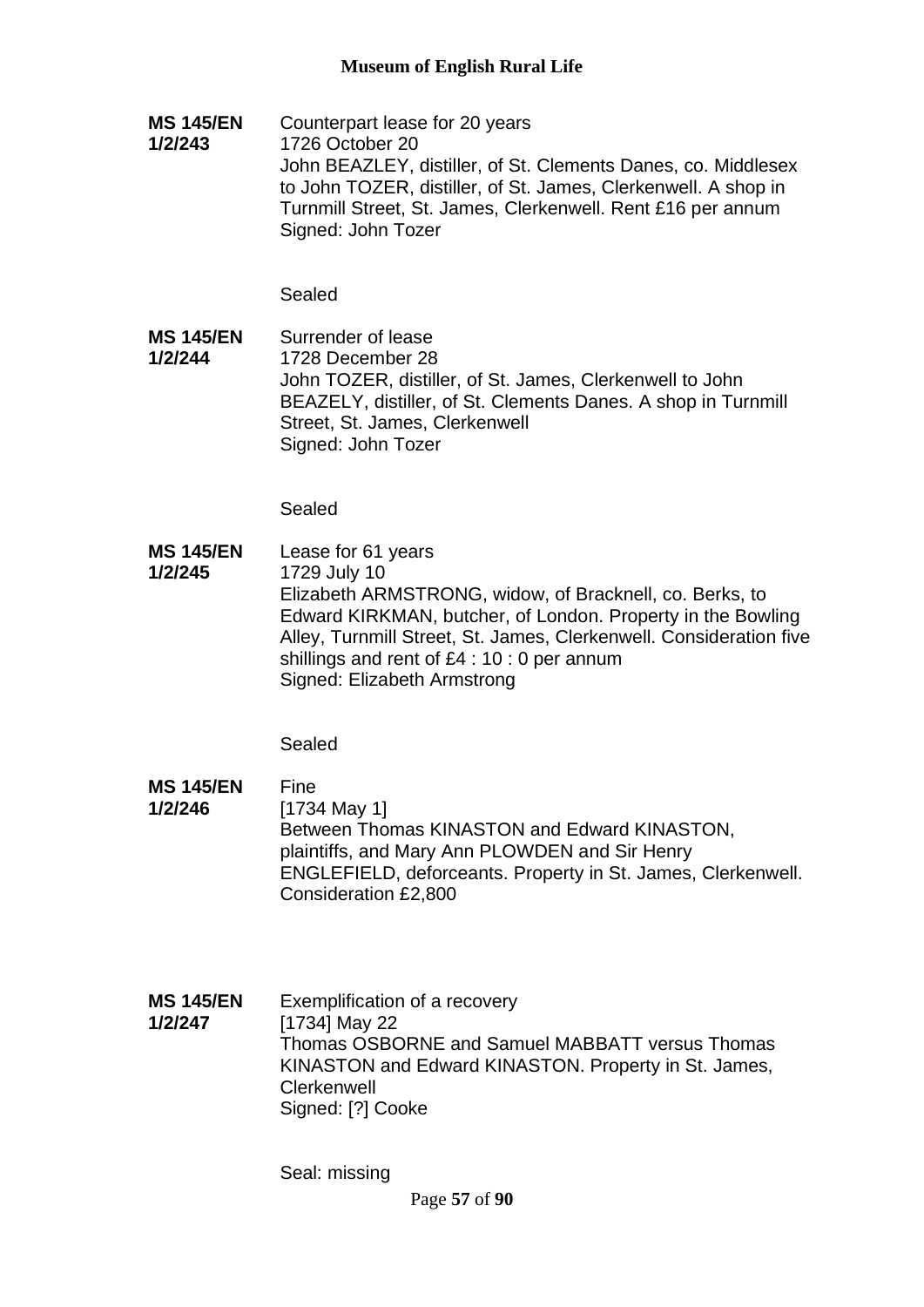### **MS 145/EN 1/2/248** A plan of the properties in Turnmill Street and in the parish of St. James, Clerkenwell, belonging to Sir Henry ENGLEFIELD 1751 Surveyed by W BLACKWELL; the properties are marked with letters of the alphabet, the meaning of which are given in a table Scale: 1 inch  $= 10$  feet

**MS 145/EN 1/2/249** Lease for 59 years 1751 May 23 Woodward BEAZLEY of Halford, co. Worcester to John COLLINS, carpenter of St. Giles. Property in Turnmill Street, St. James, Clerkenwell. Consideration £40 Signed: Woodward Beazley Endorsement: an assignment of the lease from John Collins to Sir Henry ENGLEFIELD of Whiteknights, co. Berks: 1752 February 21

Sealed

**MS 145/EN 1/2/250** Lease for 34 years and 11 months 1761 March 11 John CHUTE of the parish of St. George, Hanover Square to Henrietta Jane SPEED, spinster, of the parish of St. George, Hanover Square. Property in Tinley Street, parish of St. George, Hanover Square. Consideration £2,500 and £6 per annum Signed: John Chute

Seal: missing

**MS 145/EN 1/2/251** Lease for 34 years and 11 months 1761 October 27 Henrietta Jane SPEED, spinster, of the parish of St. George, Hanover Square to Mark CRAMER, merchant, of Broad Street, London. Property in Tinley Street, parish of St. George, Hanover Square. Consideration ten shillings and rent of £6 per annum Signed: Henrietta Jane Speed

Sealed; Deed damaged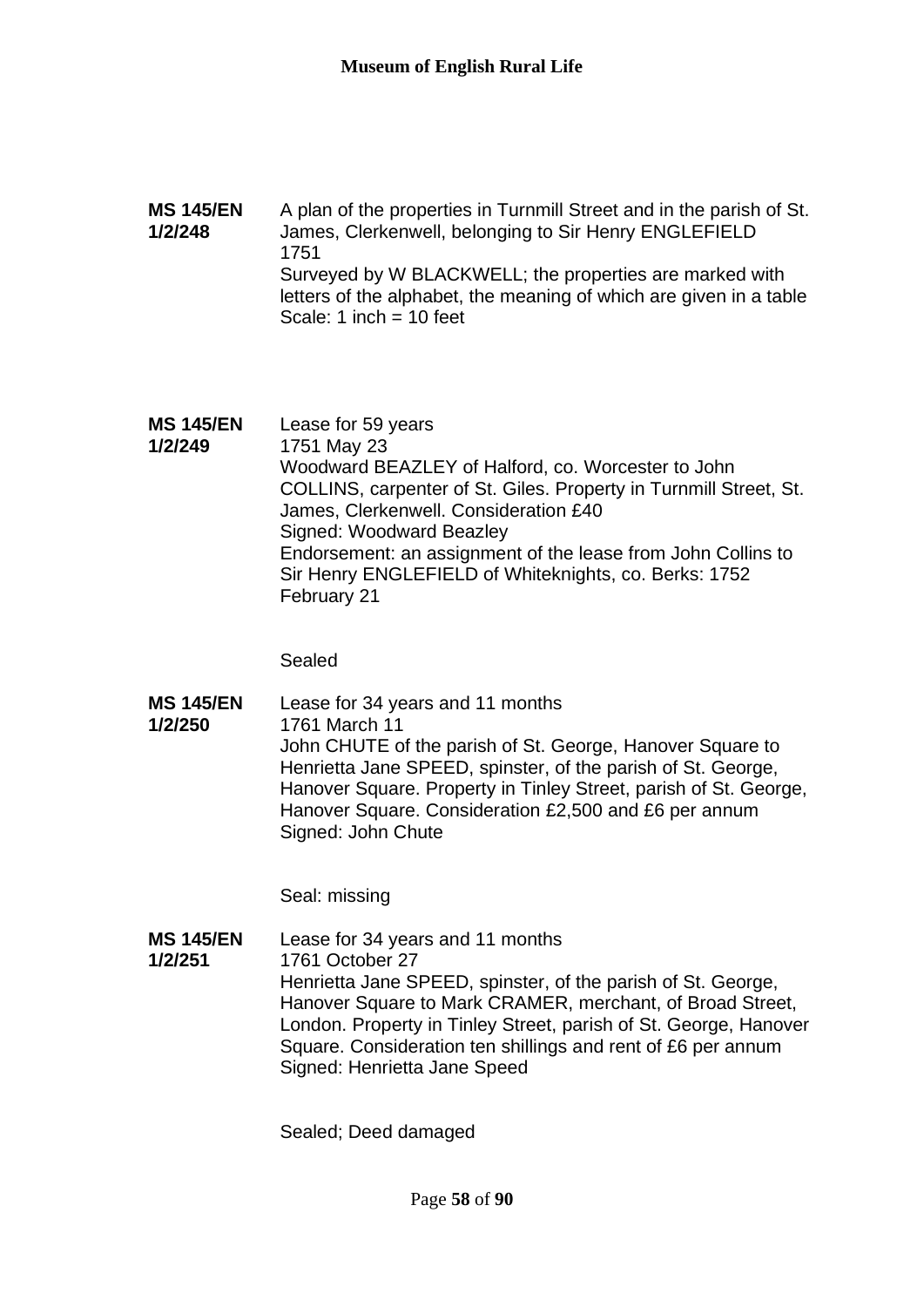**MS 145/EN 1/2/252** Appointment of administratrix 1729 October 28 Robert [CLAVERING], Bishop of Peterborough, appoints Sara LANE to administer the estate of Philip WILLOUGHBY of Horton No signature

Sealed

**MS 145/EN 1/2/253** Lease for one year 1738 April 21 Robert NELSON, jeweller, of Winchester Street, London, to George PUTLAND of St. Martin's in the Fields, co. Middlesex. Land in Piddington. Consideration five shillings Signed: Robert Nelson

Sealed

**MS 145/EN 1/2/254** Release 1738 April 22 Robert NELSON, jeweller, of Winchester Street, London to George PUTLAND of St. Martin's in the Fields, co. Middlesex and Richard RICHARDSON of Clifford's Inn, London. Land in Piddington. Consideration £317 Signed: Robert Nelson; Richard Richardson

Sealed

**MS 145/EN 1/2/255** Marriage settlement 1746 September 17 Ambrose ISTED of Ecton; Sir Charles BUCK of Wharram Grange, co. York; Charles GREENE of Lincoln's Inn, co. Middlesex and Dame Anne BUCK, widow, of Hanby Grange, co. Lincoln; Anne BUCK, spinster. Land in Ecton, assigned to Sir Charles Buck, Charles Greene and Dame Anne Buck by Ambrose Isted in consideration of his marriage to Anne Buck Signed: Ambrose Isted; Charles Greene; Anne Buck; Anne Buck

| <b>MS 145/EN</b><br>1/2/256 | Marriage settlement<br>[c.1729]<br>Sir Charles BUCK; Mary CARTWRIGHT; Ambrose ISTED and<br>John PLUMTRE. The manor of Ossington. Consideration an<br>intended marriage between Sir Charles Buck and Mary<br>Cartwright |
|-----------------------------|------------------------------------------------------------------------------------------------------------------------------------------------------------------------------------------------------------------------|
|                             |                                                                                                                                                                                                                        |
|                             | Signatures missing                                                                                                                                                                                                     |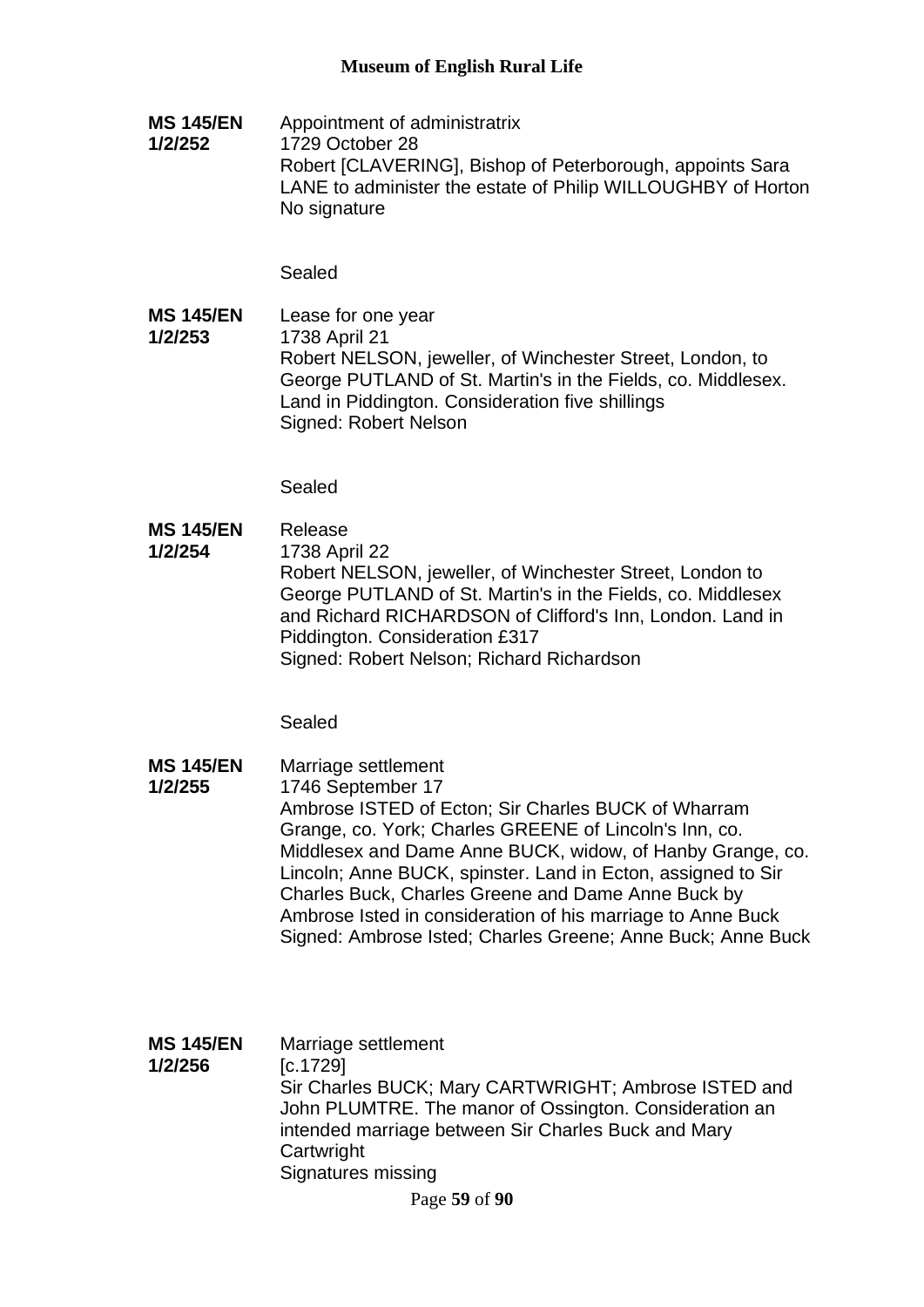Seals missing; Incomplete: damaged

**MS 145/EN 1/2/257** Agreement 1729 [February] Katherine CARTWRIGHT, spinster, of Ossington to Ann CARTWRIGHT, spinster, of Ossington and Dorothy CARTWRIGHT, spinster, of Ossington. Land in Ossington mortgaged for 500 years to Katherine Cartwright by George Cartwright (her brother) for £3,535, of which £1,400 was paid by Ann Cartwright and £600 by Dorothy Cartwright. Katherine Cartwright agrees not to assign the mortgage or release the consideration until these sums have been fully repaid Signed: Catherine Cartwright

Sealed

**MS 145/EN 1/2/258** Counterpart bargain and sale 1653 May 26 Robert ASHTON of Lincoln's Inn, co. Middlesex and Margaret (his wife) to Charles TRINDER of Holwell, co. Oxford. Land in Alvescot, co. Oxford. Consideration £815 already paid, £300 to be paid on the sealing and delivery of the indenture and £529 to be paid subsequently Signed: Charles Trinder

Seal: missing

**MS 145/EN 1/2/259** Lease for life [1568 March 25] Sir Francis ENGLEFYLD to Gylbert DEANE, yeoman. Land in Ross Hall, co. Salop. Rent £16 per annum Signed: the mark of Gylbert Deane (?)

Seal: missing

**MS 145/EN 1/2/260** Lease for 99 years [1602] November 29 Queen ELIZABETH to Roger TOWNSEND of London and Humfrey FLINT of Cheshunt, co. Hertford. The rectory of Martock, Rent £64 per annum Signed: Egerton

Sealed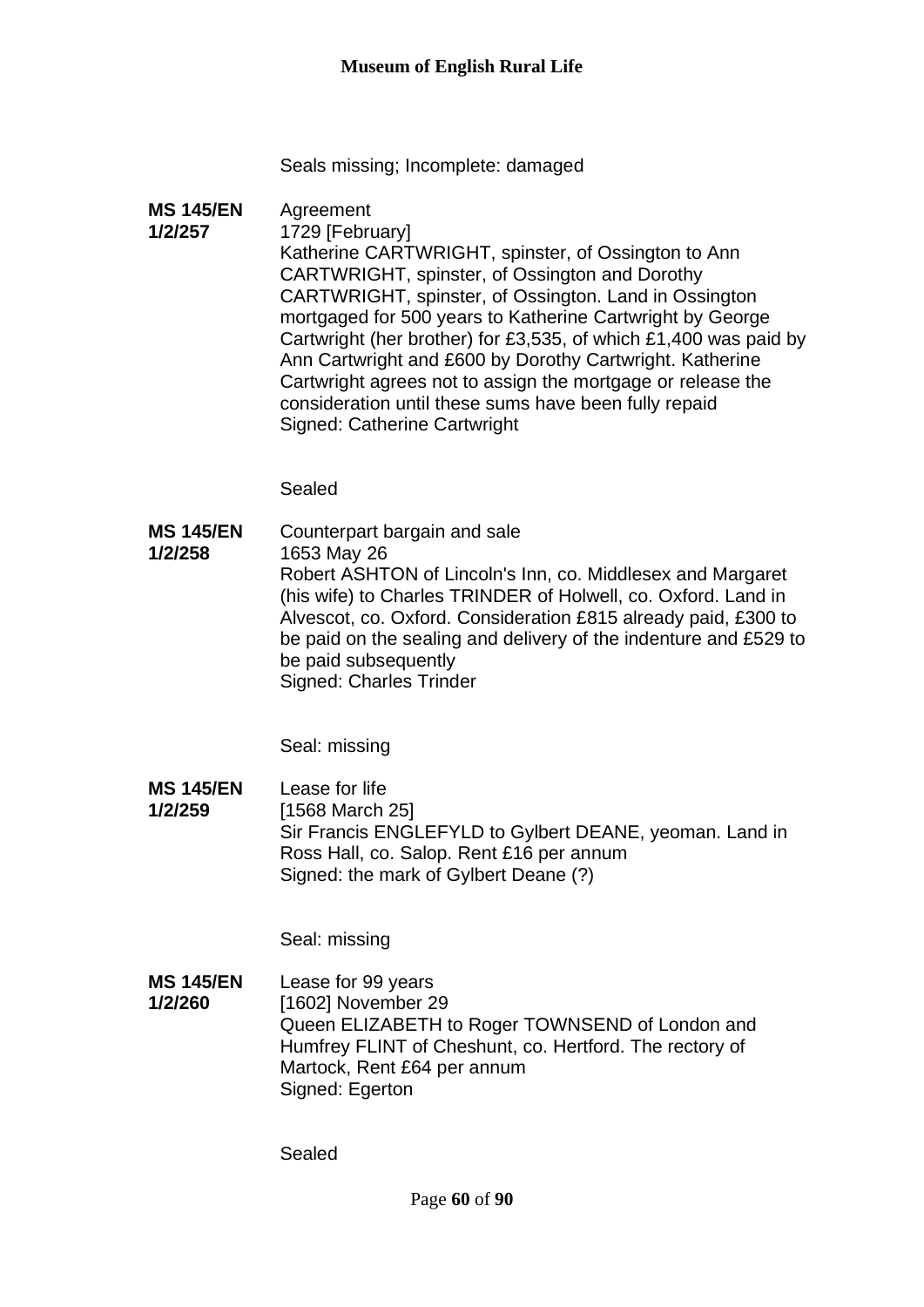**MS 145/EN 1/2/261** Lease for 99 years [1611] December 11 Roger TOWNESEND of London to William, Earl of SALISBURY. The rectory of Martock. Assignment of unexpired portion of Roger Townesend's interest Signed: Roger Towneshend

Sealed

**MS 145/EN 1/2/262** Lease for 99 years [1624] June 16 Williams, Earl of SALISBURY and Roger TOWNESEND of London to William ASHTON of St. Martin's in the Fields, co. Middlesex. The rectory of Martock. Consideration £1,800 Signed: W. Salisbury; Roger Townshend

Sealed

**MS 145/EN 1/2/263** Counterpart lease for 99 years [1629] June 20 Sir William ASHTON of St. Martin's in the Fields, co. Middlesex to William ASHTON (his son) and Henry EWER of South Mimms, co. Middlesex. The rectory of Martock. Assignment of unexpired term Signed: William Ashton; Henry Ewer

Seal: missing

**MS 145/EN 1/2/264** Counterpart lease for 21 years [1662] June 2 Robert ASHTON of Lincoln's Inn, co. Middlesex to William ROYSE, yeoman, of Martock. Part of the tithes of corn of the village of Westcote, Rent £20 per annum Signed: William Royce

Seal: missing

**MS 145/EN 1/2/265** Bargain and sale with feoffment 1662 July 11 John RABON the elder, yeoman, of Overpen and John RABON the younger (his son) to John NOAKE, sadler, of Wolverhampton. Land in Wolverhampton. Consideration £48 :  $10:0$ Signed: John Rabon; John Rabon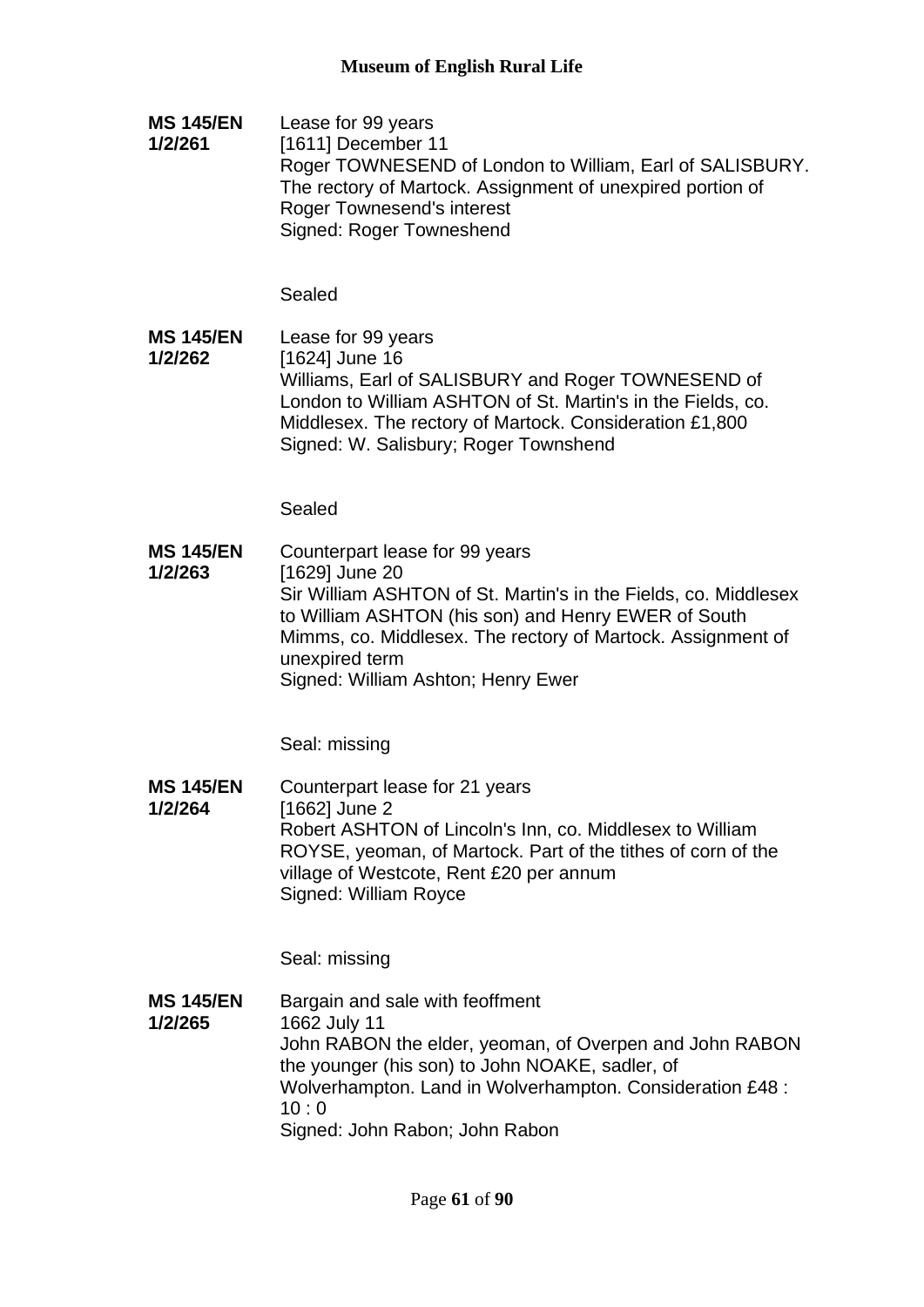Seals: missing

| <b>MS 145/EN</b><br>1/2/266 | Deed of trust<br>[1691] October 23<br>Adam PERSHOWSE of Wolverhampton and Thomas<br>LOXDALE, innkeeper, of Wolverhampton to John NOAKE the<br>elder, sadler, of Wolverhampton and Susanna (his wife) and<br>William NOAKE, shoemaker, of Wolverhampton (his son).<br>Property in Wolverhampton. John and Susanna Noake<br>surrendered a copyhold cottage and garden in Wolverhampton<br>to the use of William Noake. A recovery was then levied granting<br>the use of the cottage to John and Susanna Noake for their<br>lifetimes and afterwards to the use of Adam Pershowse and<br>Thomas Loxdale for 99 years, terminable on payment of £50 to<br>Mary Noake, grand-daughter of John Noake the elder<br>Signed: Adam Pershowse; Thomas Loxdale; John Noake; the<br>mark of Susanna Noake; William Noake<br>Attached: acknowledgement of receipt by Joseph ARTHER,<br>chapman, of Wolverhampton of the sum of £50 from William<br>Noake, due to his wife Mary under the deed of trust: 1708 |
|-----------------------------|-------------------------------------------------------------------------------------------------------------------------------------------------------------------------------------------------------------------------------------------------------------------------------------------------------------------------------------------------------------------------------------------------------------------------------------------------------------------------------------------------------------------------------------------------------------------------------------------------------------------------------------------------------------------------------------------------------------------------------------------------------------------------------------------------------------------------------------------------------------------------------------------------------------------------------------------------------------------------------------------------|
|                             | November 23                                                                                                                                                                                                                                                                                                                                                                                                                                                                                                                                                                                                                                                                                                                                                                                                                                                                                                                                                                                     |

Sealed

**MS 145/EN 1/2/267** Mortgages for 21 years and 99 years 1636 March 25 Charles BRANDON of Wolverton and Michael TILER, cordwainer, of London to John ANSTEN of London. Land in Wolverton. Consideration £150 Signed: Charles Brandon

Sealed

**MS 145/EN 1/2/268** Counterpart mortgages for 21 years and 99 years 1636 March 25 Charles BRANDON of Wolverton and Michael TILER, cordwainer, of London, to John ANSTEN, of London. Land in Wolverton. Consideration £150 Signed: John Ansten

Seal: missing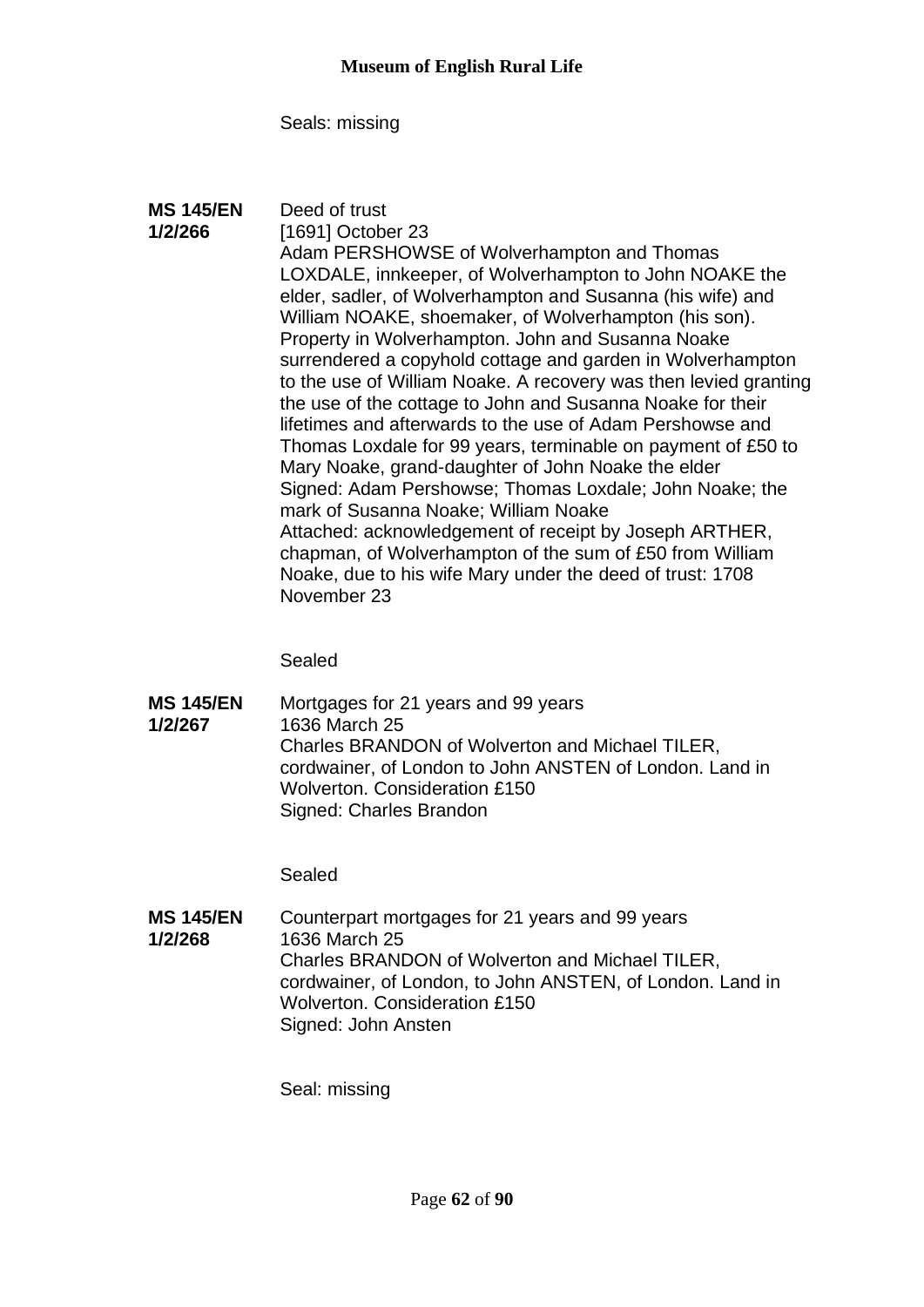**MS 145/EN 1/2/269** Deed of assignment 1637 February 26 John CALCOTT of St. Clements Danes, co. Middlesex to Sir William ASHTON of St. Martin's in the Fields, co. Middlesex. Property in Wolverton. Consideration £400 to be paid to Sir William Ashton under a deed of 1637 August 14 and other considerations, for the unexpired term of two leases, one for 21 years and the other for 99 years Signed: John [Calcott?]

Seal: missing

**MS 145/EN 1/2/270** Counterpart lease for 21 years 1638 March 18 Sir William ASHTON of St. Martin's in the Fields to John CALCOTT of St. Andrews, High Holborn, co. Middlesex. Property in Wolverton. Consideration £7 and rent of £28 per annum Signed: John Calcott

Seal: missing

**MS 145/EN 1/2/271** Quitclaim 1666 July 6 Sir Thomas ENGLEFIELD of Whiteknights, co. Berks to Thomas STOKES and Francis HILDESLEY. Land in Wootton Bassett. Sir Thomas Englefield assigns to Thomas Stokes and Francis Hildesley £50 per annum from the rents of these lands, in settlement of sundry debts to other persons Signed: Thomas Engelfyld Attached: schedule of Sir Thomas Englefield's debts

Sealed

**MS 145/EN 1/2/272** Surrender of lease 1639 July 18 John CALLCOTT of Lincoln's Inn, co. Middlesex to Sir William ASHTON of St. Martin's in the Fields, co. Middlesex. Land in Hanbury, Feckenham. Consideration the cancellation of debts of £110 Signed: John Callcott

Sealed; Damaged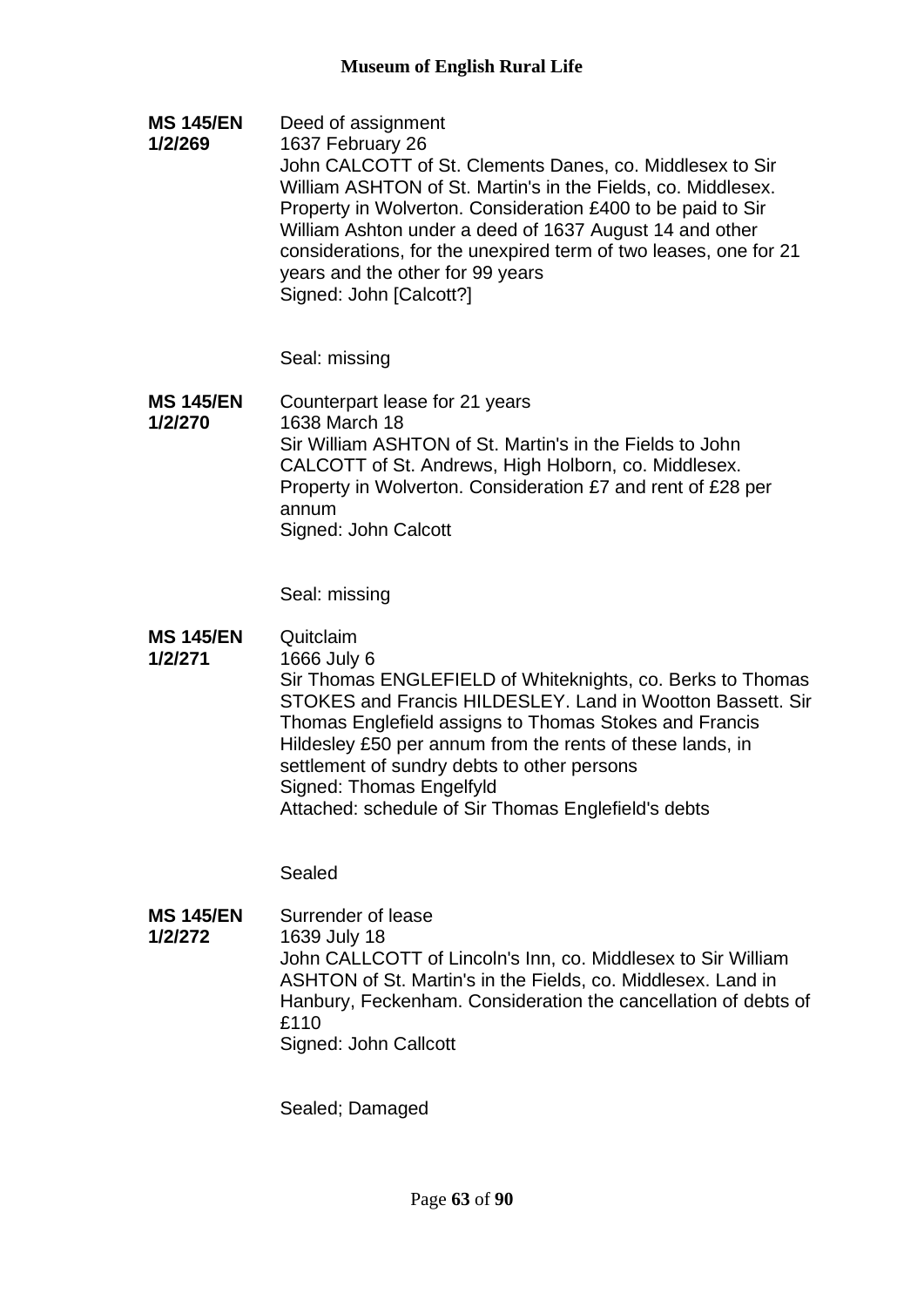**MS 145/EN 1/2/273** Lease for one year 1682 June 6 Robert ASHTON of the Grove, co. Hertford to Robert ASHTON (his son). Lands in co. Worcester. Consideration five shillings Signed: Robert Ashton

Seal: missing

**MS 145/EN 1/2/274** Deed of gift 1355 [ ] Thomas de SYWARDEBY to William de PLAYCE. The manor of Sywardeby and other land in Rudston and Hunmanby. Consideration 25 marks of silver or gold per annum No signature

No seal

**MS 145/EN 1/2/275** Bargain and sale [1563] August 5 Edmund BYGOD of New Malton to Mathew MORWYN, yeoman, of Wharram. Property in Wharram. Consideration not stated Signed: Edmund Bygod

Sealed

**MS 145/EN 1/2/276** Bargain and sale [1564] March 20 John DYNELEY of Melbourne to William DYNELEY of Duggleby. Property in Wharram. Consideration not stated Signed: John Dyneley

Seal: missing

**MS 145/EN 1/2/277** Bargain and sale [1566] January 14 Edmond BYGOD of Constable Burton to William DYNELEY of Bramhope. Property in Wharram. Consideration £160 Signed: Edmond Bygod

Sealed

**MS 145/EN 1/2/278** Writ of pardon [1566] June 27 Queen ELIZABETH to Mathew MORWYN, yeoman, and Edmund BYGOD. Land in Wharram. By means of a fine,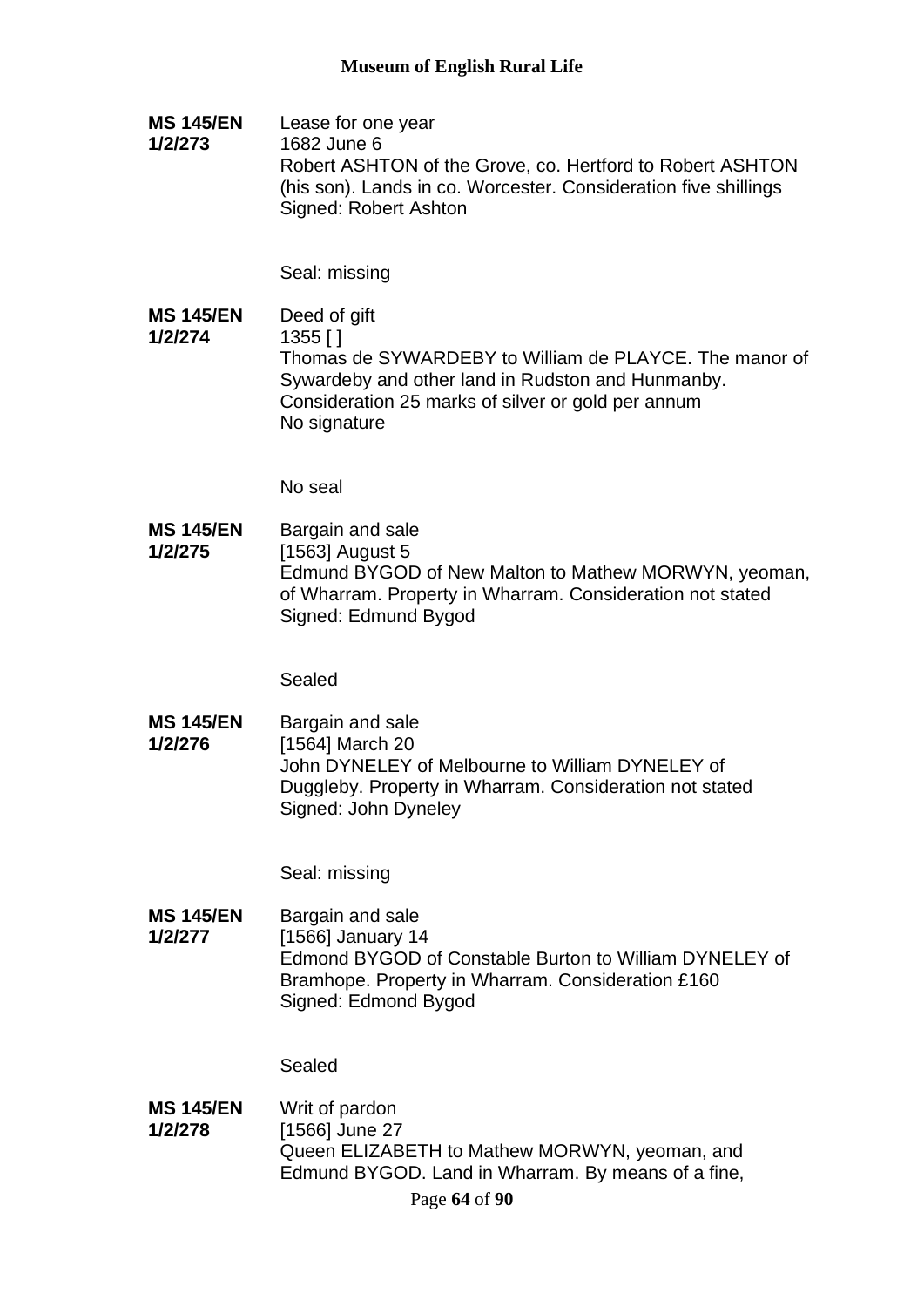Mathew Morwyn had acquired the land from Edmund Bygod without royal permission. The writ pardons this unauthorised alienation Signed: (?)

Seal: missing

**MS 145/EN 1/2/279** Exemplification of a fine [1578] April 16 Between William DYNELEY and Henry DYNELEY (his son), plaintiffs, and Christopher RAYLING and Francisca (his wife) and Walter LIGHLEY and Maria (his wife), deforceants. Land in Wharram Signed: [illegible]

Seal: missing

**MS 145/EN 1/2/280** Exemplification of a fine [1581] October 30 Between George MORWYN, plaintiff, and Mathew MORWYN, deforceant. The manor of Wharram and other land in Wharram Signed: [illegible]

Seal: missing

**MS 145/EN 1/2/281** Counterpart lease for 21 years [1582] April 5 Henry DYNELEY of Kirkdighton to William GRAY, labourer, of Wharram. Land in Wharram. Rent eight shillings per annum Signed: the mark of William Gray

Seal: missing

**MS 145/EN 1/2/282** Bargain and sale [1588] January 30 Henry RICHARDSON, yeoman, of North Grymstone to Henry DYNELEY of Eddlethorpe. Land in Wharram Signed: the mark of Henry Richardson

Sealed

**MS 145/EN 1/2/283** Counterpart lease for 21 years [1592] April 4 Henry DYNELEY of Kirkdighton to Robert HALLYDAIE, husbandman, of Wharram. Rent £5 per annum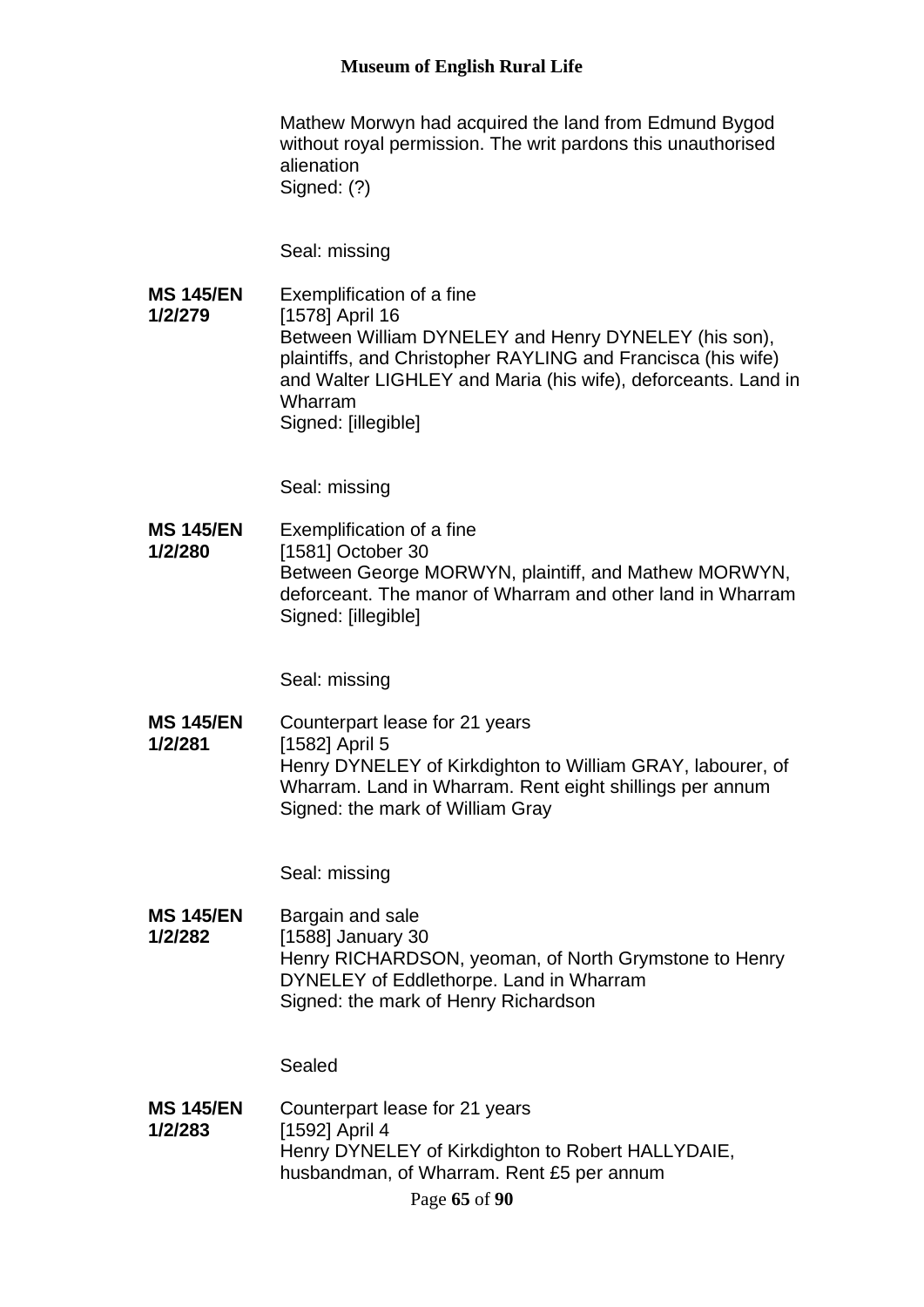Signed: the mark of Robert Hallydaye

Sealed

**MS 145/EN 1/2/284** Deed of gift 1595 September 28 Henry DYNELEY of Kirkdighton to William GRENE, clerk, of Burton Agnes. Land in Wharram. Consideration not stated Signed: Henry Dyneley

Sealed

**MS 145/EN 1/2/285** Counterpart bargain and sale [1596] May 25 Henry DYNELEY of Kirkdighton to William GRENE, vicar of Burton Agnes. Land in Wharram. Consideration not stated Signed: William Grene

Seal: missing; Damaged

**MS 145/EN 1/2/286 Quitclaim** [1596] December 1 Henry DYNELEY of Kirkdighton to William GRENE, clerk, of Burton Agnes. Land in Wharram. Consideration £100 Signed: Henry Dyneley

Seal: missing

**MS 145/EN 1/2/287** Exemplification of a fine [1597] January 24 Between William GRENE, clerk, plaintiff, and Henry DYNELEY, deforceant. Land in Wharram Signed: [illegible]

Seal: missing

**MS 145/EN 1/2/288** Quitclaim 1597 [April 23] Henry DYNELEY of Kirkdighton to William GRENE, clerk, of Burton Lynes. Land in Wharram. Consideration £300 Signed: Henry Dyneley

Seal: missing; Damaged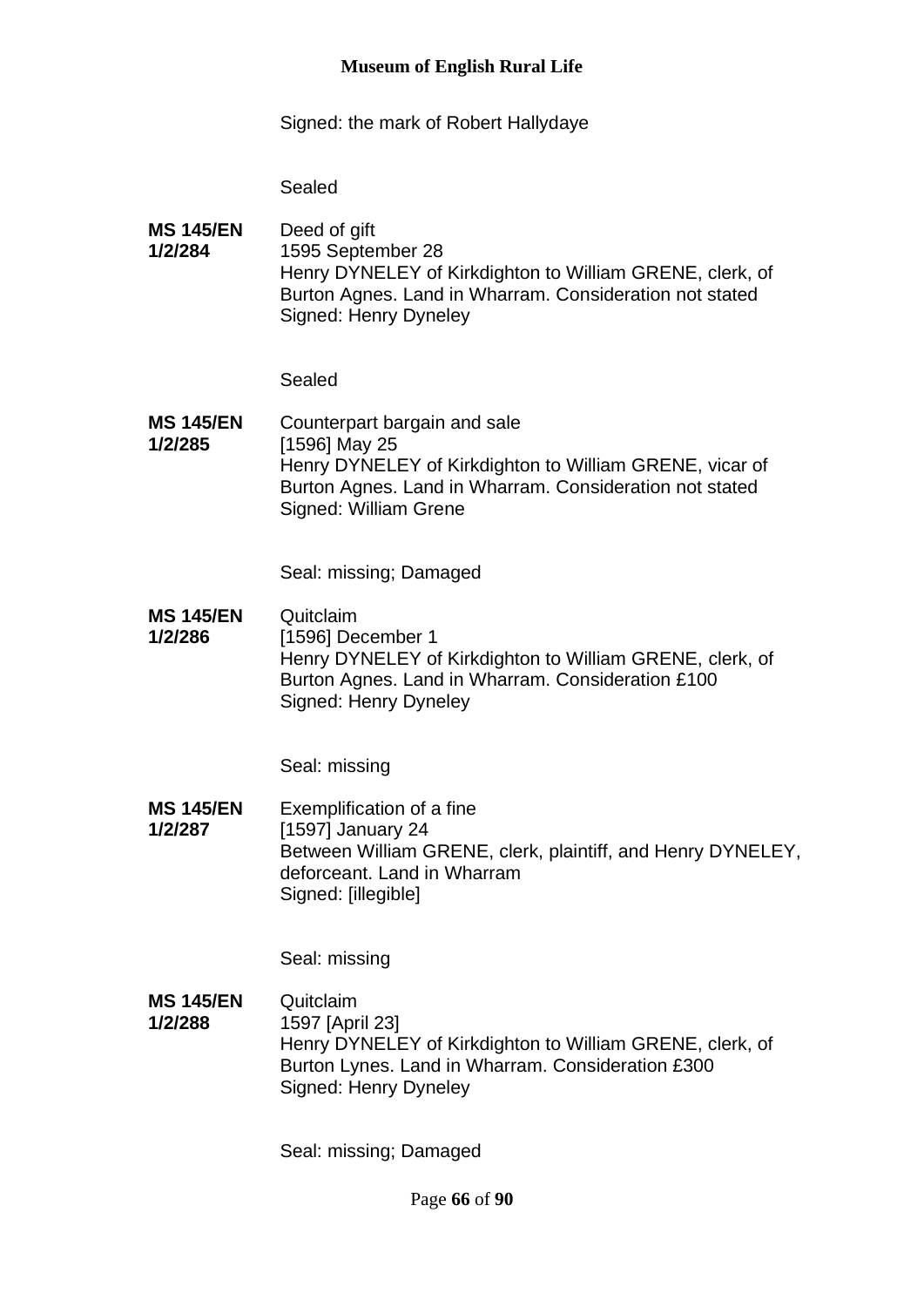**MS 145/EN 1/2/289** Exemplification of a fine [1604] November 28 Between Robert ROBINSON and George BILCLIFFE, plaintiffs, and William GREENE, deforceant. Land in Wharram and elsewhere Signed: [illegible]

Seal: missing

**MS 145/EN 1/2/290** Lease for 99 years 1607 August 6 John GILL, mercer, of Kingston upon Hull and Elizabeth (his wife) to John MORWEN of Wharram. A house in Wharram. Rent two shillings per annum Signed: John Gill; Elizabeth Gill

Sealed

**MS 145/EN 1/2/291** Counterpart lease for 10 years 1607 December 10 William GREENE of Filey to Mathew BOTTERELL, husbandman, of Wharram. Land in Wharram. Rent £5 : 8 : 4 per annum Signed: the mark of ? Mathew Botterell

Sealed

**MS 145/EN 1/2/292** Licence of alienation [1608] February 10 John GILL to Edward BARKHAME, Humfrey SMYTH and Mathew SPRINGHAM. Land in Wharram. Consideration £100 Signed: [illegible]

Sealed

**MS 145/EN 1/2/293** Mortgage for 24 years [1620 March 24 - 1621 March 23] Nicholas DACKOMBE of Stowell, co. Somerset to William ASHTON of Tingrith, co. Bedford. Land in Thirsk. Consideration £400 Signature: missing Space for day and month of deed left blank

Seal: missing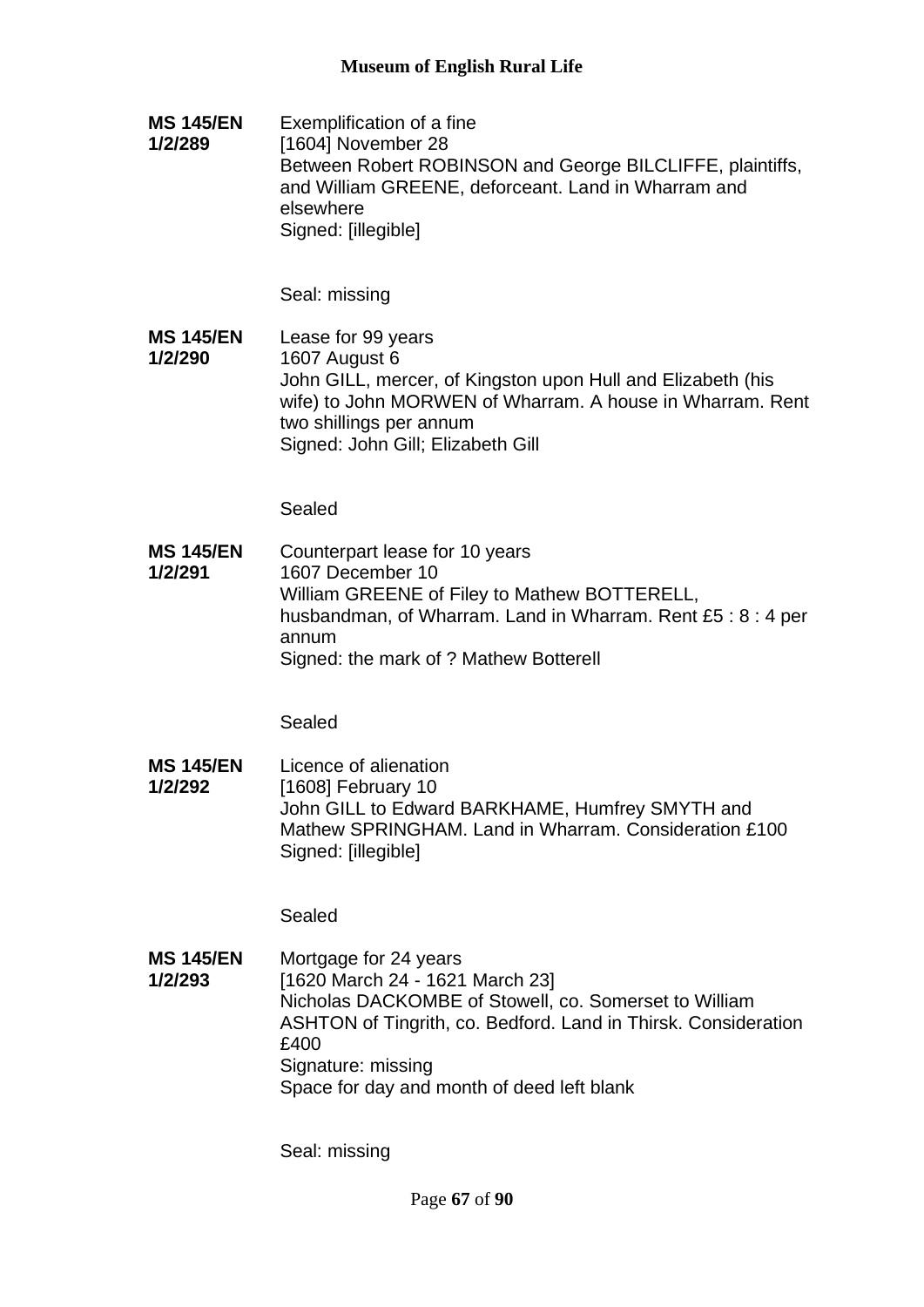**MS 145/EN 1/2/294** Deed of gift 1625 January 7 William STRICKLAND of Easton to John COCK, yeoman, of Kelby, co. Lincoln, John PELL, yeoman, of Boston, co. Lincoln, John NEWTON, yeoman, of Dembleby, co. Lincoln and Thomas MELLINGER, yeoman, of Welsby, co. Lincoln. Land in Millthorpe, Auburne, Carnaby, Bridlington and Wharram. Consideration not stated Signed: William Strickland

# Sealed

**MS 145/EN 1/2/295** Lease for 21 years 1630 July 15 Marmaduke HEWLAND, yeoman, of Wharram to Sir John BUCK of Filey. Land in Wharram. Consideration £6 : 13 : 0 Signed: the mark of Marmaduke Hewland

Sealed

**MS 145/EN 1/2/296** Lease for 21 years [1635] January 10 Mathew HUTTON of Marske to Sir John BUCK of Filey. The manor of Wharram Percy. Rent £100 for the first year and £200 per annum thereafter. Tithes of Burdale for the first three years. Rent £5 : 13 : 4 per annum. The rectory of Wharram Percy. Rent £100 per annum Signed: Matthew Hutton

Sealed

**MS 145/EN 1/2/297** Mortgage for 1,000 years [1636] November 19 Mathew HUTTON of Marske to Sir Conyers DARCY of Hornby Castle, Conyers DARCY of Swillington and James MALLEVERER of Arncliffe and Sir John BUCK of Filey. Tithes of Wharram Percy and Burdall and the advowson of the church of Wharram Percy. Consideration £1,040 paid by Sir John Buck and rent of four pence per annum Signed: Matthew Hutton

Seal: missing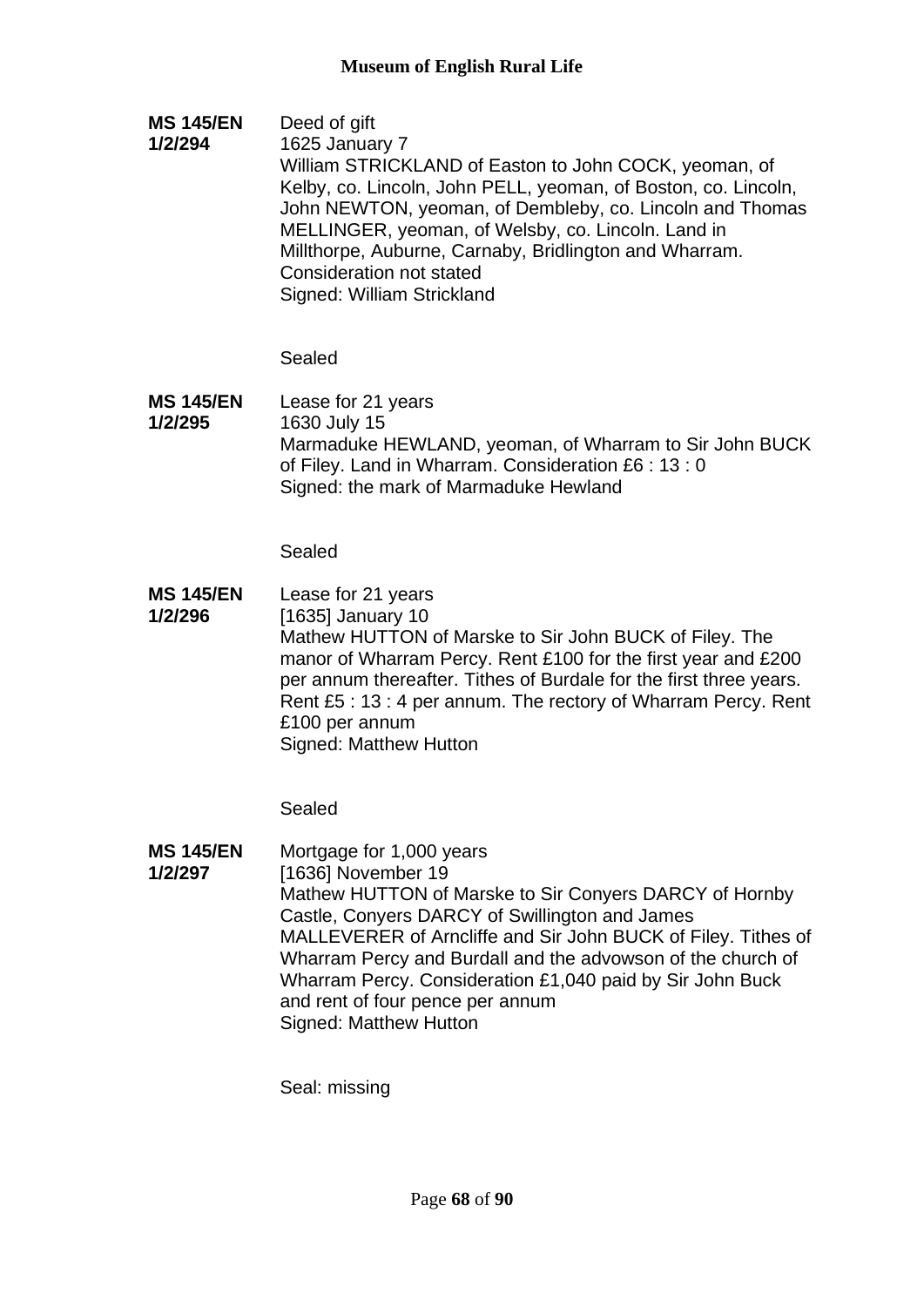**MS 145/EN 1/2/298** Licence of alienation [1637] February 15 Sir John BUCK and Elizabeth (his wife), John JOHNSON, Richard JOHNSON, Thomas FFAWLCONER, John CROFTS, William CARPITT and John BATES to William HARISON and Edward COXSON. The manor of Wharram and land in Wharram, Bridlington, Wilsthorpe, Auburne and Carnaby. Fee £10

Sealed

**MS 145/EN 1/2/299 Assurance** 1647 August 21 John HUTTON to Sir John BUCK of Filey. For the conveyance on request of the manor Wharram Percy Signed: John Hutton

Seal: missing

- **MS 145/EN 1/2/300** Fine [1647 November 18] Between Sir Edward MONRO, Sir Thomas STYLE, Sir William STRICKLAND and Peregrine BUCK, plaintiffs, and Sir John BUCK and John BUCK, deforceants. The manor Wharram Percy. Consideration £2,040
- **MS 145/EN 1/2/301** Deed to lead uses of a fine [1649] January 26 Mathew HUTTON of Marske, Barbara (his wife) and John HUTTON (his son) to John BUCK of Grays Inn. The manor of Wharram Percy No signature

Seal: missing

**MS 145/EN 1/2/302** Lease for 60 years 1649 September 13 Dame Elizabeth BUCK (widow of Sir John BUCK) of Filey, Sir William STRICKLAND of Boynton, Walter STRICKLAND (his brother), Peregrine BUCK of Barkston, co. Lincoln, Thomas BACON of Hunmanby, Marmaduke CONSTABLE of Wassand and John BUCK of Hanby Grange, co. Lincoln. The manor of Wharram Percy, conveyed by Elizabeth Buck to Sir William Strickland, Walter Strickland, Peregrine Buck, Thomas Bacon,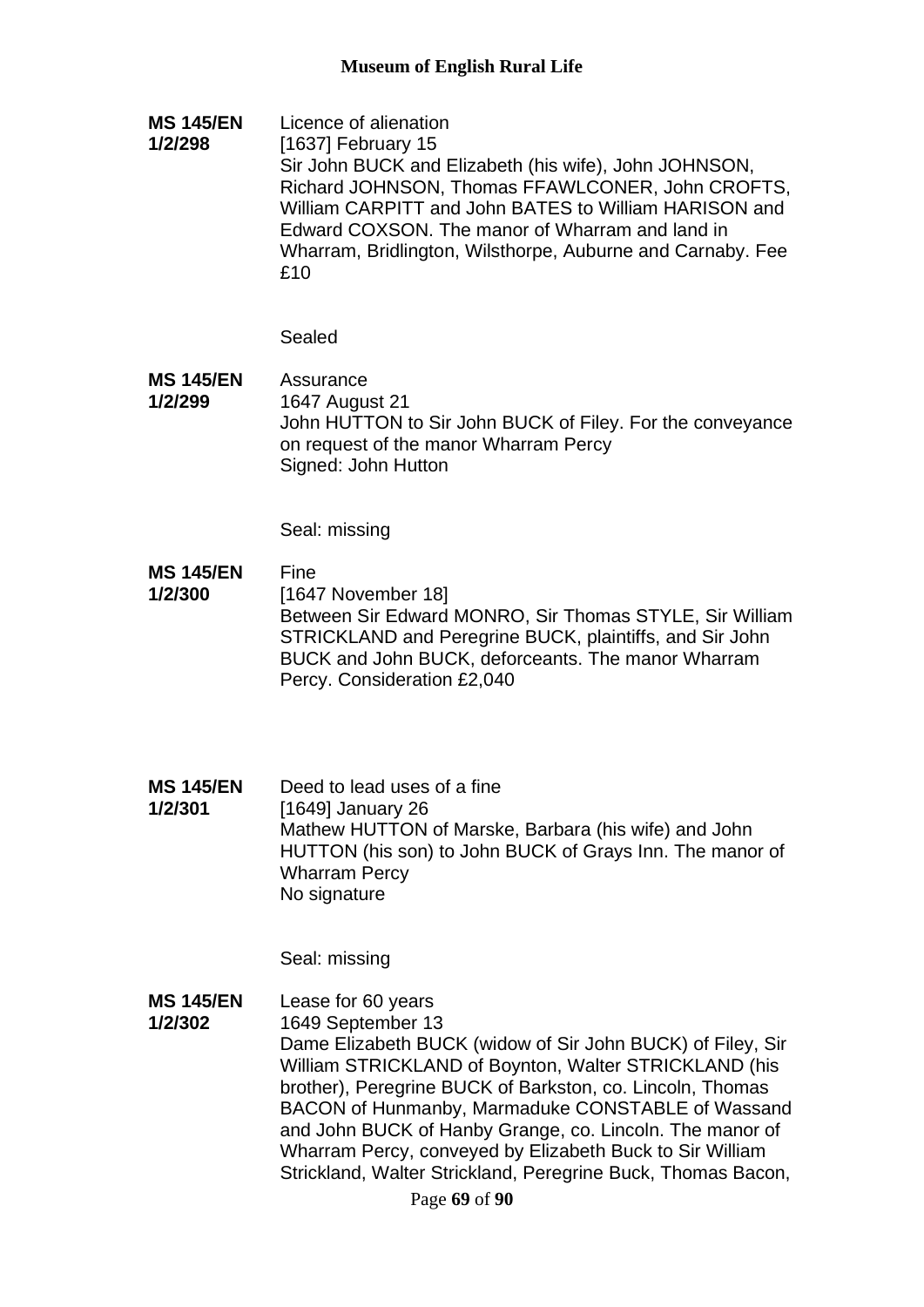and Marmaduke Constable, on condition that she should receive £250 per annum for life and her second son Robert Buck £50 per annum during her lifetime; John Buck to receive the remaining rents while these sums are being paid Signed: Elizabeth Buck

Sealed

- **MS 145/EN 1/2/303** Exemplification of a fine 1650 May 1 Between John BUCK, plaintiff, and Mathew HUTTON and Barbara (his wife) and John HUTTON, deforceants. The manor of Wharram Percy. Consideration £1,200
- **MS 145/EN 1/2/304** Counterpart lease for 17 years 1652 December 26 James DANBY of York and Thomas LANGLEY of York to Henry PRESTON, yeoman, of Wharram. Land in Wharram. Rent £4 : 10 : 0 per annum Signed: Henry Preston

Sealed

**MS 145/EN 1/2/305** Mortgage for 499 years 1653 June 29 Elizabeth NEWPORT to John BUCK of Hanby Grange, co. Lincoln. The manor of Wharram. Consideration £24 per annum for the first three years and £840 on 1656 June 30 Signed: Elizabeth Newport

Seal: missing

**MS 145/EN 1/2/306** Counterpart release 1679 May 1 Robert BUCK of Flotmanby and Sir William BUCK of Hanby Grange, co. Lincoln to Mary DICKONSON, widow, of Bitteswell, co. Leicester and William DICKONSON of Pembroke Hall, University of Cambridge. The manor of Wharram. Consideration five shillings paid to Robert Buck and £1,000 paid to Sir William **Buck** Signed: Mary Dickonson; William Dickonson

> Page **70** of **90** Seals: missing; Damaged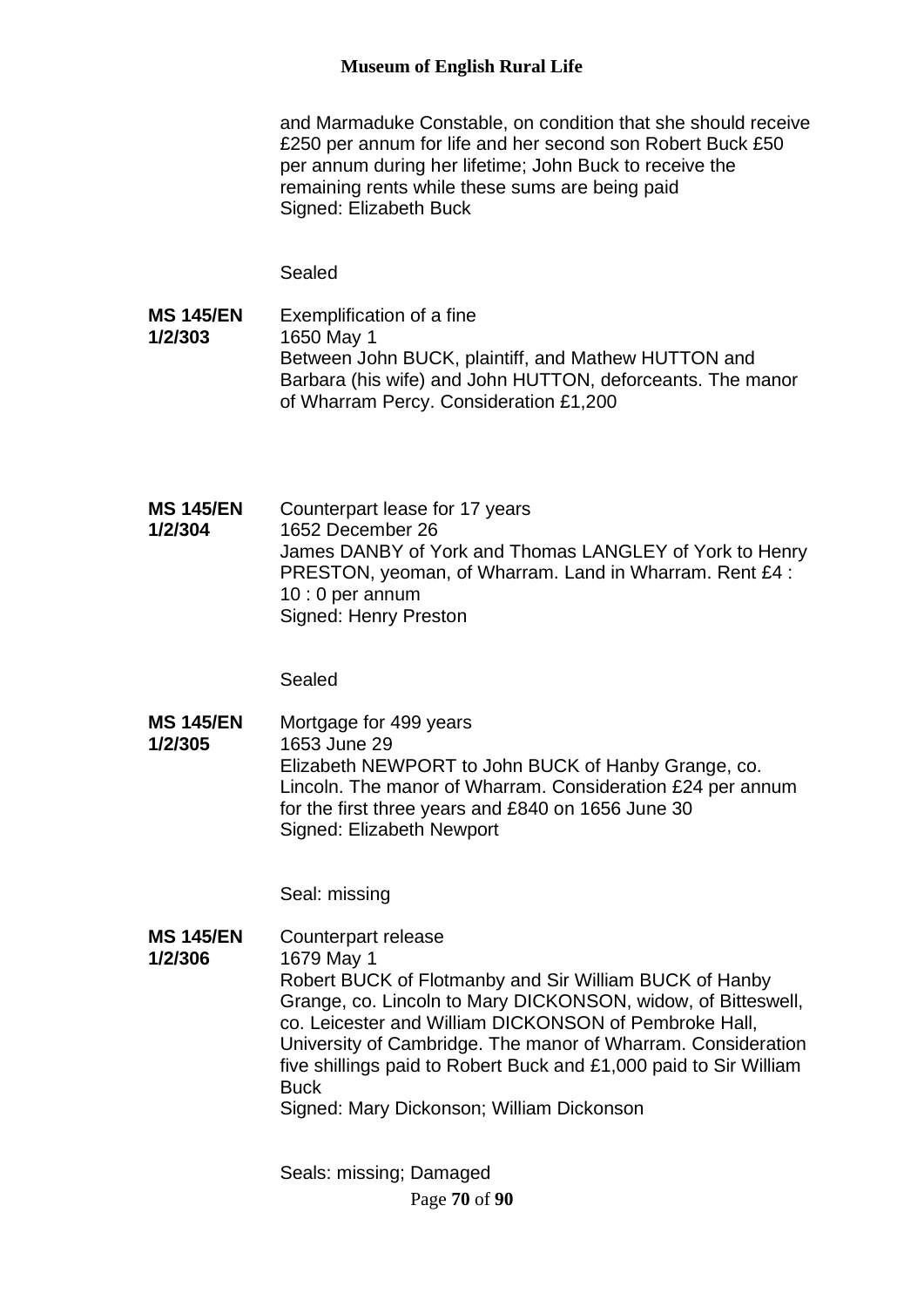### **MS 145/EN 1/2/307** Power of attorney 1680 August 20 Sir William BUCK of Hanby Grange, co. Lincoln to Daniel SKYNNER, merchant, of London. For the collection of rents from Rudston and Wharram Percy, co. York, and Osbournby and Hanby Grange and Lenton, co. Lincoln Signed: William Buck

Seal: missing

**MS 145/EN 1/2/308** Counterpart lease for one year 1679 May 1 Robert BUCK of Flotmanby and Sir William BUCK of Hanby Grange, co. Lincoln to Mary DICKONSON, widow, of Bitteswell, co. Leicester and William DICKONSON of Pembroke Hall, University of Cambridge. The manor of Wharram. Consideration five shillings Signed: Mary Dickonson; William Dickonson

Sealed

**MS 145/EN 1/2/309** Lease for one year 1682 January 16 Robert BUCK of Flotmanby and Peregrine BUCK of Barkston, co. Lincoln to Sir William BUCK. Lands in Rudston, Wharram Percy and Wharram in the Street, co. York, and Osbournby, co. Lincoln. Consideration five shillings Signature: missing Attached: schedule of the debts and legacies of Sir John Buck

Seal: missing; Incomplete: damaged

**MS 145/EN 1/2/310** Deed to lead uses of a recovery 1683 June 1 Sir William BUCK of Hanby Grange, co. Lincoln to Daniel SKYNNER, merchant, of London. The manor of Wharram and other land in co. York and Hanby Grange and other land in co. Lincoln Signed: William Buck; Daniel Skynner

Sealed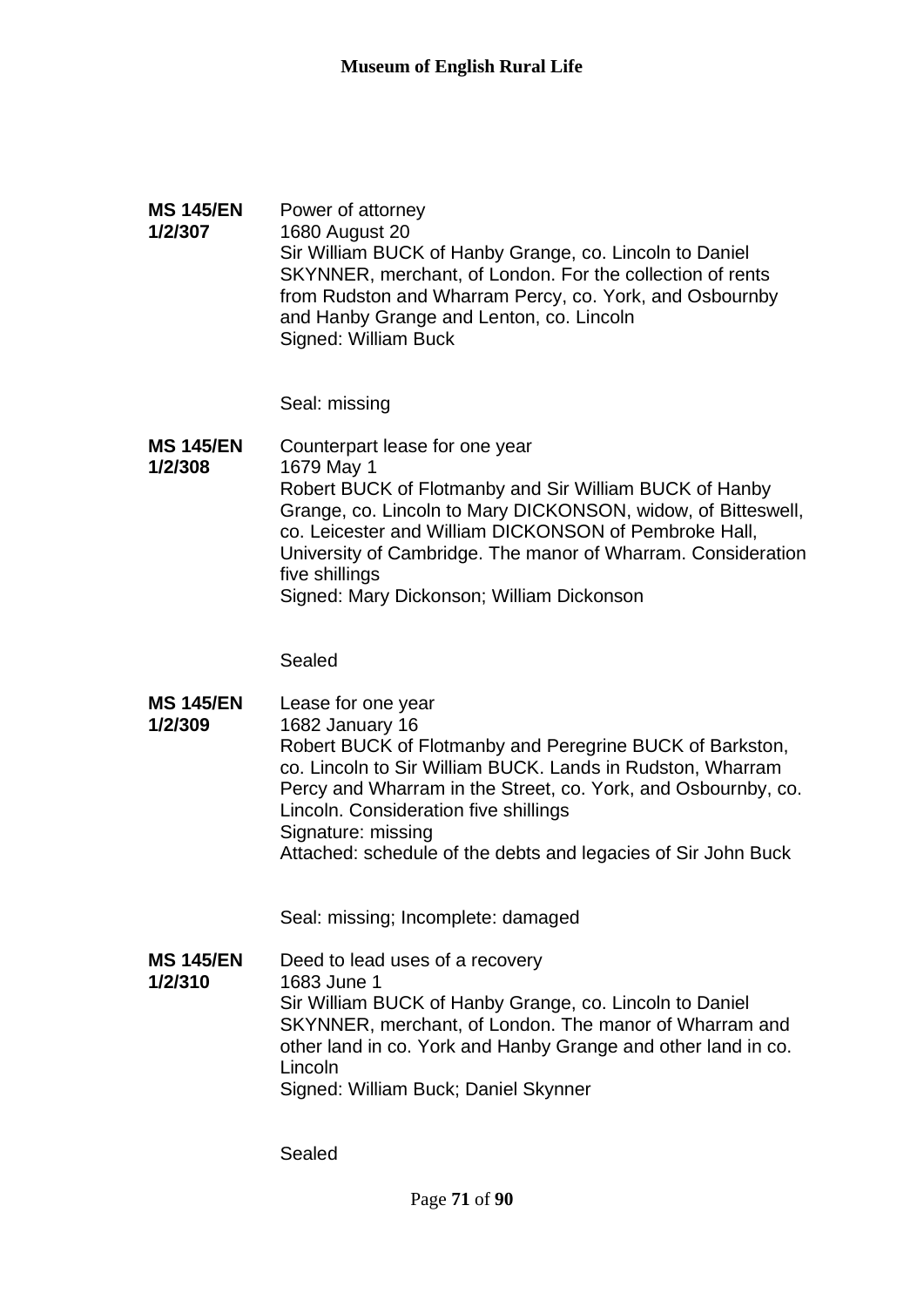**MS 145/EN 1/2/311** Exemplification of a recovery [1683] June 27 Edward SKYNNER versus Sir William BUCK. The manor of Wharram and other land in co. York Signed: [?] Robinson

Seal: missing; Damaged

**MS 145/EN 1/2/312** Counterpart mortgage for 99 years 1687 May 14 Robert BUCK of Flotmanby and Peregrine BUCK of Barkston, co. Lincoln; Sir William BUCK of Hanby Grange, co. Lincoln and Henry BUCK to William, Lord DIGBY, baron of Grashill, Ireland. Land in Rudston. Consideration £1,000 paid to Robert Buck and Peregrine Buck and five shillings each to them and to Sir William **Buck** Signed: William Digby Attached: bond of Sir William Buck to Lord Digby for £2,000; receipt of Henry Buck to Lord Digby for £1,000: both dated 1687 May 14

Sealed

**MS 145/EN 1/2/313** Counterpart mortgage for 99 years 1693 February 19 Peregrine BUCK of Barkston, co. Lincoln; Sir William BUCK of Hanby Grange, co. Lincoln; and Henry BUCK to James VERNON of the parish of St. Anne's, co. Middlesex. The manor of Wharram Percy. Consideration £1,000 paid by James Vernon to Henry Buck and five shillings each to Peregrine Buck and Sir William Buck Signed: James Vernon

Seal: missing

**MS 145/EN 1/2/314** Exemplification of a recovery 1717 November 28 Thomas BUCK and Peregrine BUCK versus James VERNON. The manor of Wharram Signed: (?)

Seal: missing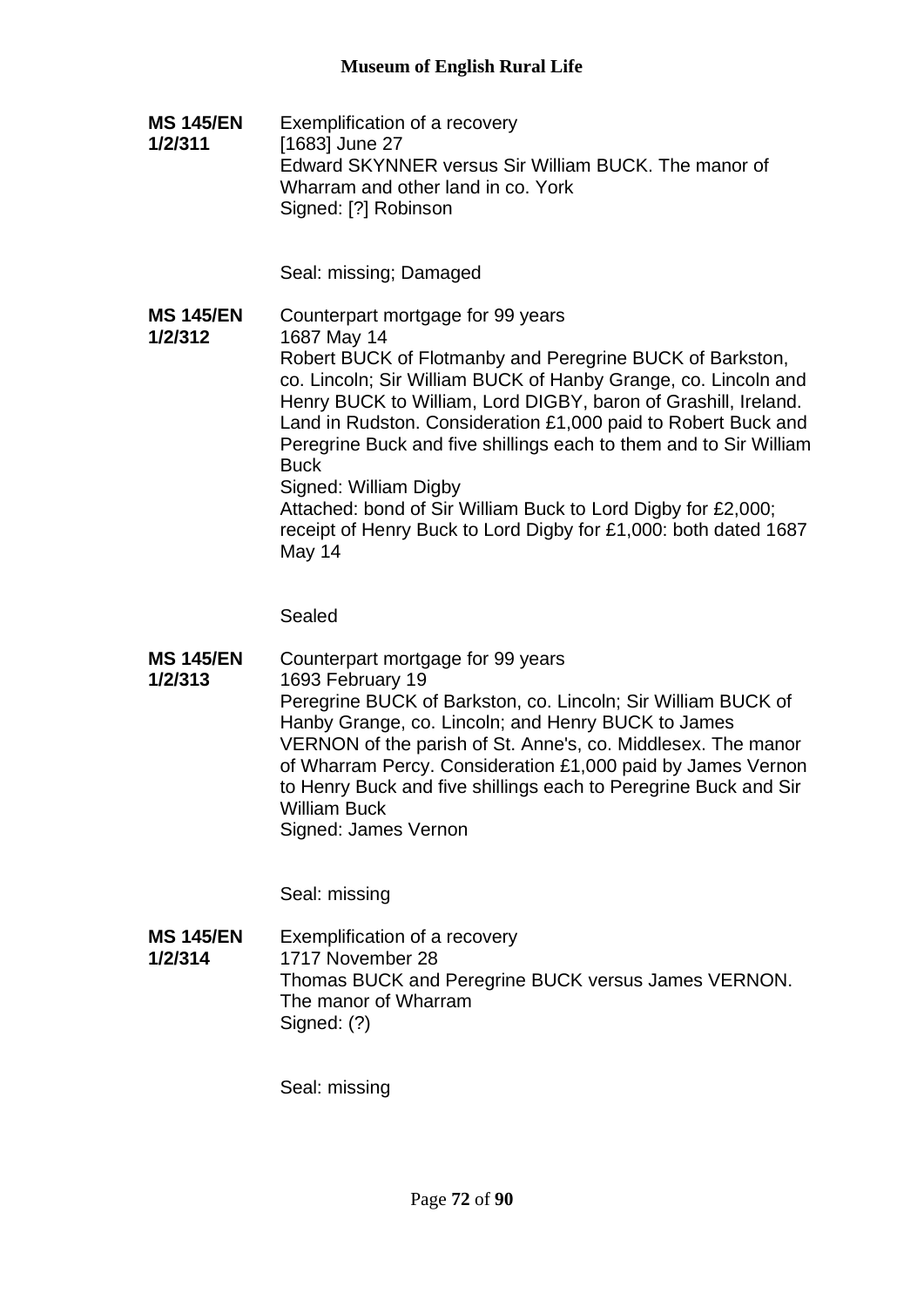- **MS 145/EN 1/3** FINANCIAL INSTRUMENTS AND RELATED PAPERS
- **MS 145/EN 1/3/1** Bond [1550] June 16 Thomas ARTHER of London to Thomas KENROWE, clothworker, of London. For £30 Signed: Thomas Arther

Sealed

**MS 145/EN 1/3/2** Defeazance of a bond 1599 October 4 William SMITH of East Greenwich, co. Kent to Francis BIRCHMORE, yeoman, of Shenley, co. Hertford. Bond of [1599] August 29 for £1,200 to be void if Francis Birchmore pays to William Smith £600 on 1602 August 31 Signed: Francis Byrchemore

Seal: missing

**MS 145/EN 1/3/3** Defeazance of abond 1623 January 28 Joro (?) MARRIGOLL of the Parish of St. Bottolphs without Algate, London to John STOKES of Abington, co. Cambridge, If John Stokes pays to Joro Marrigoll £523 : 15 : 0 on 1624 July 29, bonds for £600 and £400 will become void Signed: John Stokes

Sealed

**MS 145/EN 1/3/4** Defeazance of a bond 1624 October 30 Joro (?) MARIGOLL, merchant, of the Parish of St. Bottolphs without Algate, London to Dorothy STOKES, widow, of Abington, co. Cambridge and Thomas STOKES. Bonds of £600 and £400 to become void if Dorothy Stokes and Thomas Stokes pay £510 to Joro Marigoll on [1625] February 3 Signed: Thomas Stokes

Sealed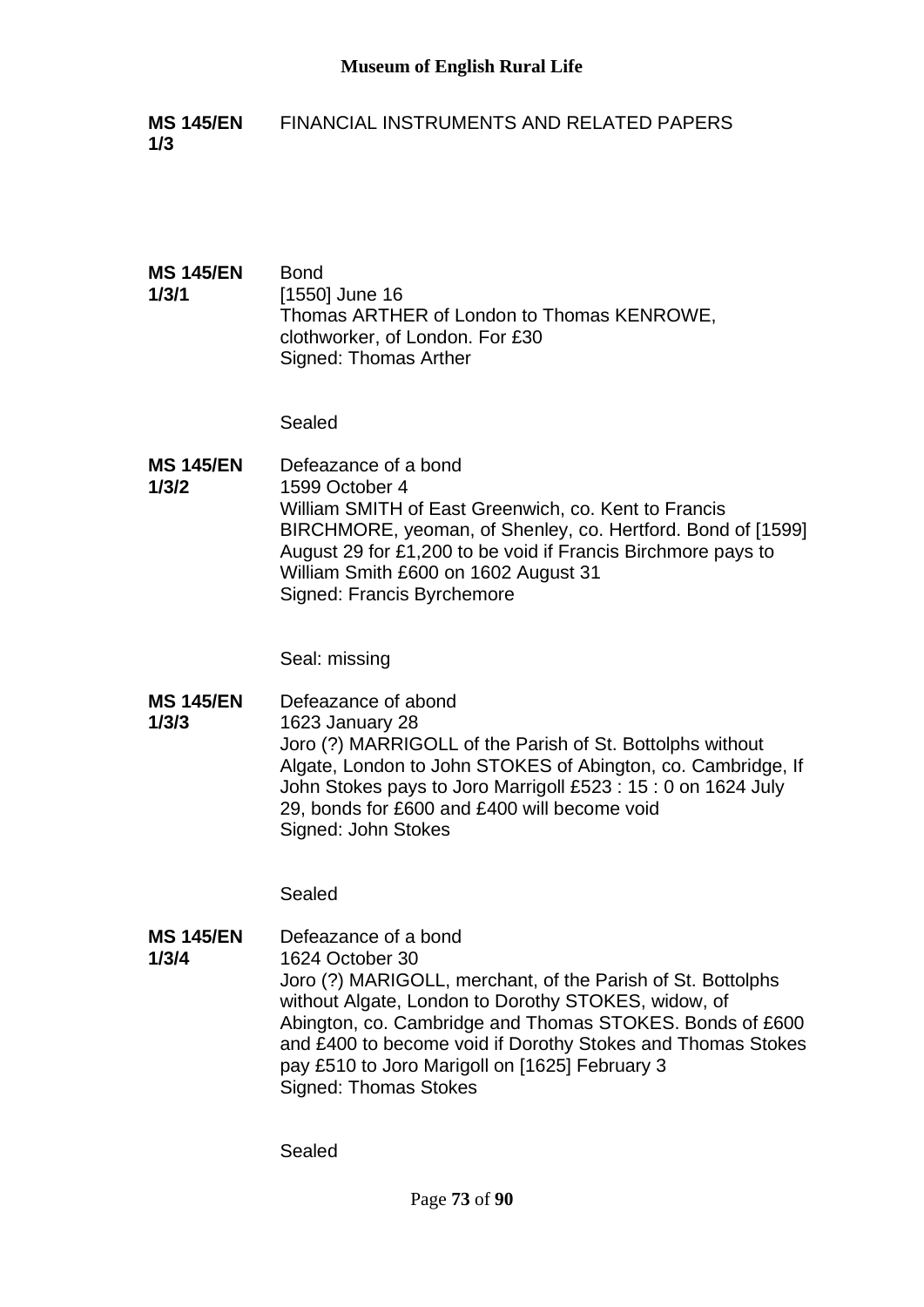**MS 145/EN 1/3/5** Defeazance of a bond 1624 October 30 Joro (?) MARIGOLL, merchant, of the Parish of St. Bottolphs without Algate, London to Thomas STOKES of Grays Inn, co. Middlesex. Bond of £400 to be void if Thomas Stokes pays to Joro Marigoll £204 on 1625 February 3 Signed: Joro Marigoll

Seal: missing

**MS 145/EN 1/3/6** Bond 1635 January 10 Sir John BUCK of Filey, co. York to Mathew HUTTON of Marske, co. York. For £100 Signed: John Buck

Seal: missing

**MS 145/EN 1/3/7** Bond 1636 November 21 Mathew HUTTON of Markse, co. York to Sir John BUCK of Filey, co. York. For £6000 Signed: Mathew Hutton

Sealed

**MS 145/EN 1/3/8** Counterpart defeazance of a bond [1638] January 10 Francis WALSTED of the Middle Temple, London to Thomas STOKES of St. Giles in the Fields, co. Middlesex. Bond for £800 to be void if Thomas Stokes observes the conditions of an agreement of [1648] January 10 with Francis Walsted Signed: Thomas Stokes

Seal: missing

**MS 145/EN 1/3/9** Receipt 1650 April 22 £200 due from Sir Francis ENGLEFIELD on 1650 March 25 acknowledged by Dame Jane ENGLEFIELD to Charles KIMBLE Signed: Jane Englefyld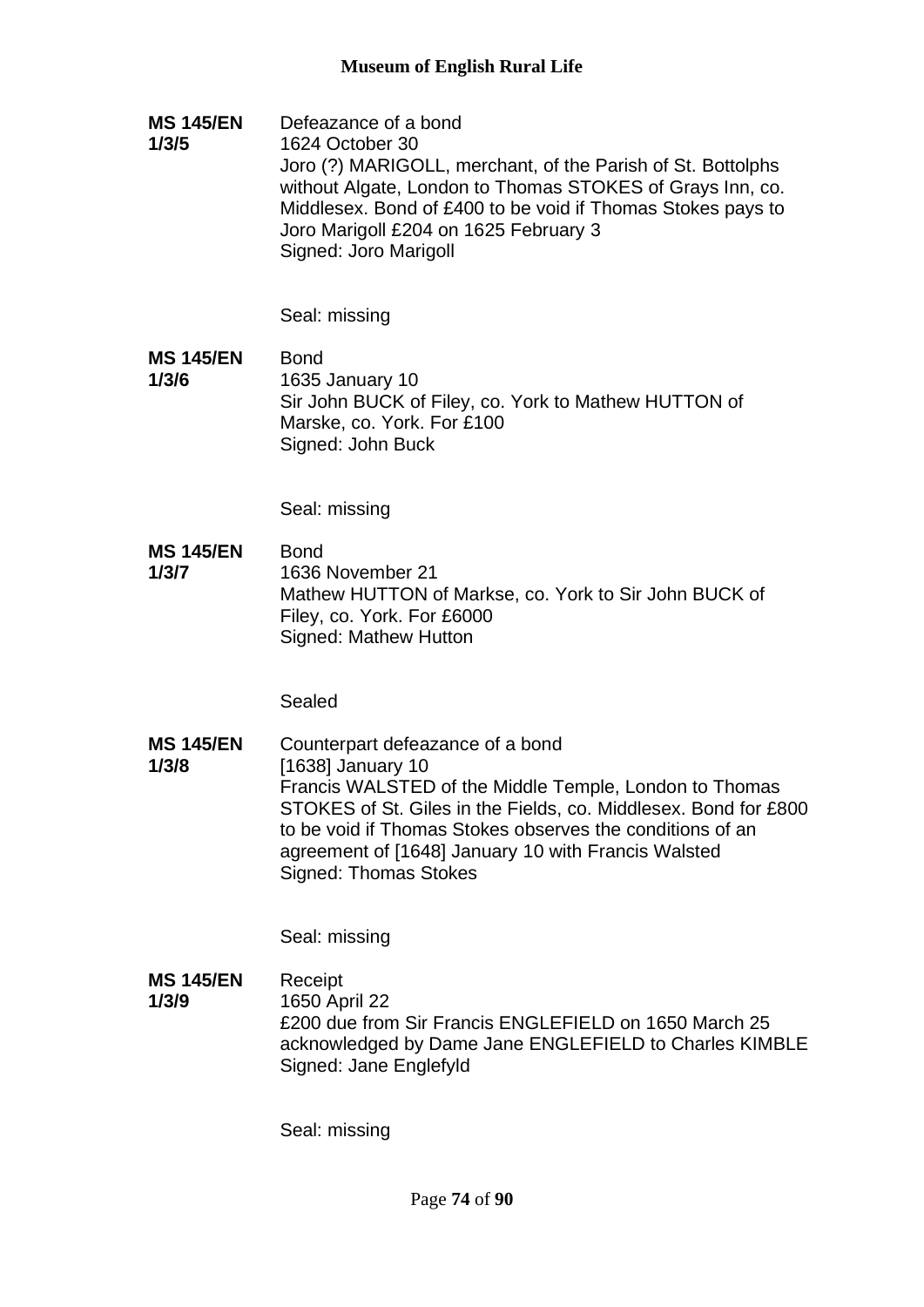**MS 145/EN 1/3/10** Bond 1650 October 31 Richard COLE, yeoman, of Billingborough, co. Lincoln, Thomas BOOTH, yeoman, of Poynton, co. Lincoln and Richard QUINCEY, yeoman, of Osbournby, co. Lincoln to John BUCK of Hanby Grange, co. Lincoln. For £600 Signed: Richard Cole; the mark of Thomas Booth; Richard **Quincey** 

#### Sealed

**MS 145/EN 1/3/11** Counterpart defeazance of a bond 1652 [ ] Mary ASHTON, widow, of Hadley, co. Middlesex, Robert ASHTON of Tingrith, co. Bedford and John MARSH of Shenley, co. Hertford to John BUCK of Hanby Grange, co. Lincoln and Robert BUCK of Grays Inn, co. Middlesex. Bond of £10,000 to be void if the conditions of an agreement of 1652 concerning a marriage between John Buck and Mary Ashton are observed Signature: missing Space for day and month of deed left blank

Seal: missing

**MS 145/EN**  Bond

**1/3/12**

1652 February 21 John BUCK of Hanby Grange, co. Lincoln to Sir John MONSON of Burton, co. Lincoln. For £2,400 Signed: John Buck

Sealed

**MS 145/EN 1/3/13** Receipt 1655 March 12 £40 from "Mr. Pottinger" and six shillings "by the order and appointment of Mr. James Head" acknowledged by J[ ] M[ ] BATEMAN Signed: J[ ] M[ ] Bateman

Seal: missing

**MS 145/EN**  Bond

**1/3/14** 1662 July 11 John RABON the elder, yeoman, of Overpen, co. Stafford and John RABON the younger to John NORKE, sadler, of Wolverhampton, co, Stafford. For £90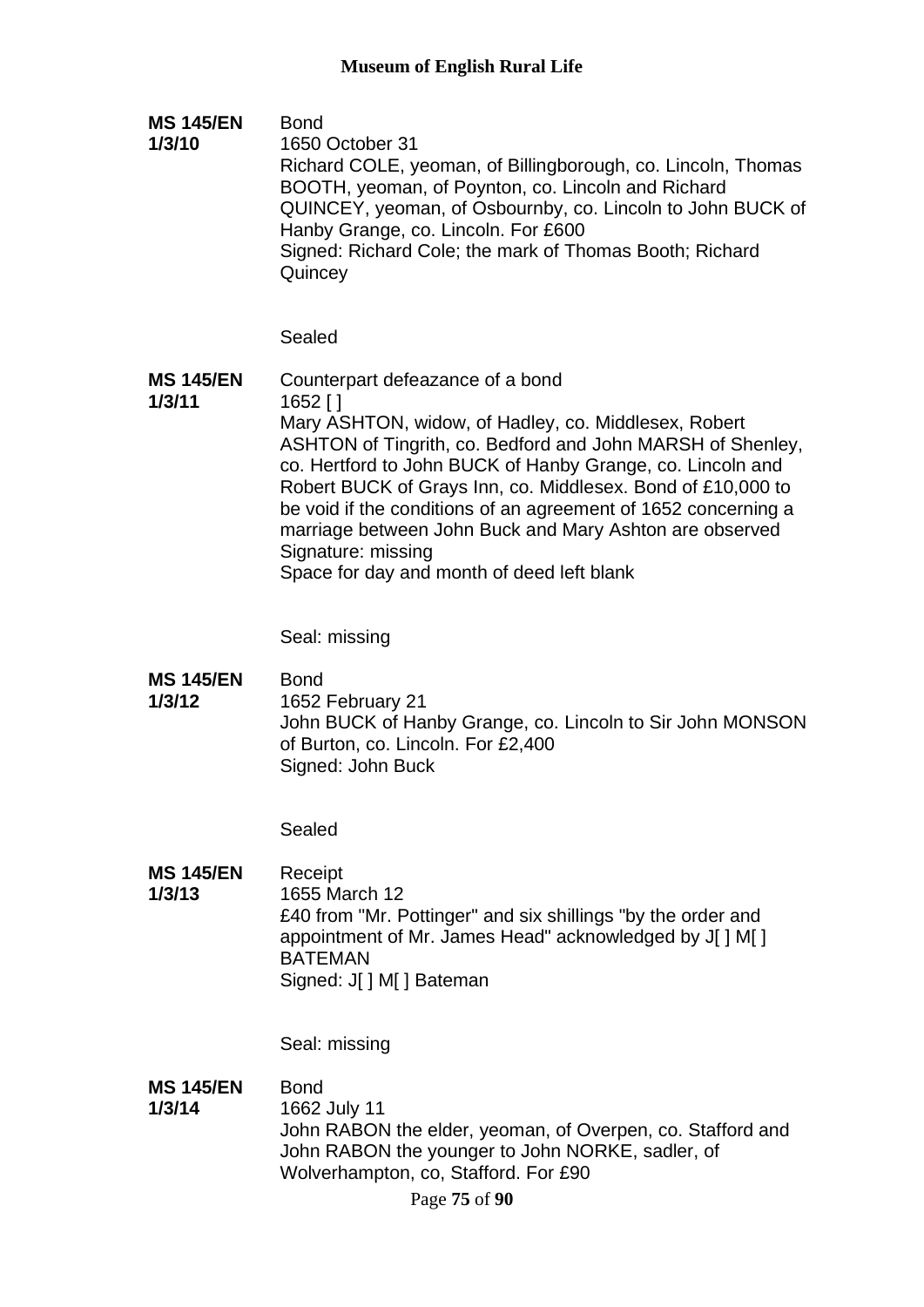### **Museum of English Rural Life**

Signed: John Rabon; John Rabon

Sealed

**MS 145/EN 1/3/15** Receipt 1682 June 15 £30 from Edward ALLAIN, tanner, of Blewbury, co. Berks, acknowledged by Richard HIGDON of Englefield, co. Berks Signed: Richard Higdon

Sealed

**MS 145/EN 1/3/16** Bond 1682 June 15 Richard HIGDON of Englefield, co. Berks to Edward ALLAIN, tanner, of Blewbury, co. Berks. For £60 Signed: Richard Higdon

Sealed

**MS 145/EN 1/3/17** Bond 1684 November 18 Edward ALLAIN of Blewbury, co. Berks to Robert HORNE, yeoman, of Northstreet, Tilehurst, co. Berks. For £60 Signed: the mark of Edward Allain

Sealed

**MS 145/EN 1/3/18** Receipt 1684 November 28 £30 from Robert HORNE, yeoman, of Northstreet, Tilehurst, co. Berks, acknowledged by Edward ALLAIN, tanner, of Blewbury, co. Berks Signed: the mark of Edward Allain

Sealed

**MS 145/EN 1/3/19** Receipt 1687 August 27 £1 : 1 : 6 from Henry MORGAN acknowledged by Sir Charles ENGLEFIELD Signed: Charles Englefield Endorsement: "... I promise to pay unto him ... ye sum of fifty pounds within a month after I shall attaine to ye yeares of one & twenty"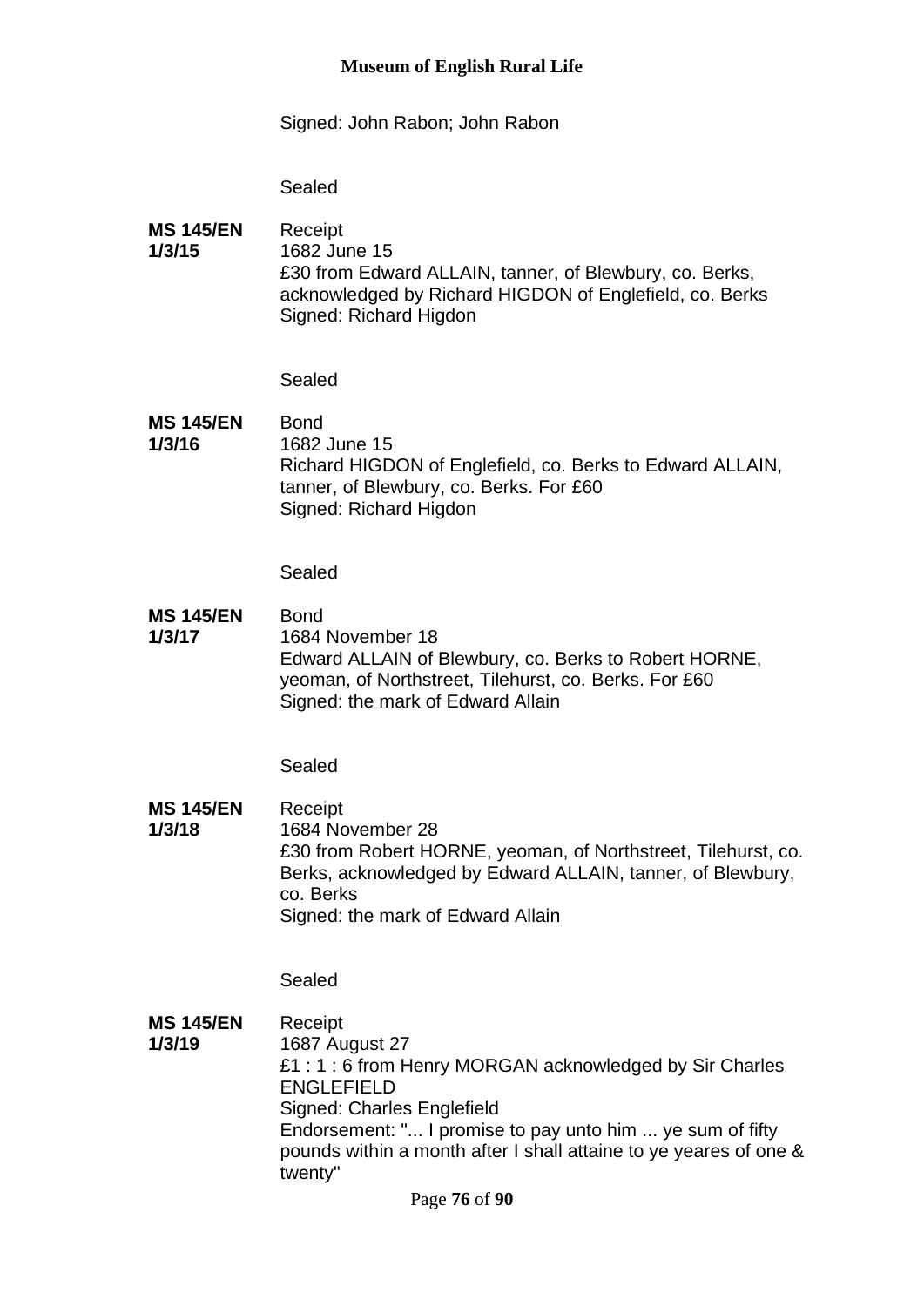Seal: missing

**MS 145/EN 1/3/20** Abstract 1689 March 19 "Capt. Morgans Acct. started with Sr. Chas. Englefield by deed poll dat 19th March 1689"

**MS 145/EN 1/3/21** Power of attorney 1689 March 19 Sir Charles ENGLEFIELD of Englefield, co. Berks to Henry MORGAN of St. Giles, co. Middlesex. For the collection of various rents in payment of debt, with the consent of Dame Mary ENGLEFIELD (his mother and guardian) Signed: Mary Englefield; Charles Englefield

Seals: missing

**MS 145/EN**  Bond

**1/3/22** 1689 June 22 Nicholas POTENGER of Reading, co. Berks and Mathew POTENGER of London to Susanna BOURCHEIR, spinster, of the parish of St. Andrew Holborn, co. Middlesex. For £200 Signed: Nicholas Potenger; Mathew Potenger

Sealed

**MS 145/EN 1/3/23** Counterpart defeazance of a judgement 1691 July 1 Henry MORGAN of St. Giles in the Fields, co. Middlesex to Sir Charles ENGLEFYLD of Englefield, co. Berks. Sir Charles Englefield to pay to Henry Morgan £424 with interest on 1692 July 1 in settlement of a judgement for a debt of £800 Signed: Charles Englefield

Sealed

Page **77** of **90 MS 145/EN 1/3/24** List of property (of Sir Charles ENGLEFIELD?) in pawn to [] HALLET and [ ] AMYES. [1692] The property pledged to Hallett for £270 and worth £771 includes pearl and diamond necklaces, gold and diamond rings and pearl ear-drops; the property pledged to Amyes for £25 and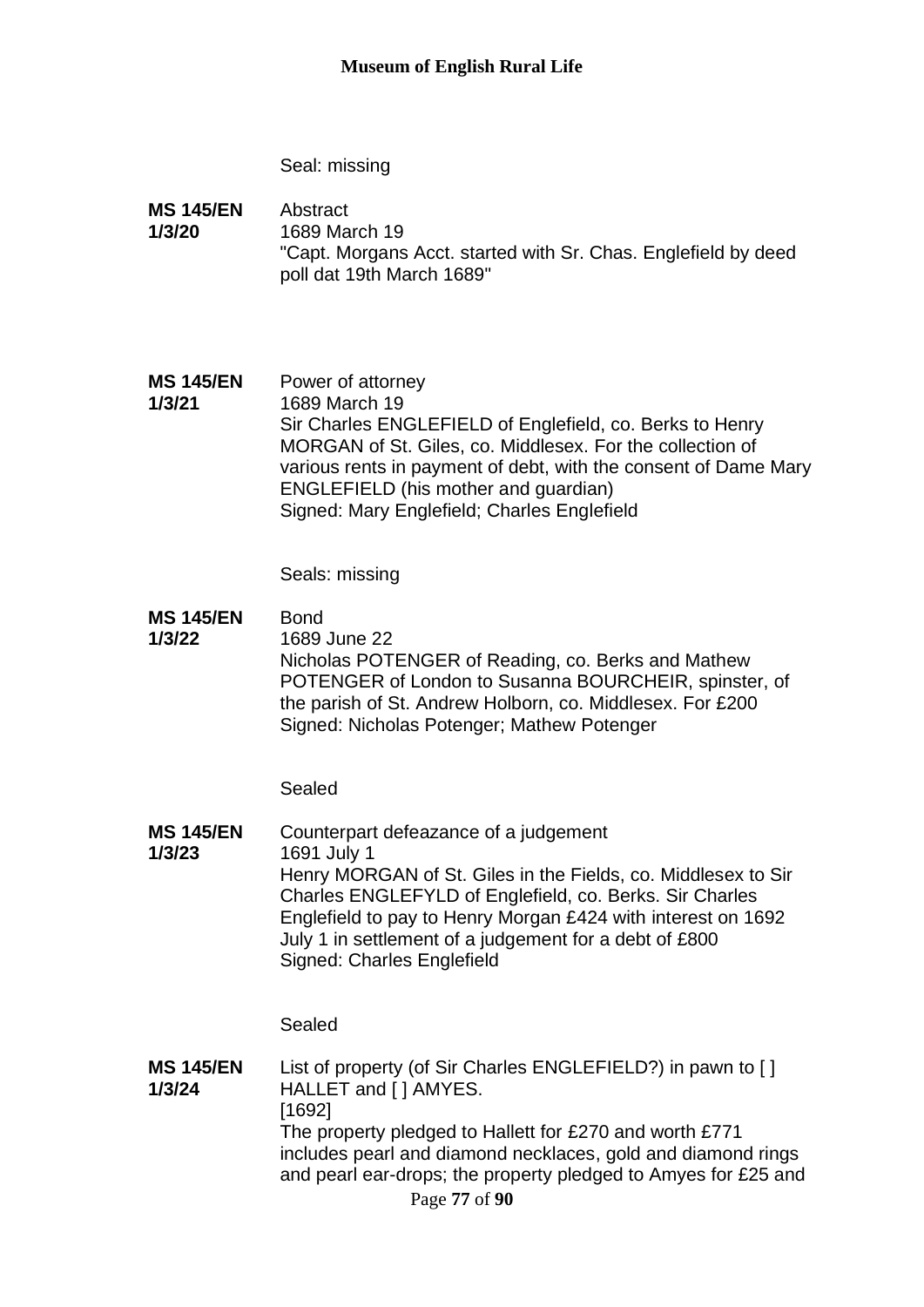worth £47 : 10 : 0 includes diamond ear-rings, a silver tankard, a dozen forks and a dozen silver spoons

- **MS 145/EN 1/3/25** Account of expenses incurred in a defeazance of a judgement for £800 by Sir Charles ENGLEFIELD dated 1691 July 1. [1692-1693] The total sum involved is £534 : 2 : 8. A note on the account states: "I have not put down all the bills at length because I was lazy & you may see them when you please". The account was apparently prepared "for Mr. Allum attorney at Law next door to the pump in Chancery Lane"
- **MS 145/EN 1/3/26 Declaration** 1692 September 7 Henry MORGAN of St. Giles in the Fields, co. Middlesex To Sir Charles ENGLEFIELD. Henry Morgan agrees not to demand interest on £50 of the £424 owed to him by Sir Charles Englefield Signed: Henry Morgan
- **MS 145/EN**  Bond
- **1/3/27** 1692 September 30 Sir Charles ENGLEFEILD of Englefield, co. Berks, Henry FFOSSAN of London and Mary ENGLEFEILD, widow, of the parish of St. Egidius in the Fields, co. Middlesex to Elizabeth CLAY, widow, of London. For £600 Signed: Charles Englefield; Henry Ffasson; Mary Englefield

Sealed

**MS 145/EN 1/3/28** Agreement 1693 November 28 Elizabeth WILLIAMS, widow, of Nottingham, to Sir William BUCK of Hanby Grange, co. Lincoln. A judgement with costs for £1,000 against Sir William Buck to be void provided he observes certain conditions Signed: Elizabeth Williams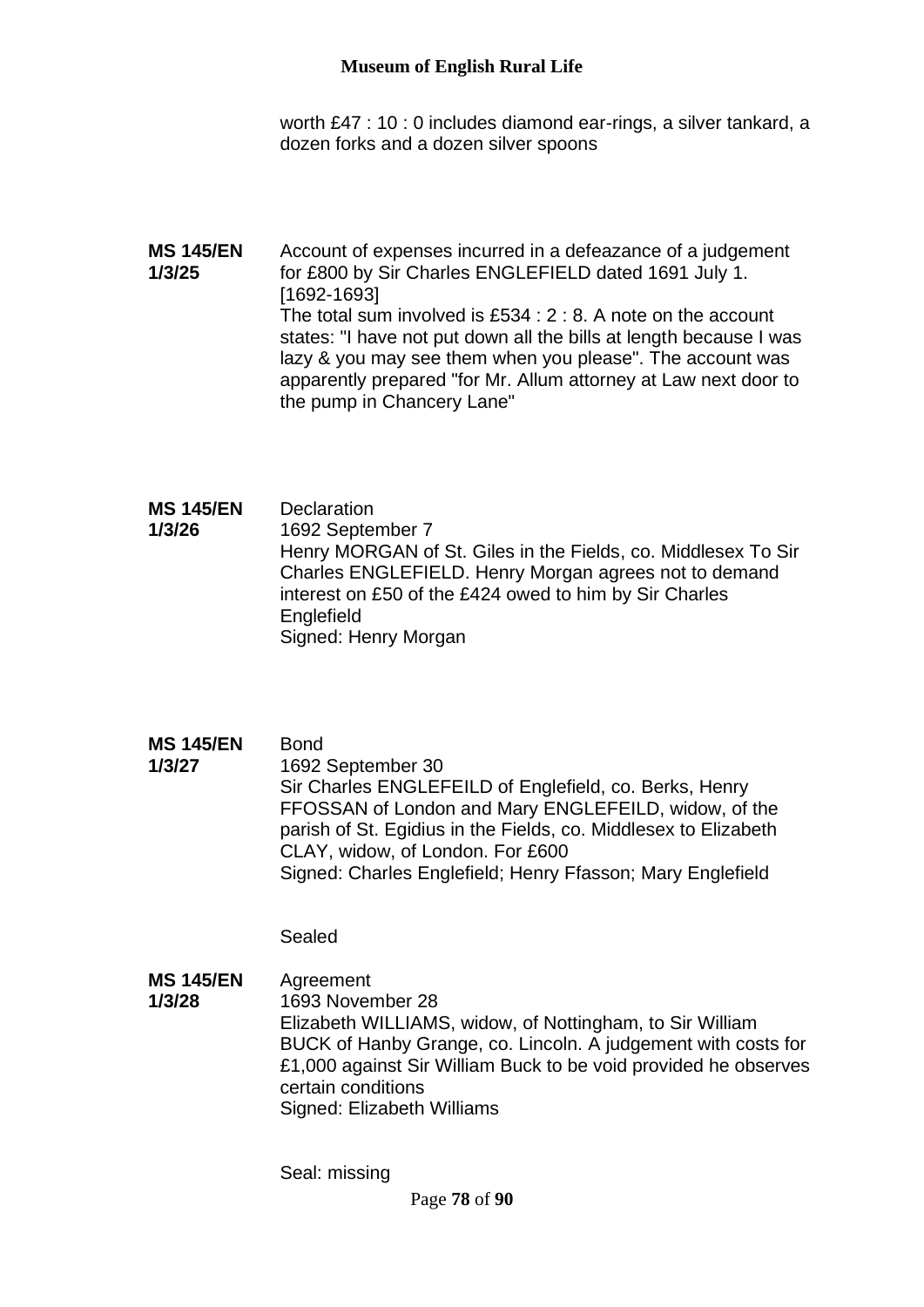**MS 145/EN 1/3/29** Account of payment made and debts outstanding by Sir Charles ENGLEFIELD to Henry MORGAN 1694 July 2

#### **MS 145/EN 1/3/30** Counterpart assignment of debt 1694 July 3 Henry MORGAN of St. Giles in the Fields, co. Middlesex to Sir Charles ENGLEFIELD of Englefield, co. Berks and Thomas ALLAIN of the Middle Temple. A judgement for £800 and a judgement of ejectment from lands in co. Berks against Sir Charles Englefield assigned to Thomas Allain by Henry Morgan. Consideration £500 paid by Sir Charles Englefield and five shillings paid by Thomas Allain to Henry Morgan Signed: Charles Englefield; Thomas Allain

Sealed

**MS 145/EN 1/3/31** Assignment of debt 1694 July 3 Henry MORGAN of St. Giles in the Fields, co. Middlesex to Sir Charles ENGLEFIELD of Englefield, co. Berks and Thomas ALLAIN of the Middle Temple. A judgement for £800 and a judgement of ejectment from lands in co. Berks against Sir Charles Englefield assigned to Thomas Allain by Henry Morgan. Consideration £500 paid by Sir Charles Englefield and five shillings paid by Thomas Allain to Henry Morgan Signed: Henry Morgan; Charles Englefield

Sealed

**MS 145/EN 1/3/32** Receipt 1694 July 5 £12 from Thomas ALLAIN acknowledged by Henry MORGAN, the residue of a judgement for £800 obtained by Henry Morgan against Sir Charles ENGLEFIELD Signed: Henry Morgan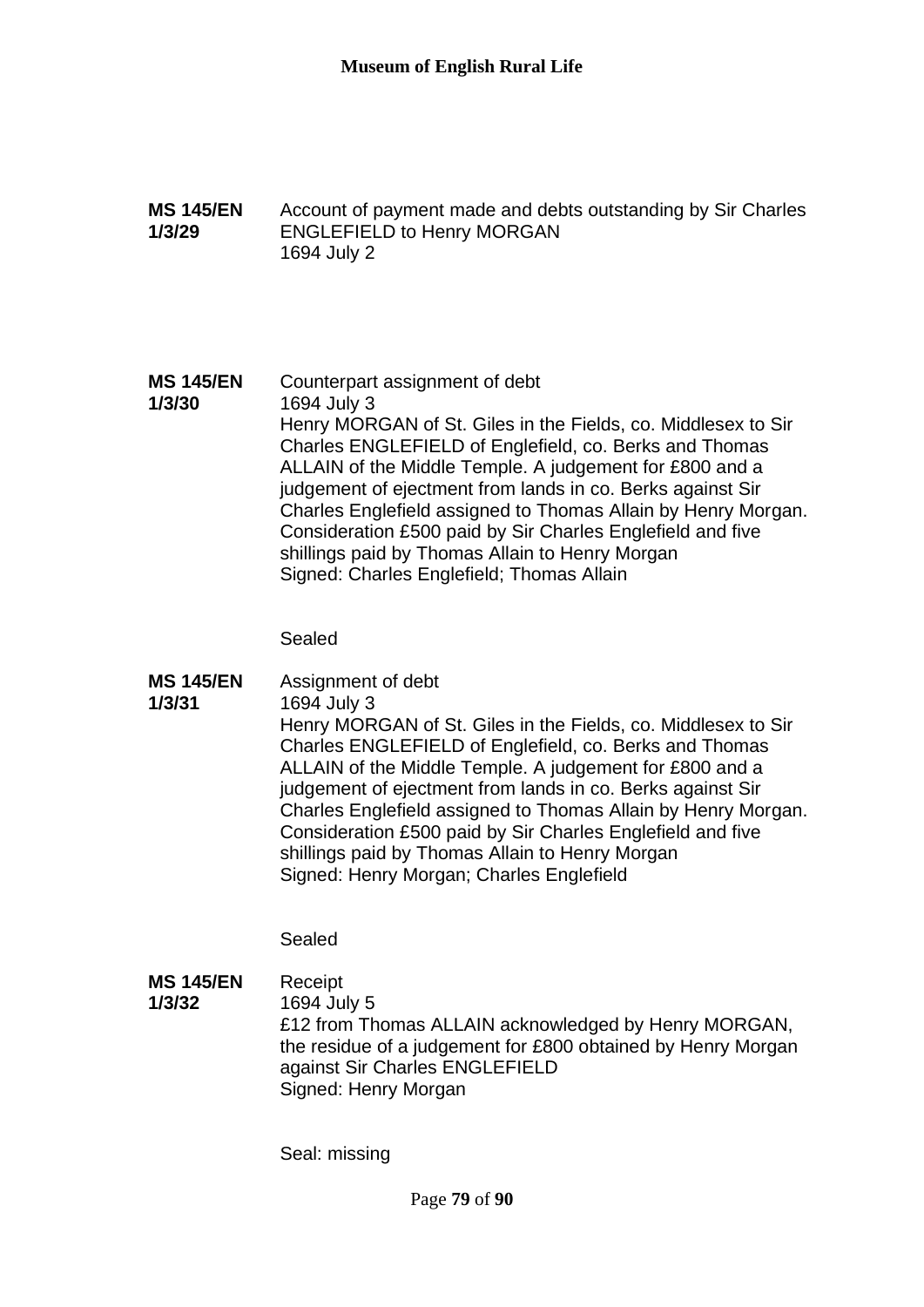**MS 145/EN 1/3/33** Assignment of debt 1694 July 5 Elizabeth CLAY, widow, of London to Sir Charles ENGLEFIELD, of Englefield, co. Berks and Thomas ALLAIN of the Middle Temple. A judgement for £600 against Sir Charles Englefield assigned to Thomas Allain by Elizabeth Clay. Consideration £320 paid by Sir Charles Englefield and five shillings paid by Thomas Allain to Elizabeth Clay Signed: Elizabeth Clay; Charles Englefield; Thomas Allain

Sealed

**MS 145/EN 1/3/34** Bond 1694 October 20 Nicholas POTENGER of Reading, co. Berks and John POTENGER of Reading, co. Berks to Robert REMNANT, barber-surgeon, of Reading, co. Berks. For £100 Signed: Nicholas Potenger; John Potenger

Seal: missing

**MS 145/EN 1/3/35 Statement** 1696 May 19 Sums of money due from Henry MORGAN to Sir Charles ENGLEFIELD. Total: £47 : 2 : 3

Two copies

**MS 145/EN 1/3/36** Bond 1696 December 21 Nicholas POTENGER of Reading, co. Berks to John POTENGER of Reading, co. Berks. For £200 Signed: Nicholas Potenger

Sealed

**MS 145/EN 1/3/37** Bond 1697 September 23 Sir William BUCK of Hanby Grange, co. Lincoln to Charles HORE of Chagford, co. Devon. For £1,000 Copy: no signature or seal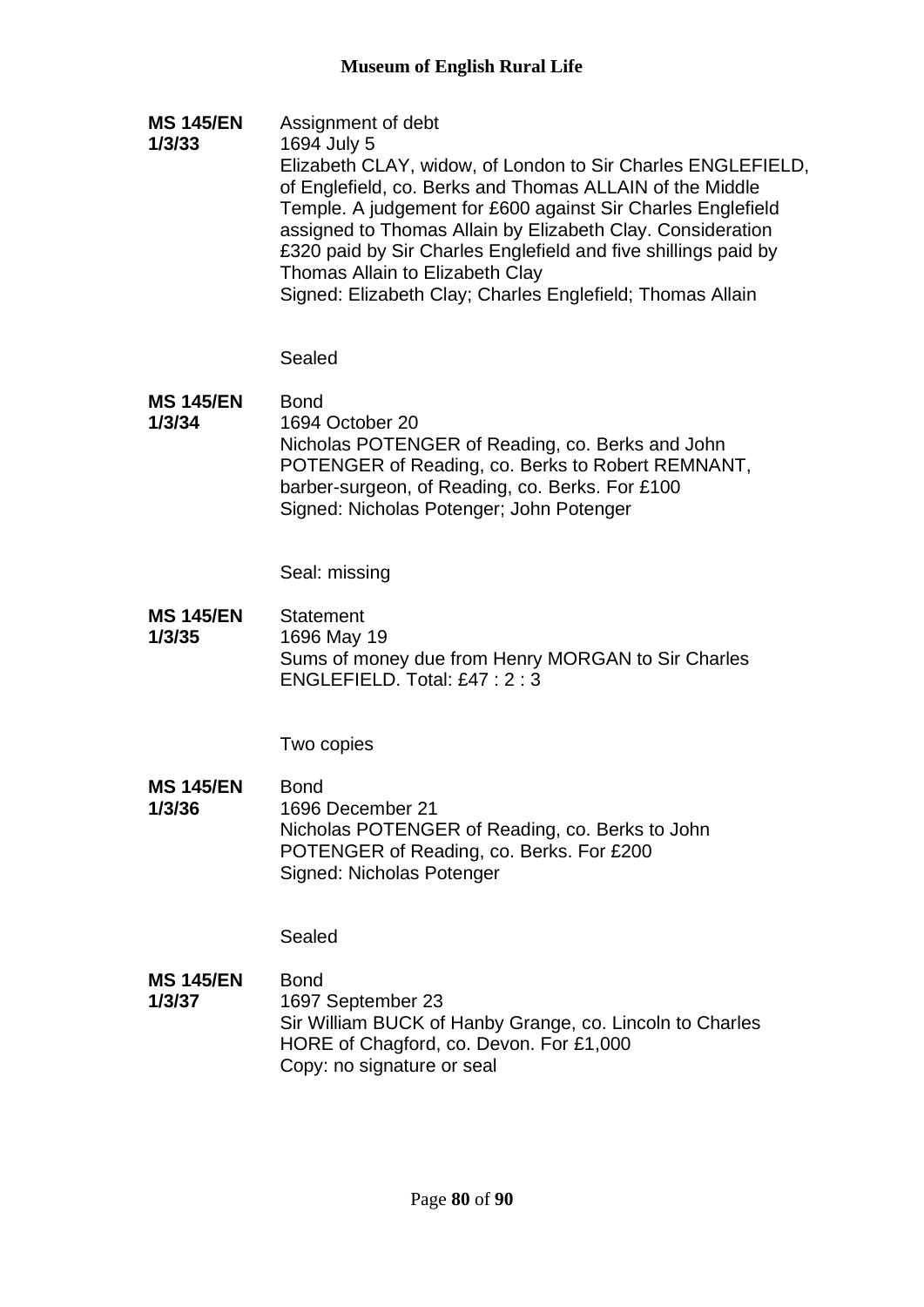**MS 145/EN 1/3/38** Agreement 1696 September 23 Charles HORE of Chagford, co. Devon and Mary (his wife) to Sir William BUCK (her father). Annuity of £100 to be paid by Charles Hore to his wife during their joint lives Signed: Charles Hore

Seal: missing

**MS 145/EN 1/3/39** Bond 1700 May 31 Nicholas POTENGER of Reading, co. Berks and John POTENGER of Reading, co. Berks to Elizabeth BLIGH of Bradfield, co. Berks. For £100 Signed: Nicholas Potenger; John Potenger

Seal: missing

- **MS 145/EN**  Bond
- **1/3/40** 1704 February 10 Samuel SLAUGHTER, carpenter, of St. Giles Cripplegate and Thomas GURNETT, joiner, of St. James, Clerkenwell, co. Middlesex to Anthony ENGLEFYLD of Whiteknights, co. Berks and Henry ENGLEFYLD (his son) of Whiteknights, co. Berks. For £40

Signed: Samuel Slater; Thomas Gurnett

Sealed

**MS 145/EN 1/3/41** Bond 1704 May 15 William FFORD the younger, of Itton, co. Monmouth to Charles SLOPER of the University of Oxford. For £1,080 Signed: William Foord

Sealed

**MS 145/EN 1/3/42** Letters of attorney 1714 May 11 Francis BOUCHER of Dublin to Edward LANE of Hanslope, co. Buckingham. To obtain from Jane SCARLETT, executrix of Judith WILLOUGHBY, the sum of £20 Signed: Francis Boucher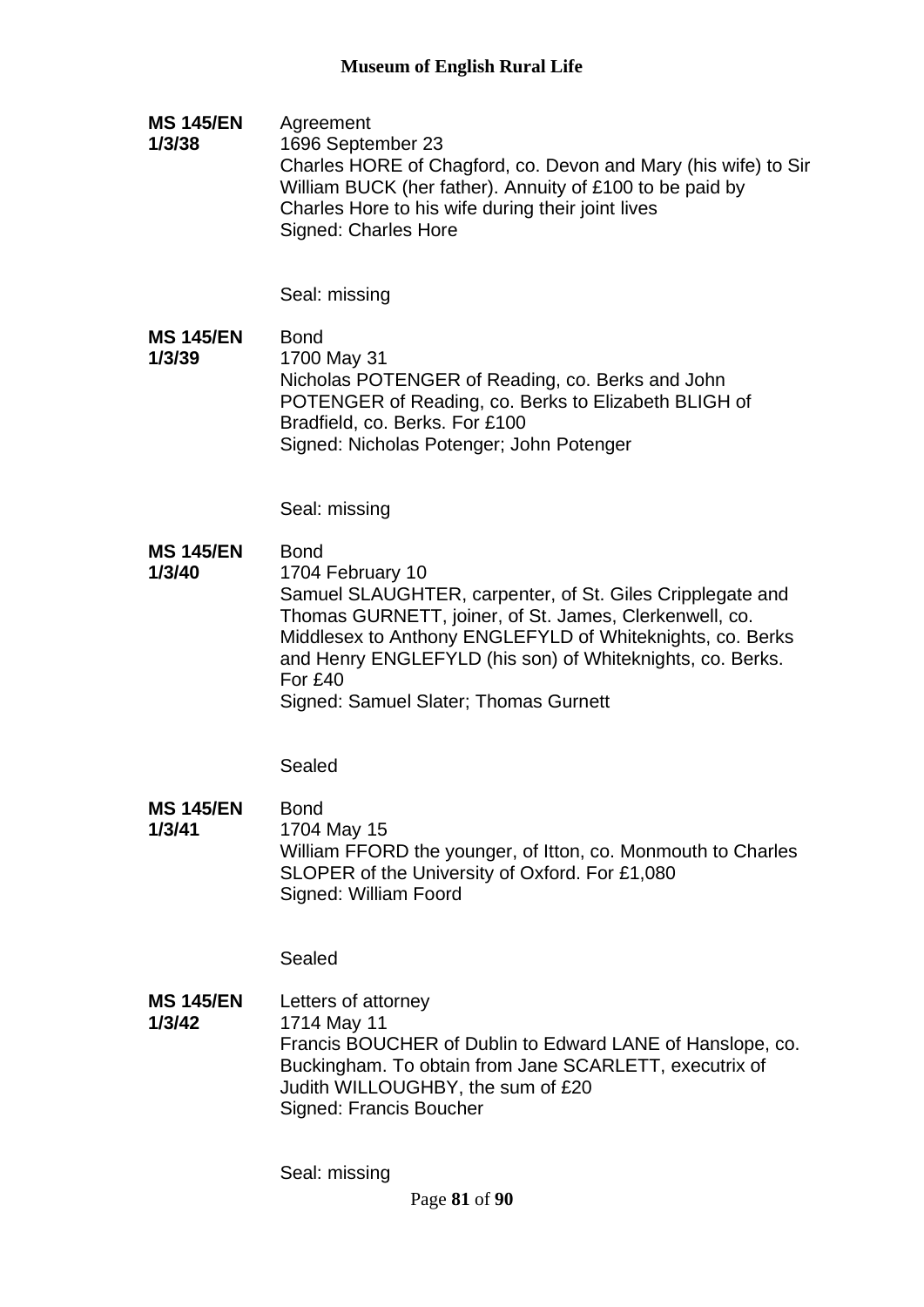#### **MS 145/EN 1/3/43** Quitclaim 1728 December 9 John COATES of Rotherhithe, co. Surrey and Patience (his wife) to Sir Henry ENGLEFIELD. Consideration £23 Signed: John Coates; Patience Coates

## Sealed

#### **MS 145/EN 1/3/44 Settlement** 1731 January 31 Catherine ENGLEFIELD (widow of Henry ENGLEFIELD of Whiteknights, co. Berks); Edward WEBB of Grays Inn, co. Middlesex; James PYMME, merchant of London; Charles Lord CADOGAN, John CARYLL of Lady Holt, co. Sussex and Michael BLOUNT of Mapledurham, co. Oxon; Teresa ENGLEFIELD and Elizabeth ENGLEFIELD, spinsters (daughters of Catherine Englefield). Catherine Englefield's provision for her daughters upon her intended marriaged to Edward Webb; Lord Cadogan, John Caryll and Michael Blount to be the trustees Signed: Catherine Englefield; Edward Webb; Lord Cadogan

Sealed

**MS 145/EN 1/3/45** Bond 1792 March 24 John CHARLWOOD, butcher, of Sunninghill, co. Berks to Richard CARTER of White Waltham, co. Berks. For £500 Signed: John Charlwood

Sealed

**MS 145/EN 1/3/46** Bond 1795 January 7 Richard CARTER of Sunninghill, co. Berks to John YORKE of Berkeley Square, co. Middlesex. For £100 Signed: Richard Carter

Sealed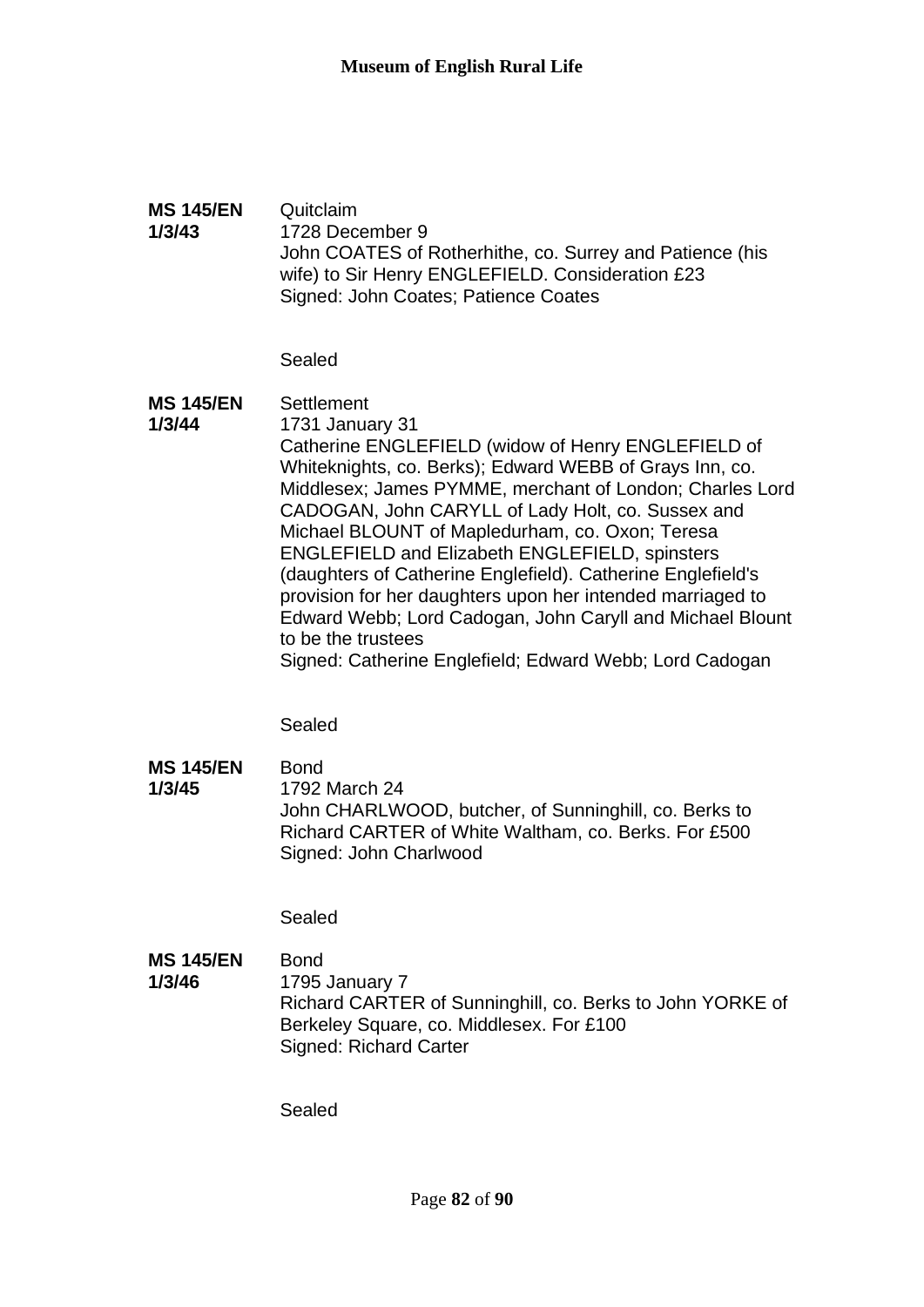- **MS 145/EN 1/3/47** Receipt 1825 May 10 £20 from H[ ] ENGLEFIELD acknowledged by J[ ] BROWN, "in terms of the agreement between H. Witham Esqr. W.G. Thompson Esq. &c. and deposited with the latter gentleman" Signed: J[ ] Brown; Alex Rose Note on reverse: "this receipt was written and signed by Mr. J. Brown at Edinburgh May 10th. 1825"
- **MS 145/EN 1/3/48** Sales invoice [1825 November 26] Archibald TORRY, woollen-draper, etc. of Edinburgh to [] ENGLEFIELD. For a coat costing £4 Signed: A. Torry Attached: receipt for £4, bearing the same date

**MS 145/EN 1/4** WILLS

- **MS 145/EN 1/4/1** Last will and testament of Henry STOKES of Turnmill Street, St, James, Clerkenwell, co. Middlesex 1586 December 23 Attached: certificate of probate Copy
- **MS 145/EN 1/4/2** Last will and testament of Robert ASHTON of Lincoln's Inn, co. **Middlesex** 1687 April 20 Attached: certificate of probate
- **MS 145/EN 1/4/3** Last will and testament of Anthony ENGLEFIELD of Whiteknights, co. Berks 1711 October 27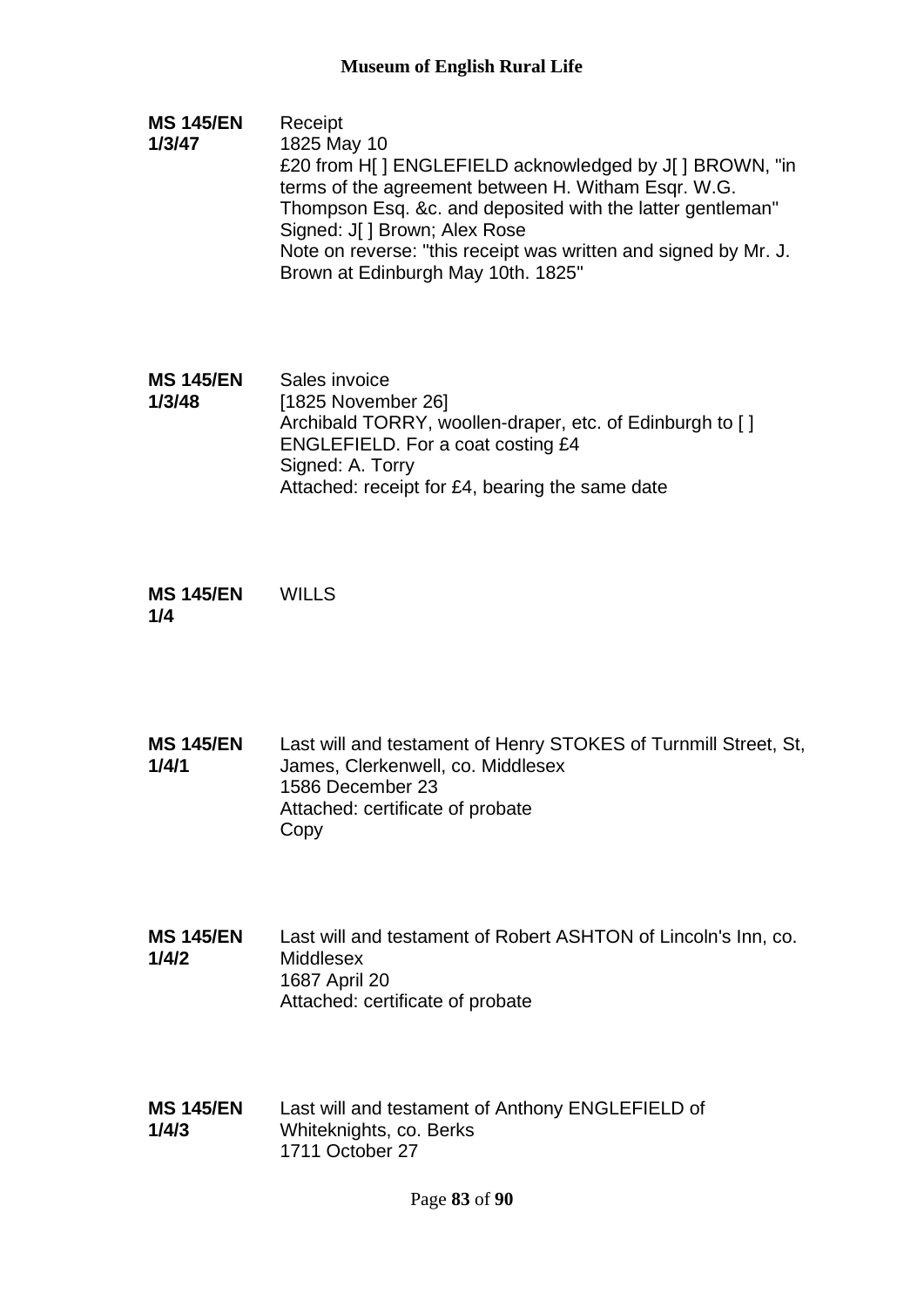## **Museum of English Rural Life**

Attached: a list of his children, with dates of birth: 1717 February 25 Copy

- **MS 145/EN 1/4/4** Last will and testament of Elizabeth GIBSON of Bloomsbury, co. Middlesex 1755 July 19 Attached: certificate of probate
- **MS 145/EN 1/4/5** Extract from the last will and testament of George CATUTT of New Windsor, co. Berks 1781 August 2 Extracted from: the registry of the Prerogative court of Canterbury, co. Kent; the extracts relate to land in Sunninghill, co. Berks
- **MS 145/EN 1/4/6** Last will and testament of John YORKE of Berkeley Square, co. **Middlesex** 1796 July 16 Copy
- **MS 145/EN 1/4/7** Last will and testament of Sir Henry Charles ENGLEFIELD of Tilney Street, Mayfair, co. Middlesex 1819 April 27 Codicils: 1820 January 21 and 1822 February 23

| <b>MS 145/EN</b> | <b>SUNDRY PAPERS</b> |
|------------------|----------------------|
| 1/5              |                      |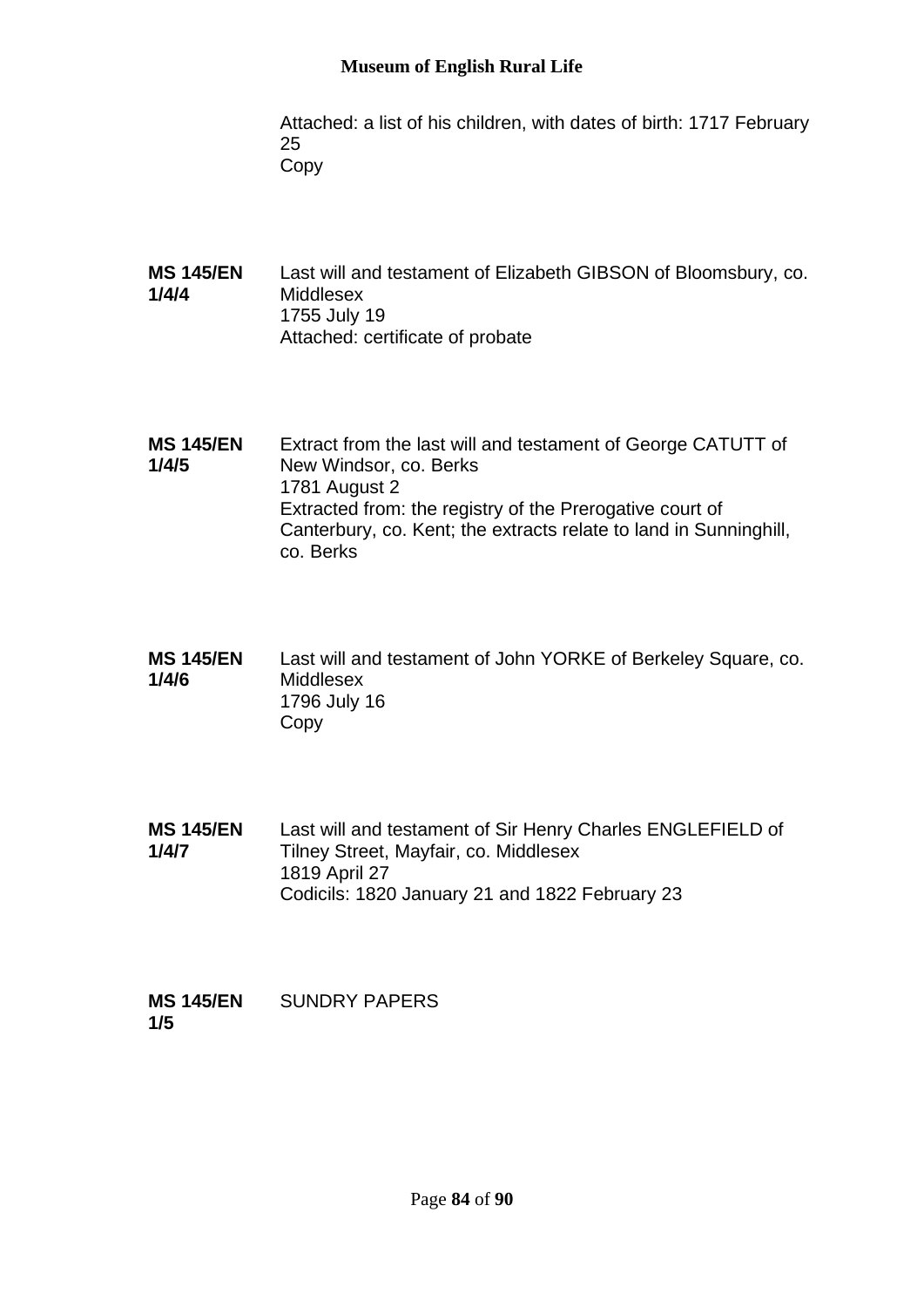- **MS 145/EN 1/5/1** Writ of pardon to William ASHTON of Tingrith, co. Bedford with effect from [1625] March 27, the first day of the reign of CHARLES I [1626] February 10 No signature No seal
- **MS 145/EN 1/5/2** Schedule: the personal estate of Sir William ASHTON [c.1654]
- **MS 145/EN 1/5/3** Commission: Robert, Earl of LINDSEY, Lord Lieutenant of co. Lincoln to Sir William BUCK. 1689 June 18 Appointment as Captain of a foot company in the [Lincolnshire] Regiment of Militia
- **MS 145/EN 1/5/4** Court action: respondent's case. 1692 January [ ] A dispute over the ownership of lands in co. Leicester between Anthony ENGLEFIELD, appellant and Sir Charles ENGLEFIELD, respondent

Printed

- **MS 145/EN 1/5/5** Note giving the number of the roll (597) on which is entered the judgement in an action between [Elizabeth?] CLAY and [Sir Charles?] ENGLEFIELD [c.1692 September]
- **MS 145/EN 1/5/6** Quitclaim 1692 September 30 Sir Charles ENGLEFIELD of Englefield, co. Berks to Elizabeth CLAY of London Signed: Charled Englefield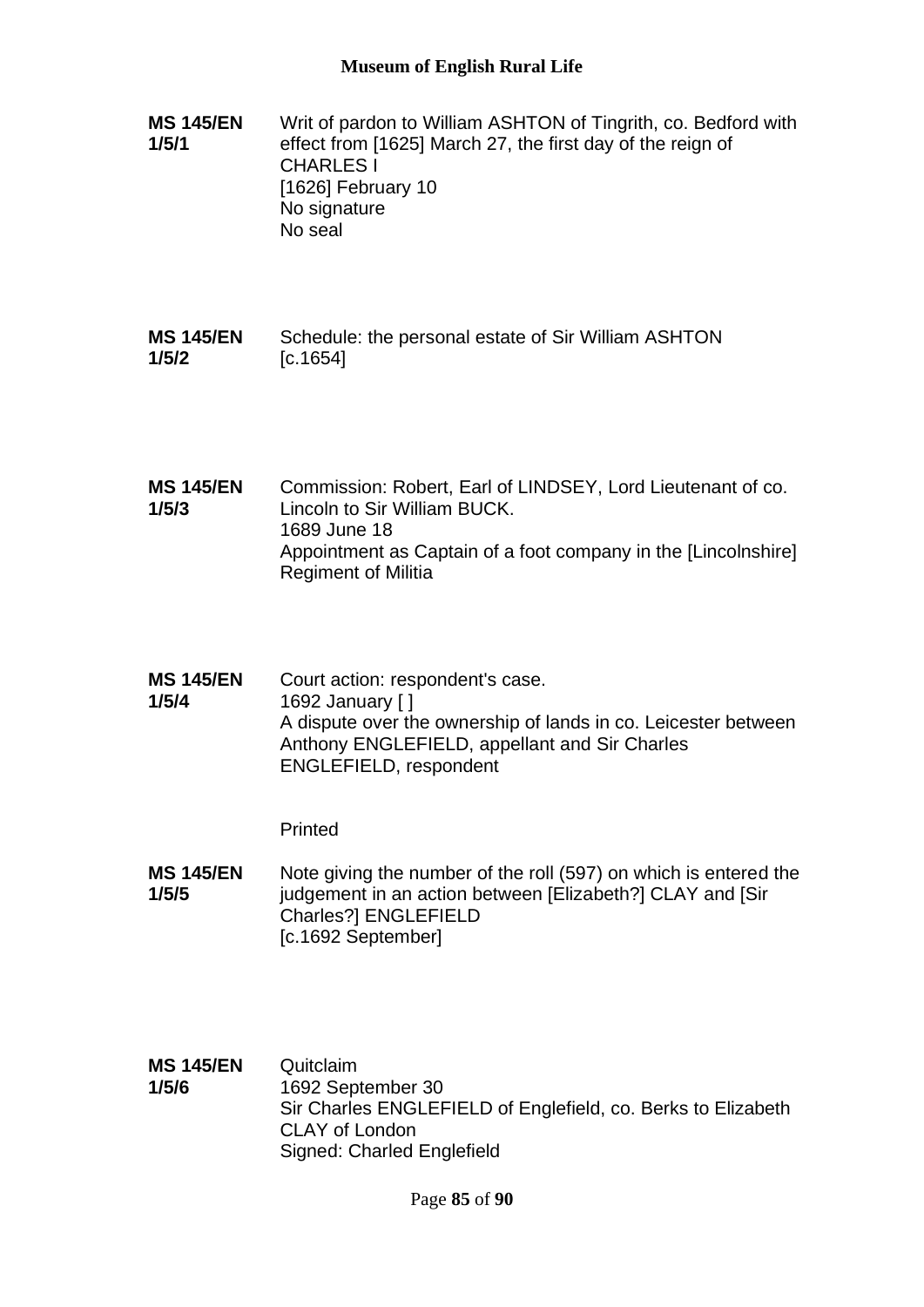# Sealed

**MS 145/EN 1/5/7 Quitclaim** 1696 May 18 Henry MORGAN of the parish of St. Giles in the Fields, co. Middlesex to Sir Charles ENGLEFIELD of Englefield Signed: Henry Morgan

Sealed

**MS 145/EN 1/5/8** Commission: Robert, Lord WILLOUGHBY, Baron of Eresby, Lord Lieutenant of co. Lincoln to Sir William BUCK. 1700 May 27 Appointment as Deputy Lieutenant for co. Lincoln Signed: Willoughby

Sealed

- **MS 145/EN 1/5/9** Court action: defendant's case. 1741 May 2 Replies of Dame Ann BUCK, "one of the defendants", to the claims of Sir Charles BUCK, "an infant", submitted by James **VERNON** Endorsement: "Sworn at the Publick office in Symonds Inn the 2d of May 1741 before me R. Holford"
- **MS 145/EN 1/5/10** Proposals from "the Sun-Fire-office, near the Royal exchange" for insuring houses and other property from loss and damage by fire 1760 July 3 Endorsement in MS: "178408 Sir Charles Buck Bart Mr. Partridge Nottingham" and (in another hand) "Yearly to be paid the 29th of Sept 2p : 7s : 6d for insuring 2000 1" and "The charges on this Poleacy Is 3p : os : 4d"

Printed

**MS 145/EN 1/5/11** Licence to enter into foreign service: Francis ENGLEFIELD. 1776 May 16 To enter the service of "their Imperial Majesties" [the Emperor and Empress of Austria]"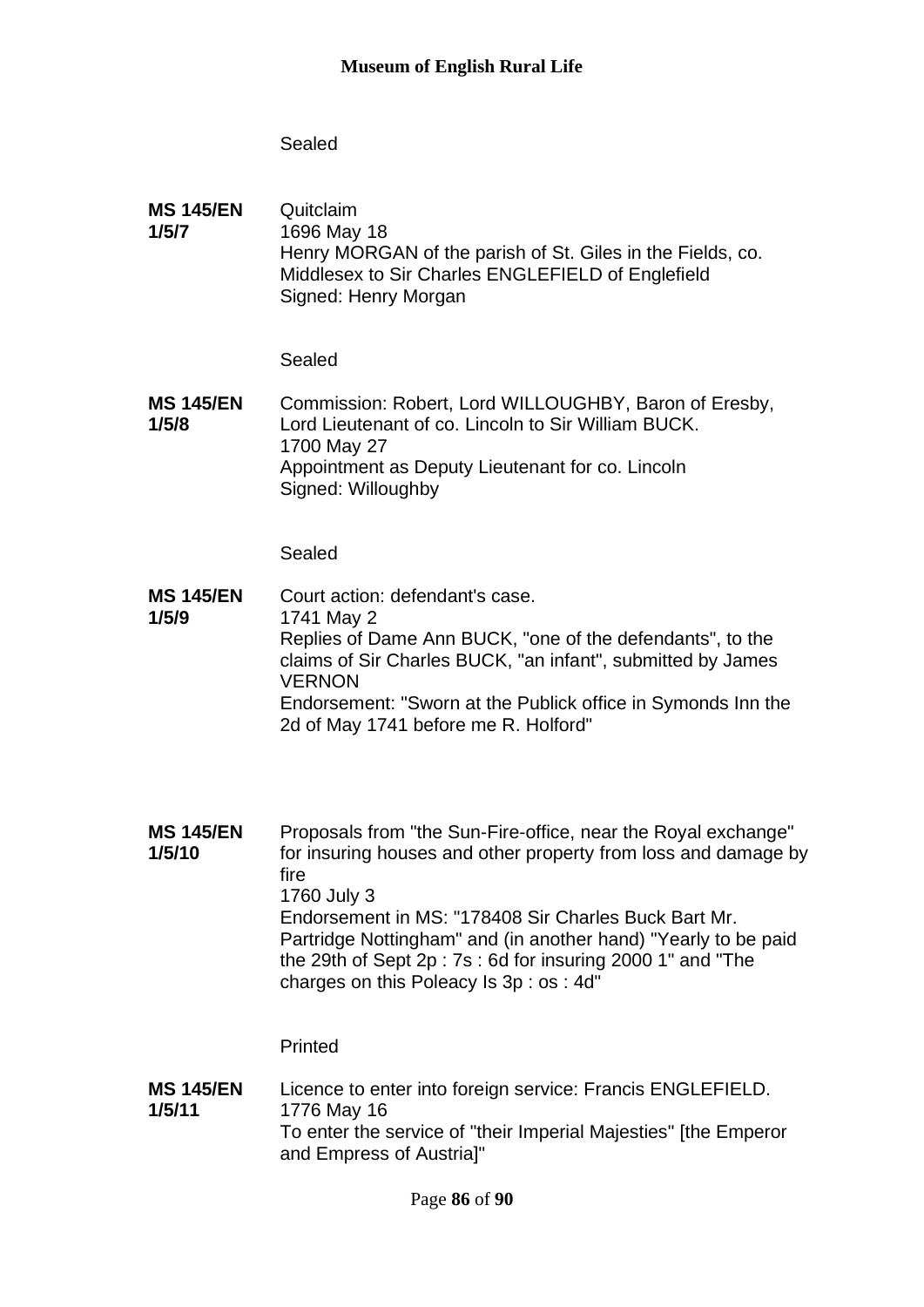**MS 145/EN 1/5/12** "Heads of a Bill to relieve, upon Conditions and under Restrictions, persons called Protesting Catholic Dissenters from certain Penalties and Disabilities to which Papists, or Persons professing the Popish Religion, are by Law subject" [1791 March 1?] Promulgated as 31 GEORGE III, cap.32 Marginal and interlinear comments in manuscript

**Printed** 

**MS 145/EN 1/5/13** "Mr. O'Leary's narrative". A vindication by [Arthur] O'LEARY of his part in a dispute with T[ ] HUSSEY 1791 August 11 The leaflet has been folded in the form of a letter and addressed in MS to "Sr Henery Charles Englefield, Baronet, Tilney Street, May Fair"

Printed

**MS 145/EN 1/5/14** CLOUGH, Anthony, FLYN, Thomas, and others. An appeal to the Catholics of England. By the Catholic Clergy of the County of Stafford ... Wolverhampton 1792 January Printed by J. Smart. For Thomas Booker, New Bond Street; London, 1792. 30 p. The names of 14 subscribers to the appeal are given on p.23; p.25-30 contain "Queries proposed to Charles Butler, Esq. Secretary to the Catholic Committee, with his answers", dated 1792 January 18

Printed

**MS 145/EN 1/5/15** Burial certificate: Sarah MARTIN. 1796 July 18 Buried 1792 April 11 Extracted from: New Windsor Parish Register Signed: "Jos: Lowthian, Minister"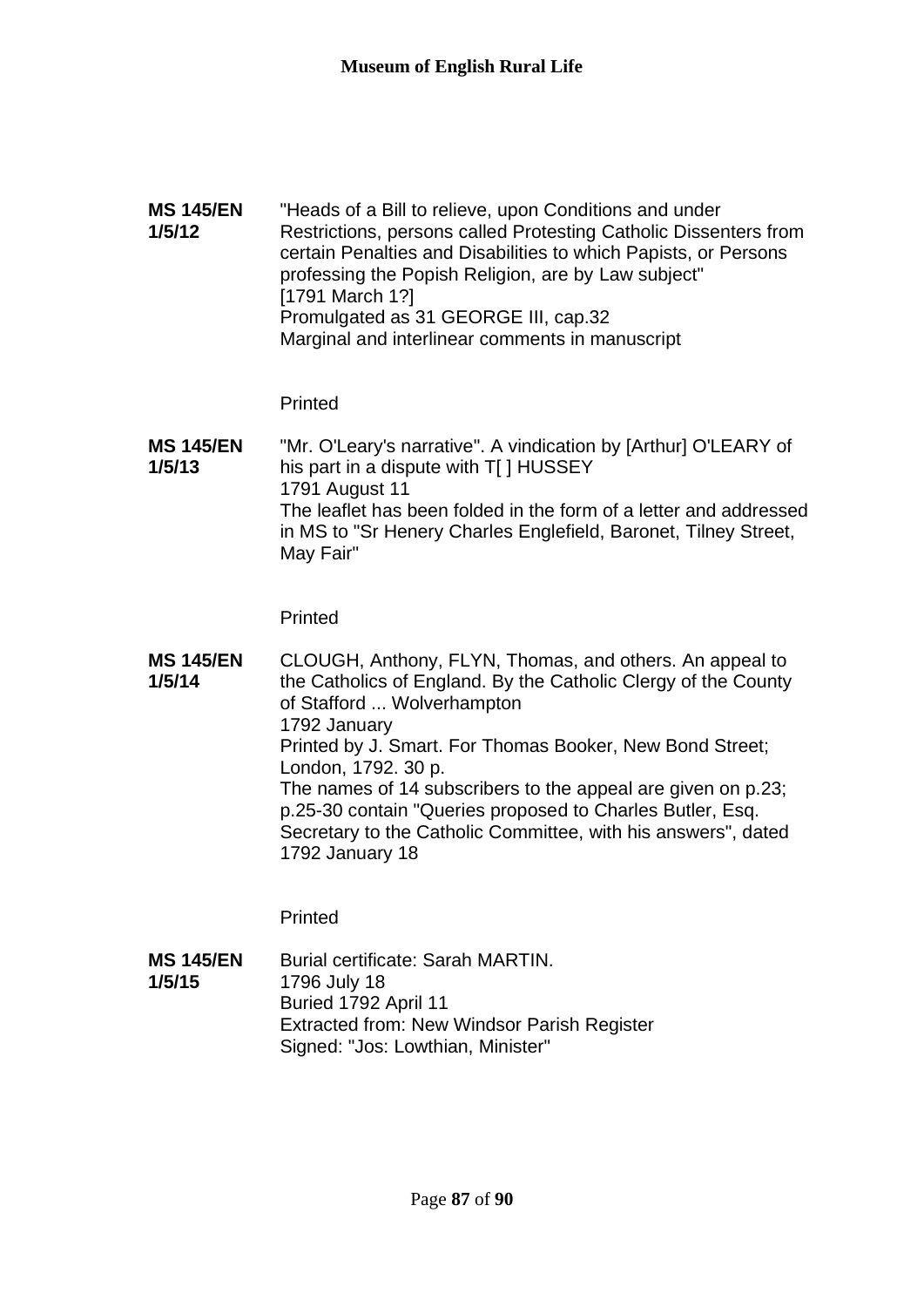**MS 145/EN 1/5/16** Two poems by H[enry?] C[harles?] E[NGLEFIELD?] [1813?] "To the memory of William, fifth Duke of Devonshire", dated 1813 and "Inscription for a monument", dated 1801

Privately printed?

**MS 145/EN 1/5/17** J[ ] B[ ] QUARANTOTTI, vice-prefect, to William POYNTER, bishop of Halia, vicar apostolic in the London district 1814 February 16 A translation is given in BUTLER, Charles. Historical memoirs of the English, Irish, and Scottish Catholics... John Murray, 1822, v.4, p.518-523; for the significance of the letter in the history of Catholic emancipation, see AMHERST, W.J. The history of Catholic emancipation... Kegan Paul, Trench, & co., 1886, v.2, p.141-152

Printed

- **MS 145/EN 1/5/18** Marriage settlement 1814 March 12 Extract relating to the powers of sale, exchange and investment in land given in the marriage settlement of William Codner HENLEY and Grace Julianna SEAMAN Erasures and underlinings in pencil
- **MS 145/EN 1/5/19** "An ACT for Appointing new Trustees for carrying into execution the Trusts and Powers contained in the Will of the late Sir Henry Englefield, Baronet" 1819 July 13 Royal assent granted 1819 July 13; the will was dated 1778 November 27

Printed

**MS 145/EN 1/5/20** [POYNTER], William. Facts [about the publication of two books placed on the Index librorum prohibitorum] 1820 February 15 A pamphlet by the Bishop of Halia, vicar apostolic in the London district; the two books condemned are GANDOLPHY, Peter. A defence of the ancient faith; or a full exposition of the Christian religion, in a series of controversial sermons. London, 1813- 1815, 4v. and GANDOLPHY, Peter. An exposition of the liturgy, etc. 2nd ed. Birmingham, 1815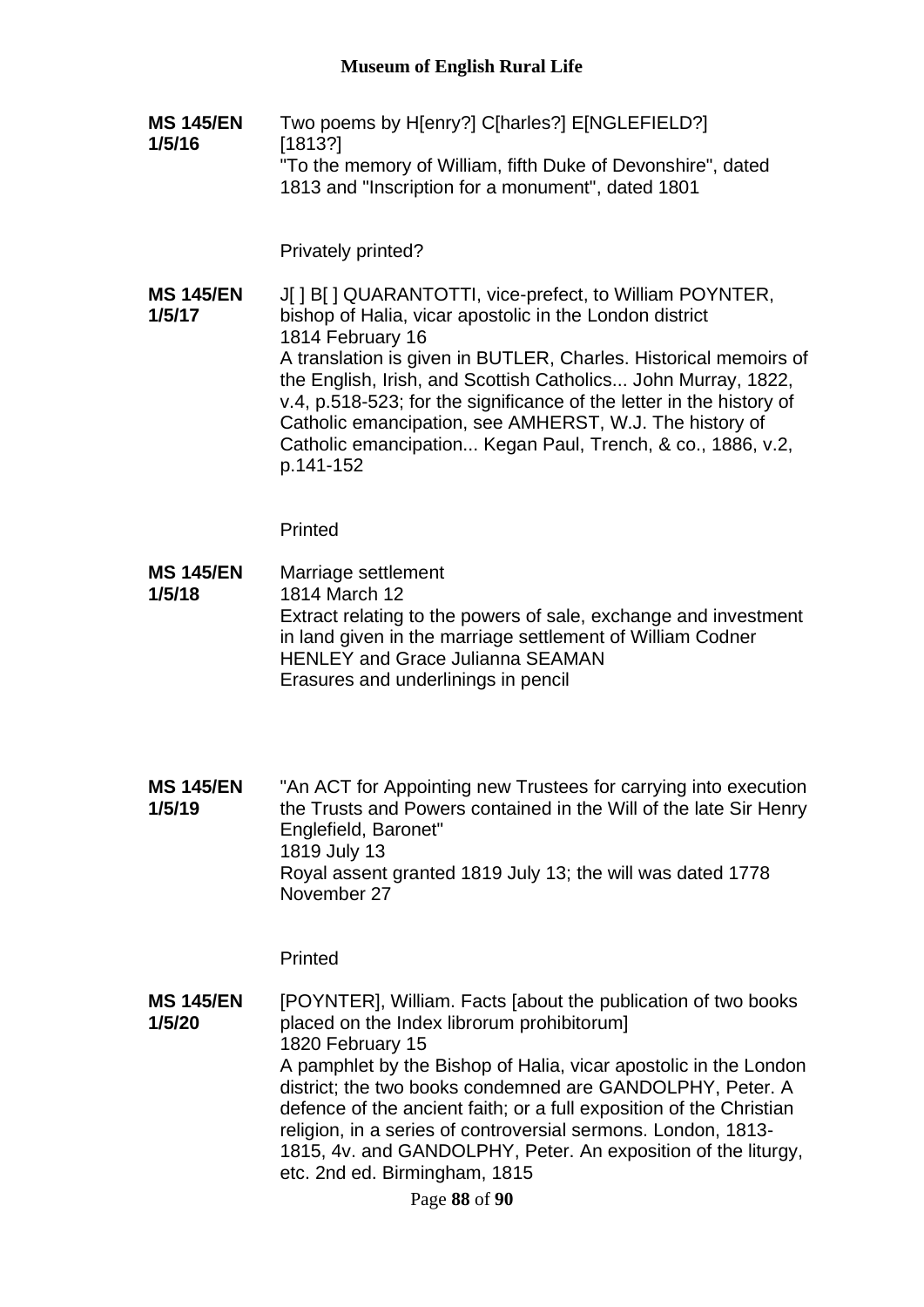**Printed** 

**MS 145/EN 1/5/21** Richard THOMPSON to Sir H[enry] C[harles] ENGLEFIELD 1820 February 20 This copy addressed in MS; transmits a letter from Robert GRADWELL, "Agent at Rome for the English Vicars Apostolic", to Richard Thompson: 1820 January 1, answering charges made in a letter signed "Peter Gandolphy" and printed in Orthodox [journal and Catholic monthly intelligencer], [v.7], Oct 1819

**Printed** 

**MS 145/EN 1/5/22** "Form of oath approved of by the four R. Catholic Archbishops and six other bishops, in a meeting held at the Royal College of Maynooth, June 26th, 1821 1821 June 26 And the following days; as being proper to be offered to the Legislature in any future Bill of Emancipation, instead of the several oaths and restrictions contained in the Qualification Bills of 1813 and 1821, and as expressing entire allegiance to His Majesty and affording adequate security to the Establishment in Church and State"

**Printed** 

**MS 145/EN 1/5/23** John MILNER, Bishop of Castabala and vicar apostolic of the western district of England to the Catholic Clergy and Laity of the Midland district 1822 Februrary 2 A letter for Lent which "may either be read by the Priest from the Altar, or otherwise communicated by him to the leading persons of his congregation, at his discretion"; deals mainly with the Oath of Supremacy

**Printed** 

**MS 145/EN 1/5/24** William POYNTER to "all the faithful in the London district" 1822 February 5 Instructions for the fast of Lent in the year 1822

Printed